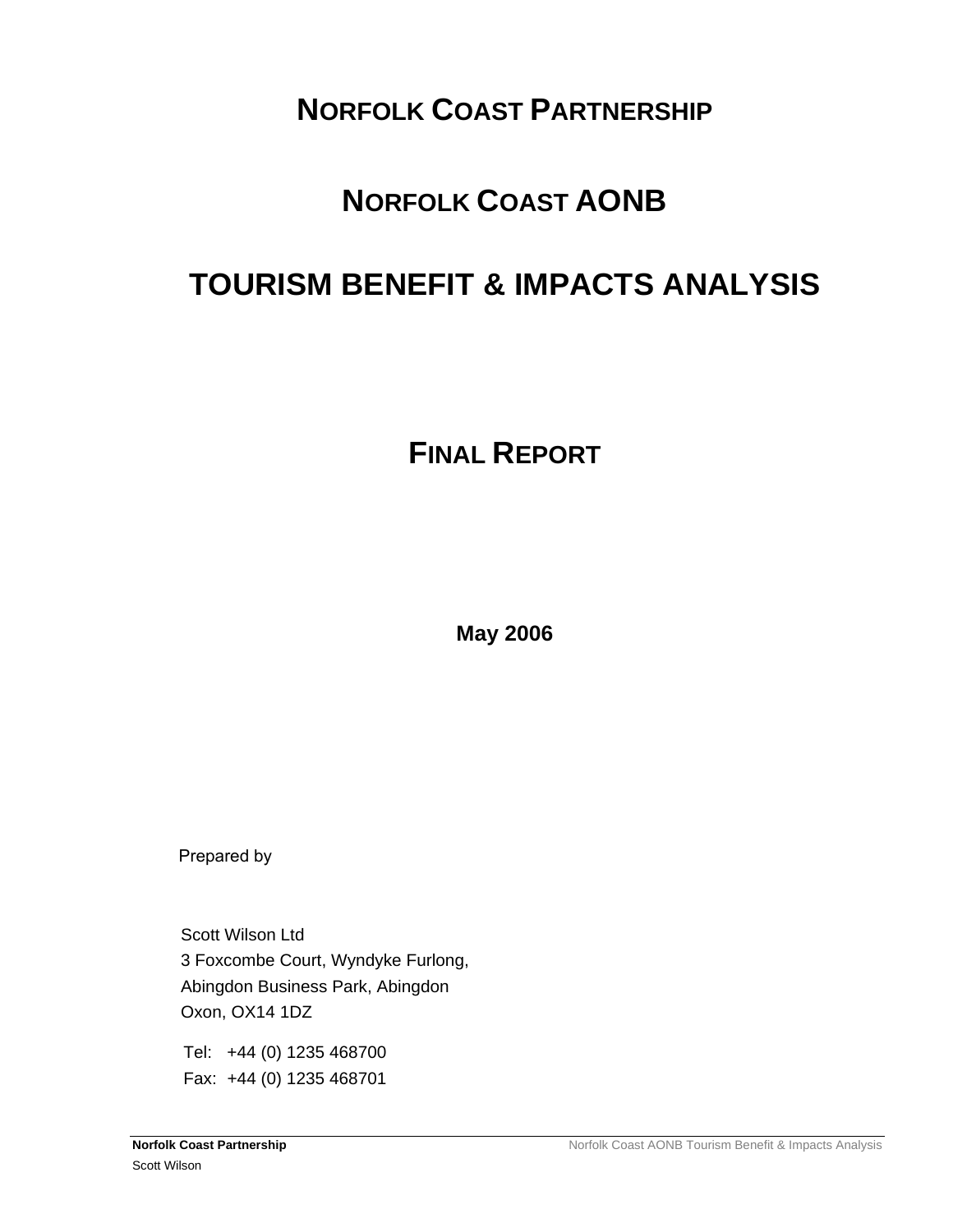# **Contents**

| 6 The Impacts of Tourism on the Norfolk Coast AONB34 |  |
|------------------------------------------------------|--|
|                                                      |  |
|                                                      |  |
|                                                      |  |
|                                                      |  |
|                                                      |  |
|                                                      |  |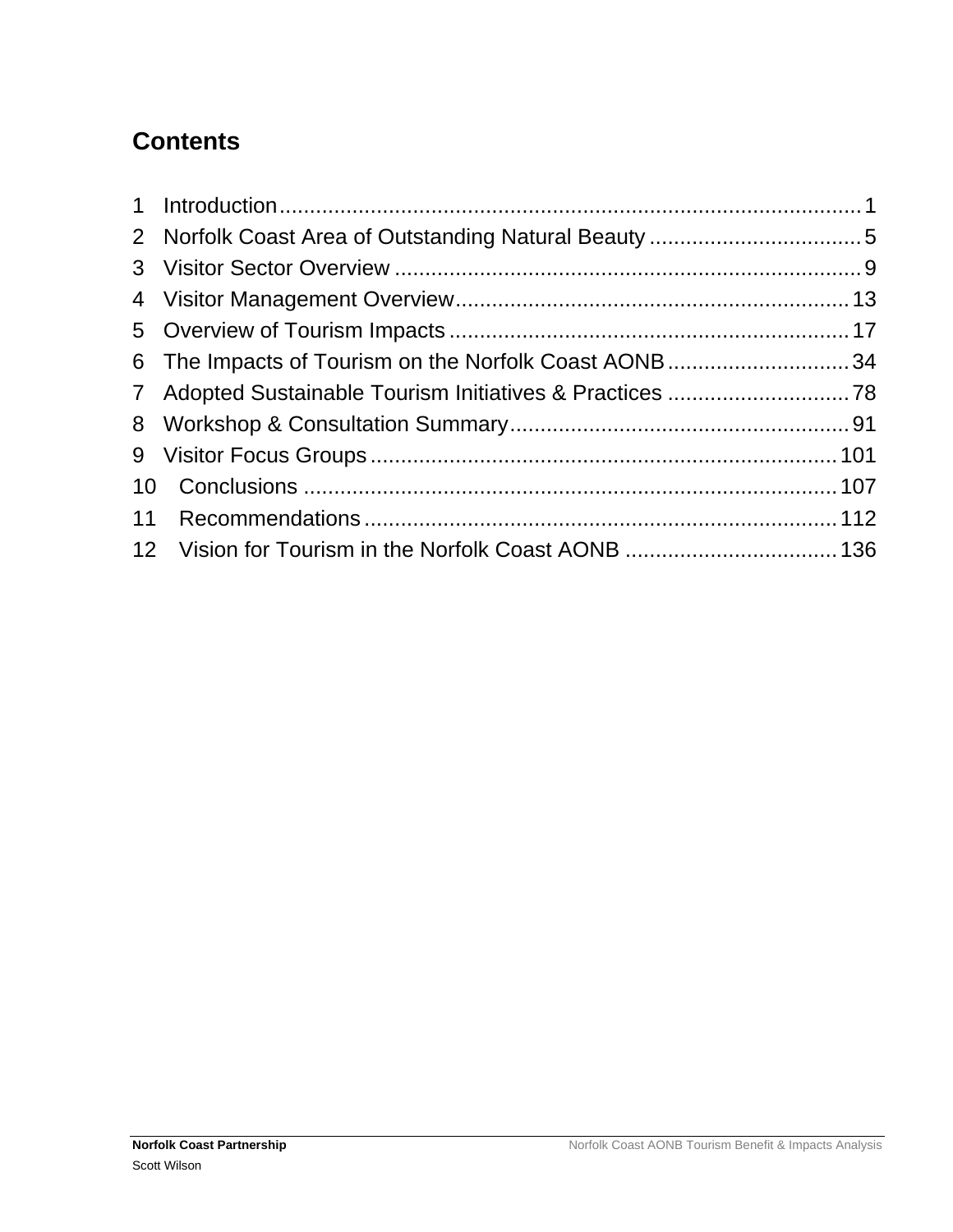# <span id="page-2-0"></span>1 Introduction

- 1.1 The following report provides the findings of Scott Wilson's investigation into the benefits and disbenefits of tourism to the Norfolk Coast Area of Outstanding Natural Beauty (AONB), a study conducted on behalf of the Norfolk Coast Partnership.
- 1.2 Tourism forms a strong part of the overall fabric of the Norfolk Coast area. The AONB includes the resort of Wells-next-the-Sea whilst the border skirts around Cromer, Sheringham and Hunstanton as well as neighbouring King's Lynn; and crossing the border of Great Yarmouth in the East so as to include Waxham and Horsey. The visitor appeal of the Norfolk Coast is that it is synonymous with attractive landscapes; nature and wildlife; and character villages.
- 1.3 As a result, tourism, leisure and recreation are key concerns of the Partnership, who from 1991 have been responsible for the management of the AONB. According to the current AONB Management Plan, the Partnership is seeking to:
	- work towards a viable broad based economy within the AONB whilst maintaining its natural beauty;
	- support and advise the tourism industry so that it may take account of the specific environmental, social and economic needs of the AONB;
	- establish and develop systems to manage pressure on key wildlife species and habitats within the AONB; and
	- improve the opportunities for the understanding and awareness of the AONB and its sustainable use as a recreational resource.
- 1.4 The motivation behind this study is to firmly identify the costs and benefits of tourism to the AONB, in order that more effective management techniques can be identified based on the principles of sustainability. Thus, the study needs to reflect the interests of business, the environment, the community, and the visitors; all as equal stakeholders.
- 1.5 The Partnership identified the need to complete a two-phase study.

### **Phase I**

- 1.6 The main objectives of Phase 1 of the study, as identified in the brief, is to:
	- Undertake a desktop based research exercise using available data to show:
		- o positive benefits of visitor activities and provision, by examining spending profiles, economic penetration, financial and employment benefits in and around the AONB; and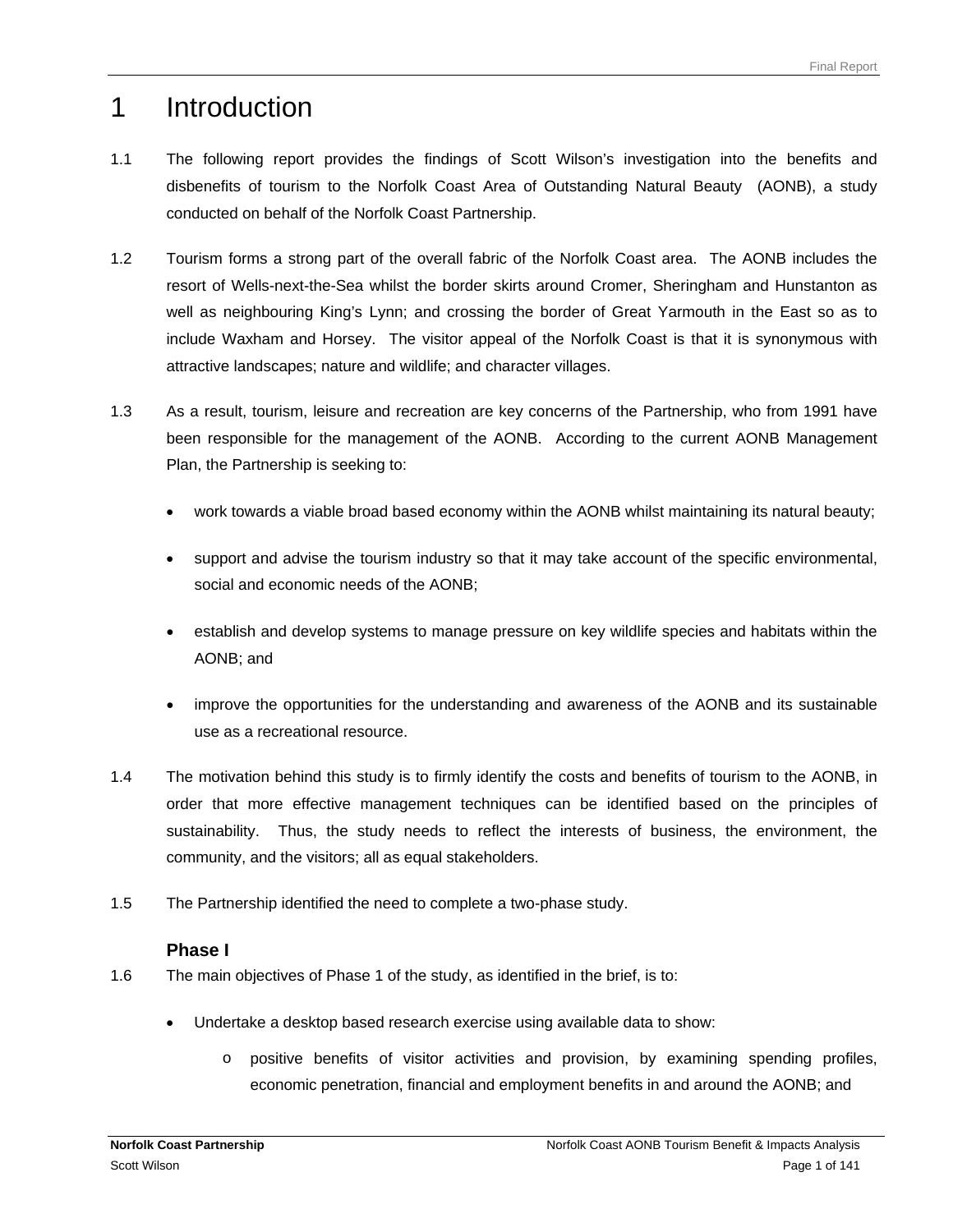- o negative impacts of visitor activities and provisions through resident surveys, traffic movements, perceptual differences, local records etc in and around the AONB.
- Research and report on existing relevant studies from other areas that may be transposable to the Norfolk Coast AONB.
- Identify relevant methodologies that may be applicable for Phase II of the tourism project.
- Identify any gaps in information or issues requiring verification during Phase II and methodologies for achieving this.
- 1.7 The evidence gathered for this phase of the study is to provide information on the scale and characteristics of tourism within the AONB and surrounding areas; analysis of visitor trends and markets, with particular reference to countryside visits; and an overview of developments that will influence future activities within the visitor sector.
- 1.8 A key output of this study is to identify the gaps in information provision and to recommend suitable methodologies for filling these knowledge gaps for Phase II.

#### *Phase I Approach*

- 1.9 To fulfil the requirements of Phase I of the project, Scott Wilson has adopted the following approach:
	- To define the Norfolk Coast AONB, its core characteristics, and its specific sensitivities.
	- To undertake an audit of the tourism sector within the AONB, in order to identify its key tourism assets, both in terms of attractors (physical and man-made) and the level of existing facilities and services that cater for visitors (accommodation, transport, public houses).
	- To specify the more generic impacts of tourism, including some of the more global effects of travel, and how they may manifest themselves at a local level.
	- To identify the specific impacts of tourism within the AONB, drawing upon evidence gathered by previous studies, and/or up-dating this information where applicable to ensure that it is representative of the current situation.
	- To review methods and initiatives adopted in similar environments that are specifically aimed at tackling some of the more detrimental impacts of tourism; or which aim to retain the benefits gained from tourism more effectively.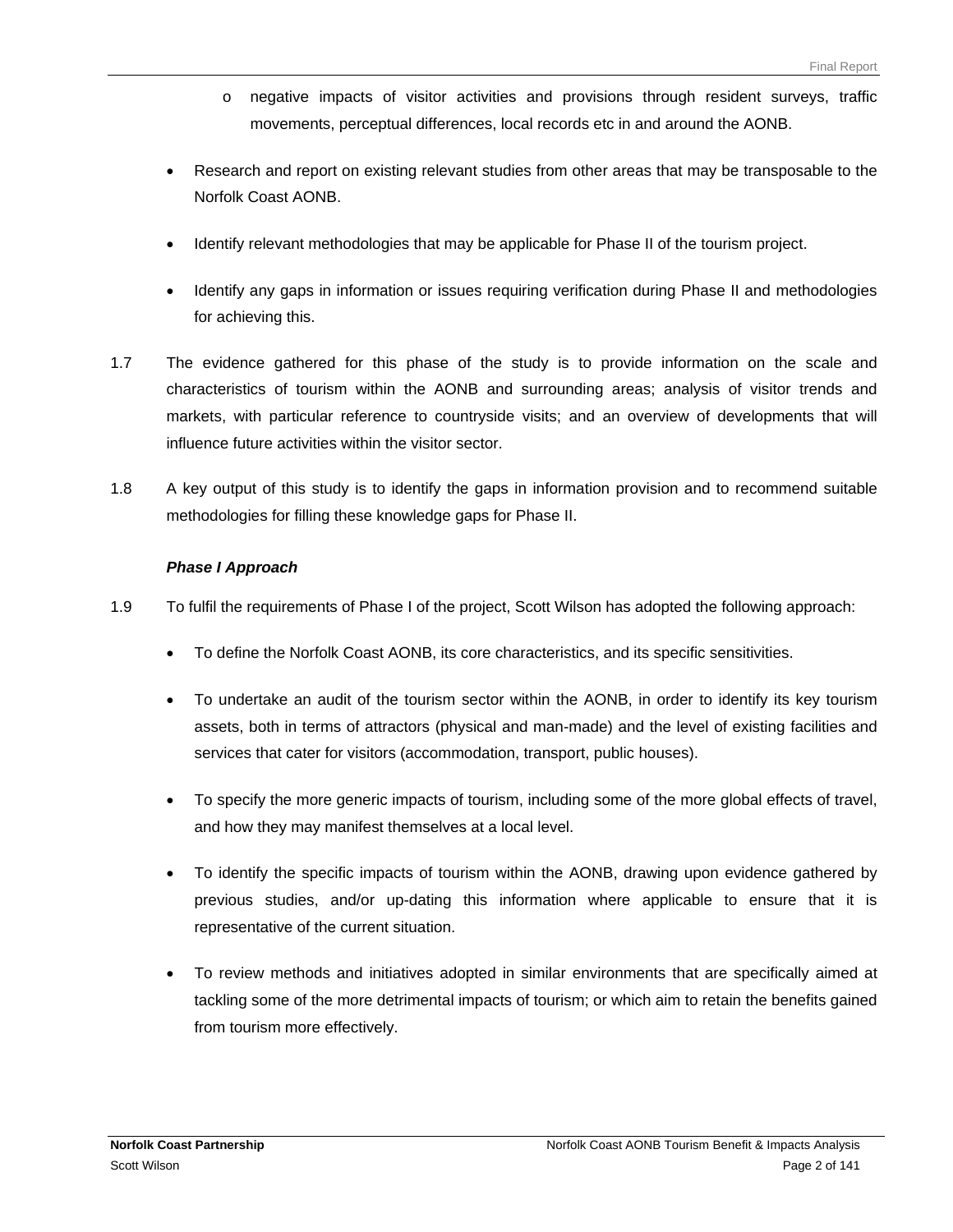### **Phase II**

- 1.10 The key aims of Phase II is to build upon the findings of Phase I through specific primary research with both visitors and the local stakeholders in tourism.
- 1.11 Ultimately, the conclusions and recommendations of study should seek to:
	- guide a future review of the 1995 Visitor Management Strategy and visitor zoning scheme in relation to developing a sustainable tourism offer, which is to be based on a comprehensive understanding of the true costs and benefits of tourism activities and provision within the AONB;
	- co-ordinate the tourism strategy objectives work being undertaken by local authorities; and
	- minimise the negative and optimise the positive impacts of tourism activities and provision in and around the AONB.

#### *Approach*

#### *Community Workshops*

- 1.12 Scott Wilson hosted two community workshops, inviting selected representatives from tourism businesses, environmental organisations, and communities.
- 1.13 The aim of the workshops was to test the magnitude to which the impacts identified in Phase I become evident within the Norfolk Coast AONB, and to determine any potential initiatives and approaches that could assist the Norfolk Coast Partnership achieve their objectives.
- 1.14 Altogether, 70 representatives were invited, as selected by the Partnership and the Steering Group, of which 20 attended. To ensure a holistic and inclusive approach, all invitees unable to attend were sent a self-completion form consistent with the topics raised at the workshops themselves. Altogether, 19 responses have been received and analysed.

#### *Visitor Survey*

- 1.15 The brief originally identified that the visitor survey should be in the form of a questionnaire-based survey.
- 1.16 However, upon commissioning it was agreed that a more appropriate method would be to engage Visitor Focus Groups. Whilst Focus Groups are not designed to be statistically robust, they provide a much greater depth of understanding in terms of knowledge, awareness, and behaviour. It is also a much more effective measure for testing initiatives that could help to change visitor behaviour and alleviate certain pressures. The Steering Group for this study agreed that this would be the preferred approach.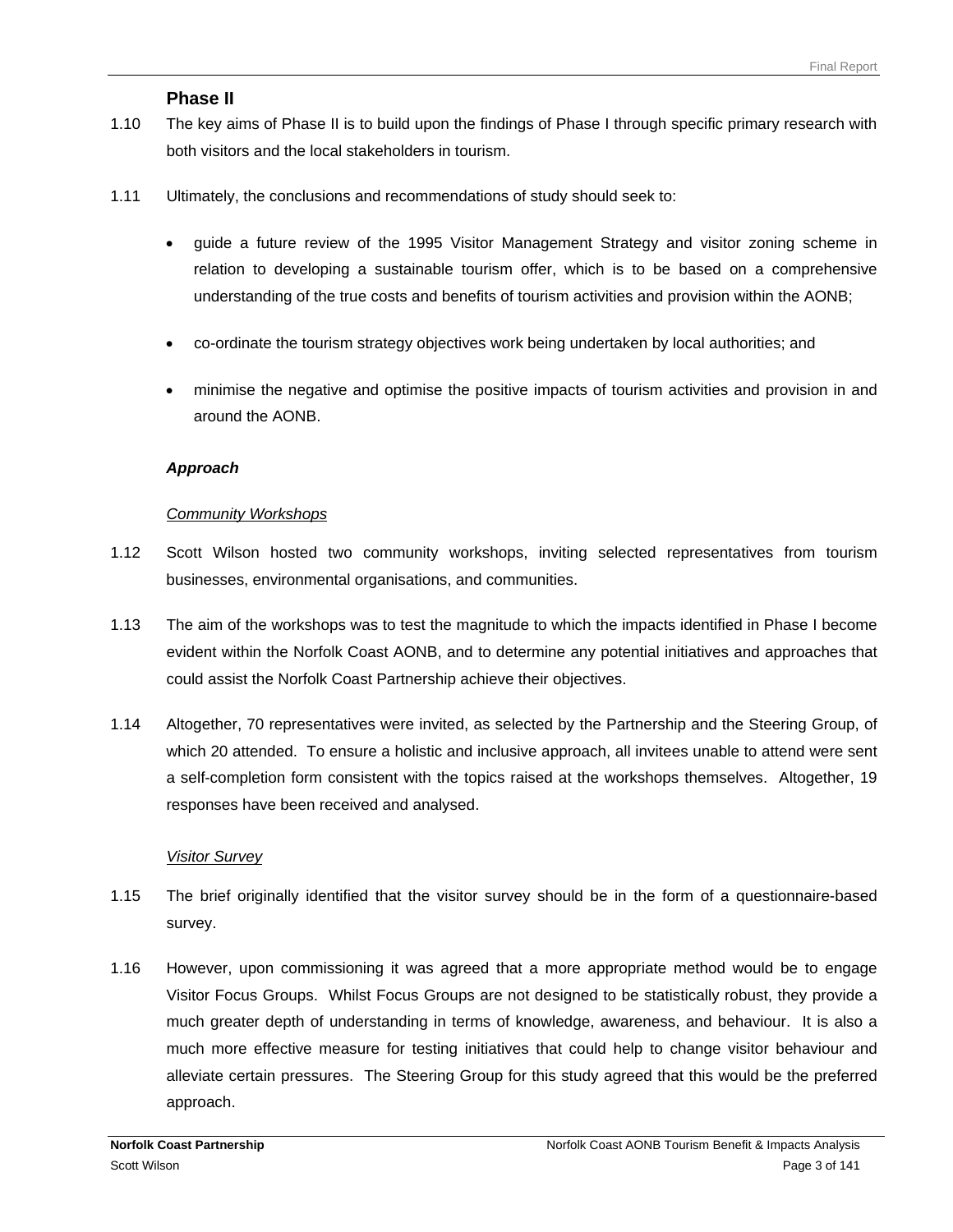1.17 On the basis of this understanding, Scott Wilson employed the services of the East of England Tourist Board and Yorkshire Tourist Board to conduct two Visitor Focus Groups, one with overnight visitors (hosted in Leicester), and one with predominantly day visitors (hosted in Norwich).

### **Definitions of Tourism**

- 1.18 A recurring feature throughout the study process has been the question over the definitions of tourism and visitors.
- 1.19 In identifying both the benefits and impacts of tourism to the Norfolk Coast AONB, it is therefore necessary to define what is meant by **tourism** and **visitors**, and how these differ.
- 1.20 The official definitions are:
	- **Tourist** a person temporarily away from their usual environment for a period of more than one day but not more than one year, and for a broad range of leisure, business, religious, health and personal reasons, excluding the pursuit of remuneration from within the place visited or long-term change of residence.
	- **Leisure day visits** all round-trips made from home for leisure purposes to locations. People must start from and return to their home within the same day, but there is no lower time limit.
	- **Tourism day visits** defined as those leisure day visits which last for three hours or more and are not taken on a regular basis.
- 1.21 The importance of these definitions is that the main emphasis of the report is on **tourism trips**. This includes 'Tourists' and 'Tourism Day Visits', but generally excludes all other 'Leisure Day Visits'. This is because the broader 'leisure' day visits includes residents walking their dogs, going to the gym, and recreational shopping. In contrast, 'tourism' day visits are more specifically related to day trips which are more specifically based on recreation, and because of the time limit applied, are more likely to involve a) discretionary spend and b) trips that are some distance away from the visitors natural environment.
- 1.22 However, during the course of this study, it has become obvious that all visitors are deemed to have an impact, particularly in relation to environments with specific sensitivities. In these instances, it is not possible to distinguish between tourists, leisure day visits, or tourism day visits. Therefore, in some instances reference is made to the more generic term of 'visitor' to reference all visitors.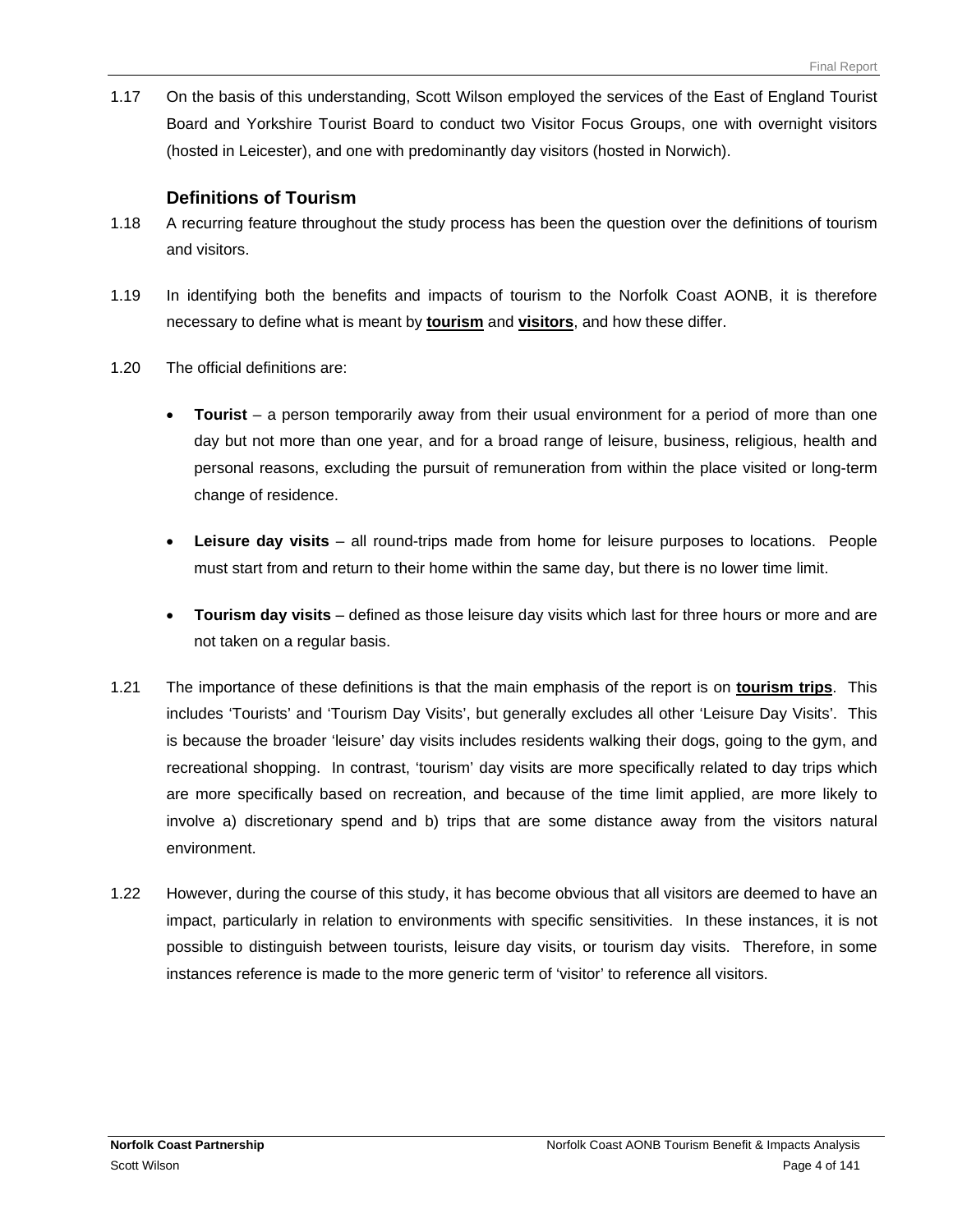# <span id="page-6-0"></span>2 Norfolk Coast Area of Outstanding Natural Beauty

2.1 The following section highlights the importance of the AONB, in terms of its designation, the sensitivity of the environment, and the community as a whole.

# **Designation Overview**

- 2.2 The area which now forms the Norfolk Coast AONB was identified as a potential conservation area as early as the late 1940's/early 1950's during the preparation for the designation of the National Parks. However, the process for establishing the Norfolk Coast as a special conservation area did not begin in earnest until 1961.
- 2.3 After a degree of change and consultation on the areas and settlements to be included (and excluded) in the designation, the final AONB boundary was agreed in 1968, as the greater part of unspoiled coastal areas between the Wash and Great Yarmouth, including:
	- the Western Outlier that comes within two miles of King's Lynn and covers part of the Sandringham Estate and the Southern Section of the Wash;
	- from Holme-next-the-Sea in a continuous coastal strip varying in depth from three to five miles, extending eastwards to a point near Bacton, but excluding the built up areas of Hunstanton, Sheringham, Cromer, Mundesley, Overstrand and Holt.
	- the Eastern Outlier stretching from Sea Palling to Winterton, with a key feature being the Winterton Dune system.
- 2.4 The key aspects of the Norfolk Coast that prompted the need for its conservation revolved around its nature and geomorphological assets. These reasons still remain the same today, namely to ensure the conservation of its:
	- Marshland;
	- Unique saltmarshes;
	- Mud-flats;
	- Extensive sand and shingle ridges;
	- Sand dunes; and
	- Chalk and boulder clay landscapes and high eroding cliffs.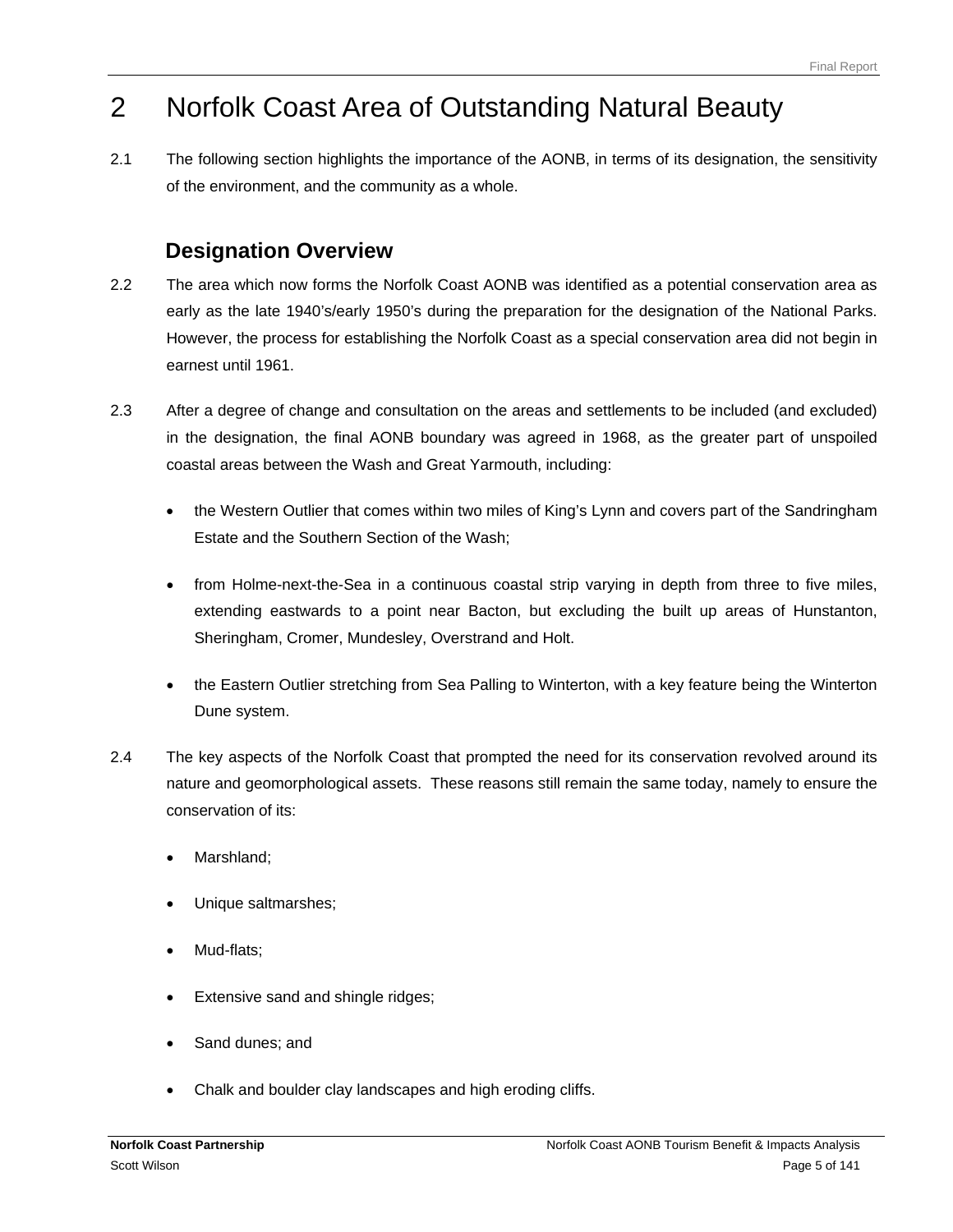- 2.5 In addition to these physical land forms, the Norfolk Coast AONB is also home to a wide variety of special fauna and flora, and is renowned for its wildlife watching opportunities; its coastal environs are complemented by the rising backdrop of agricultural land, chalk downland, secluded river valleys, and the woodlands and heathlands of the Cromer Ridge; and the area is rich in archaeological and historical sites, from Palaeolithic times to World War II. The AONB also benefits from remoteness, its peace and tranquillity, and the quaint character of its villages and small fishing ports.
- 2.6 Altogether, these features and characteristics combine to create an area which is described as being one of the most undeveloped and unspoilt coastal areas in the UK.

## **Key Facts & Figures**

- 2.7 The following are the key facts and figures relating to the Norfolk Coast AONB:
	- It is approximately  $453$ km<sup>2</sup> in area.
	- It spans the administrative boundaries of King's Lynn & West Norfolk, North Norfolk and Great Yarmouth (Map 2.1).
	- It includes 90.8kms of coastline, including the length between Holme-next-the-Sea and Weybourne which is a designated Heritage Coast zone in recognition of its unique and undeveloped nature.
	- It has a total population of 40,393, of which 57% are of working age, 15% are under the age of 16, and 28% are over the age of 65.
	- The area contains 18,280 households.
	- Ancient woodland covers 2.8 square kilometres.
	- It includes 287kms of public rights of way.

## **Sensitivity of the Environment**

- 2.8 The Norfolk Coast AONB includes a particularly sensitive environment, namely its coastline. As previously highlighted, the geomorphological characteristics of the coastline contribute a core component of the AONB designation. It is also considered to be one of the largest expanses of undeveloped coastal habitats of its type in Europe.
- 2.9 The environmental significance of the AONB from a biodiversity and ecological perspective is reflected in the fact that it contains:
	- 12 Nature Reserves, including Reserves considered to be of national and international importance;
	- 28 SSSi's whose combined areas cover around 120.22 km<sup>2</sup> (26.5%);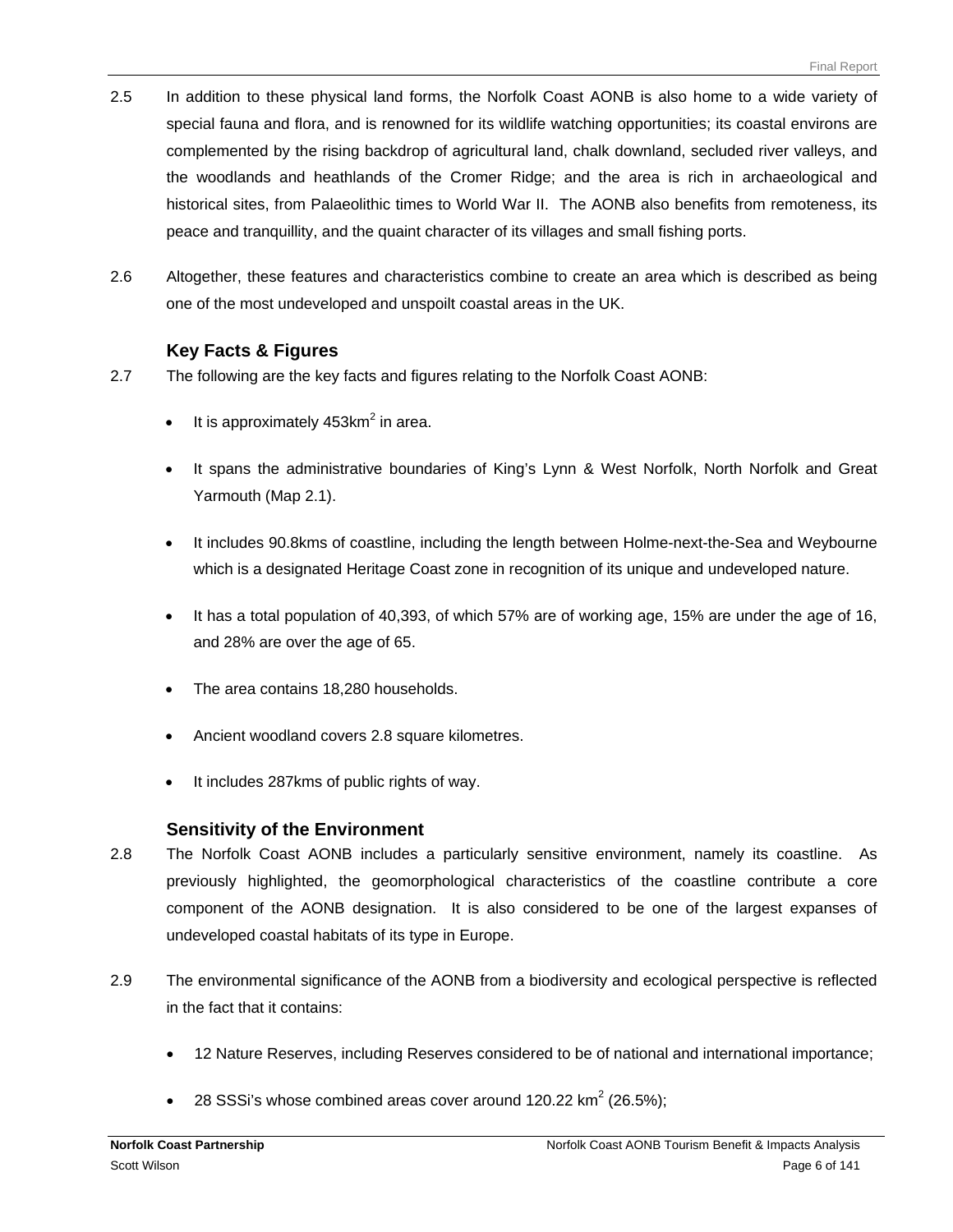- a Ramsar Site (Holme to Weybourne) designation; and
- part of the Wash and Norfolk Coast European Marine Site (EMS), which is a means of defining a Special Protection Area (SPA - promoting and encouraging the viability of bird species listed under the Birds Directive) which incorporates sub-tidal and/or inter-tidal environs.
- 2.10 Thus, the north Norfolk coastline is considered to be within the ten most important wetland sites in Britain for numbers of waterfowl, and the number one site in Britain for numbers of wildfowl.
- 2.11 To exemplify the ecosystems and habitats it supports, over the winter the Ramsar area is reputed to support in excess of 91,000 waterfowl. This includes Dark-bellied Brent Geese, Knot, Pink-footed Geese, Pentail, Wigeon and Bar-tailed Godwit, all at high population levels from an international perspective.
- 2.12 During breeding season, the area supports Common Tern, Little Tern and Sandwich Tern. Other bird species common to the AONB shoreline include the Bittern (5% of the GB population), Marsh Harrier (6.4%), Avocet (9.9%), Common Scoter (6.7%), Grey Plover (2.7%), Spotted Redshank (3.3%) and White-fronted Geese (5.8%). All are at significantly high levels for the overall population within Great Britain (5 year peak, with recordings ranging from 1992-1997).
- 2.13 In addition, the area is a breeding ground for the Common Seal with a breeding population of international significance – Grey Seal, Lobster, Plaice, Ross Worm, Spider Crab, Mussels, Natterjack Toad and Brittle Starfish for example.
- 2.14 Overall, therefore, the Norfolk Coast AONB is considered to be a wildlife resource of utmost importance in terms of the UK and Europe, and thus whose biodiversity needs to be conserved and enhanced for future generations.

### **Sensitivity of the Community**

- 2.15 An important consideration for any protected area designation is its impact on the local community.
- 2.16 The designation itself aims to conserve and enhance the character of the environment that it is designed to protect. This includes, by virtue of the settlements within the AONB, the local community.
- 2.17 The AONB is characterised by small rural/coastal towns and villages with features of architectural heritage. They are generally unspoilt by modern development, retaining much of their historic charm. Specific value is placed on the peace and tranquillity of the life they have within this area, and to date the area has resisted pressure for change and modernisation that would impinge upon this.
- 2.18 This is a core value that any protected area can offer its residents. However, this preservation of lifestyles and traditions can come at a price. It can lead to a stifling of the economy, and in turn this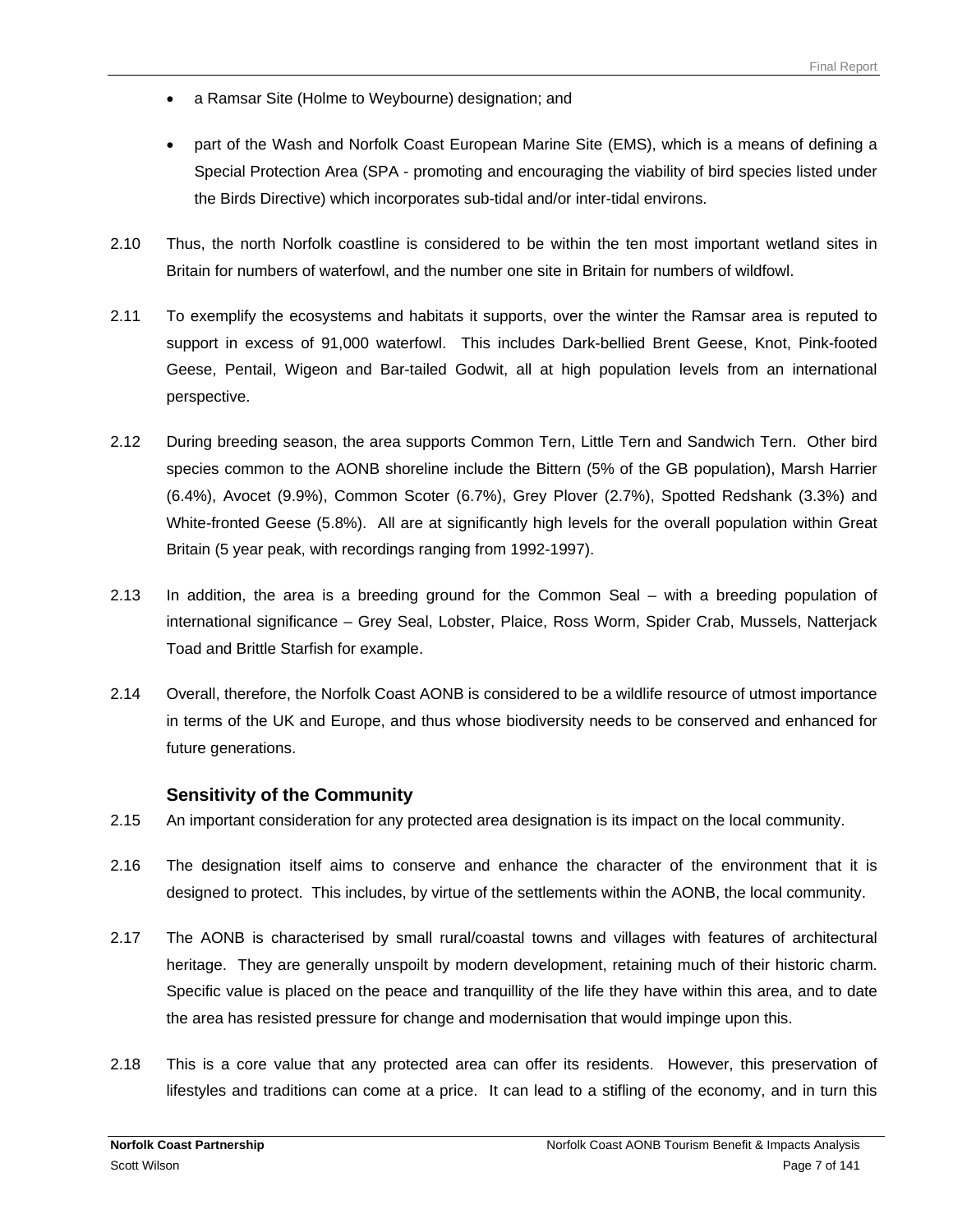can lead to an exodus of younger generations in search of employment. Moreover, welfare and prosperity can suffer, with many rural areas of the UK suffering from high levels of deprivation.

#### **Tourism Context**

- 2.19 A balance is required within the Norfolk Coast AONB between the need to develop industrial sectors which on the one had support the local economy and welfare of the community, whilst also maintaining the character and qualities of the natural environment in its widest sense.
- 2.20 In this respect, tourism, which relies upon the quality of high value landscapes, is regarded as one such economic activity. The general advantages are that:
	- tourism generally does not require heavy plant;
	- it relies on the quality of the environment, which in turn should lead to the support for the conservation of high quality landscapes;
	- it brings in an export income through visitor spend; and
	- this is turn supports local employment and local amenities.
- 2.21 However, as the following sections within this report highlight, tourism also involves interaction with the environment and the community, and this can have consequences that negate some of the benefits accrued, including:
	- damage to the very environment that tourism professes to support;
	- disruption to the lives and routines of local residents; and
	- the creation of mainly low paid and low skilled employment opportunities.
- 2.22 It is the aim of this report to seek a balanced approach by identifying both the costs and benefits of tourism to the Norfolk Coast AONB. This will be achieved by not only linking the economic value of tourism to the environment, but also by highlighting that the quality of the environment is the key driver behind this type of economic activity.
- 2.23 Likewise, it will be demonstrated that tourism, due to its economic benefits, can contribute to the local community prosperity and welfare. However, this will be balanced by demonstrating that some elements of the interaction between visitors and local residents can encroach upon the quality of life of the local community.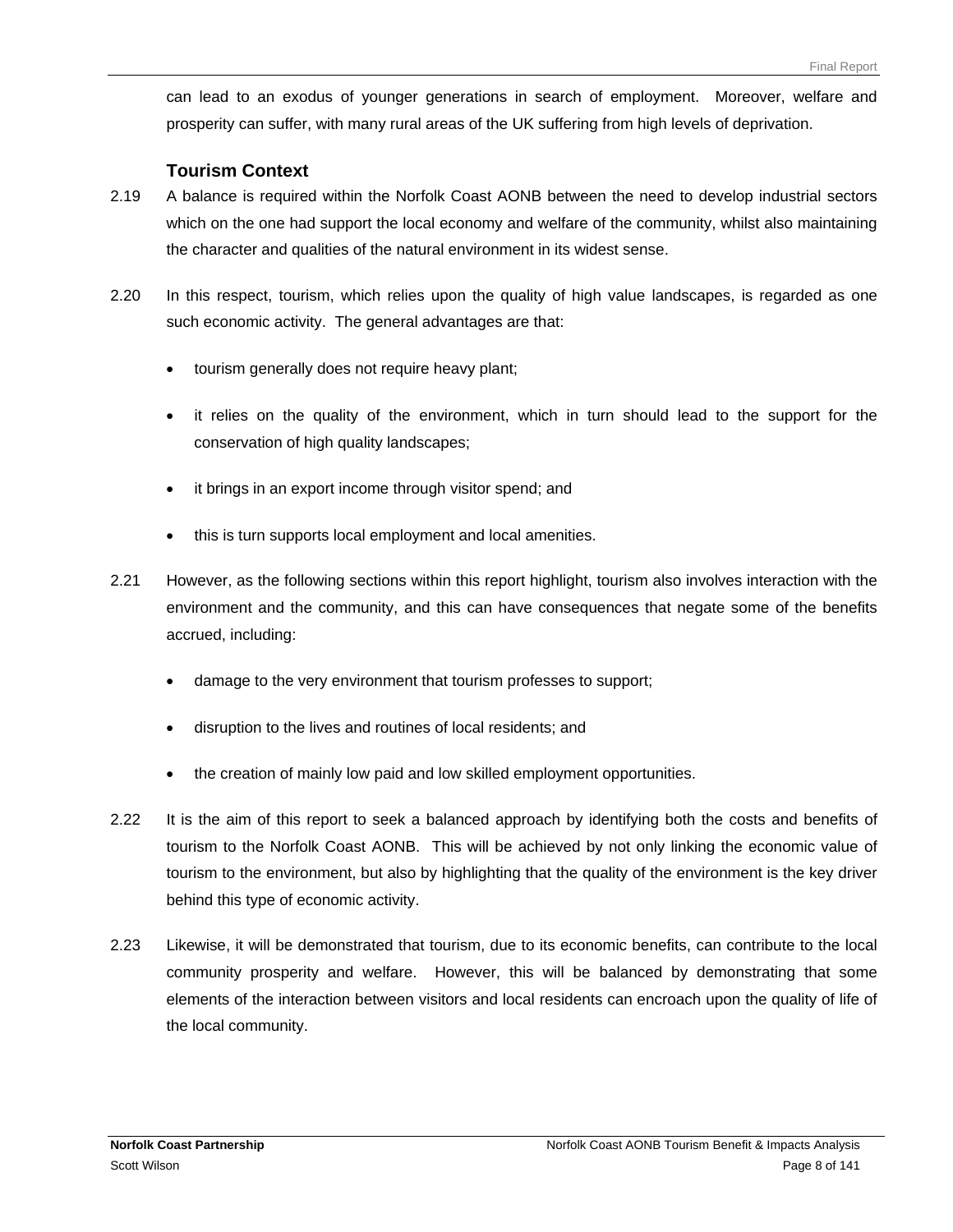# <span id="page-10-0"></span>3 Visitor Sector Overview

- 3.1 As part of this study, it was deemed necessary to provide a detailed review and audit of the context of tourism in relation to the Norfolk Coast AONB. This has included:
	- a review of the tourism assets and appeal in its widest sense;
	- an audit of the nature of all visitor attractions within the area;
	- an audit of tourism accommodation types, volume and distribution;
	- a review of other facilities and amenities available to visitors, or which could attract niche markets; and
	- a review of the nature of the visitor market and the key drivers which motivate visits.
- 3.2 Whilst this information is important in relation to this study, much of the text is descriptive in nature. It is therefore felt to be more appropriate to provide an overview of these studies here, with the audits themselves contained within Appendix A1.

# **The Natural Environment as a Tourism Asset**

- 3.3 Without doubt, the key asset within the Norfolk Coast AONB from a tourism perspective is in relation to the quality of the natural environment in its widest sense.
- 3.4 The high value landscapes that are unspoilt by modern-day standards; the charm and character of its villages and coastal settlements; and the opportunity for 'escapism' all combine to provide an attractive proposition to both tourists and day visitors alike.
- 3.5 There has not been a recent study which identifies the overall significance of these aspects of the offer in attracting visitors. Needless to say, however, that the designation of the AONB denotes that the area has something special enough to require preservation that is deemed of national importance. Moreover, the unique qualities of the AONB are further enhanced through its other specific designations, including (see Map 3.1):
	- 12 nationally and internationally important Nature Reserves;
	- 28 Sites of Special Scientific Interest;
	- A Ramsar designation between Holme and Weybourne; and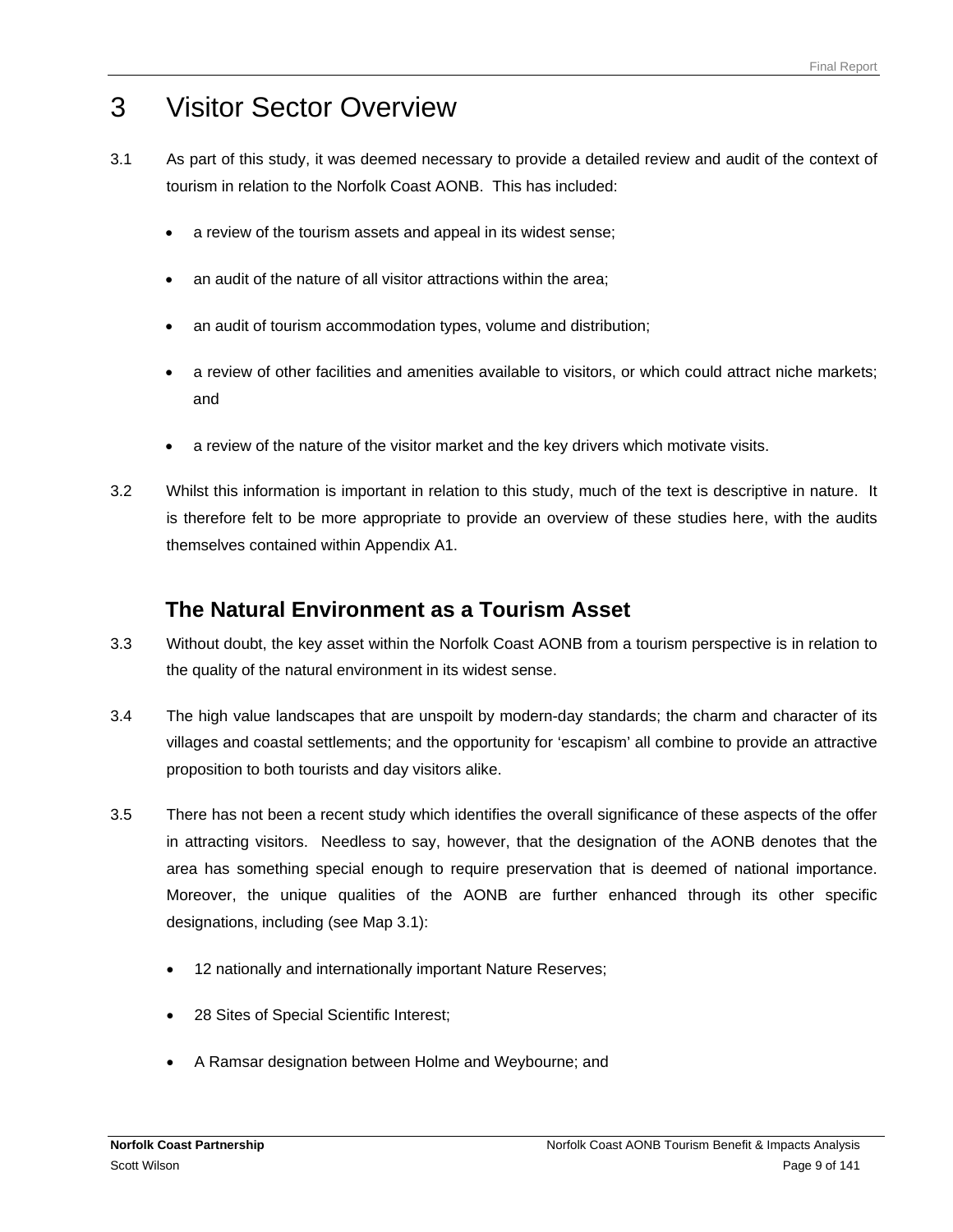- The fact that much of the coastline, including that contained within the Western Outlier round to Weybourne, forms part of the European designated Wash and North Norfolk Coastal EMS.
- 3.6 All of this creates the impression of the whole area being preserved and unspoilt, generating connotations of the aesthetic qualities of the area. This, combined with the proposition of staying in a rural village or coastal settlement of quaint and unspoilt character and charm, presents a strong, coherent and recognisable visitor product.

# **Key Visitor Markets**

- 3.7 Although a visitor survey was conducted as part of the RSPB's 'Valuing the Norfolk Coast' project, the study had a specific and deliberate bias towards wildlife-based tourism. In order to provide a more rounded view, Scott Wilson has reviewed the key assets to determine the key drivers behind a visit to the Norfolk Coast AONB. This includes:
	- **Countryside escapism**, with the Norfolk Coast perceived to be a particular attraction for people from urban areas (London and the Midlands) looking to escape the pressures and strains of their working life by immersing themselves in an attractive countryside/coastal setting.
	- **Traditional coastal trips**, but those who are seeking a more relaxing, secluded and escapist experience compared to the resorts of Cromer, Sheringham and Hunstanton, and who will place a high premium on the quality of the surrounding landscape.
	- **Wildlife watching**, which is a potential growth market due to greater public awareness of the environment and conservation issues. This is a key strength of the Norfolk Coast AONB through its bird life and seal colonies.
	- **Activities orientated**, with some adventurous activities such as wind (Kites, Kite Buggying, Kite Surfing) and water sports (canoeing/kayaking, sailing, jet skiing and power-boating) growing in popularity, although at relatively low proportions. Opportunities for game shooting, fishing, and golf can also prompt visits. Visits are less motivated by specific provision for walking and cycling, although walking remains a key activity undertaken once at the destination.
	- **Cultural and sightseeing**, particularly through Sandringham House, Holkham Hall, Felbrigg Hall and the North Norfolk Railway, but also through the local festivals which have a much wider audience than local residents. Overall, it is felt that this market could be enhanced across the whole of the northern reaches of Norfolk through greater 'theming'.
	- **'Nostalgia' trips**, from people re-living their childhood, or re-visiting areas that they may have lived in at previous life stages ('during the war').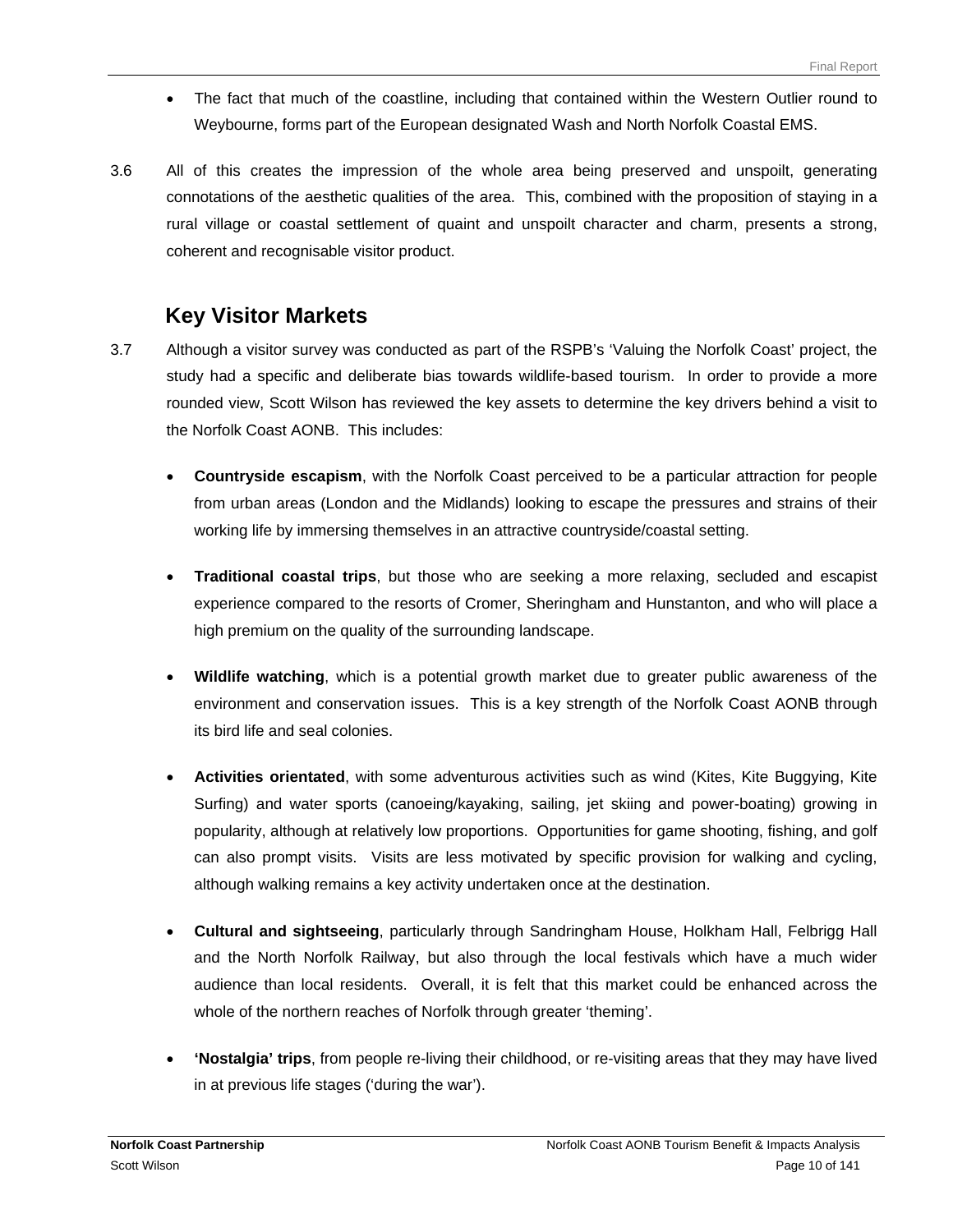- **Food & Drink**, with several comments from visitors suggesting that the Norfolk Coast has the potential of offering a strong 'local' context for certain foods and beverages.
- 3.8 Whilst it is sometimes precarious to generalise about the characteristics of these markets, in the absence of a more detailed visitor survey, there are suggestions that the Norfolk Coast appeals to an older and slightly more affluent socio-economic groups, particularly in areas such as Burnham Market, Holkham, Blakeney and around Holt. This is reflected in some of the more boutique-style serviced accommodation establishments, which although on a small scale are definitely at the upper end of the market.
- 3.9 The wildlife watchers tend to be driven more by bird life cycles than traditional tourism seasons, with many visitors of this type observed all year round. Wells-next-the-Sea, however, as the main resort within the AONB, is observed to attract a high proportion of families during school holidays, bank holidays and weekends.
- 3.10 'Nostalgia' seekers are, by their very nature, slightly older and use more expensive accommodation types. Conversely, activity seekers tend to be younger and utilise cheaper forms of accommodation (YHA, camping).

## **Tourism Plant Overview**

- 3.11 On the whole, the tourism market for the AONB is matched by a good mix of tourism accommodation, attractions and other facilities. In particular, it is felt that:
	- the level , mix and distribution of accommodation is appropriate given the nature and character of the tourism offer (see Map 3.2);
	- there is a good range of activities for visitors to undertake, particularly in relation to some of the more popular pursuits such as walking, cycling, and fishing;
	- certain specialist activities are also catered for in relation to game shooting, canoeing/kayaking, and sailing, whilst there has been a growth in more adventurous activities such as kiting, kite buggying, and kite surfing although in relatively small proportions; and
	- shopping through the boutique and antique style shops at Holt, and which is being replicated to a certain degree in Burnham Market and Wells-next-the-Sea, for example.
- 3.12 The only matter of concern regarding the tourism plant within the AONB is in relation to sightseeing attractions (Map 3.3). Whilst individually, these attractions do play a role in the overall strength of the tourism product for the Norfolk Coast AONB, their current contribution is considered to be more supplementary to its primary (natural) assets. Perhaps with the exception of Sandringham House and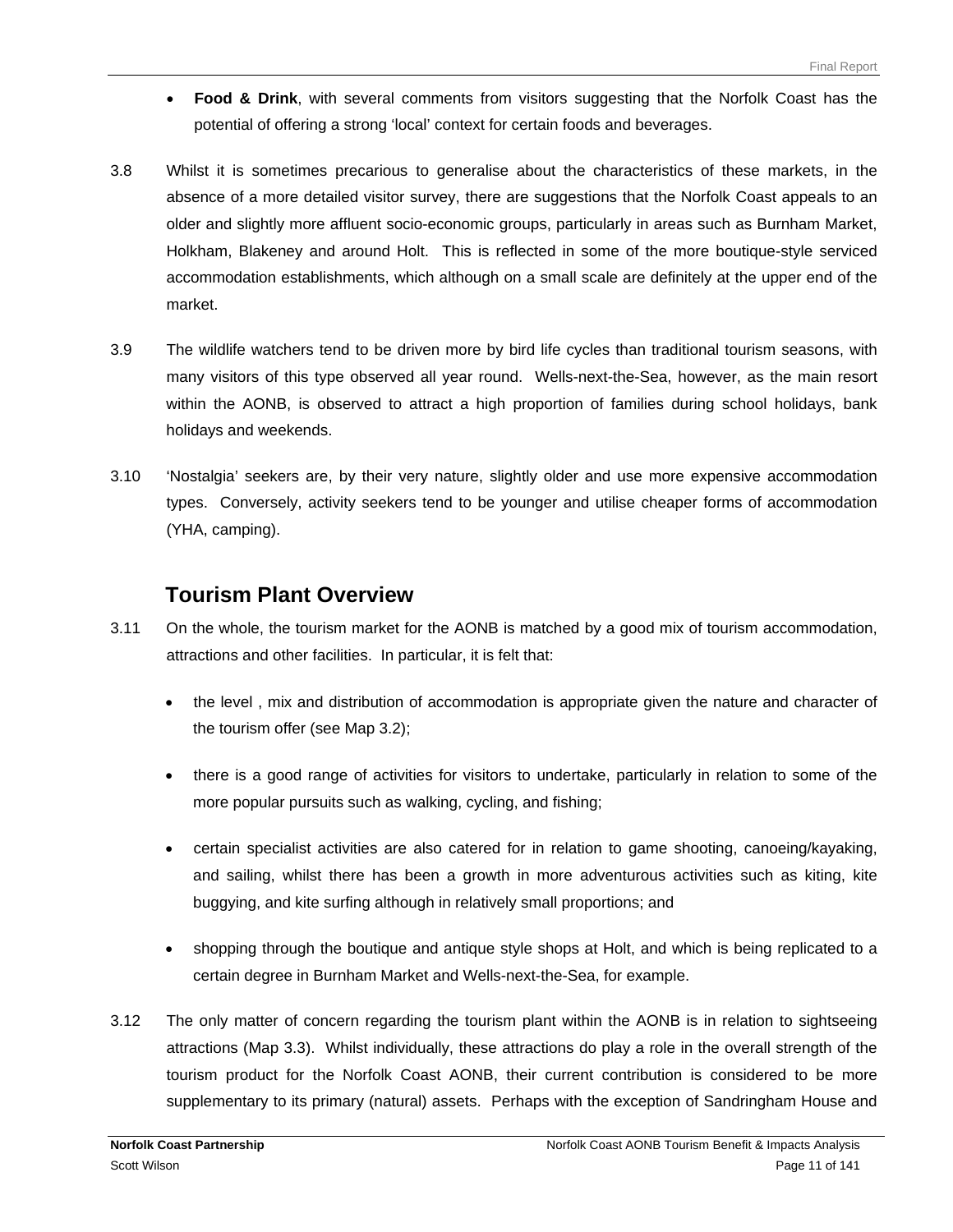Holkham Hall, the culture and sightseeing market is considered to be an under-exploited sector along the Norfolk Coast. In particular, it is felt that the attractions could be strengthened by combining them into 'themes' to give the whole area a much stronger identity in terms of raising awareness of the sightseeing potential.

## **Transport Overview**

- 3.13 A key concern in relation to tourism within the Norfolk Coast AONB is the capacity of the local road network to cope with the increases in traffic that visitors create.
- 3.14 Overall, the road network appears to be of an insufficient standard to cope with high levels of traffic, with the A149 narrowing considerably in Cley-next-the-Sea and Stiffkey, for example, making it difficult for traffic running in opposite directions to pass comfortably.
- 3.15 The challenge facing the transport system in relation to tourism is to persuade people to divorce their car during their stay and opt for alternative means of transport. In this respect, the Norfolk Coast's Coastal Hopper bus service provides the foundation of a public transport network that has both locals and visitors needs in mind. This service is now at the heart of the public transport network within the AONB, linking with many of the key towns, villages and places of interest. It also promotes multiple use and links with other networks through its Rover and Rover Plus ticket combinations.
- 3.16 Initial indications suggest that the service is successful, and has gained increased patronage year-onyear since it began operating. Overall, there may be further scope to enhance this service, and adopt a more integrated approach with other public transport services, key tourism sites/areas for potential economic activity, and particular walking and cycling routes. This is to ensure that anyone travelling to the AONB can be assured easy passage to his or her chosen destination. Coupled with sensitive pricing and/or discounting to attractions, this will be a fundamental component of driving up the use of sustainable transport.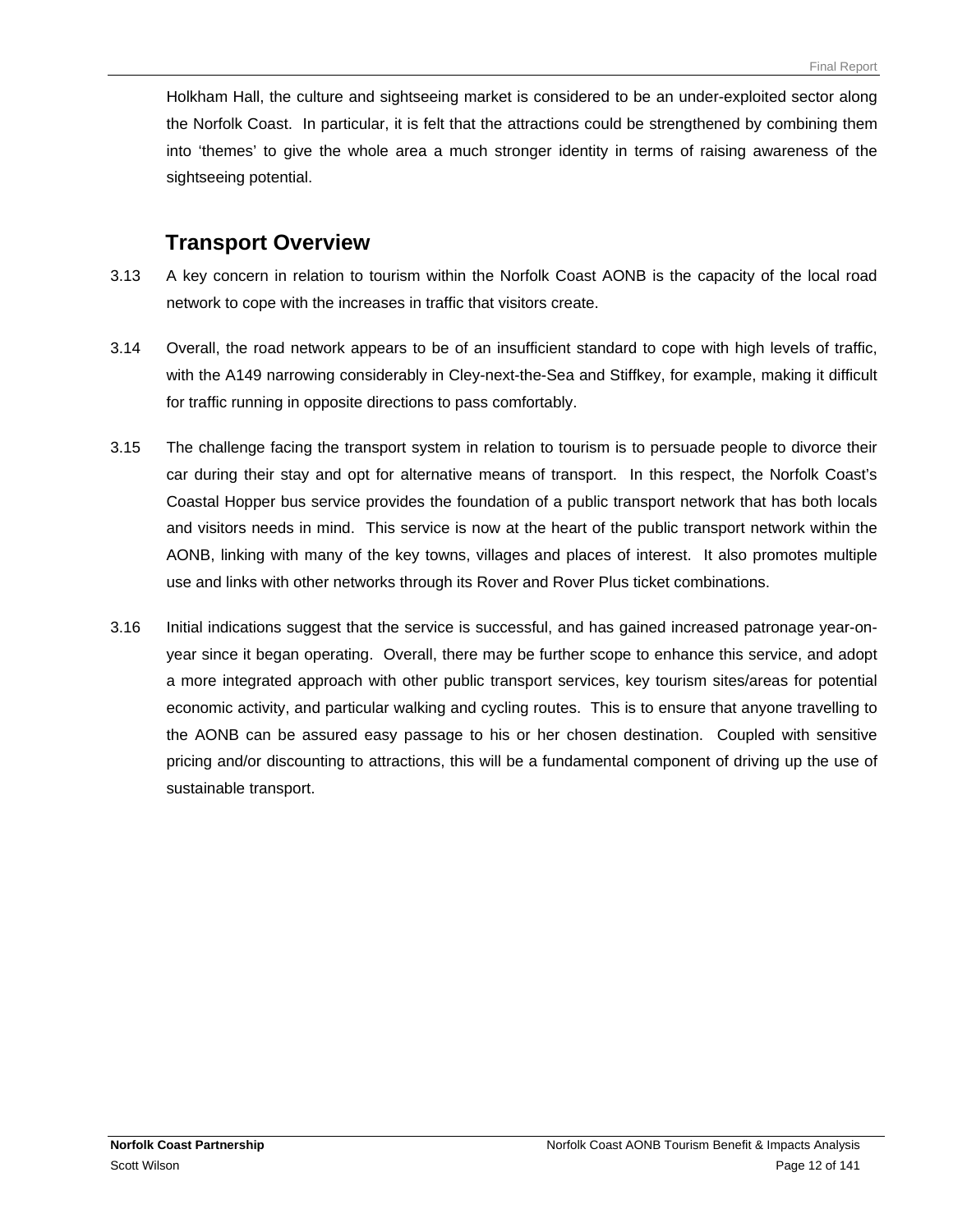# <span id="page-14-0"></span>4 Visitor Management Overview

- 4.1 A key aspect of the Norfolk Coast is the array of authority, management and access organisations who actively participate, through one means or another, in the use and maintenance of the Norfolk Coast AONB, particularly its more fragile sites.
- 4.2 The key stakeholders consist of:
	- administrative organisations, with the area of the Norfolk Coast AONB crossing the administrative authorities of North Norfolk, King's Lynn and West Norfolk, Great Yarmouth, as well as being under the auspices of Norfolk County Council;
	- statutory organisations, including the Countryside Agency and English Nature. Please note that the activities of the Countryside Agency (Landscape, Access & Recreation Division) and English Nature, along with the Rural Development Service, are to be united in a single body in 2006 called Natural England.
	- non-statutory organisations and lobby groups, including the East of England Tourist Board, the Country Land & Business Association, Campaign to Protect Rural England;
	- access and conservation/management organisations, including the Norfolk Coast Partnership, Wash and & North Norfolk European Marine Site, the National Trust, Norfolk Wildlife Trust, and RSPB, and English Nature. The Eastern Outlier also borders with The Broads National Park, which as a Nation Park is managed by the Broads Authority;
	- local parishes, businesses and community groups; and
	- specialist user groups, such as Ramblers, Horse Riding Association, and more recently kite buggy clubs, water sports, and paragliding clubs.
- 4.3 The specific aims and objectives of the statutory, non-statutory and access and conservation organisations, including the Norfolk Coast Partnership are explored in more detail in Appendix A1. The specific aims and ambitions of local parishes, business and community groups have been identified through the consultation process.

## **Policies and Principles**

4.4 Generally, the policies and principles of all management organisations state the desire for tourism to become a sustainable activity for the area or reserve that comes under the jurisdiction of their organisation.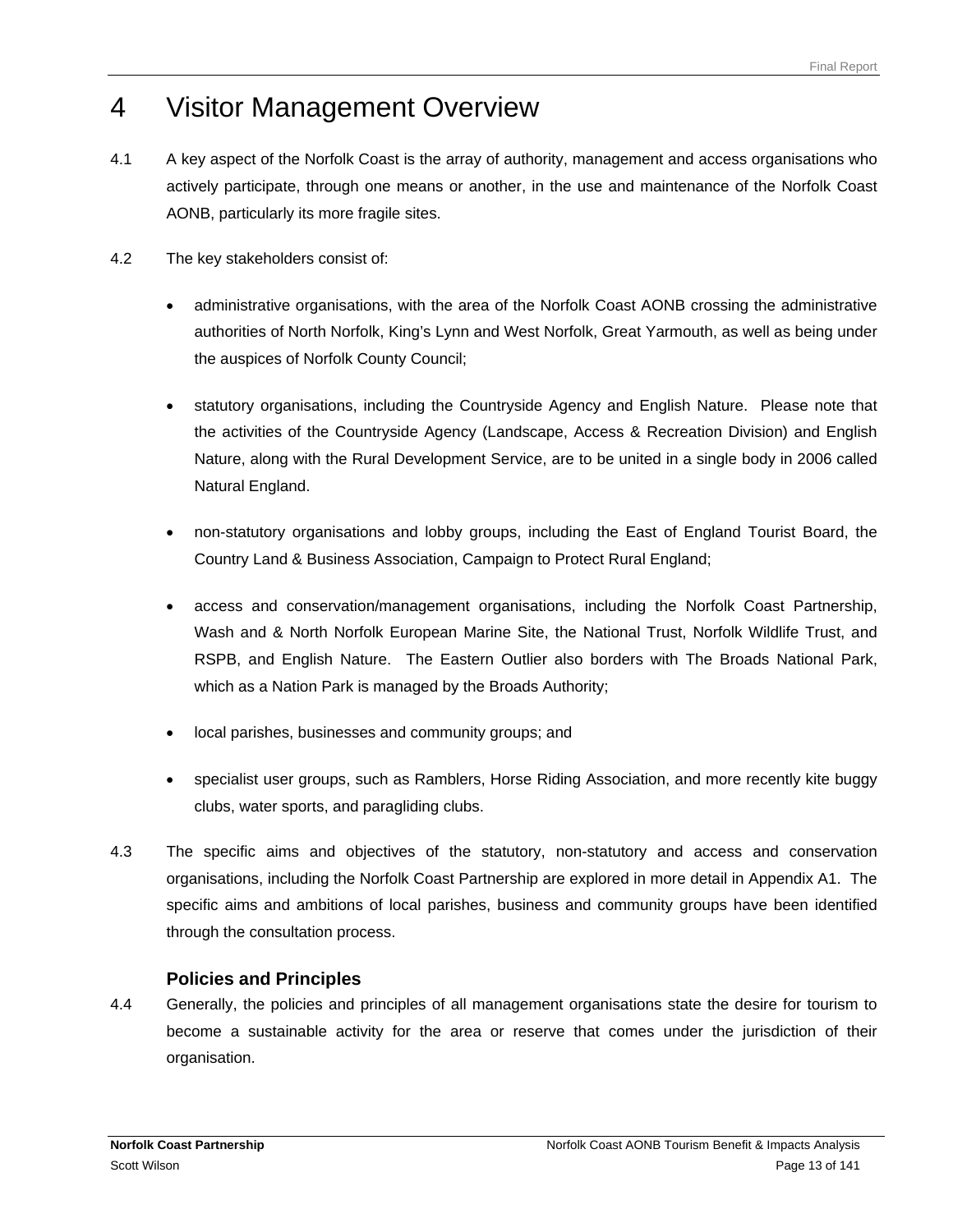- 4.5 In the case of the reserve conservation and management organisations, this includes having aims that recognise the need for public access and for people to enjoy and understand the natural habitats. Also, reference is generally made with regards to encouraging the visitor economy to be developed in a manner which is sympathetic to the natural environment, and the community which resides within the surrounding destination.
- 4.6 Likewise, the developing tourism policies of North Norfolk District Council, and the tourism strategy for King's Lynn & West Norfolk identify that future tourism development needs to be sensitive to its natural surroundings. Key issues identified include:
	- the need for tourism to form part of a much broader economic base, with recognition of these specific dangers associated with a gearing of the economy which is too reliant on the economic benefits of visitors;
	- that any tourism development considerations must balance the needs for economic gain against the potential damage that increased visitation could cause in the disruption to the community, or overriding and irreversible damage to the environment; and
	- to encourage the creation of tourism employment opportunities which have training and development opportunities in order to retain young adults and families within the area, as part of a wider ambition for economy and community stability.
- 4.7 These statutory organisations recognise the strength of the Norfolk Coast AONB offer from a tourism perspective, and highlight that the area has grown in stature as a visitor destination. However, the documents also stress the need for specific tourism policies which reflect the conservation ambitions of the AONB itself in association with the Norfolk Coast Partnership.
- 4.8 The Norfolk Coast Partnership, in its latest Management Plan, states that the Norfolk Coast AONB is recognised as a local, regional and national recreational resource for people to visit, use and enjoy. In addition, the Plan suggests that the more people enjoy, understand and appreciate the area, the more likely they are to support the management needed to maintain its character.
- 4.9 However, the Plan recognises the growing influences that visitors and visitor behaviour are having on the AONB, and that a small level of inappropriate activities in sensitive areas can in fact have greater impact than large volumes of visitors in more robust areas. As a result, the main objectives identified include development of systems to manage visitor pressure on habitats; improving the understanding of the sustainable recreational use of the AONB; and to improving facilities and information for the disabled.
- 4.10 To assist with this aim, the Partnership in its previous Visitor Management Plan (1995) devised a Zoning Map (Map 4.1) which is still commonly referred to today. The principle behind the map was to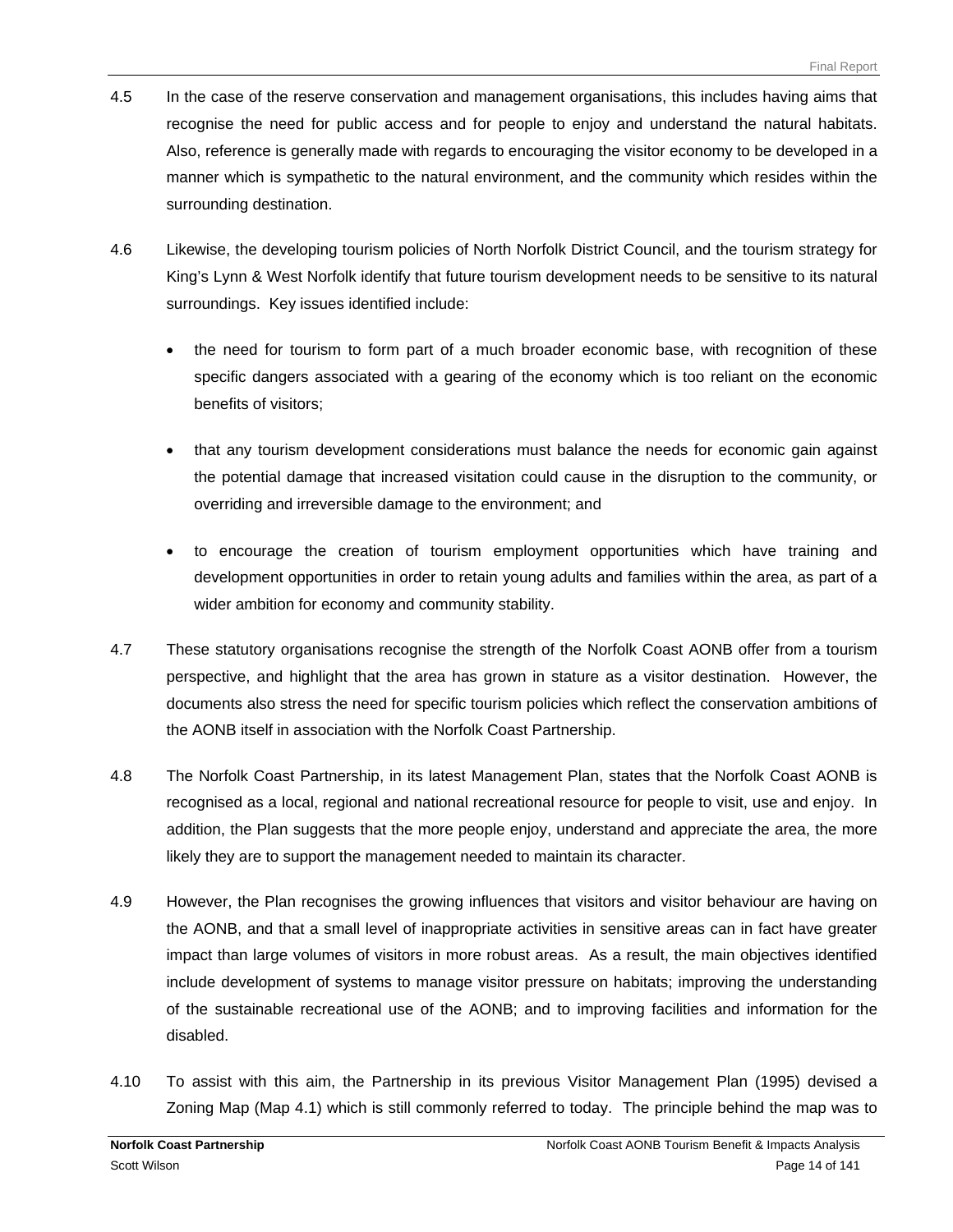graphically state the areas of greatest sensitivity, and the principles that should be adopted in order to manage visitors more effectively. This was completed by defining the areas through a colour grading scheme according to sensitivity:

- Red and Orange define the most fragile wildlife habitats in the AONB yet are under considerable visitor pressure; and
- Green (light through to dark) denoting the most robust areas, and are highlighted as priority areas for encouraging visitor activity.
- 4.11 The strategy denotes a strict management technique of not promoting to visitors, and the reduction of parking in the red areas. The green areas are to be promoted for greater recreational use, to try and alleviate pressure from the red zones.

## **Key Issues**

- 4.12 All of the key principles and policies of the various organisations charged with the management and conservation of the Norfolk Coast AONB, either in whole or in part, denote their desire to encourage sustainable development within the area.
- 4.13 Consideration is given to the main recognised potential problems caused by visitors. These will be addressed further in this study (see section 6). However, the benefit of this study is that it will help focus attention onto how these problems manifest themselves at ground level. This is turn should be used to guide the development and introduction of initiatives to ensure a consistent and truly sustainable approach to tourism management.
- 4.14 A key issue that we feel will need to be reconciled in any future Visitor Management Plan to the AONB concerns having a greater understanding as to why visitors visit these areas and what activities they participate in. Whilst the impacts of visitors will be explored in detail further within the report, in order to exemplify this point, the following projects are relevant:
	- Blakeney National Nature Reserve offers visitors a rare opportunity to view and learn about seal colonies along this stretch of the British Isles. This will attract wildlife watchers specifically, but will also appeal to the other visitor markets, including those who visit by means other than a specific tour. Therefore, it cannot be assumed that all sightseers will have a specific knowledge of, or instigate the adoption of appropriate behaviour.
	- Holme Dunes National Nature Reserve, whilst being a popular bird-watching site and containing a bird viewing observatory, also attracts traditional beach users and elements of the activity market due to its wide expanse of sandy beach. These visitors will have less regard for, or may in fact be totally unaware of, the environmental sensitivities in relation to birds and wildlife.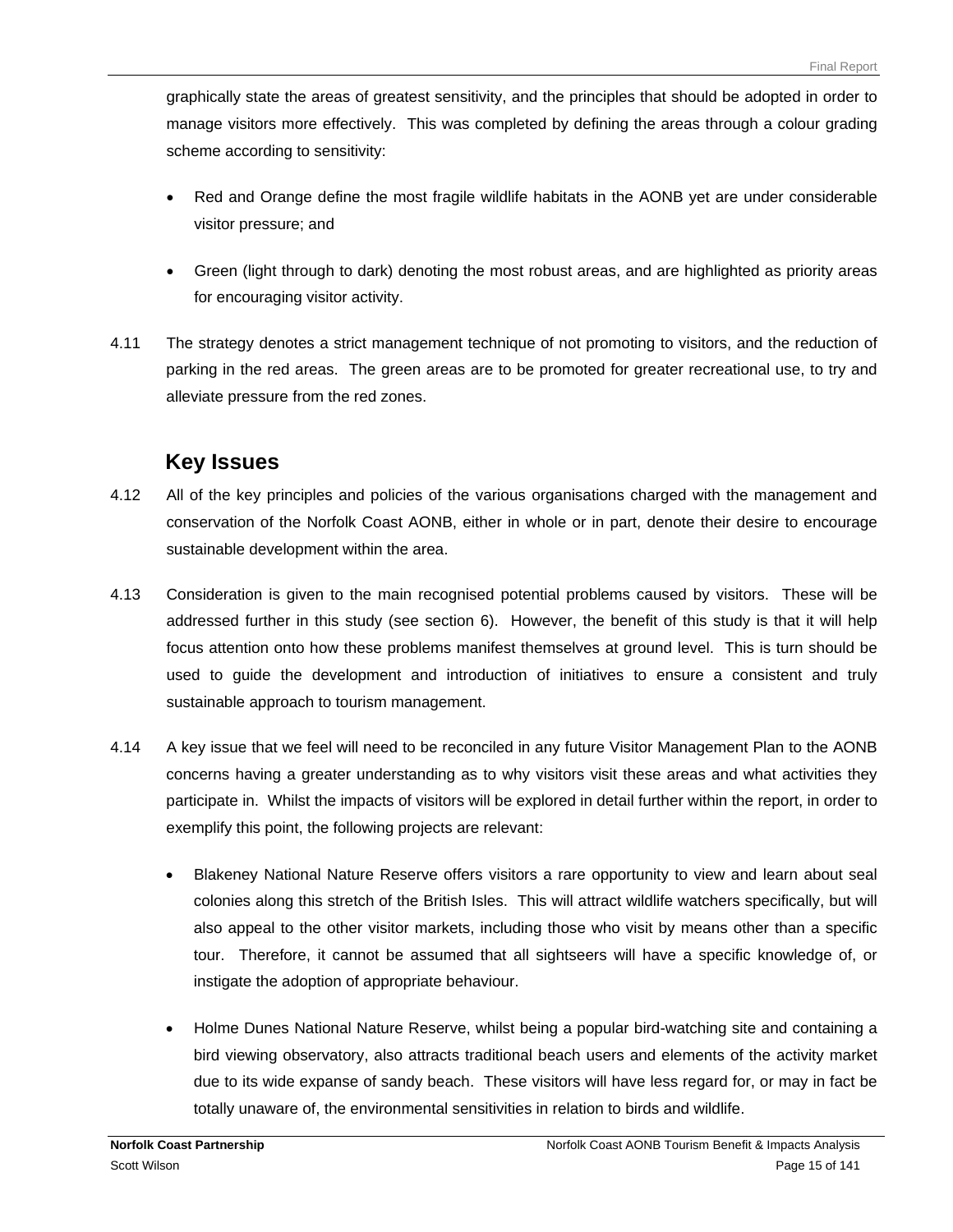- Holkham Dunes National Nature Reserve, which has featured in several Films and TV programmes, and whose beach is considered to be one of the best-kept beaches in the UK. With its natural backdrop, it is an ideal beach for those wishing to undertake traditional seaside activities, but within a sense of 'escapism'. Again, this means that awareness of the Reserve and/or its specific sensitivities is likely to be low.
- 4.15 Ultimately, the areas identified at greatest risk within the management plan are also the areas that have the strongest visitor product/appeal association, and are thus likely to continue to attract a high volume of visitors. To reinforce this point, comments from some site managers/wardens have suggested that despite a 'No Promotion' policy of key areas, visitor volume appears to be increasing – particularly at Holme and Holkham. Moreover, this management technique is actually being undermined by the sites receiving 'unofficial' promotion and recognition amongst published books, newspaper articles, and accommodation operators directing visitor attention to these sites because of their interest value, unique features and/or attractive landscapes.
- 4.16 As such, we feel that there is a fundamental layer missing from the Visitor Management Plan zoning map. This relates to visitor type, motivation and usage of the different zones, particularly the red zones; i.e. why visitors choose to visit the more vulnerable locations, and their likely understanding of their impacts and effects on the natural environment. This should include all users, covering different user groups definitions; from tourism overnight, tourism day visit, and a visit from people who live locally; to activity, to culture/sightseeing/shopping, to wildlife watching; and so on.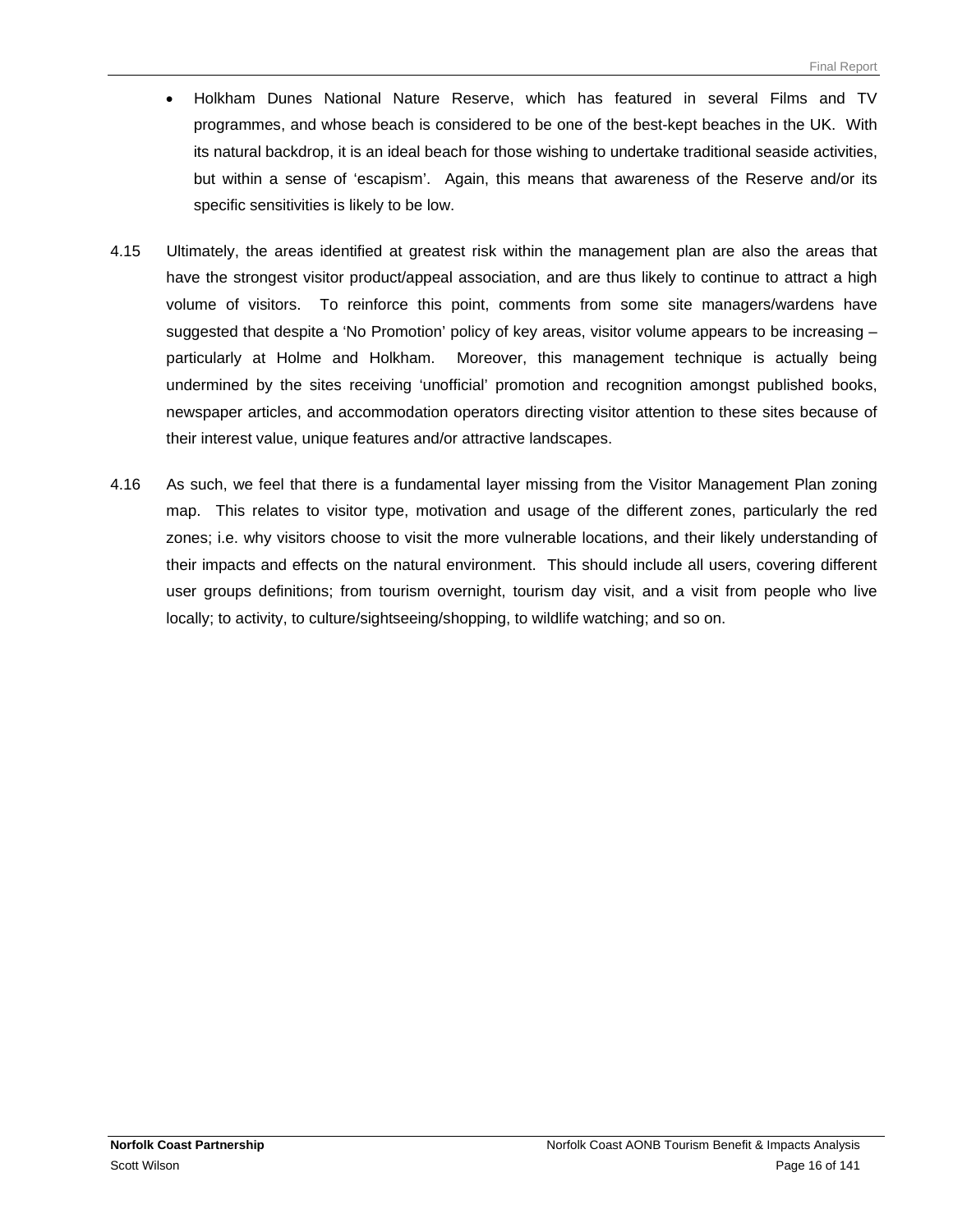# <span id="page-18-0"></span>5 Overview of Tourism Impacts

- 5.1 The following section aims to describe some of the more generic impacts regarding tourism and its host destination. These are explored in terms of tourism's relationship with:
	- the economy;
	- the environment; and
	- with host communities.
- 5.2 It should be noted that the effects of tourism are rarely observed in isolation, with one specific action of a visitor often having a multitude of repercussions. For instance, an observation of increased traffic congestion caused by visitors can have environmental consequences (increased pollution, incidences of fuel spillages) and social consequences (affecting the daily routines of residents). Likewise, any impact that visitors have on the local environment could actually deter future visits, leading to a decline in the economic benefits.

# **Tourism & The Economy**

5.3 Tourism is often regarded purely as a benefit to a destination, with the rationale for this assumption based on the economic value visitors bring to destinations. The expenditure of visits can, therefore, often be a driving force behind gearing (planned and unplanned) the economy of an area towards the tourism sector.

## **The Economic Benefits of Tourism**

5.4 Tourism spend is essentially an export income because of the fact that the money visitors bring with them to spend on local goods and services is short-lived and is derived from outside the economy of the destination. The overall benefits of the receipts can be defined as follows.

### *Supporting Business*

- 5.5 The spend of visitors helps to improve the viability of existing businesses within the area. This generally takes the form of direct interaction with visitors who purchase local goods and services once at the destination; i.e. accommodation, attractions, entertainment, retail, catering.
- 5.6 Many enterprises within these types of business essentially function to serve the visitor sector alone (accommodation and attractions), whilst others may have a predominantly local remit, but whose prosperity is bolstered by the visitor economy (retail and catering for example). In addition, tourism spend has been noted to help maintain the viability of many services and facilities in communities,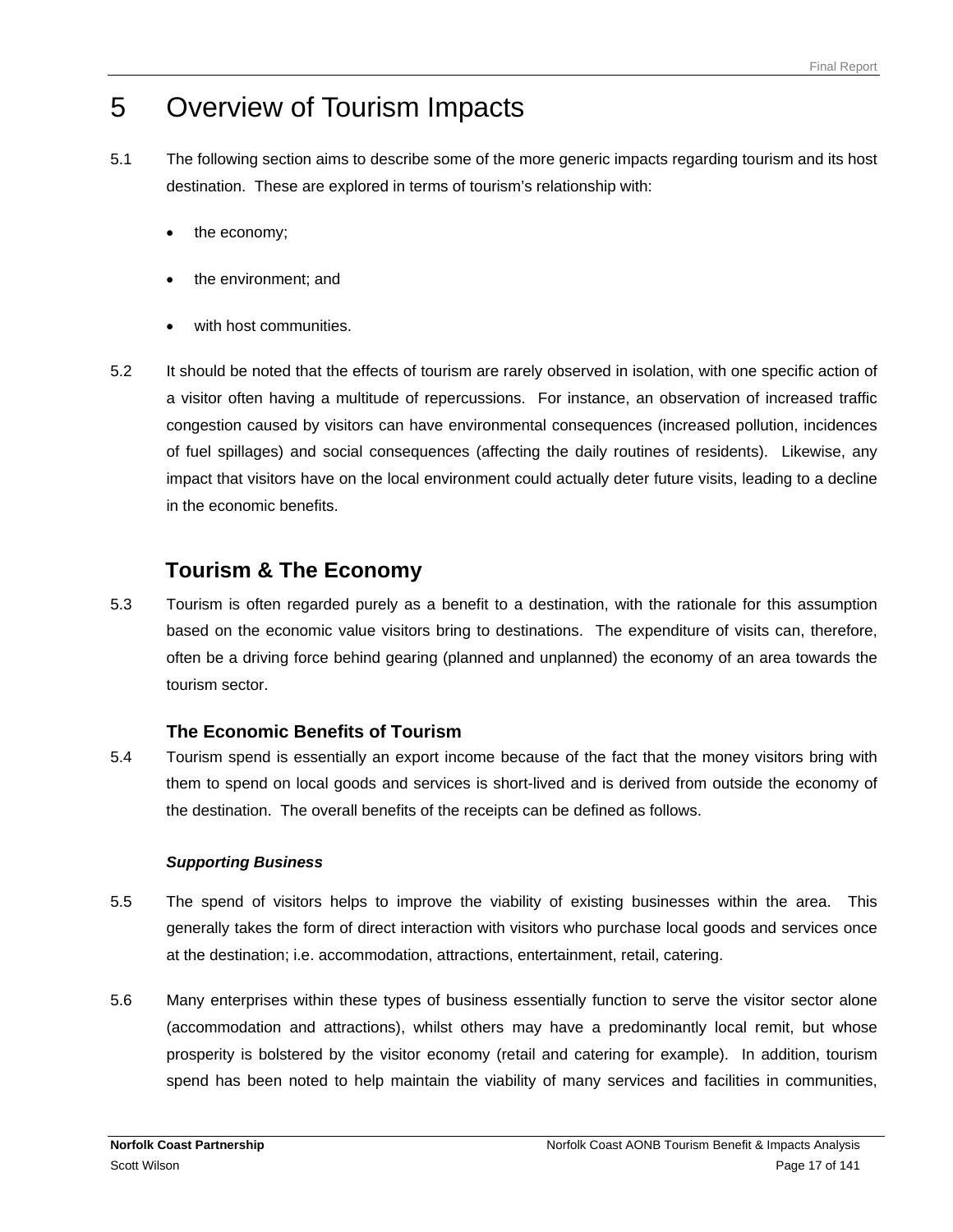particularly rural communities, that may have become unviable if supported by local residents alone (public transport, local shops, countryside pubs and post-offices, etc.)

5.7 The wider benefit of visitor expenditure, however, is that it can support a range of other sectors, that on face value, have little relationship to tourism itself. For instance, other industrial sectors of the economy that are often supported by visitor spend include agriculture; the arts and crafts; building construction and maintenance; real estate; and cleaning. This equates to the local multiplier effect of tourism, which is a major factor as to why tourism is often referred to as a fundamentally positive activity.

#### *Supporting Employment*

- 5.8 The overall contribution of tourism to the economy is often stated in relation to both the value of visitor spend, and the level of employment that this spend helps to protect and/or create.
- 5.9 Again, due to the diversity of the sectors that gain from either the direct or indirect spend, the ultimate benefit of tourism is that it can support a diverse range of employment opportunities. This can include traditional and highly skilled activities (Milling, Stone Masonry, and an array of craft skills); or allowing people to enter a career that also has a high level of fulfilment and personal reward (activity instructor; conservation specialist); or whereby people can fit employment around their particular life-style or circumstances (part-time, seasonal).
- 5.10 Furthermore, tourism actually promotes entrepreneurial enterprise and self-employment within a variety of supply-side hospitality businesses, including accommodation, attractions, hire-facilities, and catering. In this respect, tourism can be an easy sector for people to enter into self-employment, particularly in comparison to other professions. This is because the skills required tend to be more generic and require a low level of specialist learning or high level of training.

#### *Spur for Economic Regeneration & Diversification – Rural Communities*

- 5.11 Due to the economic and employment benefits, it has long been recognised that the tourism sector has an important role to play in encouraging economic regeneration, revitalisation and diversification. The value of visitor spend, the fact that it translates into an export income, and its ability to support a wide range of interests, means that it is an attractive sector for many regeneration bodies. This is a factor reinforced by the inclusion of tourism activities and enterprises within many of the funding programmes for regeneration, including European (Objective 2) and Government (Defra) initiatives.
- 5.12 As a result, tourism is often regarded as a means of maintaining the economic sustainability of destinations. This is particularly important in rural areas and coastal communities, where traditional agricultural and/or fishing activities may be in decline and/or are no longer yielding a sufficient income to support the local economy.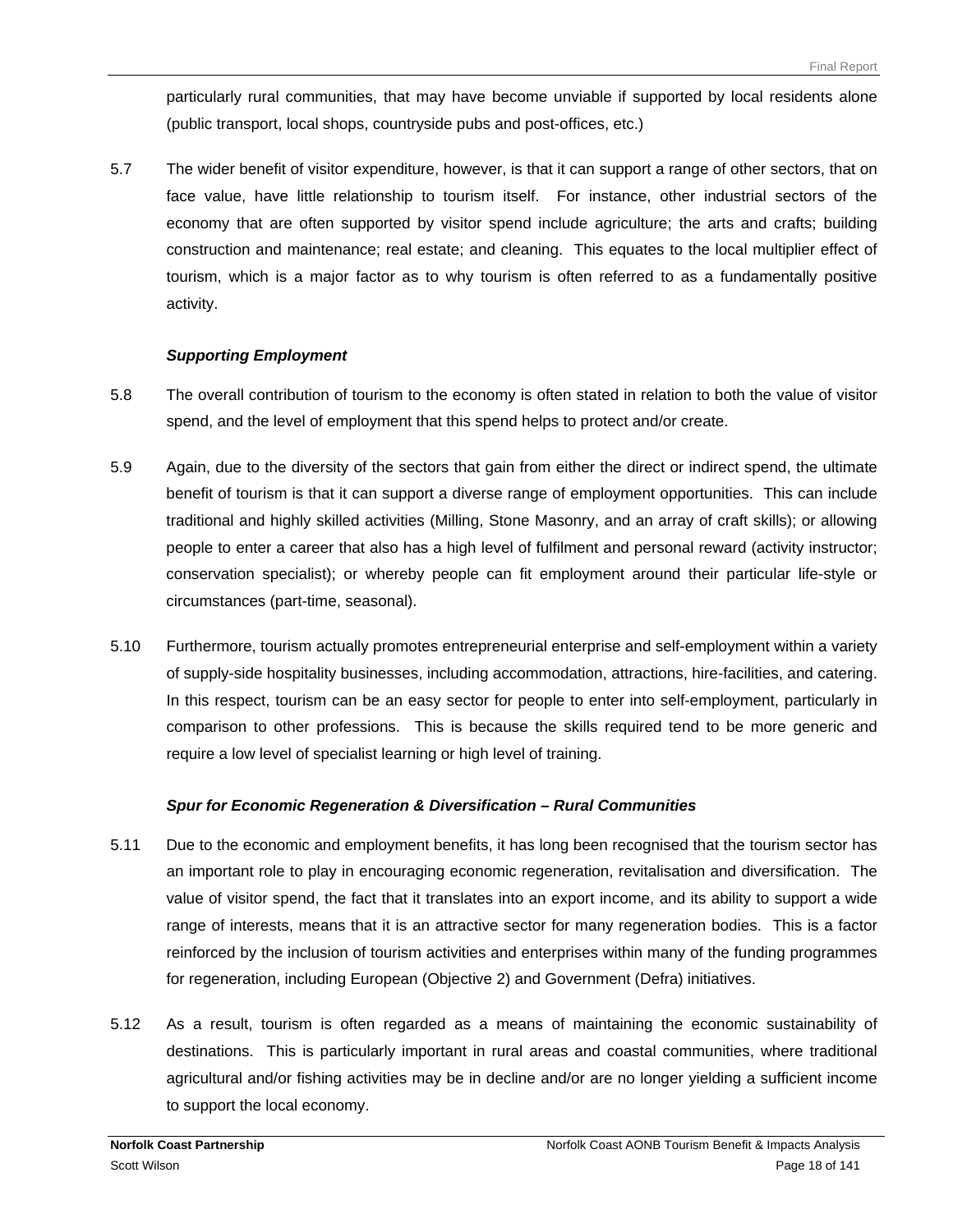5.13 For this reason, tourism still features as a high priority in terms of being a sector to develop as part of an economic regeneration package. For instance both Tynedale in the North of England and Caradon in the South West are looking to bolster the level of visits as part of their 'sustainable' approach to future economic development.

#### **The Economic Costs of Tourism**

5.14 Despite the value that visitors bring to the economy of the host destination, there are a series of costs that can be associated with tourism.

#### *Environmental and Social Disbenefits*

- 5.15 The known disbenefits of tourism are difficult to record as an economic measure, be it in relation to environmental damage, or disruption caused to the community by traffic congestion, or crime through theft.
- 5.16 The key issues and consequences of tourism with respect to social and environmental disbenefits are dealt with in more detail further in this section of the report. However, it should be noted that these types of disbenefits do have financial consequences, with funds often required to rectify, manage, or re-direct visitor impacts and behaviours; funds that are obtained through local tax payer contributions.

#### *An Over-Dependency on the Tourism Sector*

- 5.17 There is a danger that the financial benefits of tourism can be over-played in terms of economic development, and that this could lead to an economy becoming too heavily geared towards the tourism sector at the expense of other sectors.
- 5.18 If this occurs, the economy as a whole can become overly susceptible to changes in the dynamics of the visitor market, or to events that have a more global significance. This type of decline has been experienced in many traditional seaside destinations of the UK, for example, as the domestic market shifted its focus to the lure of guaranteed sunshine and the perceived better value from overseas destinations.
- 5.19 More recently, the outbreak of Foot and Mouth disease in 2001 and the recent terrorist attacks in London highlighted how vulnerable the tourism sector can be to forces that dramatically alter market behaviour. The critical lesson from both of these events is how the repercussions can filter deep into the supply chain of both the local and wider economy. The current threat to tourism within the UK, particularly in areas that have a strong association with wildlife, is Avian Flu.
- 5.20 Ultimately, it needs to be recognised that there is a fine line between promoting a prosperous sector of the economy for the benefit of all, and an over-proliferation of competing facilities and services. Whilst tourism can be a prosperous sector, it needs to form part of a diverse and multi-sectoral economy.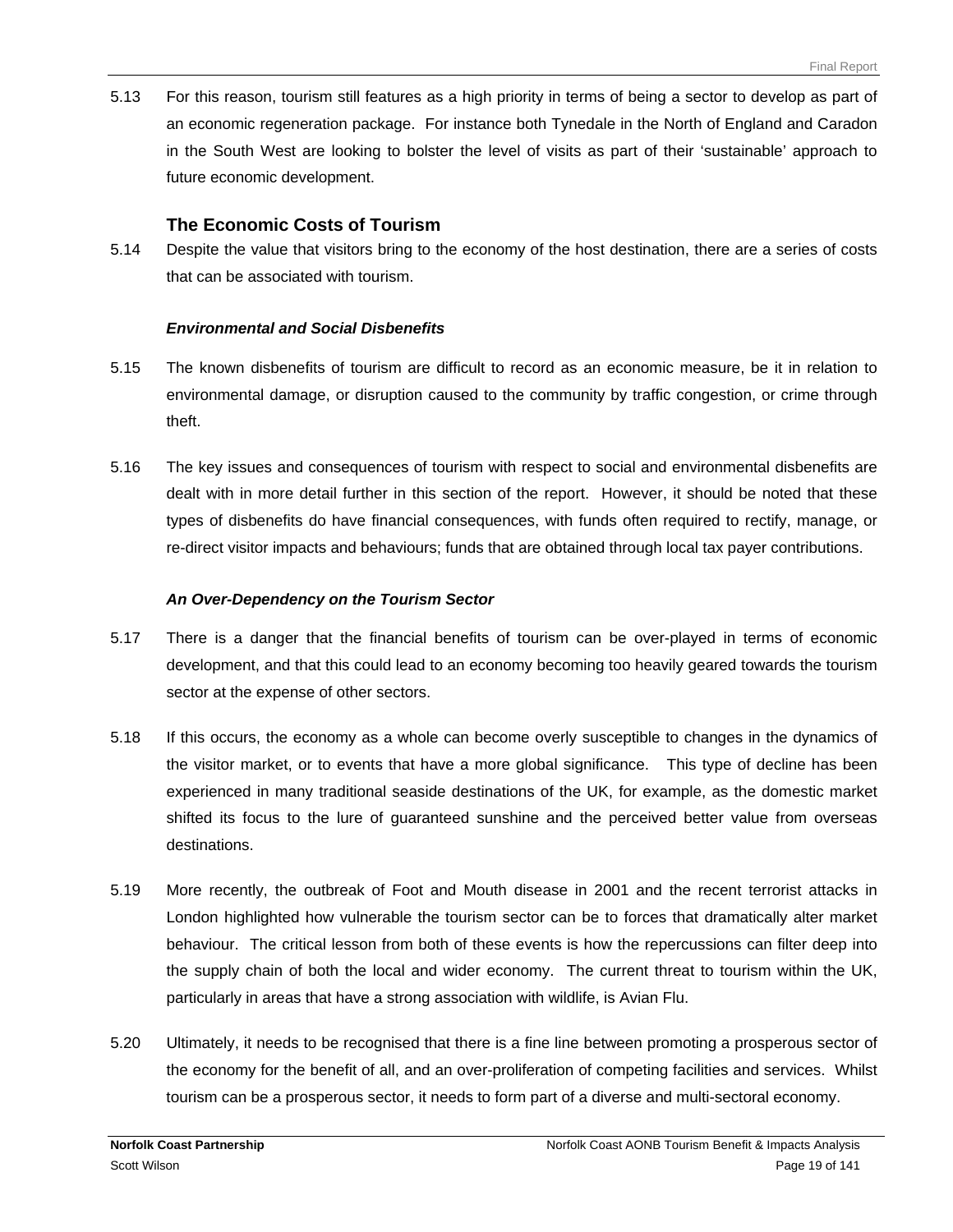#### *Tourism Employment*

- 5.21 As highlighted in the 'Economic Benefits' section, one of the primary outputs of tourism spend is in relation to sustaining and supporting a high level of employment. However, in order to provide a balanced view, recognition also needs to be given to the nature of employment that tourism tends to generate.
- 5.22 The tourism sector generally attracts staff with low levels of skill, with the majority of positions being in the servicing or serving of visitors (hospitality, catering, cleaning). In addition, the sector as a whole suffers from connotations of poor working conditions, with common complaints amongst staff being low pay; low career progression and prospects; unsociable and long hours; and high levels of seasonal, part-time only opportunities.
- 5.23 As a consequence, tourism-related businesses experience high levels of staff turnover, low commitment, poor attitudes and poor communications skills. This in turn can translate into poor service and attitude when dealing with customers.
- 5.24 A further consequence is that the qualified and highly motivated individuals will tend to leave areas dominated by tourism employment in search of more rewarding opportunities. This can have implications from an overall economic development perspective in that tourism becomes the only viable sector because the workforce is too de-skilled to attract other industries.

#### **Economic Leakage**

- 5.25 A core component to the prosperity of any economy is the amount of leakage of spend through the purchase of goods and services from outside its boundaries. Leakage is another way of defining the lack of retention of monies spent within the local economy after the initial spend occurs.
- 5.26 Leakage of visitor spend is actually taken into consideration within Economic Impact Assessment through the 'indirect' round of economic spend. However, this leakage can be considerable, particularly in areas that are predominantly rural in nature.
- 5.27 To act as a guide, English Partnerships in association the with Regional Development Agencies, suggest that the amount of leakage is ultimately dependent upon the strength of the local supply chain, and how much the demand for supplies can be met by local producers and manufacturers. In areas of low employment and industry, it is not out of the ordinary to experience up to 50%-75% of economic leakage; or phrased in relation to tourism spend, between half to three-quarters of the money spent by tourists and tourism day visitors will leave the local economy within the first round of re-spend.
- 5.28 Effort to strengthen the local supply chain and employment from within the economy can help to reduce the leakage effects by ensuring that more spend is retained by local people and enterprises. This has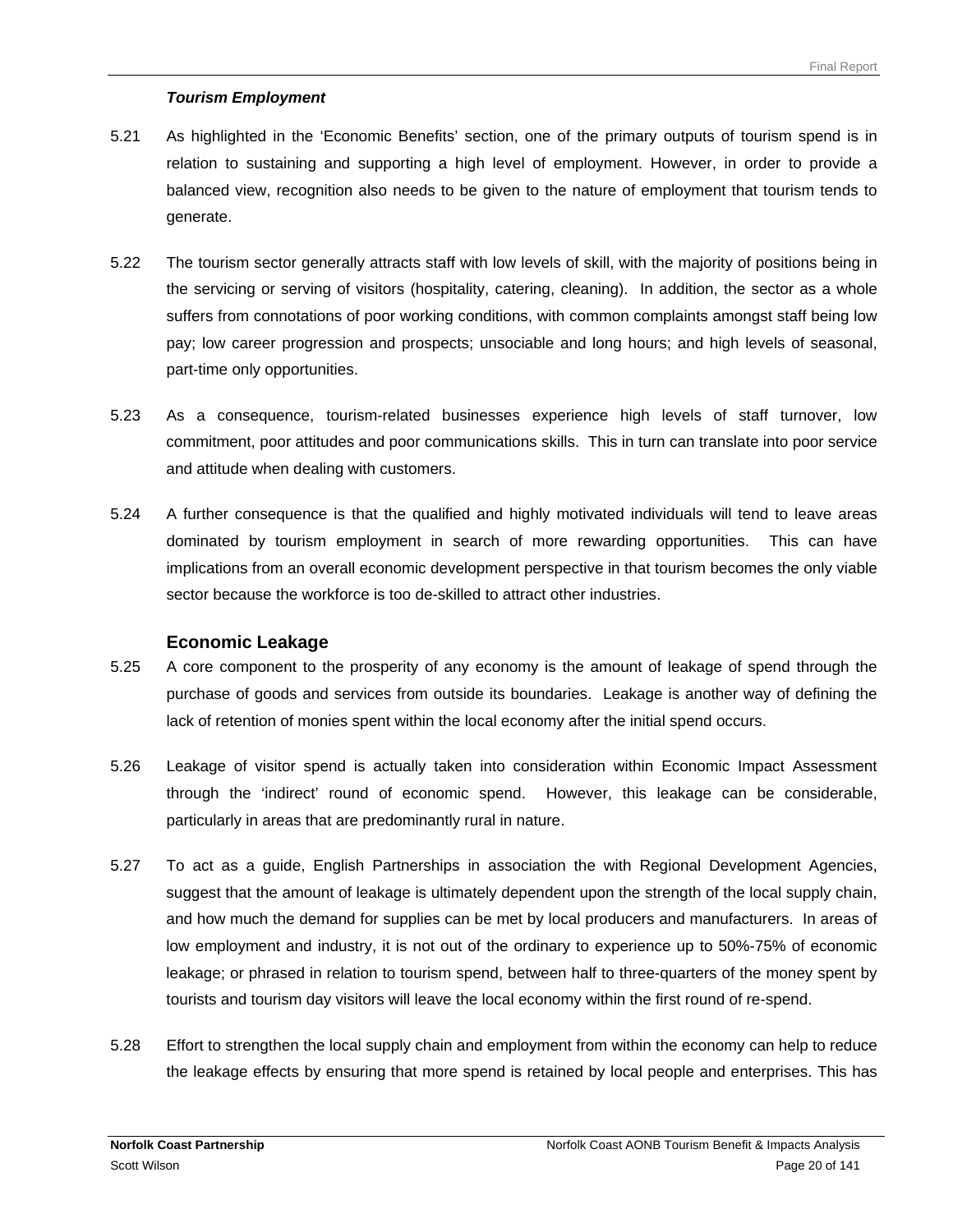fundamental advantages for the prosperity of the community as a whole, although emphasis again needs to be given to ensuring that the economy is not too highly geared towards tourism.

## **Tourism & The Environment**

- 5.29 There is a growing level of understanding of the connection between the environment and tourism, particularly in relation to the level of disbenefits that tourism causes.
- 5.30 As with many environmental issues, much more weight is now being given to promoting sustainable development within the tourism sector. The following section explores some of the more fundamental issues that have been identified in recent times.

### **The Environmental Benefit of Tourism**

#### *Special Designations and Tourism*

- 5.31 The relationship between tourism and the quality of the environment is paramount for the majority of destinations, regardless of whether the key assets are built, natural or coastal.
- 5.32 Tourism is actually a means of describing the process of people leaving their place of residence for a prescribed period of time (greater than 3 hours in the case of day visits, but involving a return home on the same day; or an overnight stay for staying trips) in search of new environments that offer rewarding experiences. Depending on the individual motivations and choice of destination, this could be the discovery of environments or habitats; enjoying the beauty, peace and tranquillity of natural environments; discovering the architecture of built environments; for shopping and entertainment; or simply being in a place which offers different views to their 'norm'.
- 5.33 Tourism, therefore, can be a fundamental motivation for the protection and preservation of different environments across the UK. This is particularly true for rural areas and countryside locations that have highly desirable and attractive landscapes and features.
- 5.34 Indeed, the aim of meeting the recreational needs of visitors provided one of the original key drivers behind the call of the Ramblers Association, Youth Hostel Association, and the Councils for the Protection of Rural England and Wales for the establishment of special environmental designations in the 1940's. This subsequently led to the establishment of National Parks and Areas of Outstanding Natural Beauty. Whilst it would be untrue to claim that the designations themselves were established purely as a consequence of the specific tourism potential of the area, the tourism and leisure value of the designations are now well known.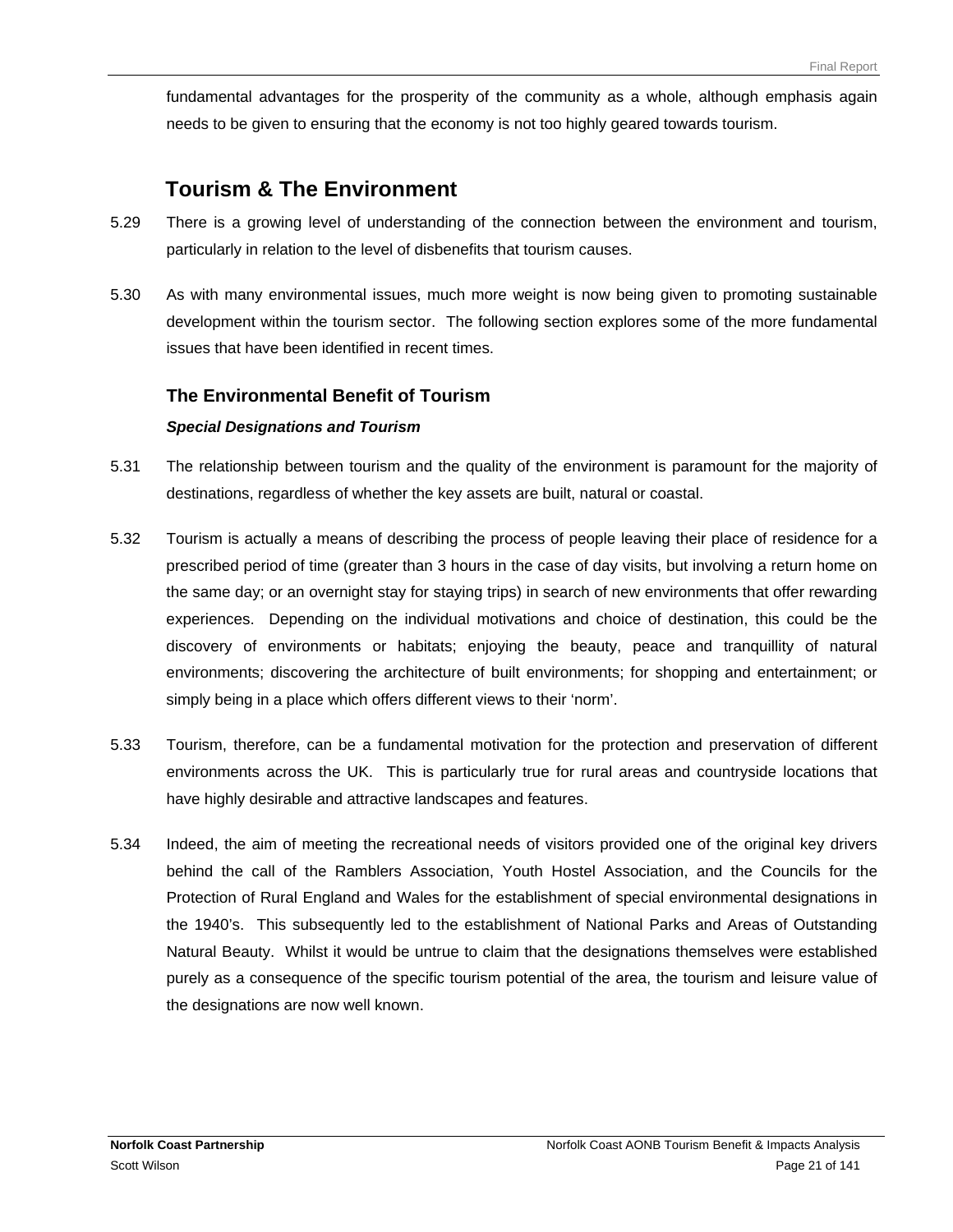#### *Valuing Tourism Contribution towards the Environment*

- 5.35 Perhaps the single biggest benefit of tourism in relation to the environment is the fact that spend generated by tourists and tourism day visitors can promote the up-keep and maintenance of the natural environment; and helps support organisations charged with the protection of sensitive habitats.
- 5.36 In recent times, there has been a concerted effort by protection-based organisations such as the RSPB and the Countryside Agency to place a financial value on the environmental aspects of the economy. The result has seen a series of statements being published that aim to demonstrate an economic value relating to the environment.
- 5.37 An RSPB report examining the relationship between Business and the Environment in the East of England, for example, highlighted that the environmental economy embraces a wide-ranging group of activities. This covers conservation practices that improve the quality of existing facilities; environmental consultancy that advises on the treatment of pollution and other land-management issues; waste management; renewable energy; the development of environmental technologies that promote energy conservation and greener outputs of manufacturing; and promoting the tourism, leisure and recreation potential of the countryside.
- 5.38 In this respect, tourism features as a prominent contributor to the environmental economy as an export income, but in a sense whereby the continued success of tourism is reliant upon the continued quality of the environment.
- 5.39 With a more specific reference to the relationship between tourism and the environment, several studies have been conducted which seek to determine the economic impact of tourism within sensitive environments. These include:
	- the RSPB's examination of visitor spending within Reserves and local economies (2002). This report concluded that RSPB Reserves directly support more than 1,000 FTE (full time equivalent) jobs within the UK. Exploring the wider field of the landscape protection zones, the report suggests that nature and wildlife tourism supports in the region of 18,000 FTE jobs;
	- the Friends of the Rivers of Alde and Ore Economic Survey, which included a detailed survey to establish the different users of the river, and their expenditure profile;
	- the RSPB's 'Valuing Norfolk's Coast', which identified certain characteristics of visitors and their spend patterns, and applied this to an economic impact model. The main results of this study are explored in Section 6 under 'Valuing Norfolk's Coast'; and
	- other AONBs which have commissioned specific tourism economic impact assessments, all with the purpose of defining the importance of tourism as an activity that helps sustain the local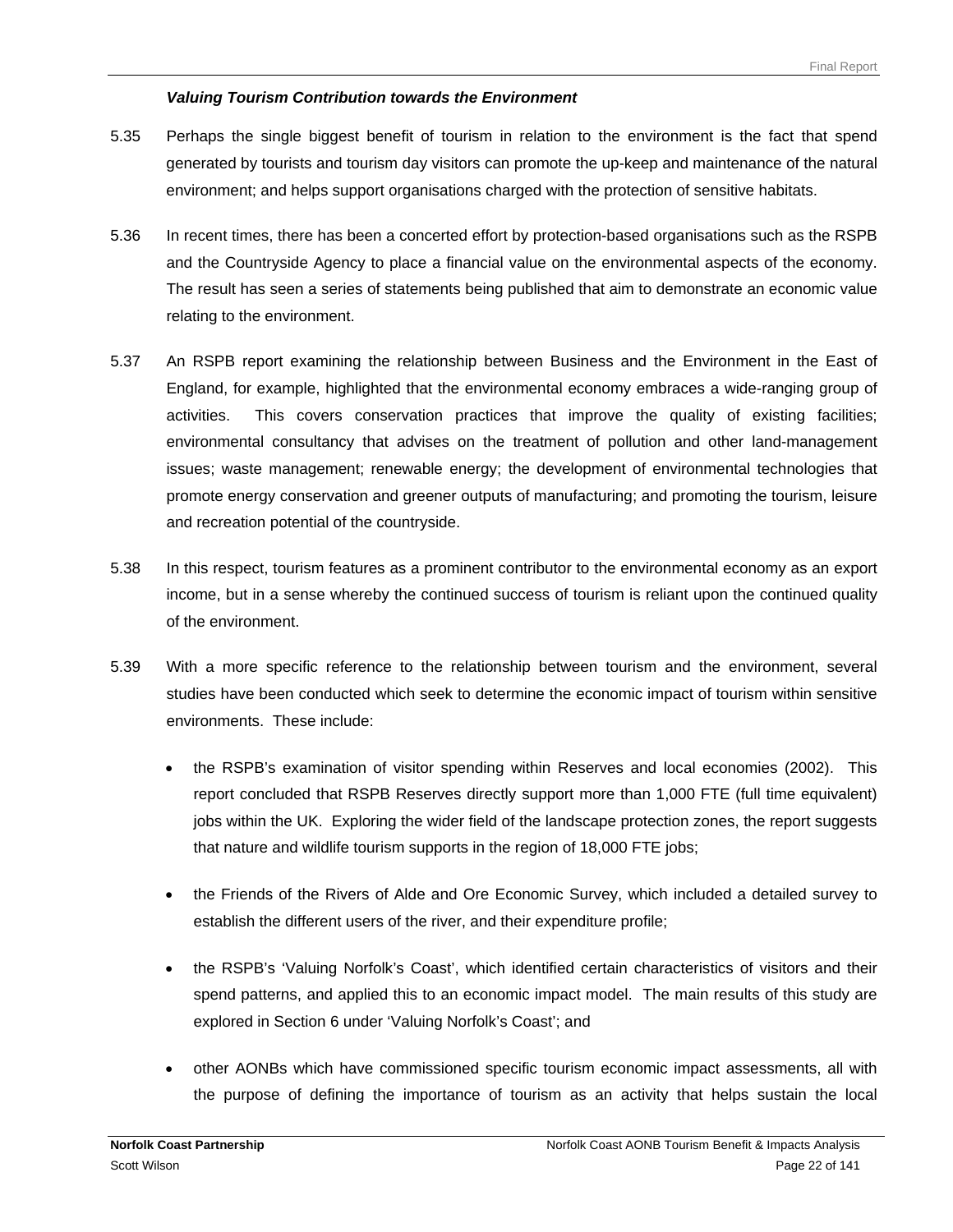economy through the environmental characteristics of the area. For the South West, a full series of Economic Impact Assessments have been published by South West Tourism in relation to the region's AONBs, the results of which are as follows:

- $\circ$  the Cotswolds AONB (2003) 886,000 overnight trips spending £185 million within the local economy, and 22 million leisure day trips generating £226 million in spend. Combined this supports 8,356 FTE's (full time equivalent jobs).
- $\circ$  the Mendip Hills AONB (2003) 89,000 overnight trips spending £15 million in the local economy, and 3.2 million leisure day trips generating £29.5 million in spend. Combined this supports 581 FTE's.
- $\circ$  the South Devon AONB (2003) 270,000 overnight trips spending £54 million in the local economy, and 2 million day trips with a spend of £40 million. Combined this supports 1,774 FTE's.

### **The Environmental Costs of Tourism**

- 5.40 Whilst the recognition of the value of the environment has grown apace, tourism can only be seen to be a compatible economic activity if visitor behaviour does not detract or damage the very environment it claims to rely upon.
- 5.41 Some commentators equate tourism to the process in which 'people seek out unspoilt places and spoil them'. In such instances, tourism can quickly become an unsuitable activity, effectively cancelling out its ability to encourage preservation and conservation against other uses.
- 5.42 The fundamental costs of tourism on the environment can be summarised within the following categories:
	- the direct impacts of visitors and their interaction with the local environment;
	- the induced impacts of visitors, as a consequence of an increase in the use of resources at the destination; and
	- a global perspective of the contribution of tourism to environmental change.
- 5.43 These environmental costs are explored further below.

#### *Environmental Impacts derived from Visitor Behaviour*

5.44 Although there is a strong relationship between special protection areas and the tourism and leisure sectors, in recent times a few agencies charged with the management of both AONBs and National Parks have identified conflicts caused between visitor behaviour and protecting the natural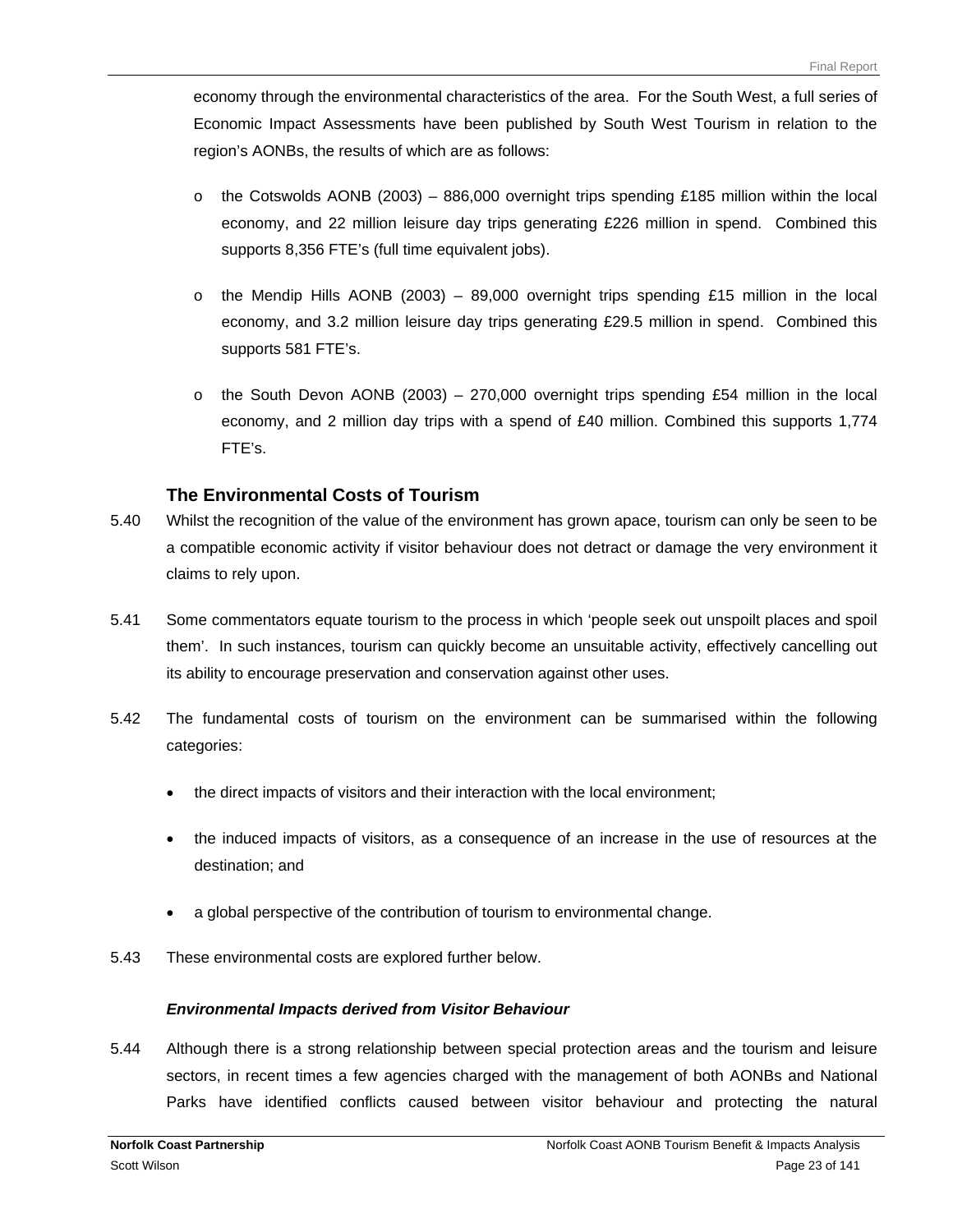environment. A key issue being that rather than helping to preserve sites, visitor activity actually creates additional pressures on the environmental fabric of the countryside.

- 5.45 The main effects of this activity includes:
	- damaging or disrupting ecosystems:
		- o *the reduction, through trampling or picking, of important vegetation that is unique to the area, and/or which provides a vital component of the stability of the ecosystem, particularly in the case of sand dunes;*
		- o *the disturbance of feeding and breeding patterns of species supported by the habitat/ecosystem, through inadvertent noise pollution and/or through activity which takes place too close to ecosystems; and*
		- o *the destruction of nesting sites through activity that has direct contact with ecosystems, which could result in the death of un-hatched species or younglings, or which prevents nesting in subsequent years.*
	- soil erosion and compaction:
		- o *decreasing the quality of soil by encouraging the loss of nutrients which can result in discouraging species growth;*
		- o *limiting many soil functions including its capacity to remove contaminants from the environment by filtration and absorbing materials;*
		- o *slowing water infiltration to soil, and therefore starving some plant species of a key resource for their growth;*
		- o *increasing the volume of surface runoff, thus accelerating water erosion and the loss of top soil and nutrients; and*
		- o *impacting on the natural defences of landscape from other erosive/damaging forces, particularly in coastal areas where the impact of the erosion of sand dunes, for example, can*  have serious consequences on the natural sea coastal defence systems, or the un-natural *shifting of the dunes themselves*.
	- localised pollution: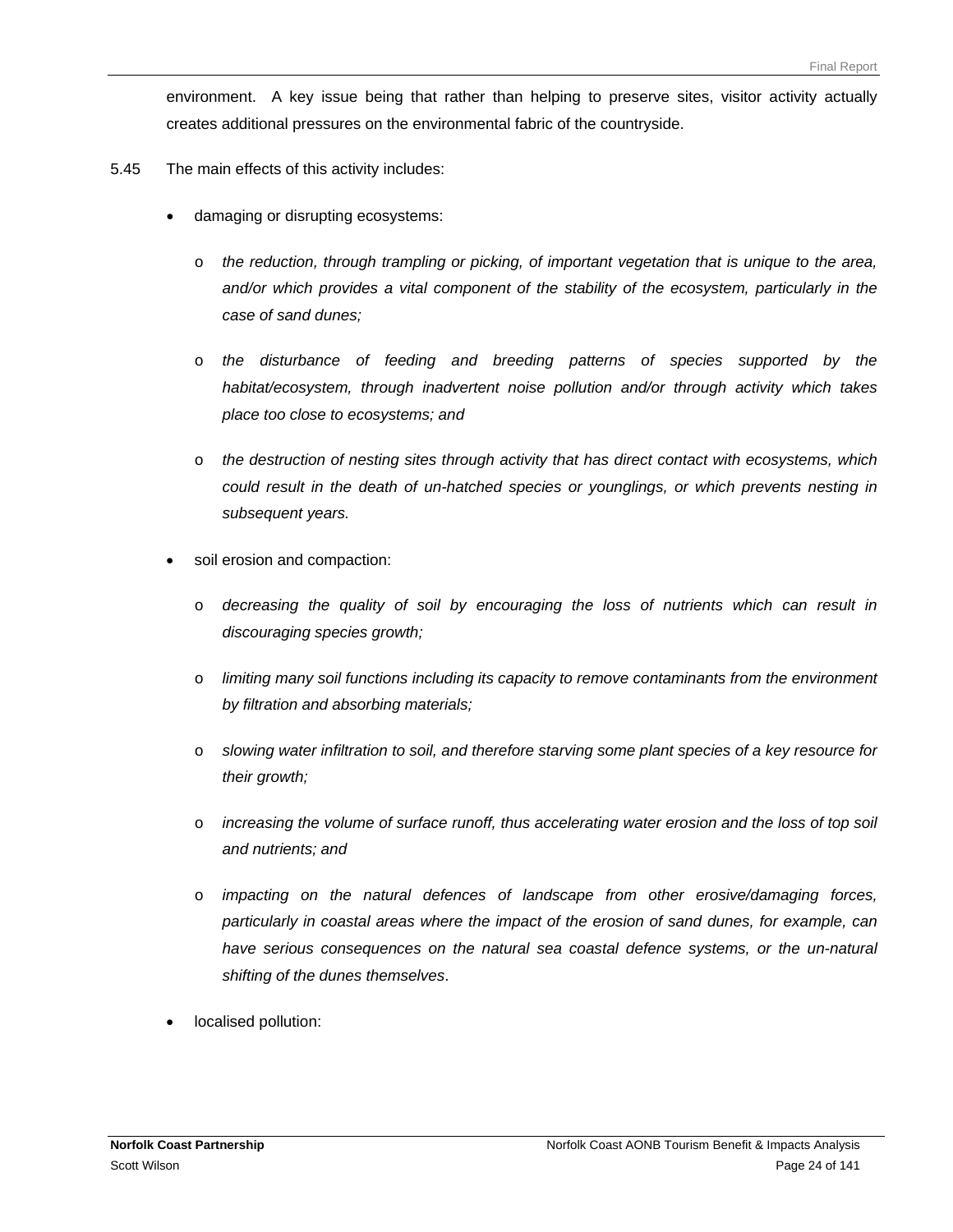- o *petrol/fuel spillages, particularly from motorised water-vehicles which can effect the quality of the water, damage vegetation, and destroy elements of the food chain that supports local fish colonies, for example;*
- o *fume pollution/smog, which can be a prevalent problem during busy summer periods when gases mix with high condensation/moisture; and when high pressures prevent the pollutants being mixed with the fresher air aloft and being transported away, and therefore trapping pollution near the surface. As well as its visual impact, smog also has certain linkages to health problems and/or causing certain poor health conditions (hardened arteries, asthma, and other respiratory diseases). This may not affect the visitors themselves, but it could exacerbate problems experienced amongst local residents;*
- o *noise, from transport or from the visitor's own frivolity. This can create a high level of disturbance for species nesting within the vicinity; and*
- o *litter, which is generally unsightly, but certain items can also be consumed by, and/or harm, local wildlife.*
- 5.46 It should be noted here that tourists rarely set out to deliberately create a management problem for the areas which they visit. Much of the damage is often caused through sites exceeding visitor capacity levels; or whereby lack of knowledge, understanding and/or guidance can lead to visitors straying into areas that they should not be in, and/or participate in activities that are ultimately detrimental to that site; or they are simply compounding problems that already exist.
- 5.47 This latter point is particularly relevant. Many of the impact causes and consequences to the environment highlighted are actually problems that exist due to all human interaction within the environment, and not just visitors. For instance, damage and disruption and localised pollution can be caused by local residents (i.e. from people within the AONB and from nearby settlements) as much as tourists, if not more because their impacts are based on consistent and frequent use; likewise soil erosion and compaction is much more likely to be caused by heavy machinery use from construction and farming activities.
- 5.48 Nevertheless, visitor presence does tend to exacerbate these problems. A key issue here is that the most popular 'visitor' or 'honey pot' areas also tend to be the most environmentally sensitive.

#### *Environmental Impacts Induced by the Tourism Sector*

5.49 Visitors act as temporary residents during their stay at a destination. As a result, tourism is inextricably linked with the use of a variety of services and infrastructure facilities that aim to serve the locality; or viewed another way, visitors actually demand and compete for resources that are, by rights, paid for by the community, for the purpose of serving the community.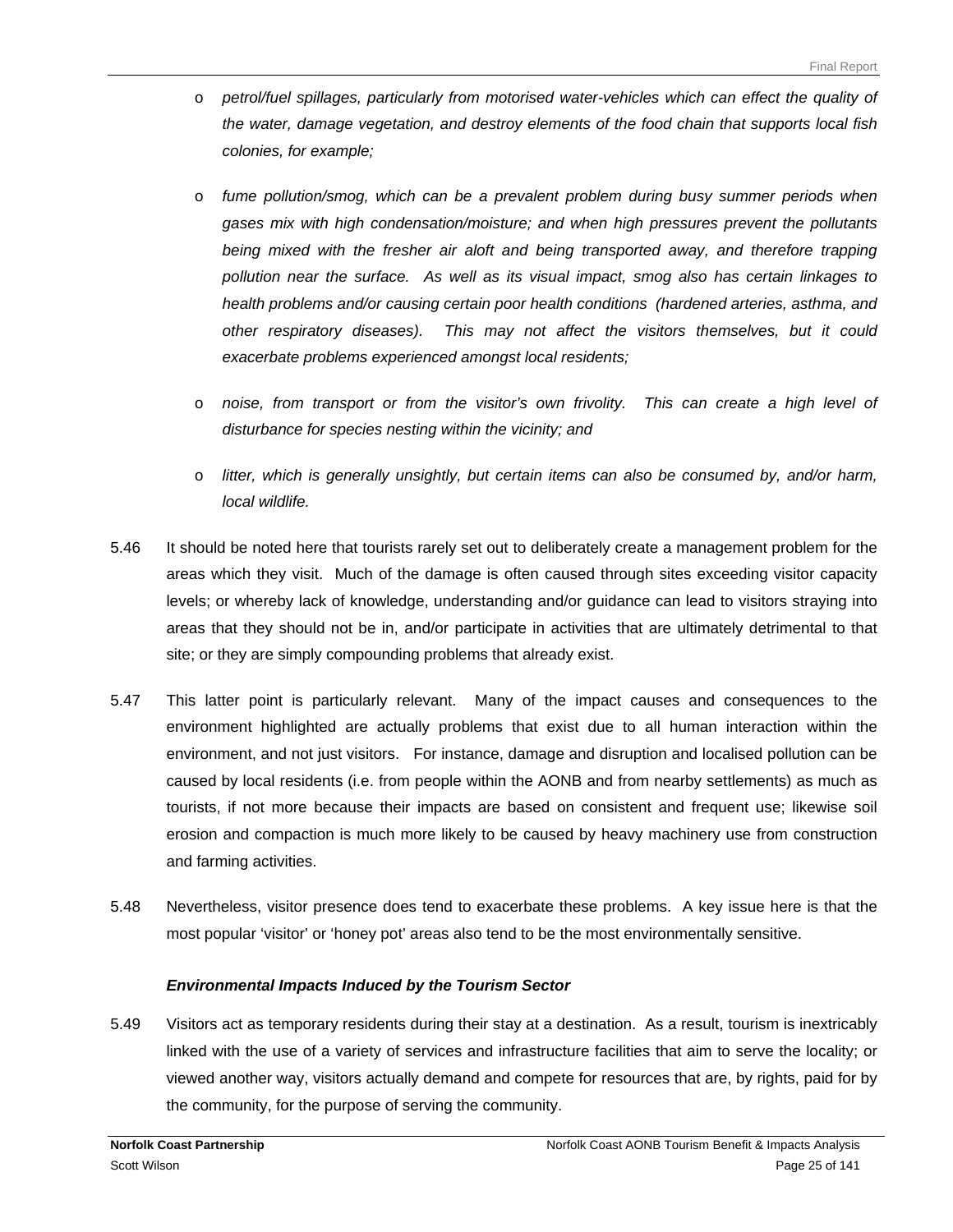- 5.50 The consequence of this competition for resources is detailed further in the 'Community Impacts of Tourism'. However, this competition also has environmental implications, namely:
	- Increased traffic congestion, and the problems of air pollution and smog that this causes.
	- Increased waste production, therefore impacting on the level of refuse that needs to be collected and disposed of. From a local perspective, waste production and disposal can have implications regarding water quality, air quality and health.
	- Increased energy consumption and use of utility resources (electricity, gas, water, sewerage), again due to the volume of visitors and their need for basic essentials (such as hot and cold water, lighting and heating). New demand for certain 'home comforts' (entertainment facilities, cooking facilities, refrigeration, air-conditioning, power showers and so forth) is increasing consumption demand from tourists in particular.
- 5.51 Whilst the actual consumption of utilities, and the impacts this has, is considered as a more global issue, the provision and maintenance of its infrastructure is very much localised. Likewise, some of the impacts can be observed at a local level, such as the degrading of water quality, and increased effluent discharge. Therefore, this needs to be considered as an environmental cost to the locality, as well as a potential source of conflict between the local community and visitors.

#### *A Global Perspective on Tourism & Environmental Change*

- 5.52 Tourism travel, particularly to a destination but also within the destination, is regarded as a major resource-depleter and polluter. This is because the more popular forms of travel (planes and automobiles) are major consumers of fossil fuels and therefore release high volumes of greenhouse gases into the atmosphere.
- 5.53 Evidence suggests that greenhouse gases are a major contributor to global warming, which in turn is being linked to a wide range of issues affecting the environment, both at a local level (reduction in breeding of certain species, which in itself is impacting on the sustainability of other species through the food chain); and of events that have major consequences that reverberate on a global scale (changes to weather patterns, droughts, rises in sea level, and increased hurricane activity and hurricane strength).
- 5.54 Whilst it is appreciated that greenhouse gas emission is a world-wide issue, there are increasing calls for the travel and tourism industry to accept responsibility for its own impacts, especially directed towards the air and car travel that tourism promotes. To act as a guide, one person travelling from Aberdeen to Norwich by plane is estimated to produce 0.17 tonnes of  $CO<sub>2</sub>$ ; whilst one car travelling approximately 500 miles generates 0.15 tonnes of  $CO<sub>2</sub>$  (source: climatecare.org).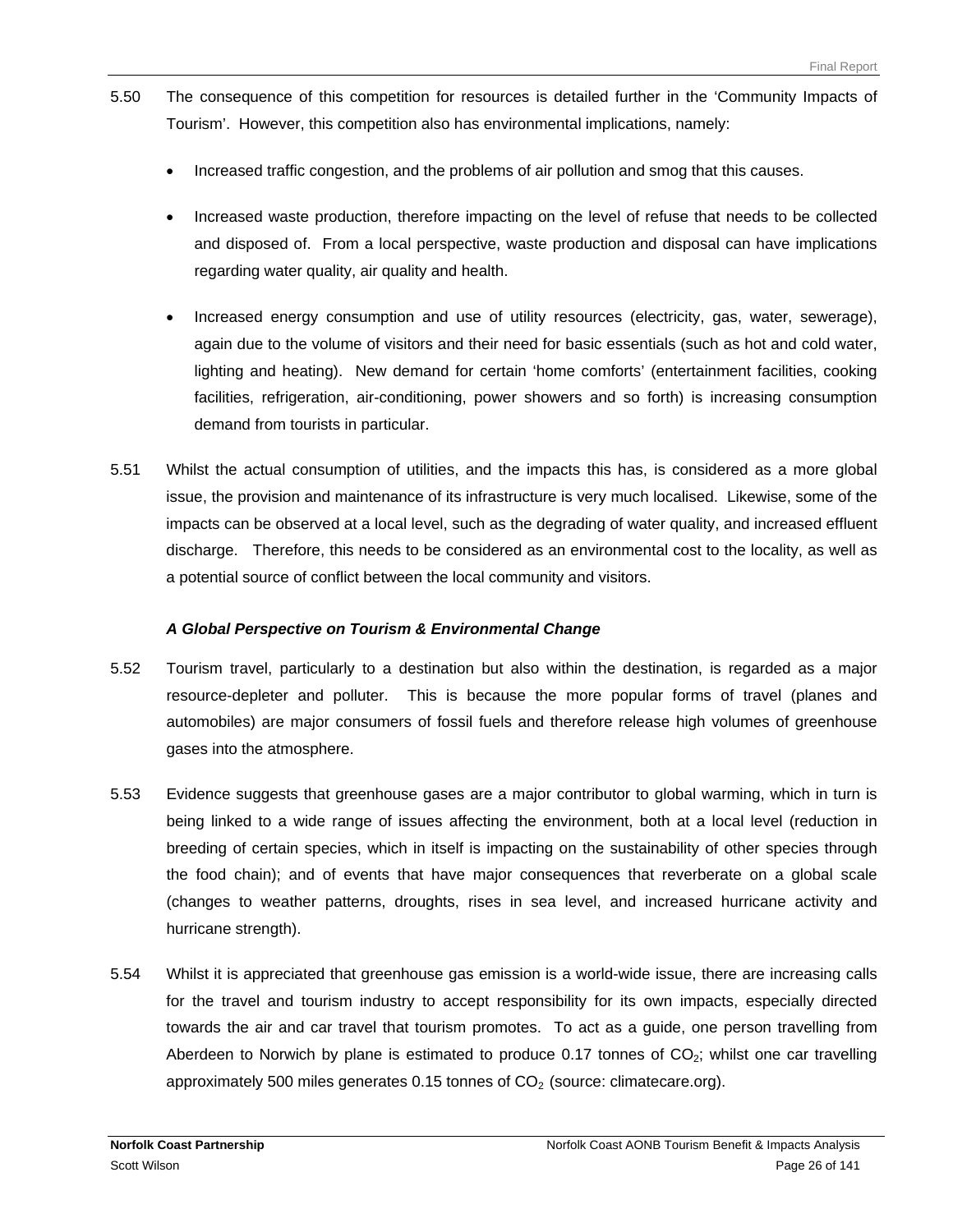5.55 As a result, the effects of visitors are increasingly being viewed in terms of their impacts on a global level as well as at a local environmental level.

# **Tourism & the Rural Community**

- 5.56 Historically, the impact of tourism on the community has received scant attention in comparison to the financial aspects, and more recently, the environmental implications of tourism.
- 5.57 However, the evolution of the terms 'sustainable development' and 'sustainable tourism' have resulted in the inclusion of social and community related issues with regards to identifying the consequences of tourism. Indeed, the social and environmental aspects are now jointly recognised by many as the two main motivations behind calls for the development of a sustainable tourism sector. In the same way that tourism needs to reflect the sensitivities of environmental resources, the impact of tourism behaviour and movement needs to be sympathetic to the community in which it interacts.

## **Visitor Benefits to Community Welfare**

### *Positive Social Interaction*

- 5.58 Visitor presence within a destination brings increased social contact between host residents and the visitors themselves. Whilst rarely referred to, or used as a measurement of impact, anecdotally this can result in a positive experience for both local residents and visitors alike.
- 5.59 Tourism promotes the interaction of people who may have different cultural backgrounds, or who reside in different environments. In the case of AONBs, it is likely that many visitors choose a destination that offers guaranteed quality environments in order to experience a sense of escapism. Particularly, city dwellers like escaping their place of residence in search of cleaner air, greener landscapes, open space, and a sense of rest and relaxation.
- 5.60 During their stay, visitors naturally interact with local residents, be it shopkeepers, accommodation or attractions staff, site wardens, or just members of the public friendly enough to stop and chat. The benefit of this interaction comes in the form of the imparting of information, knowledge and stories. During this interaction, visitors can gain a unique insight into the destination, which they would perhaps not have discovered by other means, and which ultimately can enhance their experience. For the residents, this interaction can give them a sense of pride about the community in which they live.
- 5.61 Whilst the nature of this type of benefit is difficult to quantify, much of the anecdotal evidence can be translated through visitor perceptions obtained through quantitative and qualitative research methods (friendly atmosphere, welcoming, etc.).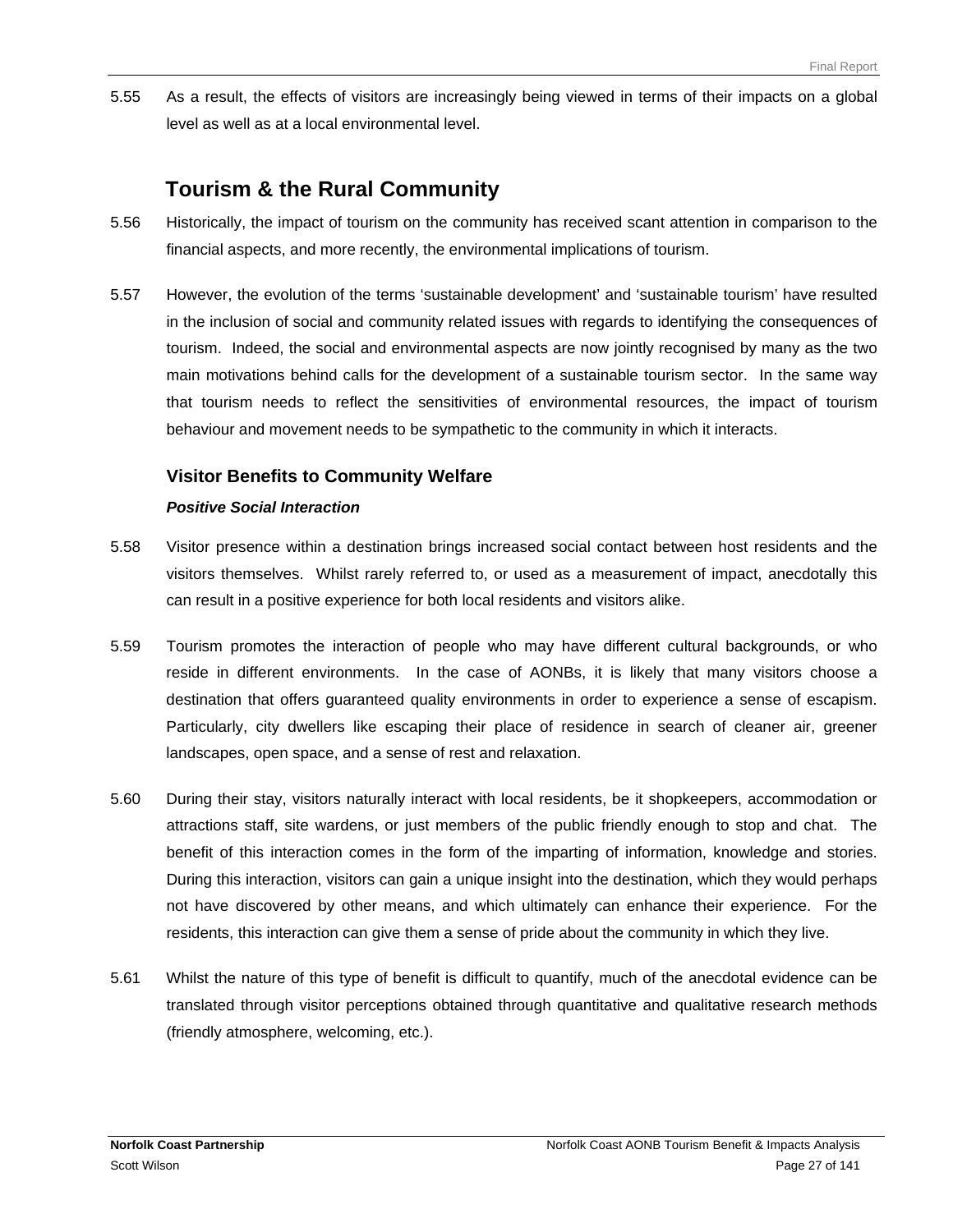#### *Volunteering*

- 5.62 A key result of the positive interaction between tourists and local residents is that it can help to motivate volunteering. This is a crucial aspect of many conservation organisations within the UK, with:
	- the National Trust having 43,000 volunteers (national figure); and
	- the RSPB having 12,000 volunteers (national figure).
- 5.63 On a more local scale, the Norfolk Wildlife Trust has 1,000 registered volunteers.
- 5.64 Most of these organisations rely as heavily on volunteers to undertake necessary work programmes and projects as they do on full time staff.
- 5.65 This level of volunteering is in addition to those who support local attractions, tourist information points, and/or act as unofficial wardens at specific sites of interest in a non-official capacity.

#### *Securing the Provision of Local Amenities*

- 5.66 Demand for amenities from tourists can have a number of positive effects which benefit not only the tourists themselves but also local residents. For instance, custom derived from tourists can often result in longer shop opening hours, a more diverse product range in shops (widening choice) and sustaining a range of important amenities.
- 5.67 It can be difficult to attribute a weight to the value of the sales from visitors in maintaining the viability of rural amenities such as a local post-office, pub, or bus route. However, there is a general consensus that many amenities may become economically unviable if they were to become solely reliant on the local market.
- 5.68 Whilst this is obviously coupled with economic benefits, the value of these services to community life and welfare should not be underplayed, particularly in rural areas which suffer from social deprivation; have high levels of mobility problems; and have below average household incomes. As such, the value of visitor spend contributions in terms of supporting and securing local amenities goes beyond purely being an economic measure.

#### *Local Employment*

5.69 As with securing local amenities, the value of tourism in generating and supporting employment should not be measured purely in relation to sustaining rural economies, but also in securing and promoting the welfare of the local community.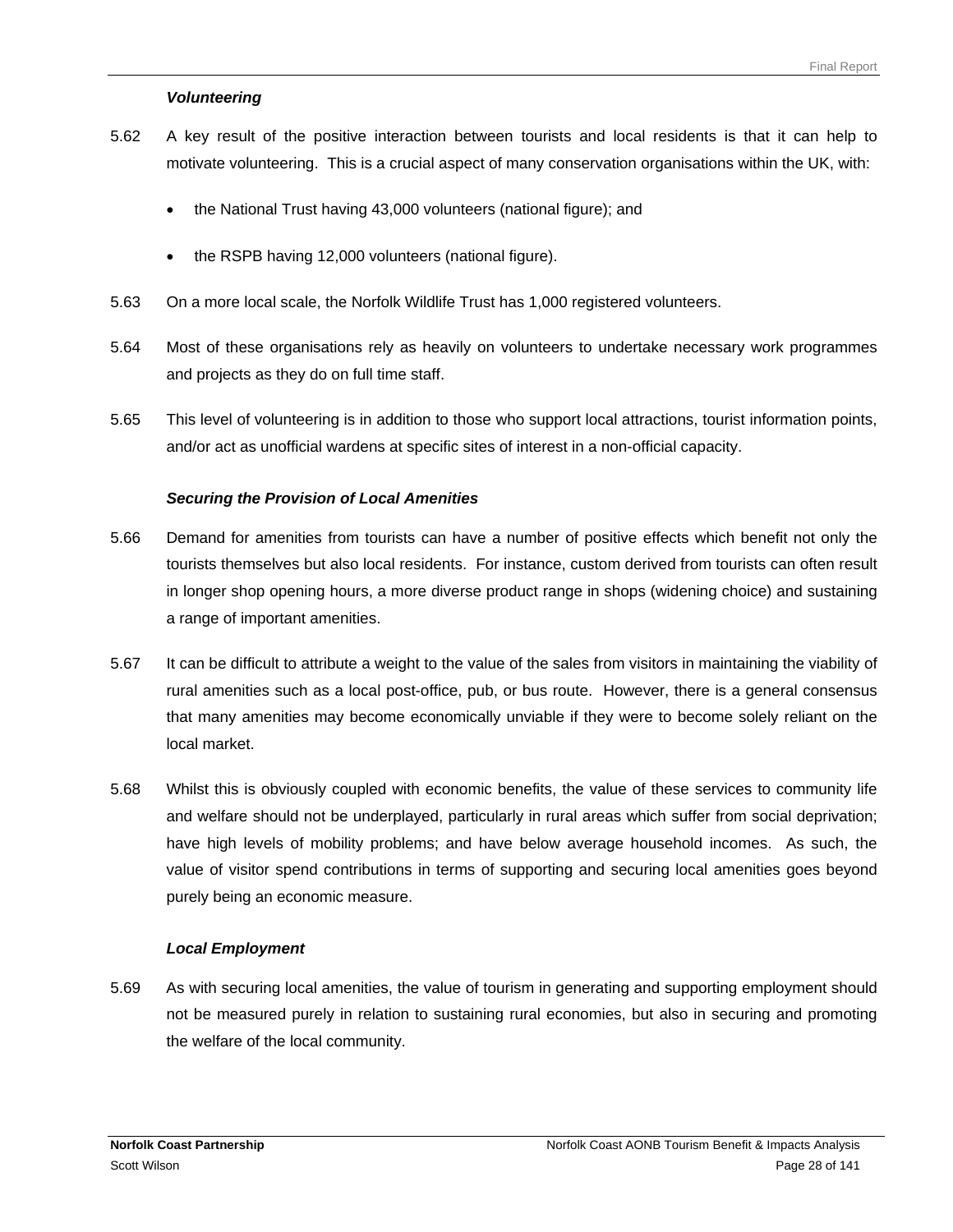- 5.70 With the decline of employment in both agriculture and fisheries, communities themselves can become destabilised as the labour force moves away to seek employment. As mentioned previously, tourism can be used as a mechanism for encouraging employment opportunities and for the retention of the labour force, and particularly for the continuation of traditional or local activities.
- 5.71 This can help to retain the presence of younger generations and families, which is widely recognised as being key to ensuring the sustainability of rural communities in the long-term. In addition, employing a local workforce minimises economic leakages by allowing the tourism income generated to circulate within the community.

### **The Disbenefits of Tourism to Rural Communities**

5.72 There are a series of potential disbenefits of tourism for the local community, including visitor nuisance, traffic congestion, and increased pressure on local resources. These are explored in greater detail below.

#### *Traffic Congestion*

- 5.73 With ever increasing levels of car ownership, the UK's road network is coming under substantial strain.
- 5.74 In rural areas that have low levels of trunk roads, traffic congestion can be a key concern. This is particularly true if the area also has a high appeal to tourists and day visitors, with the peak tourism season bringing in an influx of traffic volume that often exceed the capacity of roads and junctions. In these instances, it is not uncommon to see cars on quite rural lanes queuing nose-to-tail, especially at weekends, on bank holidays and during the school summer holidays.
- 5.75 This problem can certainly result as an irritant to the visitors themselves, and may be of sufficient severity to deter repeat visits. In terms of the local population, their daily activities can be greatly disrupted, from a routine trip to shops, to an important trip to a doctor or the hospital. Traffic congestion can therefore be a major cause of community-visitor conflict.
- 5.76 The problem could be addressed through widening existing roads and building new roads for example. However, this is not a simple solution, with such measures often met by vociferous objection. This includes objections from the local community whose reasons revolve around not wishing to see the character of their area affected in order to appease the situation. Moreover, road improvements can actually lead to an increasing of capacity, which can ultimately spur further road use. Perhaps the most obvious example of this is the various widening schemes of the M25, although this has been mirrored on all different types of roads across the UK.
- 5.77 Traffic can also be seen in other negative terms, including speeding, increased accident levels, problems of parking and increased levels of parking in undesignated areas, and an over-proliferation of signage.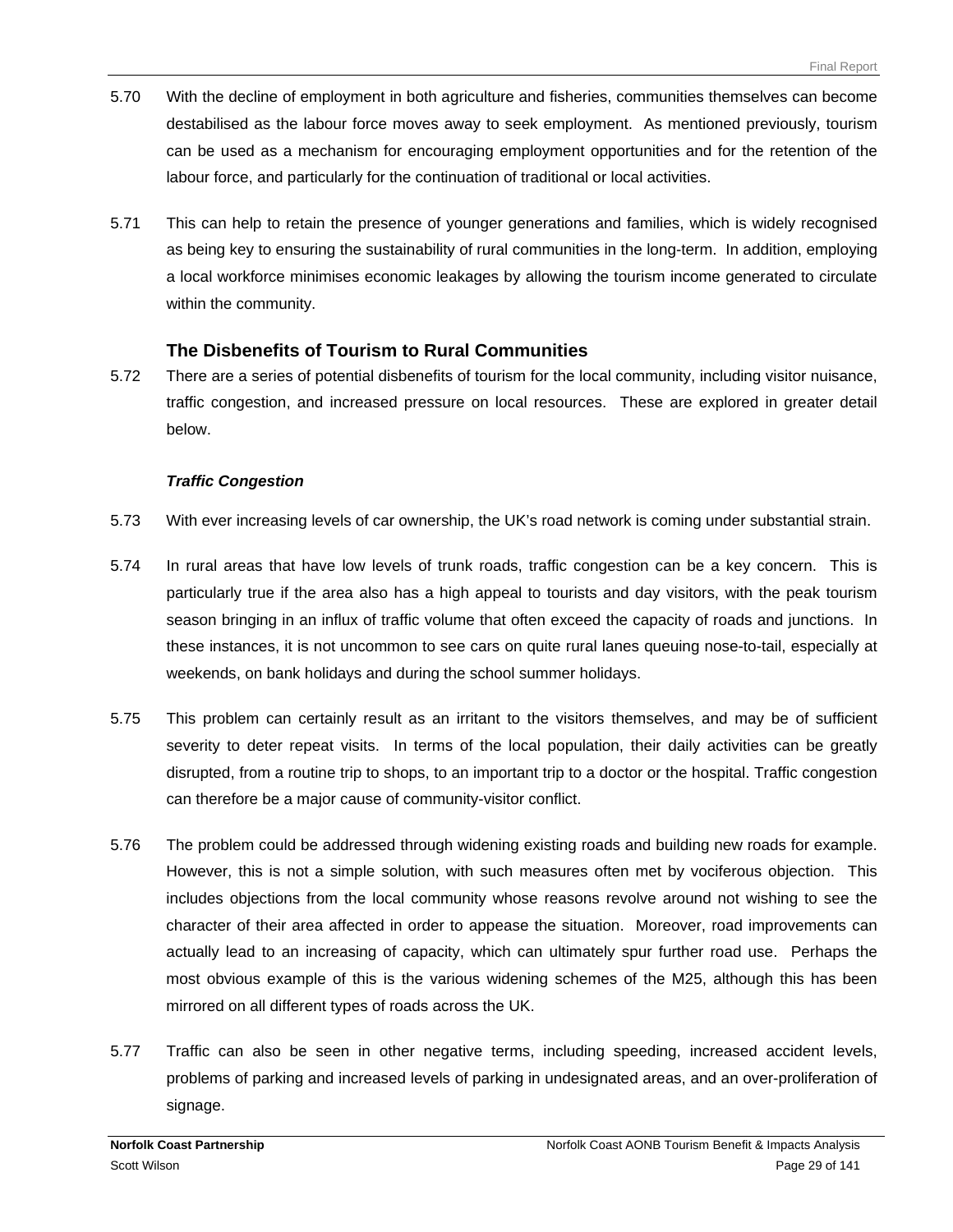#### *Increased Pressure on Local Resources*

- 5.78 As mentioned in the environmental section of this report, visitors can be seen by local residents to be utilising resources and/or reducing the effectiveness of resources to meet the demands of the local population.
- 5.79 The sheer volume of visitors in certain locations can create pressure on resources that are designed to serve the local community. It cannot be assumed that increases in population numbers caused by tourism equates to a corresponding increase in resource utilisation. This is because visitors are only temporary, and therefore their impacts are isolated to a short period of time.
- 5.80 Nevertheless, visitors require and use the same water, energy and sewerage infrastructure as residents. In addition, the sheer numbers and concentrated period of time that these resources are needed means that the infrastructure in rural areas can come under severe pressure. The need for infrastructure upgrades and repairs to cater for the increased demand can often lead to further disruption to residents through works conducted in the off-season.
- 5.81 Although it is difficult to apportion an actual cost in relation to the necessary up-keep of these facilities, residents can feel a certain amount of animosity towards visitors due to the fact that the funds for infrastructure maintenance and improvements is derived from their council tax contributions.

#### *Visitor Nuisance & Crime*

- 5.82 Growth of mass tourism can be accompanied by increased occurrences of complaints regarding nuisance and disturbance, and also in levels of crime, with the victims being both visitors and residents.
- 5.83 The presence of a large number of tourists can lead to several nuisance behaviours, ranging from peering into windows of residencies that have architectural interest; revelry associated with late night partying; high-jinx pranks; and heightened levels of noise. Whilst individually these appear to be fairly minor incidents, the collective nuisance factor created by high volumes of people in one place at the same time can be a considerable problem for many residents.
- 5.84 Just as concerning is crime. Visitors are known to be targets of petty theft, due to the belief that visitors carry various valuables with them, i.e. money to spend, cameras and jewellery. This type of crime is called 'host upon visitor' crime. Conversely, trespassing, for example, is often a reported consequence of visitor intrusion onto private land is a problem in mainly rural locations. This is an example of 'visitor upon host' crime.
- 5.85 An increase in crime at peak tourism times may suggest that there is a relationship between the high tourism season and crime. However, the data will need to be analysed in detail to determine the types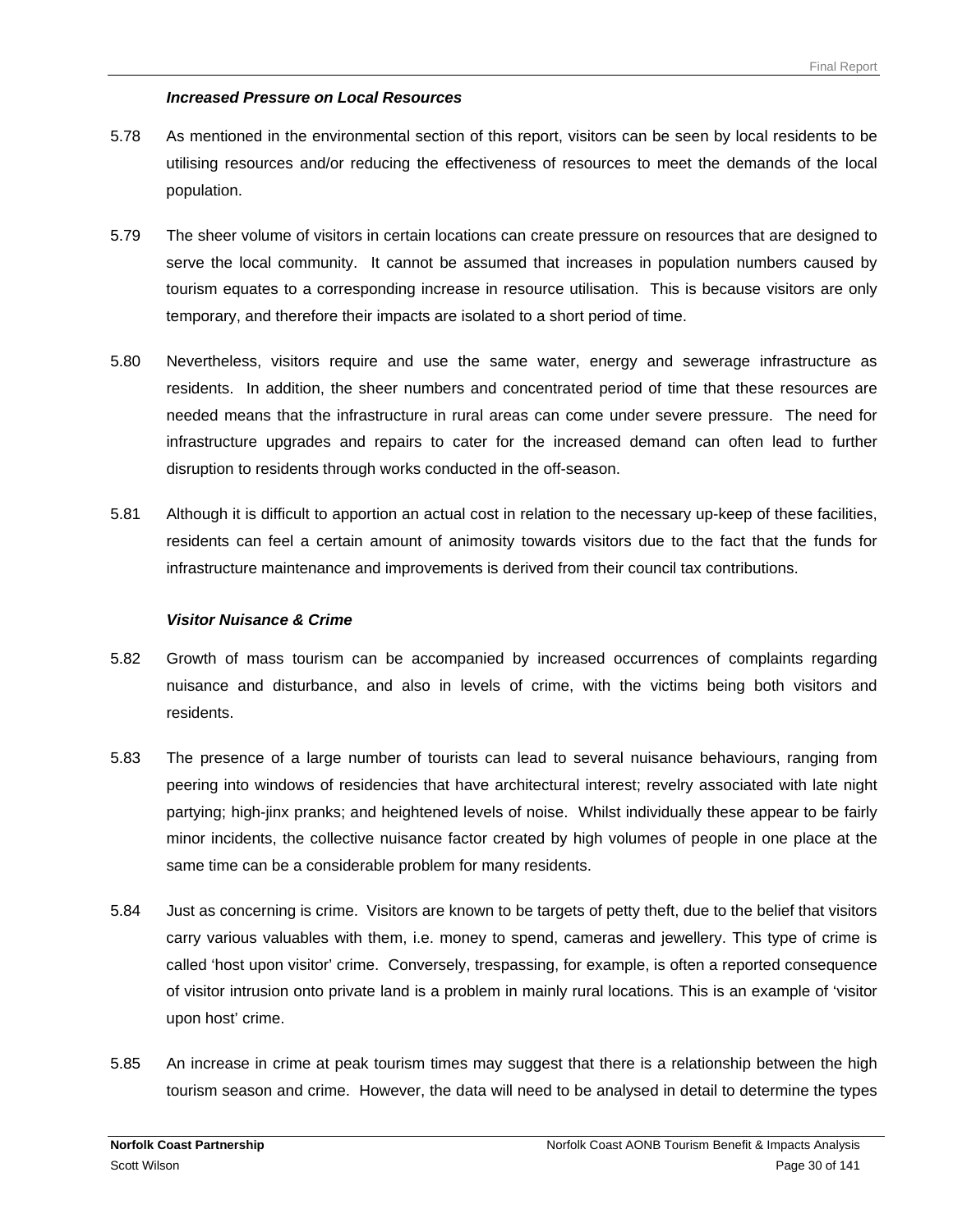of crime being reported, the level of crime, and where the victims reside in order to obtain a true reflection of the situation, and whether there are other factors involved.

### **Changing Emphasis of Local Amenities and Provision**

- 5.86 A consequence of the support that tourism brings with reference to local amenities and provision is in the fact that the provision itself can change its focus to reflect the needs of the visitor rather than the needs of the local community.
- 5.87 This can become apparent through a number of factors including artificial rises in the price of amenities and goods during the peak tourism season; and a change of emphasis of goods on sale whereby the stock accentuate specialist, more up-market produce sought by visitors rather than every-day, value goods required by local residents.
- 5.88 This can be a source of frustration for the local community, and can lead to certain misgivings in relation to the true motivations behind businesses that claim that tourism benefits local residents.

#### **Second Home Ownership**

- 5.89 The growth of second home ownership is one of the fundamental issues facing many rural communities, particularly within environments of high landscape value such as an AONB.
- 5.90 Second home ownership is perceived as having a strong relationship with tourism, in that:
	- high levels of visits prompt the purchase of homes for business reasons, i.e. to be let for selfcatering purposes;
	- tourism trips made to destinations initially motivates the desire to purchase a property by introducing potential owners to the qualities and characteristics of the area; and
	- it has a strong and visible association with 'holiday parks', with many second property owners having purchased static caravan units.
- 5.91 However, the role of and effects of tourism are strongly contested.
- 5.92 Proponents of tourism within the AONB point to the fact that second homes defined as self-catering units form part of the tourism plant within the area. Therefore, they have a specific contribution to make in terms of supporting the wider economy through encouraging tourists and tourism spend to the area.
- 5.93 Moreover, in rural areas of restricted employment opportunities, there is a suggestion that if the homes were not sold as second homes, many of them would not be sold at all.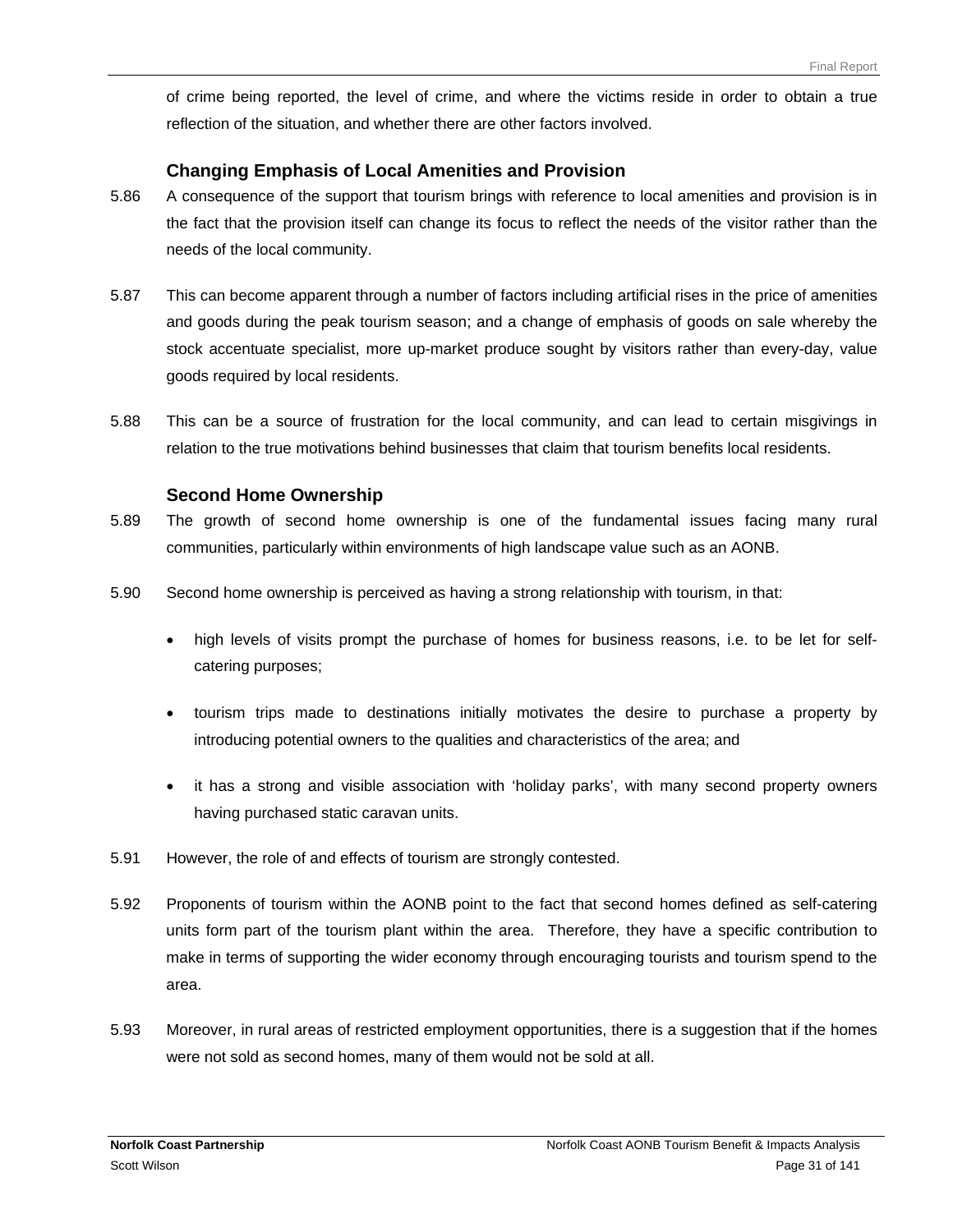- 5.94 However, opponents, particularly referring to houses and flats rather than static caravan units, state that the impact second home ownership is having on the local community is very destructive. This includes:
	- house prices being inflated to a point which is beyond the reach of residents who have lived in the area for generations, with younger members having to leave the area in search of more affordable housing;
	- this in turn results in a loss of the sense of place and community, as original members of the community leave. The term 'Ghost Village' is often used to describe areas with a high percentage of second homes; and
	- a reduction in the welfare of the community as second homeowners tend to make less use of local services, including shops and Post Offices, schools, health services, and public transport, all of which undermines the financial viability of the community.
- 5.95 There is an understandable association being drawn between tourists and second home owners, and the negative impacts that this has. Nevertheless, there are certain characteristics and traits that need also to be taken into consideration. In relation to private ownership, this includes:
	- Only part of the decision making process is driven by tourism ideals, with other factors such as investment and family altruism also believed to be key considerations. Even the desire to have a garden and spend time gardening can be a driver behind purchasing (noted for a small percentage of static unit purchasing in Wales).
	- The financial commitment undertaken is fairly substantial as an initial outlay, but is also continuous due to paying land rental and services charges (Holiday Parks), or local council tax (houses/flats).
	- Usage can be on a very regular basis, with visits made as much as every weekend, suggesting the second home becomes a place for casual time, with the primary home a habitat used whilst working. In this way, the second home can be viewed as an extension of their primary habitat. This property then becomes a 'usual' environment to the owner, and thus changing the dynamics behind a visit.
	- Whilst official classification may be 'second home', usage of the property is actually self-defined. In some instances, second homes can actually become a permanent place of residency. In the case of holiday parks, these users are defined as 'stay-putters'.
	- The actual behaviours of second home owners are more likely to mirror those of actual residents, in terms of using local services and facilities such as pubs and restaurants.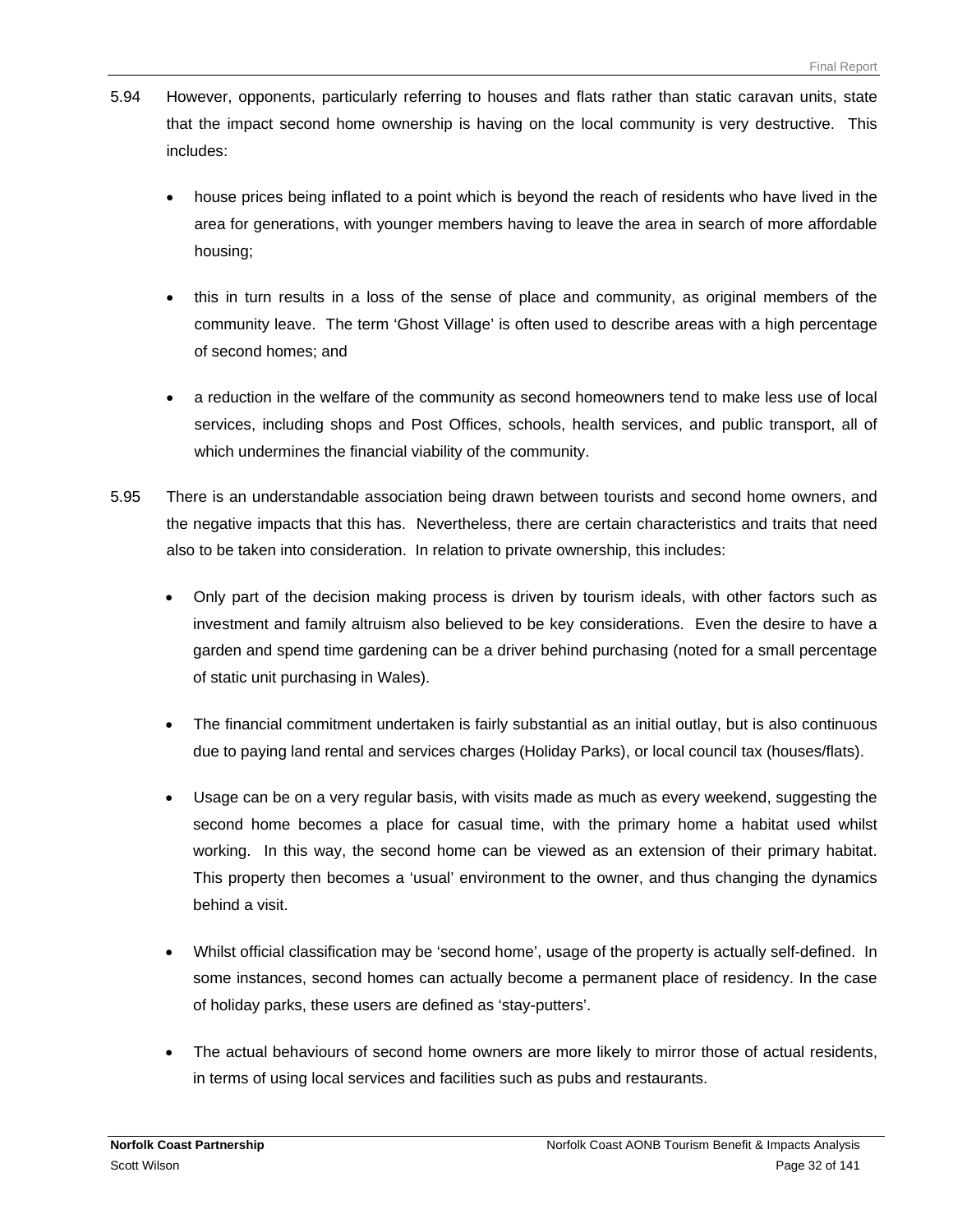5.96 Overall, therefore, there is sufficient evidence to suggest that a second home for private use has its own unique set of characteristics and behaviours. It can neither be considered as tourism as it can act as a place of 'normal environment' from the perspective of the owner; but nor can it be classified as a permanent resident because their behaviour is not consistent, and they have less propensity to use local facilities and services.

## **Summary**

- 5.97 This section has highlighted a number of costs and benefits of tourism to destinations, particularly with reference to rural and/or sensitive environments and communities.
- 5.98 There is no question that tourism brings economic benefits, particularly in relation to bringing in new spend to help sustain the economy and prosperity of the local community. Moreover, evidence suggests that this spend is closely associated to the quality of the natural environment in protected areas; and the welfare of local communities, with the spend supporting jobs, amenities, and in turn sustaining the local population.
- 5.99 However in light of more recent research, tourism can no longer be referred to purely in such beneficial terms. As with many forms of economic activity, tourism too can have its disbenefits, including whereby visitor activity can damage the very fabric and sense of the place that the tourism sector depends upon. In particular, tourism can:
	- create undue pressure on the natural environment, particularly areas that need to be preserved because of their importance as a wildlife habitat;
	- force capacity levels of local infrastructure to be exceeded;
	- disturb and inconvenience local residents through increased road traffic, crime, public disorder, and littering; and
	- be an initial motivator towards the purchase of a second property, which can result in a breakdown of communities where houses and flats are involved.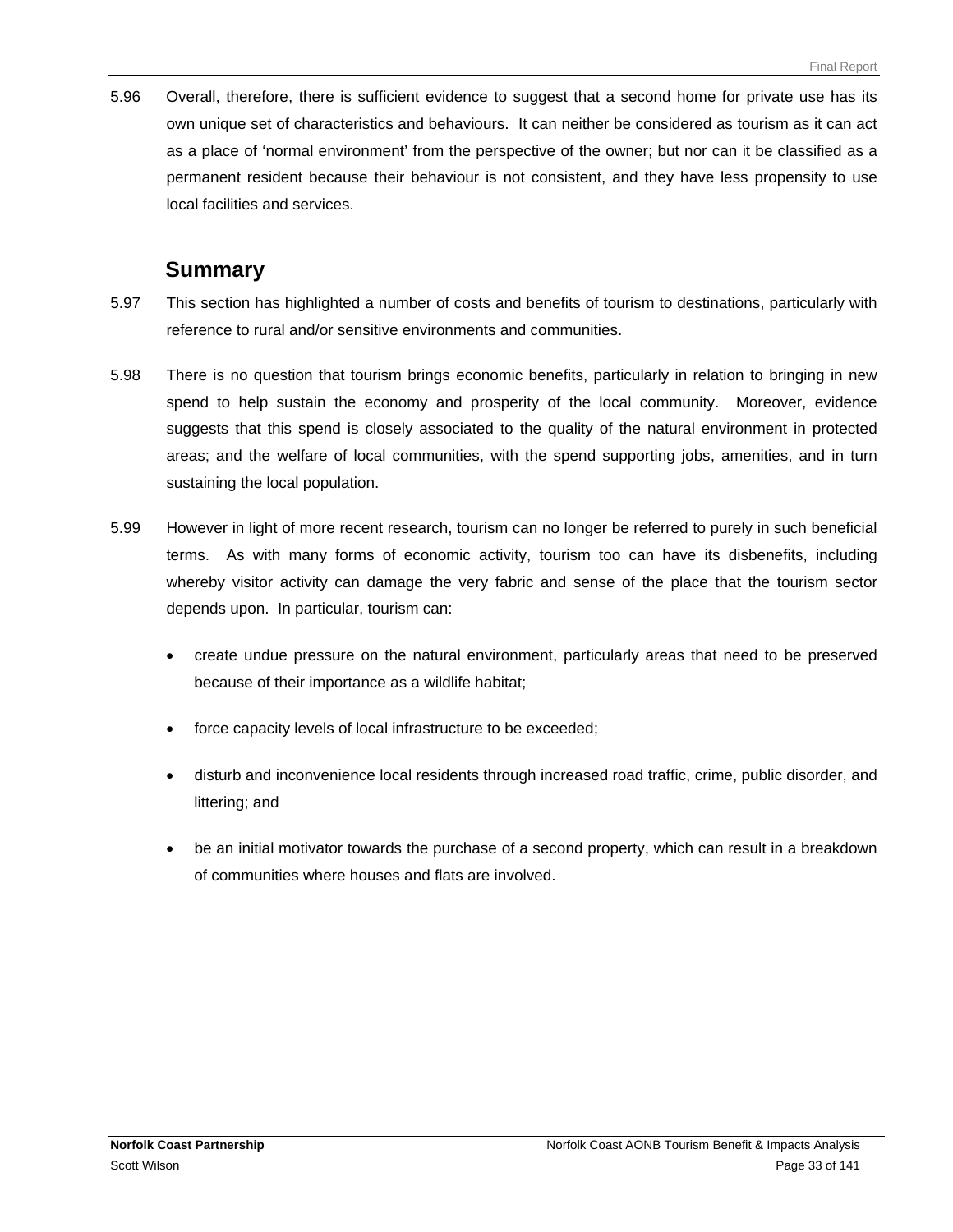# <span id="page-35-0"></span>6 The Impacts of Tourism on the Norfolk Coast AONB

- 6.1 The Overview of Tourism Impacts described some of the more generic indicators used to define the overall effects of tourism on a destination. The following section aims to place these impacts and effects within the context of the Norfolk Coast AONB.
- 6.2 The first part of this section of the report summarises studies that have already been completed which help to define some of the tourism impacts within the AONB, and identifies initiatives which have been introduced either to measure their impacts and/or effects, or encourage more effective management of visitors and their movement.
- 6.3 The second section aims to determine the impacts specifically relating to the Norfolk Coast AONB, based on evidenced and/or anecdotal experiences. To complete this, a number of organisations (Land Managers, English Nature, the Norfolk Wildlife Trust, RSPB, National Trust, Norfolk County Council, EETB) have been consulted. This was with the aim of determining their organisation's own interests in the Norfolk Coast AONB in relation to tourism, and whether they have details of the specific impacts, either positive of negative, that they personally gathered, or through information that their members/contacts have passed to them.
- 6.4 Furthermore, a key aspect of the workshops held at Phase II of the study programme was to identify the significance of any impacts noticed, and to test whether this view was shared by all within the area or just by those who have a vested interest in those specific impacts, whether they are positive or negative. To ensure this section is comprehensive in its assessment of these impacts, the findings from this element of the workshops are included here.

# **Studies that Help Define Tourism Impacts in the AONB**

- 6.5 The consulted organisations often referred to the RSPB's 'Valuing Norfolk's Coast'; the NCP's own Visitor Management Strategy; and more generalised publications which have examined this subject in other areas of sensitivity. The basic comment is that there is little in the way of empirical evidence, particularly relating to the environmental and social costs of tourism.
- 6.6 In the following section, the relevance of this evidence to the current situation within the Norfolk Coast AONB is examined; any gaps in information identified; and recommendations highlighted where further investigation or information may be required to present a more holistic perspective.

## **Norfolk Coast Visitor Management Plan - 1995**

6.7 The Norfolk Coast Visitor Management Zoning Plan (see Appendix A1) highlights the key elements of the Norfolk Coast Visitor Management Strategy 1995.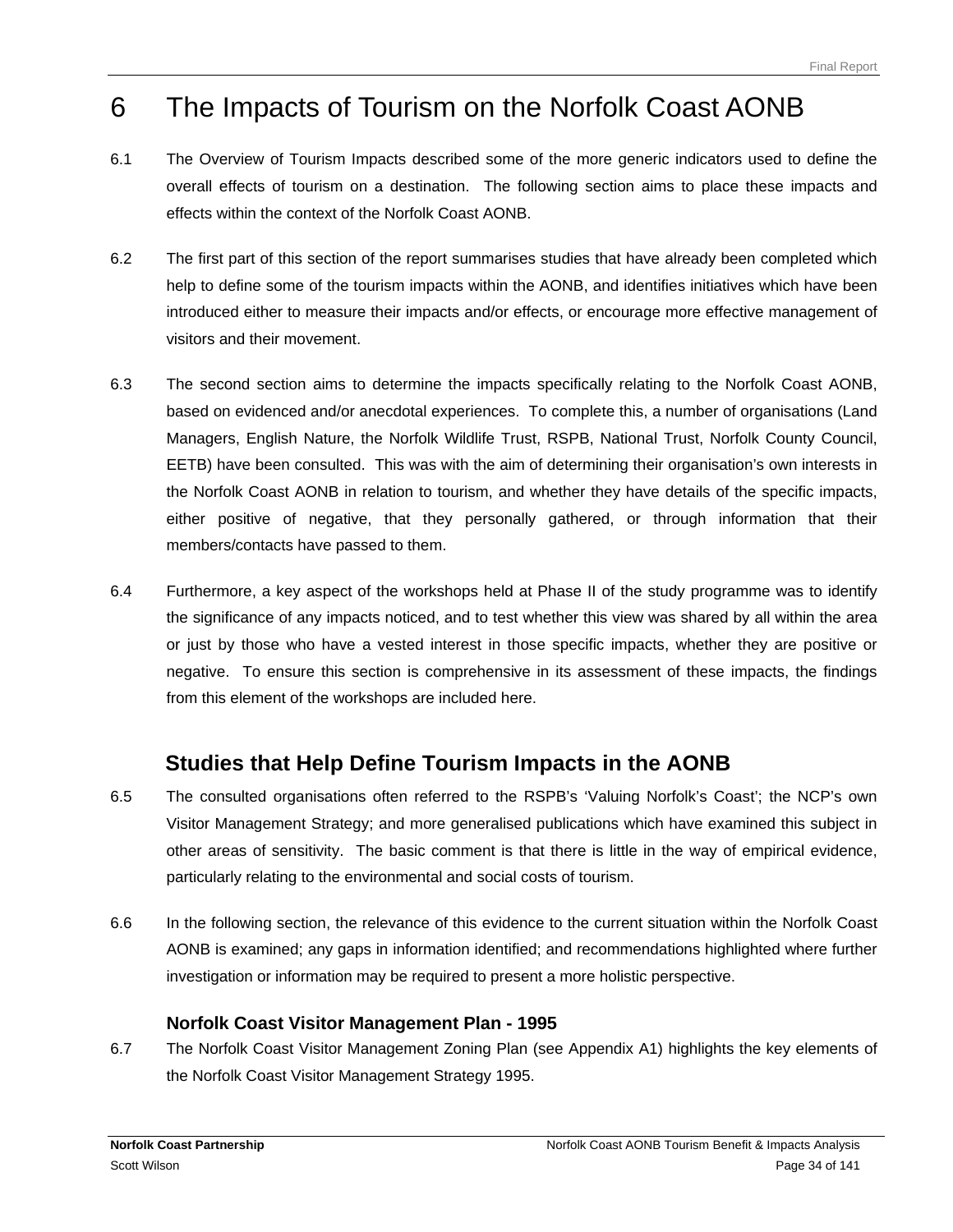- 6.8 One of the fundamental outcomes of the Visitor Management Strategy was a management-zoning system, whereby the AONB was divided into zones according to varying degrees of environment/habitat sensitivity and visitor pressures, and therefore leading to one of six different visitor management priorities.
- 6.9 A key aspect of this study was that it highlighted through identifying Red and Orange zones, the areas of greatest sensitivity, namely the areas covering:
	- Holme Dunes National Nature Reserve,
	- Holkham Dunes National Nature Reserve,
	- Blakeney National Nature Reserve; and
	- Winterton Dunes National Nature Reserve.
- 6.10 These are defined as the most fragile wildlife habitats in the AONB, and yet are under considerable visitor pressure. Within these areas, the strategy denotes a strict management technique of not promoting to visitors, and the reduction of parking.

### **Wash and North Norfolk Coast European Marine Site**

- 6.11 The Wash and North Norfolk Coast European Marine Site (EMS) includes a specific section on tourism and tourism impacts within its Management Scheme. This covers the area from Holme/Snettisham to Blakeney/Cley within the AONB.
- 6.12 The scheme denotes that whilst tourism has the potential to bring economic benefits to the community, the nature of tourism means that it could have detrimental consequences for the environment, its habitats and ecosystems. To reinforce this sentiment, the scheme highlights a list of potential causes of visitor damage and disturbance, and the effects that these cause:
	- Aircraft a key concern is the impact of light leisure craft, particularly due to the significant types, concentration, and the sensitive nature of the local bird populations. The noise and visual impacts of aircraft can create high levels of disturbance during breeding and feeding, as well as being a deterrent to nesting.
	- Beach/Dune/Shore Users/Dogs/Cyclists Walking, dog walking, cycling and horse riding have been observed to cause trampling/erosion of saltmarshes and damage to sea defences, in addition to disturbance of wildlife.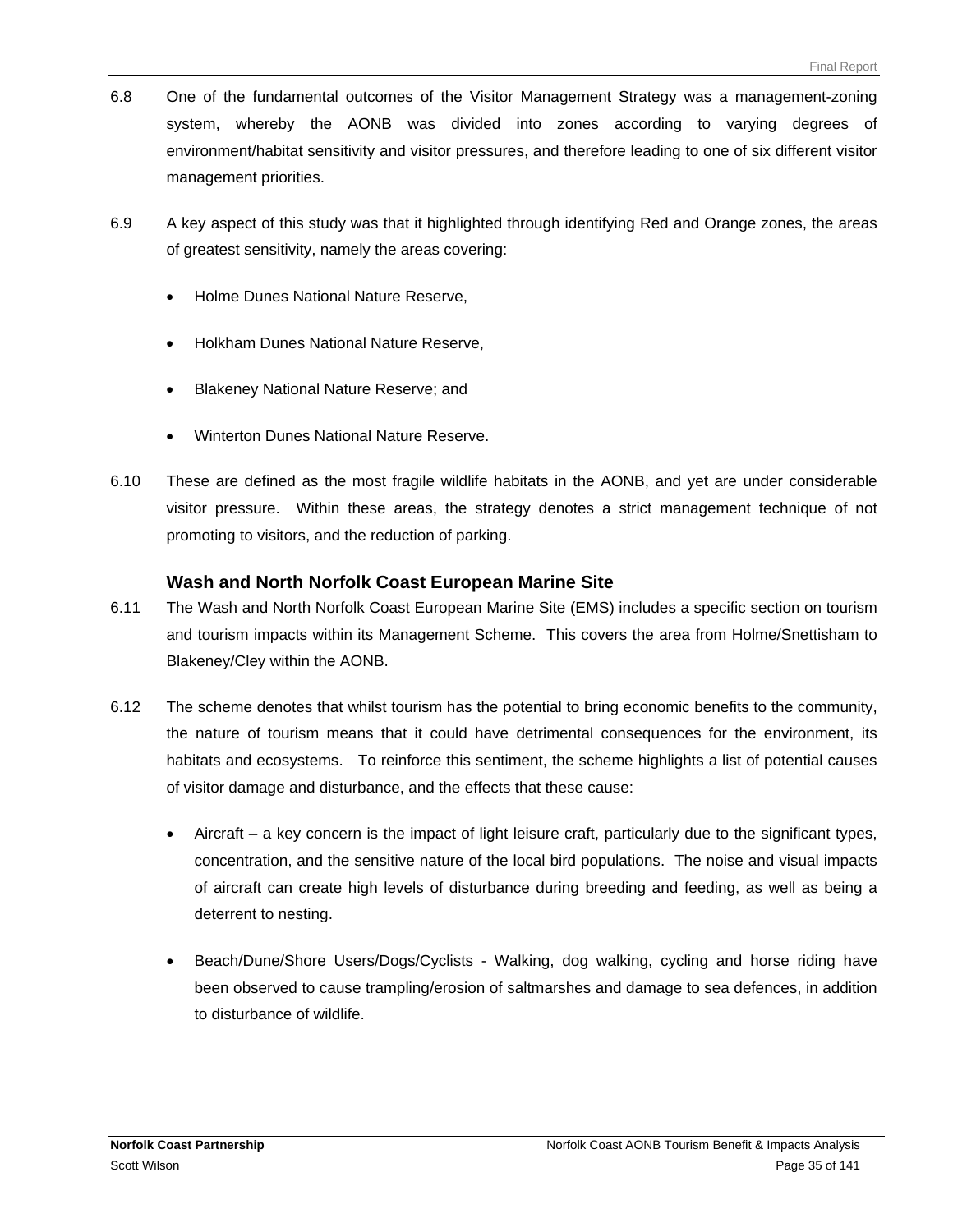- Vehicles Land-based motorised vehicles (quad bikes, motorbikes, 4x4) have been observed in Snettisham, Titchwell, Holme, Winterton. However, the Scheme highlights these activities as being incompatible with the needs of EMS features.
- Water Sports The area is popular with some forms of water-sports, with motorised boating a popular leisure activity around Snettisham and the North Norfolk Coast; water-skiing and Jet skiing have been noted at Blakeney, Brancaster Staithe, Holme, Morston Quay, Wells-next-the-Sea; plus sailing, windsurfing, canoeing/kayaking, with launches across North Norfolk Coast harbours and beaches. However, all of this activity has the possibility of disturbance, from disrupting seal colonies, to loss of feeding and breading areas due to moorings, and damage to saltmarshes, as well as more general disturbance of local wildlife.
- Wind Sports this includes kite flying and more recently kite-powered board surfing, which is popular at Holme and Brancaster. Whilst yet to be fully investigated, the possible impacts include the disturbance of local wildlife feeding and breeding patterns.
- 6.13 The benefit of this EMS Management Scheme is that it has laid the foundations for monitoring visitor behaviour by actually defining the key consequences and the causes of visitor impacts on the natural environment.
- 6.14 Subsequently, a standardised form has been produced to help wardens record and monitor the level of impacts. This information has been collected and analysed by the EMS Conservation Manager (see Visitor Behaviour Observations).

# **Norfolk Coast Transport Strategy & Community Forum**

- 6.15 Traffic was highlighted in the original Visitor Management Strategy as being one of the most important issue associated with the management of visitors within the AONB.
- 6.16 This in turn gave rise to the Norfolk Coast Transport Strategy. The key principles of the Strategy are highlighted in the 'Norfolk Coast Management' section of Appendix A1.
- 6.17 According to the Norfolk Coast Partnership's Community Conference on Transport (2002), the key issues surrounding traffic and tourism manifests itself as:
	- volume, particularly concentrated during the peak tourism season;
	- accidents and the perceived increase in accidents when traffic is at it highest;
	- speeding in and around villages;
	- parking, and the problems of parking space for local residents when traffic is at its highest;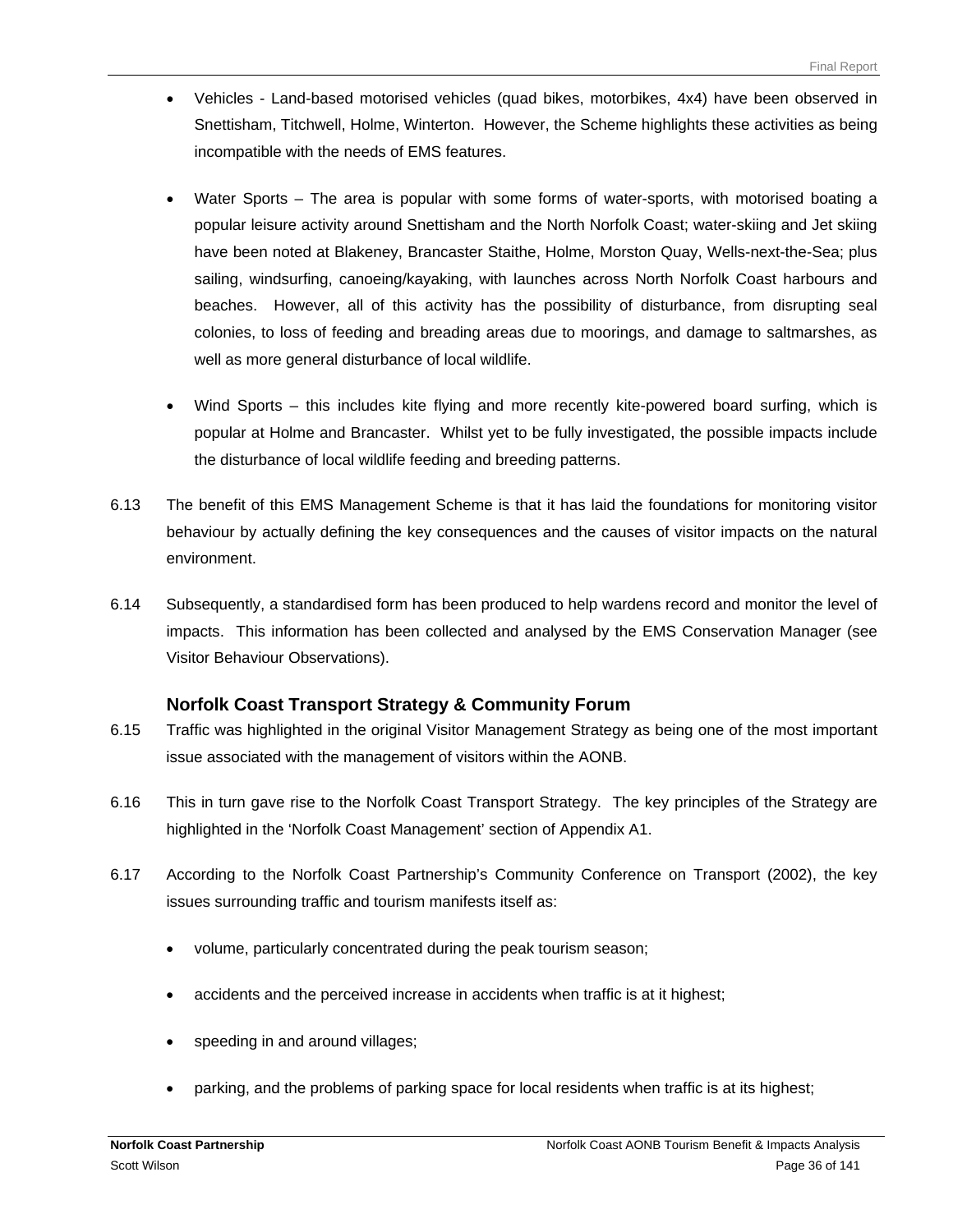- limited opportunities for walking and cycling; and
- an over proliferation of directional signage.
- 6.18 Research conducted by Norfolk County Council suggests that some of the problems are being inadvertently exaggerated, and are more of a perceived than actual problem. Their research suggests that:
	- the actual volume of traffic along the main coastal road (the A149) is less than its threshold, and is only increasing at a rate of 1% per year;
	- in comparison to 1999, the speed of traffic was observed to have fallen in 2001 in Titchwell, Holme and Morston;
	- the area has in excess of 350 miles of cycling routes alone, with many routes away from the A149;
	- the proportion of traffic accidents along the A149 remained fairly consistent between 1996 and 2001 of between 20-30 reported incidents per year. No specific clustering of accidents has been observed; and
	- overall, there are an estimated 15,000 designated car-parking spaces along the Cromer to Hunstanton route. According to research conducted by the County Council, on a sunny August Bank Holiday in 2000 only half of these spaces were actually used.

#### *Understanding the 'Traffic' Problem*

- 6.19 As mentioned in the 'Norfolk Coast Management' section of this report, a number of initiatives have come from the Norfolk Coast Transport Strategy, including:
	- A self-sufficient coastal bus route, whose patronage includes a high proportion of visitors to the area;
	- An increased number of walking and cycling routes, publicised and waymarked for ease of use; and
	- Coupled with this, the introduction of a pilot 'Quiet Lanes' initiative whose use is targeted at cyclists and walkers and whereby drivers are requested to proceed with caution.
- 6.20 Despite these measures, the rise of traffic during peak tourism periods remains one of the key complaints of both locals and visitors alike.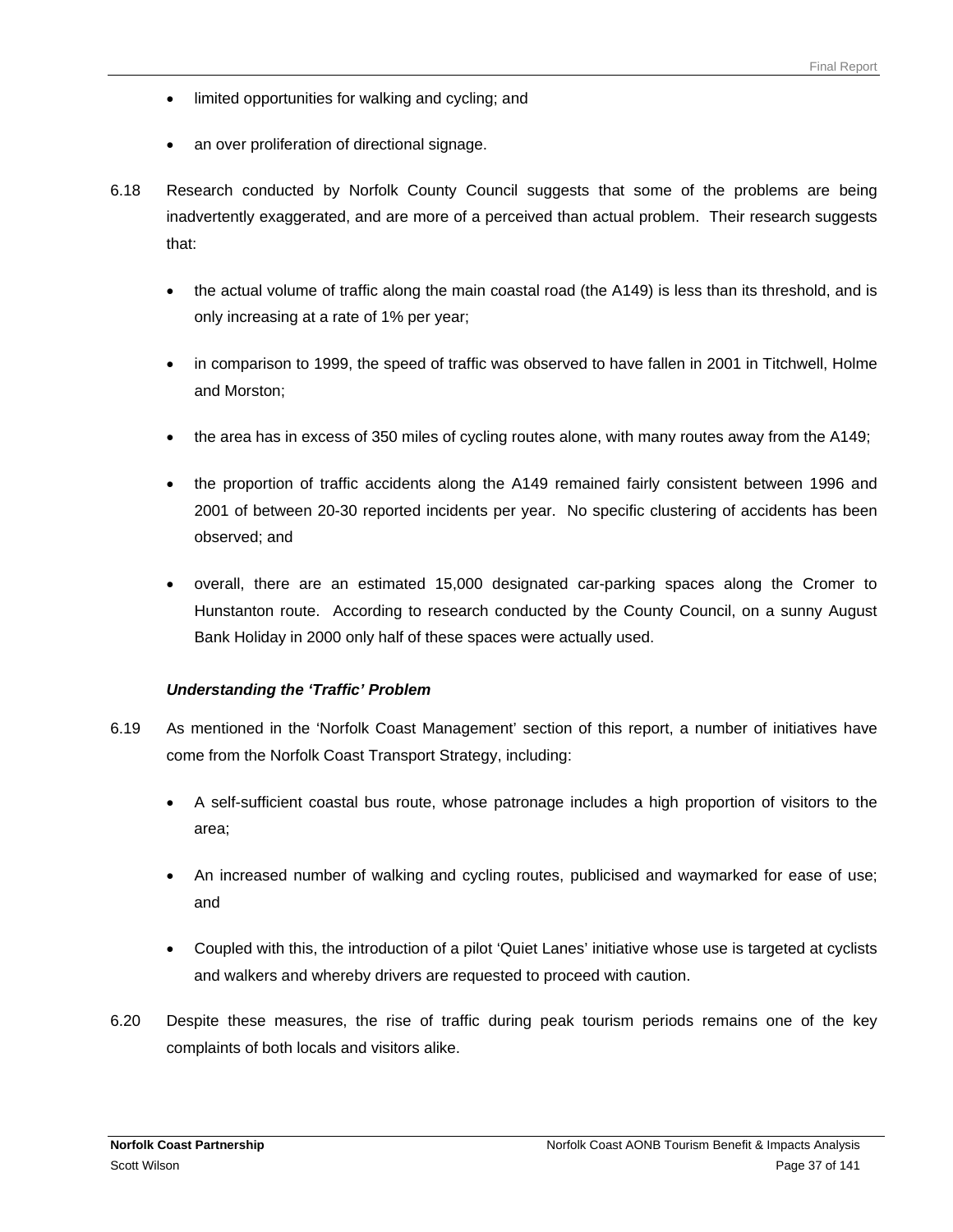6.21 On the basis of the evidence provided by Norfolk County Council, the increase of traffic and its perceived impacts from a local community perspective is an area that needs further investigation. As such, Scott Wilson has endeavoured to identify some key measures that illustrate the impact of traffic and how any negative perceptions may manifest itself. This is explored further within the 'Actual Impacts on the AONB'.

#### **Valuing Norfolk's Coast – 1999 (RSPB)**

- 6.22 This RSPB led study, which was supported by key stakeholders in tourism within the AONB including the Norfolk Coast Partnership, provided a detailed analysis of the economic benefits of tourism associated with the wildlife attraction/appeal of the coast.
- 6.23 The research included a visitor survey that was administered during August and October, 1999, at Blakeney, Cley, Holkham, Morston, Snettisham, and Titchwell, all of which are key Nature Reserve sites within or around the AONB. A total of 1,759 questionnaires were completed, with the actual party composition of the respondent equalling 5,076 visitors.
- 6.24 Specific questions were included that examined the spend characteristics of visitors. The survey concluded that:
	- the average spend per overnight visitor in 1999 equated to £22.60 per day, with the average spend per trip being £113.97 per trip.
	- the average spend per day trip from home (local) was £6.48 per visitor, and £9.69 per holiday maker on a day trip (i.e. staying outside of the study area).
	- the main spend categories are accommodation (43% of spend), food and drink (30%) and travel and petrol (11%); and
	- only 4% was spent on entry fees to attractions, with a further 7% spent on shopping.
- 6.25 The significance of the nature and wildlife to tourism in the AONB is reinforced by the fact that it formed the main motivation behind the visit by around 30% of respondents. The quality of the scenery, and the peace and tranquillity of the area also featured highly as key motivations, as do the beaches, but in comparison to birds and wildlife they each contribute a further tenth of visits to the area.
- 6.26 In terms of actual sites, the appeal of birds and wildlife was found to be highest amongst visitors to Cley (75%) and Titchwell (63%), and therefore the visitor spend attributed to this activity is much higher within these areas (£56.34 & £28.54 per trip respectively). Walking was a much higher consideration for visitors to Morston (50%), Holme (46%), and Blakeney (45%).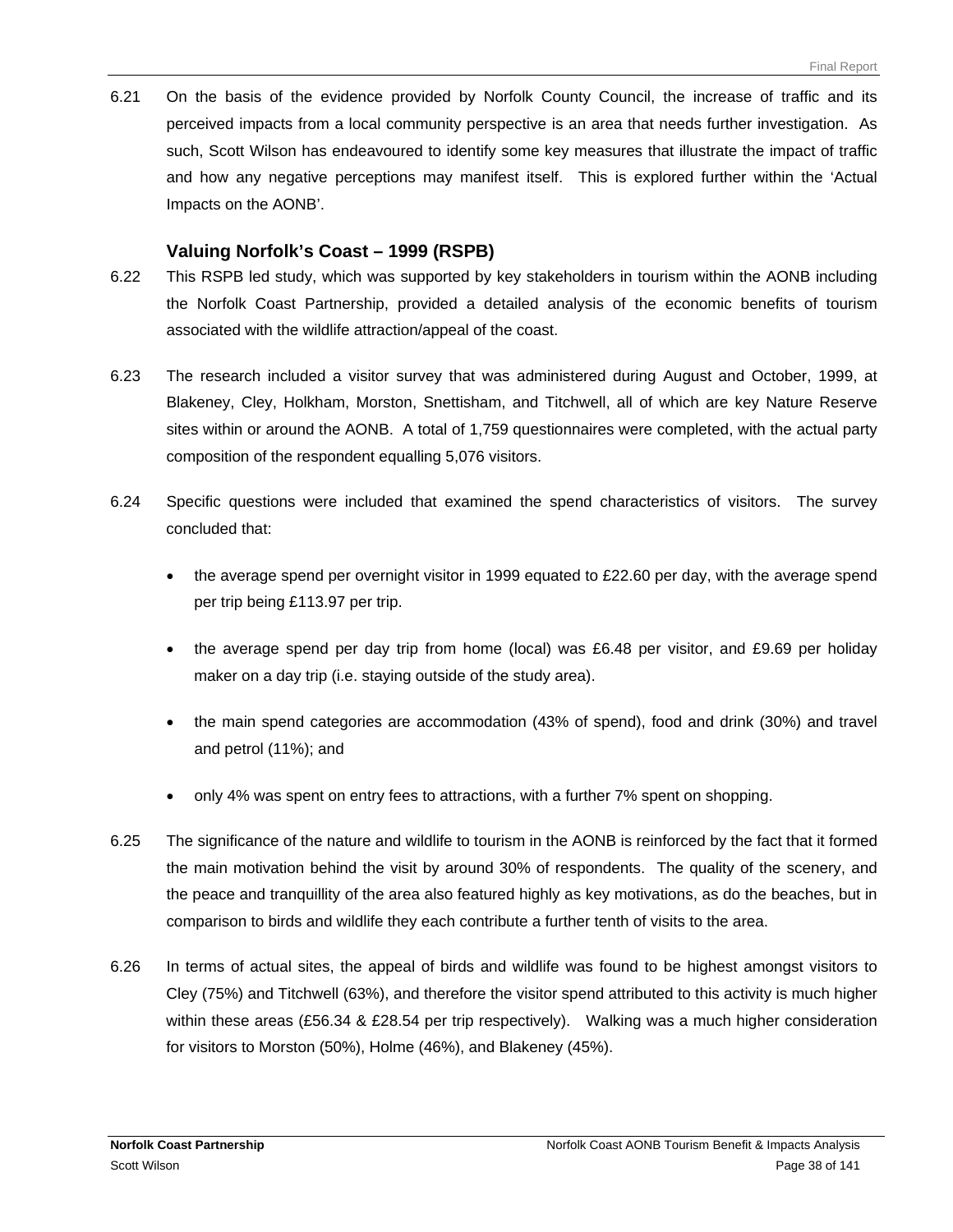### *Assessing the Economic Impact*

- 6.27 The Economic Impact Assessment element of the study utilised the Cambridge Model, developed to allow the calculation of the local value of tourism. The main data which comprised the key elements entered into the survey were as follows:
	- 1.5 million staying trips were made within the two districts, of which 86% were for holiday purposes.
	- 36 million leisure day trips were taken in the area, including those taken by local residents.
	- The study area contained an estimated 1,900 serviced bedspaces (hotels, guesthouses, B&Bs and Inns), 500 self-catering cottages, and 1,750 static and touring caravan pitches. This represented a quarter and a third of total stock within the two district council areas, Kings Lynn & West Norfolk and North Norfolk.
	- There were 54,000 residents within the study area, with around 54,000 visits to friends and relatives (VFR) as a result.
- 6.28 From this, it was deduced that:
	- **400,000** overnight tourism visits were made to the study area, 345,000 of which were for holiday purposes.
	- A further **7.7 million** leisure day visits were also made to the area, 5.7 million from local residents and an estimated **2 million visitors coming from outside the area**.
	- Altogether, it is estimated that these visits generated a combined spend value of **£122 million**, with overnight visitors derived from holidays contributing £44 million, and day visitor spend contributing £71 million.
	- This was estimated to have generated a further **£18 million** (a multiplier of 1.148) in turnover for local suppliers and producers within the study area (i.e. indirect and induced spend).
	- This spend in turn is estimated to have supported 2,325 FTE jobs within the study area, 1,830 directly involved in the tourism sector, with the further 495 jobs as a result of the indirect or induced spend as it filters through the economy.

## *Appraisal of the Study*

6.29 A fundamental conclusion of this study, which still has pertinence to the Norfolk Coast AONB today, is the fact that a large proportion of visitors interviewed suggested that the appeal of the birds and wildlife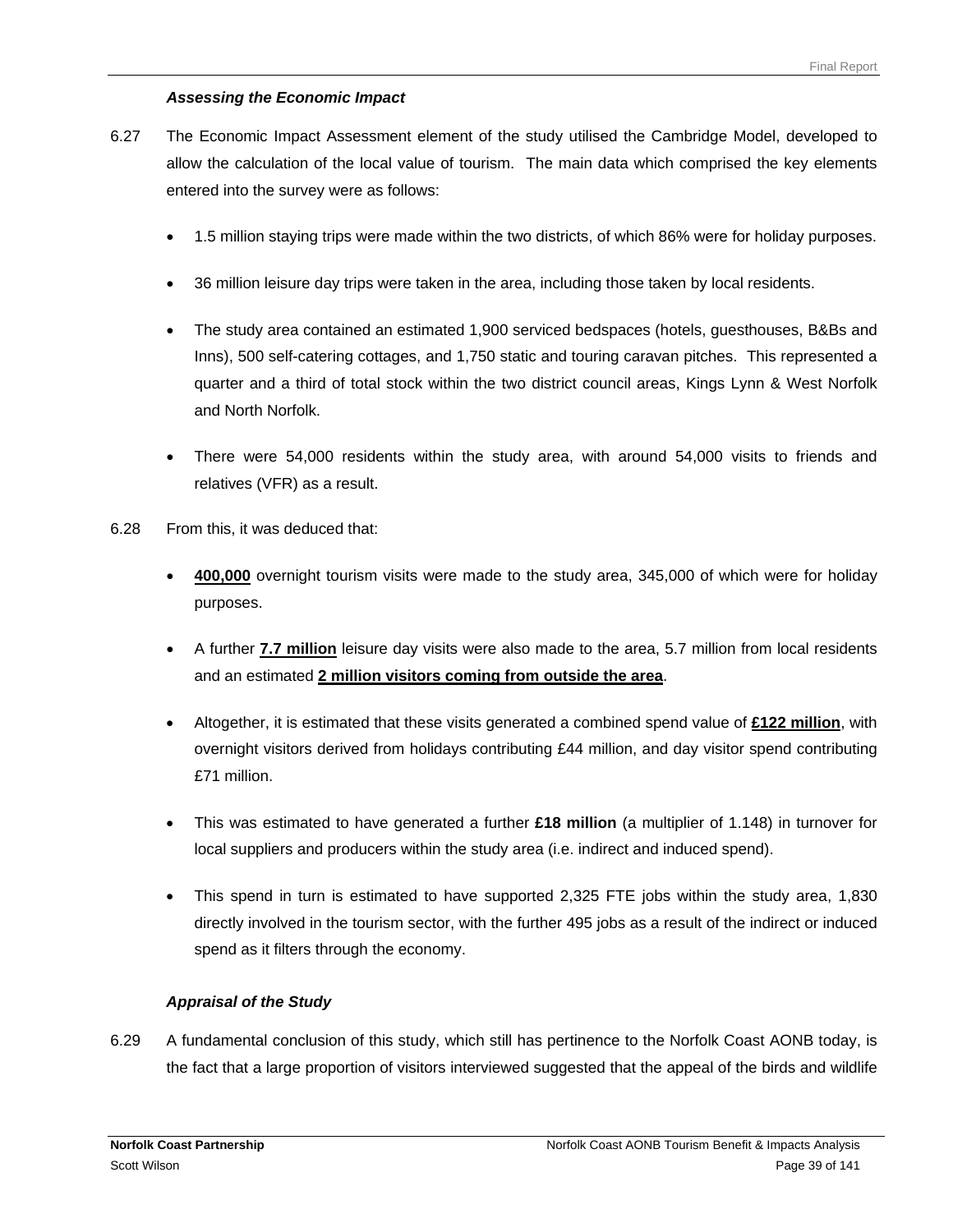was a significant contributing factor to their decision to visit the area, particularly at Titchwell and Cleynext-the-Sea.

- 6.30 It should be noted that the sample has a bias towards these types of visitors because of the sampling locations, which were Nature Reserves and thus have a particular slant towards bird watching. However, the survey at the very least it provides an indication as to the types of visitors attracted to the more sensitive locations identified in the Visitor Management Strategy. At best, it reinforces the notion that the visitors to these locations value the unique and specialist opportunities for leisure provided within the AONB (bird watching, beach activities and coastal walking) above all others.
- 6.31 In addition, the study also denotes that the visitor volume and value within the study area is considerable, supporting a significant number of employment opportunities in an area which has limited employment sectors. As previously mentioned, the spend information is now somewhat out of date, with spend values in 2003 considerably higher than those recorded within this study. We acknowledge the Partnership's desire to up-date the economic impact assessment, and to include the total AONB area. In the absence of a more robust study, Scott Wilson has applied its knowledge of the local accommodation and attraction stock, and its appeal as a day visitor destination to some basic economic model principles. The results of this study are highlighted in later in this section (see *Overview of the Volume and Value of Tourism within the AONB*).

# **AONB Studies**

- 6.32 As part of the study process, other AONBs have been consulted with reference to their observations of tourism behaviour and impact.
- 6.33 Overall, and with the exception of Tourism Economic Impact Assessments, there have been no other specific studies which examine the extent to which certain visitor impacts are present within the AONB. Nevertheless, all of the AONBs reviewed demonstrated a knowledge that certain impacts occur. The following highlights certain AONBs which help to define certain concerns with reference to visitor behaviours, and measures that are included within the Management Plan.

## *The Cotswolds*

6.34 The Cotswolds AONB highlight the fact that the AONB attracts very large numbers of visitors during the year, and is expected to continue to do so. At particular locations (such as popular towns, attractions and viewpoints) and at particularly busy times, there is a suggestion that the sheer weight of numbers causes congestion and inconvenience for local residents and visitors, which in turn has a negative consequence on the character of the AONB.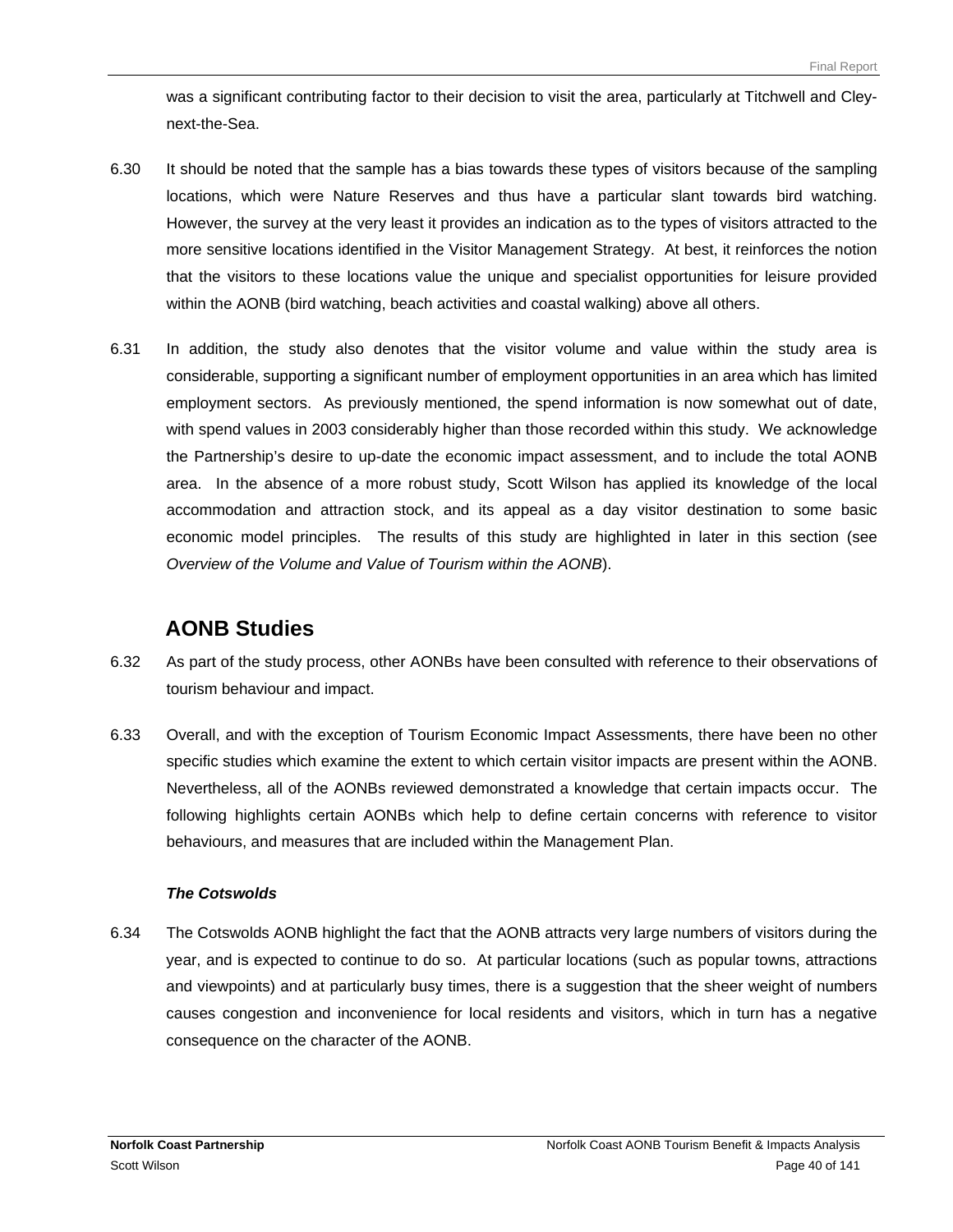- 6.35 The AONB highlights the need to promote sensitive and sustainable tourism and recreation, whilst also identifying the need for this activity to protect sensitive areas. Specific policies of the Cotswold AONB include:
	- Monitor tourism and visitor trends and identify the contributions of different types of tourist and recreational users to the economy of the AONB.
	- Work with the tourism industry to introduce a Green Tourism initiative for the AONB, advocating sustainable practices in the running and operation of tourism enterprises.
	- Introduce a voluntary visitor contribution scheme to raise awareness of the link between the high quality landscape of the AONB and the tourism industry, and enable visitors to contribute directly towards the conservation and enhancement of that landscape.
	- To work more closely with the tourism industry in the development and application of viable and sustainable tourism principles, in order to support its economic importance and ensure the longterm well-being of the natural asset upon which most of the tourism industry is based.

#### *The Quantock Hills AONB*

- 6.36 The Quantock Hills AONB have recently conducted a visitor survey which shows the majority of the heavy recreational use in the AONB takes place in the sensitive upland core based on parking areas on or adjacent to Quantock Common.
- 6.37 A key concern is that public transport to these sites is not available, with visitors driving to the sites, stepping out of their cars, and interacting directly with a sensitive Site of Special Scientific Interest where wildlife disturbance and potential for erosion is prevalent. In response, the AONB has taken the deliberate policy of not actively promoting the sensitive Quantock hilltops as a tourism destination, to prevent visitor numbers becoming damagingly unsustainable.
- 6.38 In addition, the survey suggests that 75% of its visitors are on day trips; they tend to arrive by car; generally by-pass the local settlements; and as a result have low propensity to generate spend in comparison to other attractive rural areas. This is regarded to be a detrimental aspect of current visitor behaviour.
- 6.39 Other key policies of the AONB include:
	- To protect the sensitive hilltop commons from damaging pressures while accommodating public enjoyment of the AONB particularly where this supports the local economy.
	- To deflect some visitor pressures from hilltop sites while protecting the interests of local residents.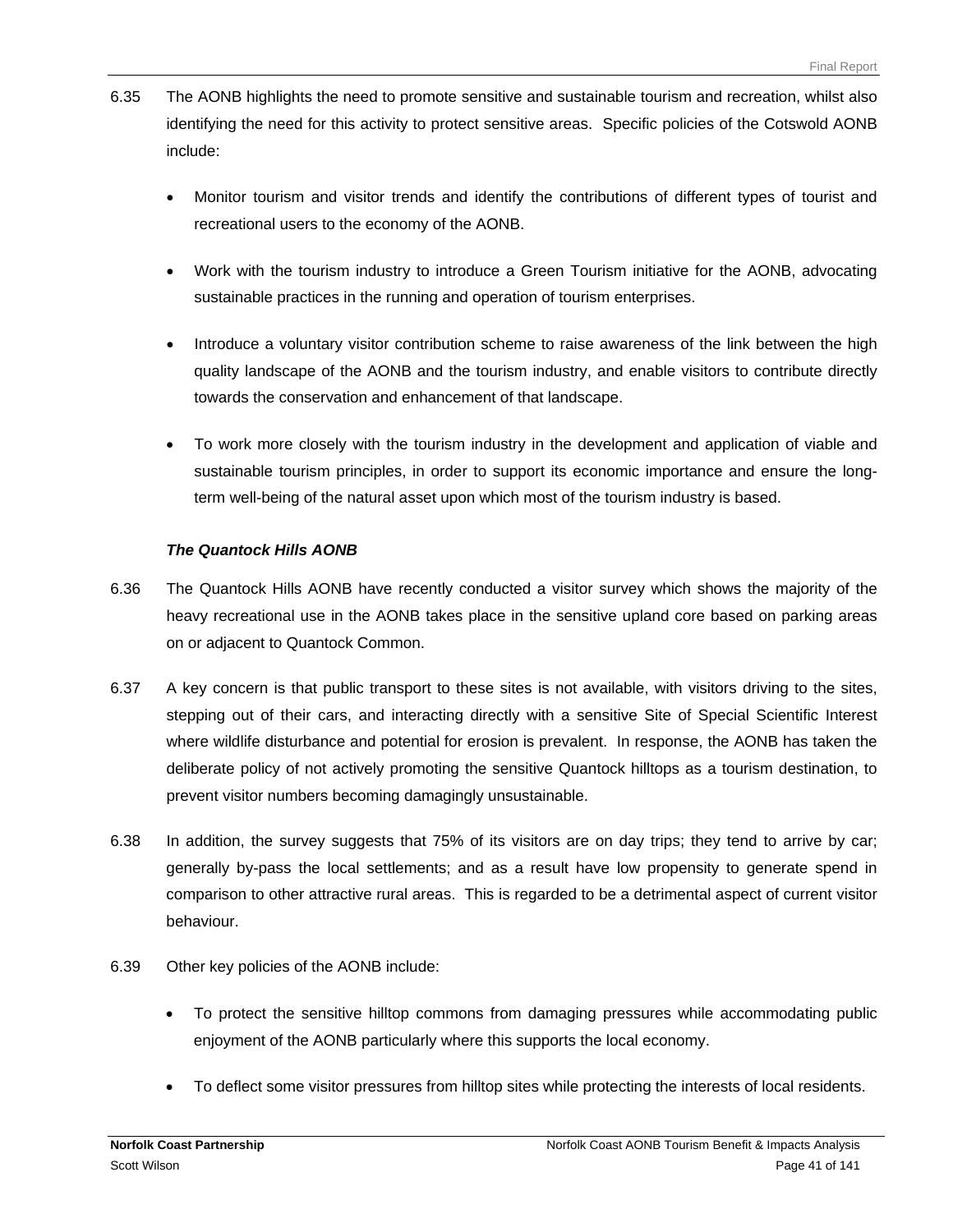- To monitor visitor trends and activities.
- 6.40 The AONB is seeking to commission a study of a number of tourist attractions to identify the effect that these have on attracting visitors to the area with a view to developing constructive partnerships with these attractions, particularly as information points to disseminate certain messages of the nature, characteristics and sensitivities of the AONB to visitors.

#### *Northumberland Coast AONB*

- 6.41 Visitors to the Northumberland coast are recognised as both a vital resource, but also as a pressure on the unique assets of the coast.
- 6.42 The Management Plan highlights that the visitor expenditure does much to support the local economy. However, the AONB is also witness to the depth with which tourism spend reverberates around the economy, and how events outside of the control of the industry (Foot & Mouth) can have a devastating impact on the welfare of the community.
- 6.43 The AONB is currently in the process of conducting its own visitor survey, the results of which will feed into a sustainable tourism strategy. This research included questions regarding certain aspects of 'greening' the tourism offer. The full report is not available for inclusion within this report, however early indications are that:
	- The majority of people felt that they try to be environmentally sensitive when they go on holiday and that low impact tourism should be encouraged.
	- There is a high level of visitors agreeing that they would be willing to undertake activities or purchase products that are associated with better care for the environment – the purchase of local produce and staying in accommodation [that employ environmentally sensitive practices] were rated as the top factors.
	- A high proportion of visitors state that they would be willing to use public transport during their trip.
	- A high proportion of visitors said that they would be willing to contribute to some form of an environment improvement initiative.
	- The vast majority of visitors state that they were willing to walk or cycle more.
	- More information provision, and more frequent public buses and cheaper public transport were highlighted as areas that could be improved.
	- Recycling facilities, information and public transport were highlighted as the top elements that would encourage visitors to be more environmentally sensitive.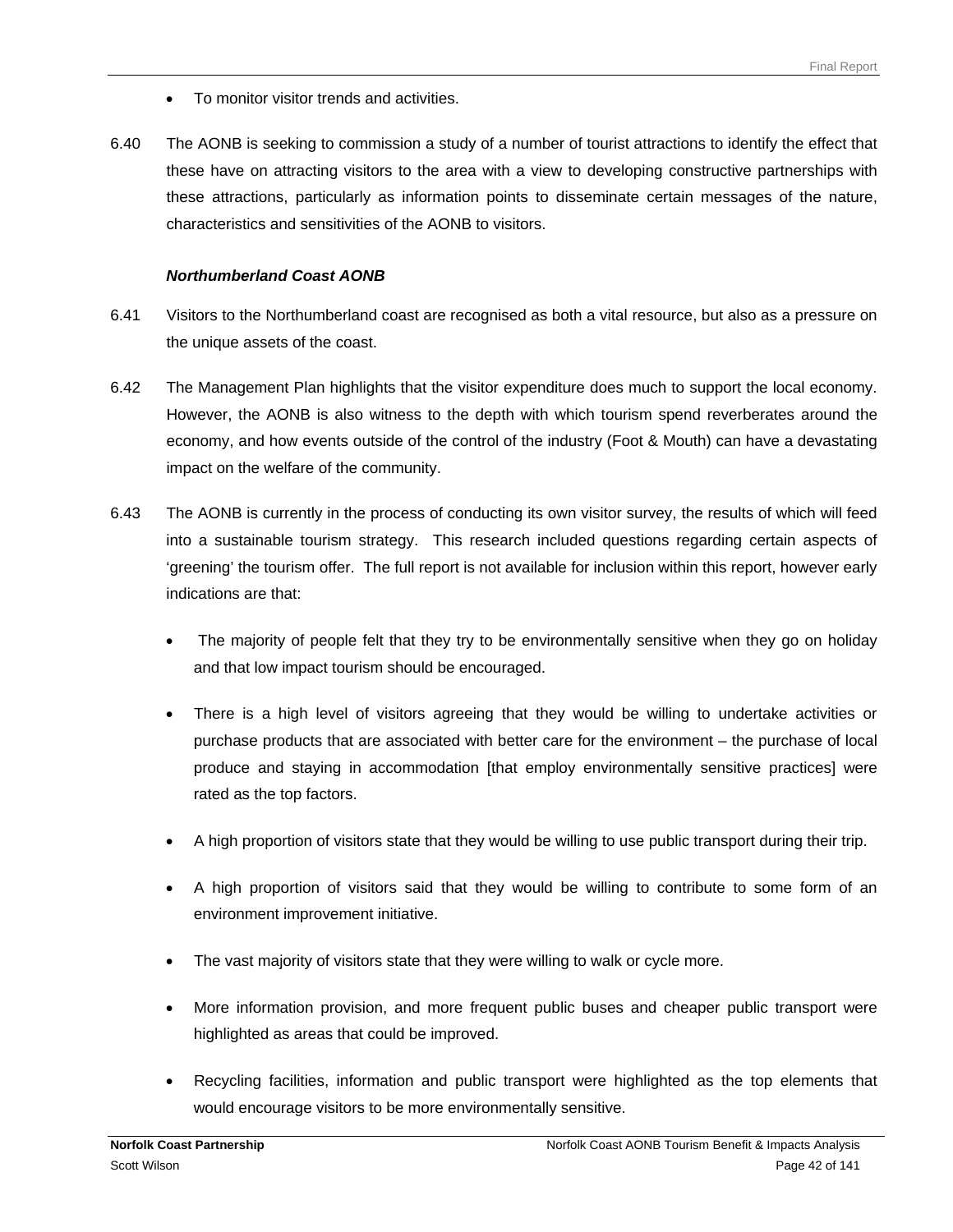### *South Devon AONB*

- 6.44 The South Devon AONB is said to provide a popular setting for many different activities. This includes traditional pursuits of walking, hiking, horse-riding, sailing, rowing, angling, beach-going, surfing and bird watching, as well as a growing generation of active and technical pursuits such as mountain biking, coasteering, diving, canoeing, rock climbing, parascending, hang-gliding and kite-surfing.
- 6.45 It is recognised that activities together make a significant contribution to the health and well-being of residents and visitors, and to the viability of the services and businesses of the area.
- 6.46 However, during the preparation of the Management Plan, various views and opinions of the consultees identified a number of negative implications and challenges including:
	- Intense recreational pressure at some heavily used sites continues to cause erosion, landscape degradation, damage to habitats and archaeology, and conflict between users. This is aggravated by severe rainwater run-off and coastal erosion. Some popular sites such as Berry Head are at full recreational capacity.
	- There is a commonly held view that some noisy and intrusive recreational activities disturb the tranquillity of the AONB and spoil the enjoyment of others.
	- A minority of inconsiderate people continue to behave inappropriately in the countryside, failing to understand and respect the needs of those who live and work on the land. Trespass, obstructive car parking and the poor management of dogs continue to be a focus of concern.
- 6.47 In response to this, the AONB Management Plan states that amongst its aims in relation to tourism are:
	- To attain a high standard of landscape and recreational management, visitor facilities and access opportunities at the most heavily used destinations, concentrating resources and promotion on the sites which are best able to accommodate and contain intensive recreational pressure.
	- To protect the character of remote and tranquil countryside areas and work with land managers and authorities to discourage noisy or intrusive recreational activities.
	- To develop the economic benefits of strategic coastal, estuary and riverside trails and the National Cycle Network through "green tourism" projects.
	- To provide co-ordinated information and interpretation about countryside recreation and access through a range of media, which will help foster a greater understanding about the countryside and a considerate approach to using it.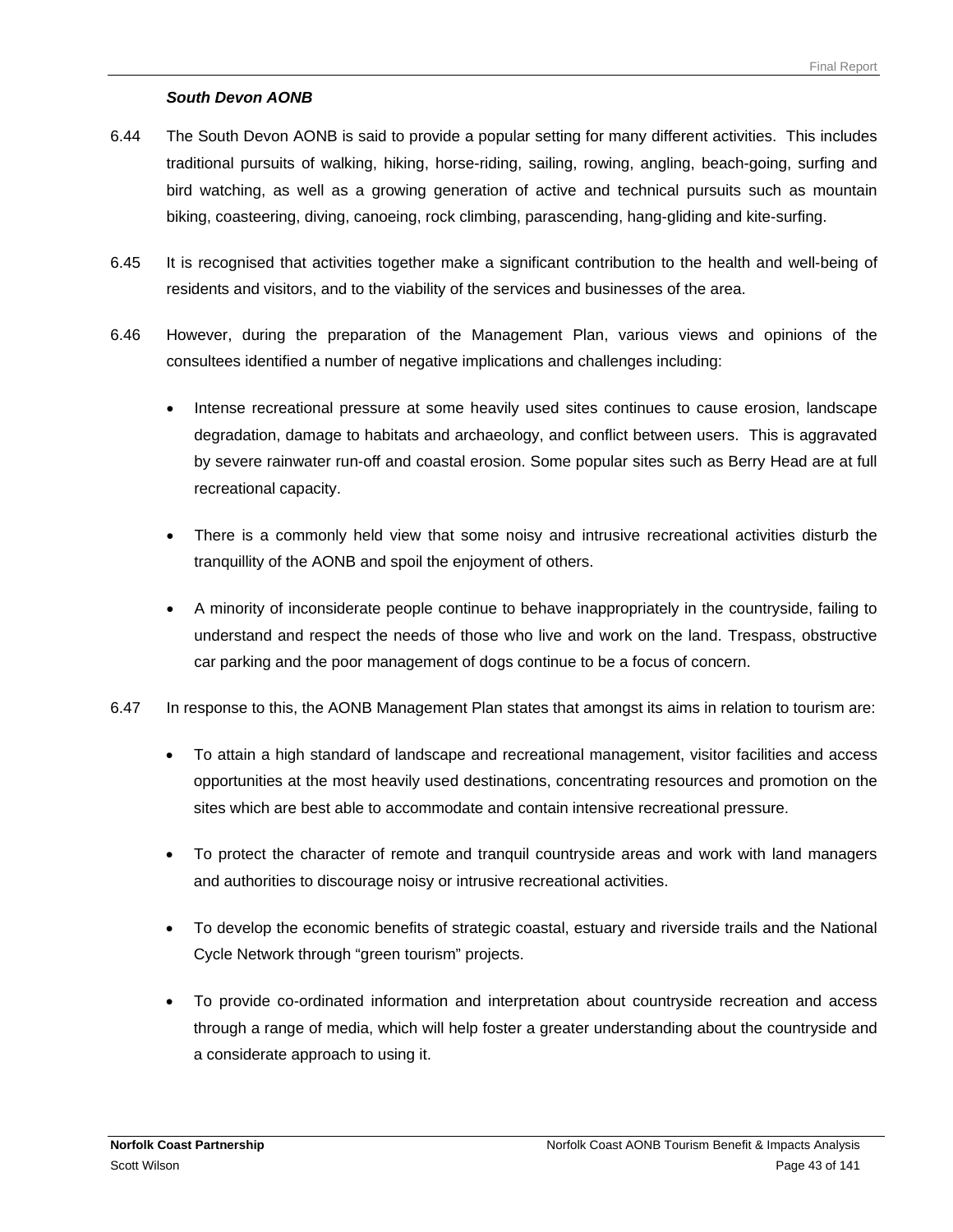# **Actual Evidence of Visitor Impacts on the Norfolk Coast AONB**

## **Environmental Impact - Site Observations**

6.48 Scott Wilson has investigated the possible effects of visitors on the wildlife through a variety of sources. This includes direct conversations with site wardens, and obtaining data gathered by the Wash and North Norfolk Coast EMS. The following summarises some of the key findings for these key sites.

#### *Norfolk Wildlife Trust*

6.49 The Norfolk Wildlife Trust manages the Reserves of Salthouse Marsh, Cley Marsh, Holme Dunes and Ringstead Downs within the Norfolk Coast AONB.

#### *Cley Reserve*

- 6.50 Currently, visitor pressure at the Cley Reserve is generally felt to be well managed with relatively few problems observed. The main route around the Reserve is via boardwalks. The main emphasis of these paths is to assist visitors to reach the hides which would otherwise be relatively inaccessible.
- 6.51 There are few opportunities for visitors to step-off the walkways, with reed-beds generally either side. As such, disturbance from trampling is relatively limited. Dogs being let off leads is said to be a problem, although a difficult one to manage effectively as people ignore the boards (a problem witnessed during the visit).
- 6.52 The Norfolk Wildlife Trust is to commence development works in the Cley Nature Reserve in the near future. With an overall investment of £2.5 million seeking to up-grade existing visitors facilities, the project is seeking to provide greater protection against damage caused by flooding. A new visitor centre is to be constructed as part of the programme with a café and toilet facilities. The car park is to be repositioned and extended, with the beach car park to be closed. The existing building is to be converted into a permanent education centre.
- 6.53 It is hoped that the whole of the Norfolk Coast will benefit through this project by providing a more detailed means of disseminating information regarding the special protection designations of the coastal habitats.

#### *Holme Dunes*

- 6.54 In comparison to Cley, Holme Dunes is under a greater degree of visitor pressure. This is because much of the Reserve is also an open expanse of attractive beach. As such, visits for casual use are much more prevalent.
- 6.55 The site includes a Visitor Centre, and the Trust provides car-parking facilities for a maximum capacity of about 100 cars. Whilst the car park does reach capacity on certain days, it is felt that on its own this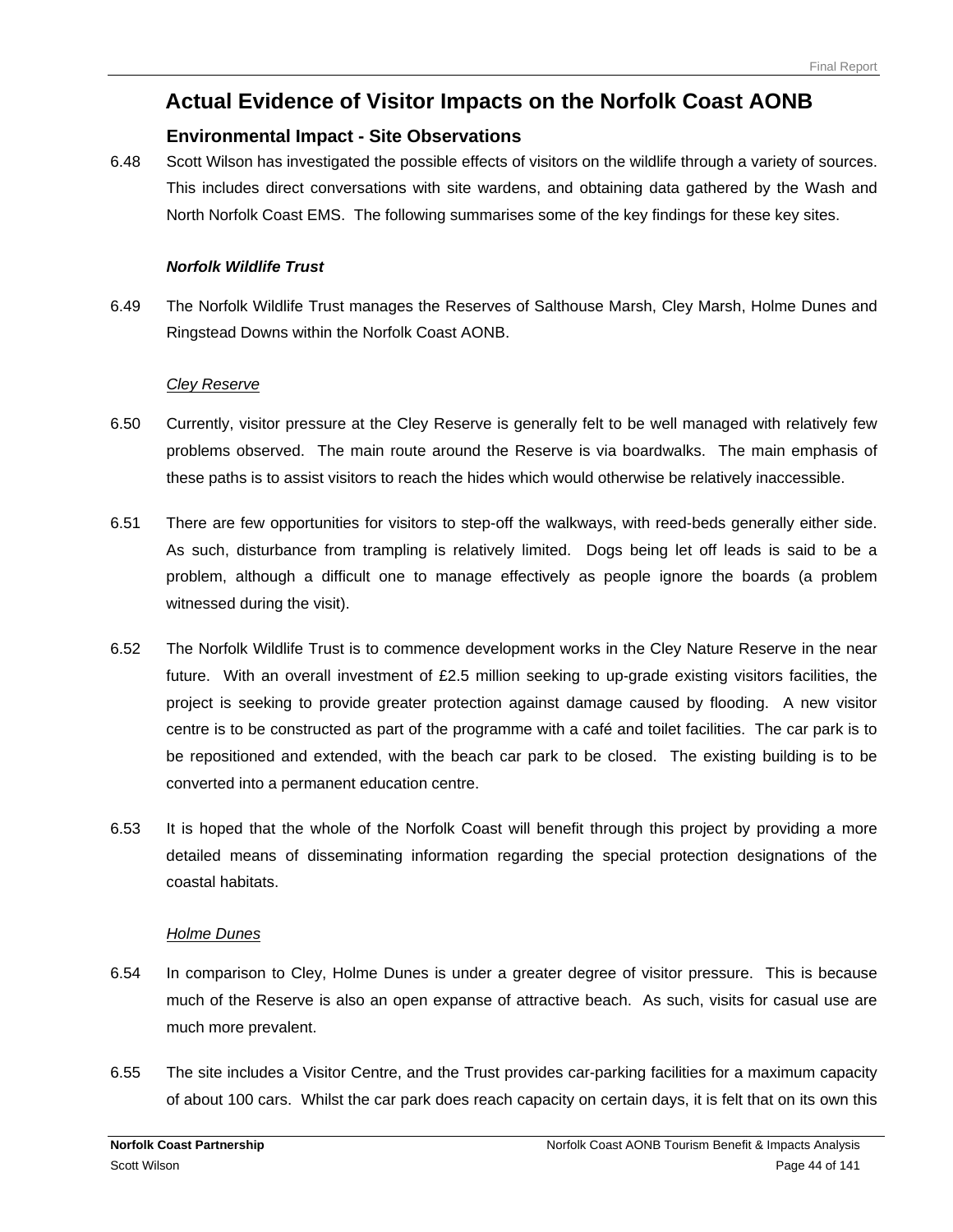would present a volume of visitors that could be effectively managed. However, a further 200 spaces are provided by the local Golf Club which provides access to the beach, away from the Visitor Centre itself.

- 6.56 Dog walking, and letting dogs off leads, is regarded as a real problem within the Reserve. Dogs off leads have been observed to have a strong tendency to chase feeding birds and disturb nesting sites, including jumping through cordoned areas.
- 6.57 Other impacts include paragliding and low-lying private aircraft which have been observed to 'buzz' wading roosters; and kite buggies which can prevent waders from feeding. Both of these are a fairly recent phenomenon, and has added to the problem of managing the site.
- 6.58 A particular concern appears to be the increasing level of activity of all types throughout the year, with both Boxing Day and New Year being regarded as new peaks of visitor activity.
- 6.59 In most instances, where wardens are able to intervene, it is found that people are unaware of the effects their actions cause, and agree to behave more appropriately once this is pointed out to them. However, warden time is constrained, and whilst volunteers are used, it is generally on an ad hoc basis outside except in relation to the visitor centre itself. Therefore, inappropriate visitor behaviour is difficult to manage effectively throughout the year due to resource pressures.

#### *The National Trust*

- 6.60 The National Trust manages the Blakeney National Nature Reserves and Brancaster Nature Reserve.
- 6.61 Overall, the Trust suggests that visitor pressure on both sites is generally being well managed. As an organisation, their emphasis is based upon encouraging public access in addition to conservation.
- 6.62 The Trust has built a positive relationship with local businesses and the Parish itself to ensure that the economic spend of visitors directly benefits the prosperity and welfare of the local community and environment. In particular, the Trust offer a joint promotion with seal tour companies whereby the fee for the tour will be reimbursed to anyone who joins the National Trust as a result. In addition, a significant proportion (50%) of the car-parking fee for Blakeney Car Park is donated to the Blakeney Parish Council. As such, the Parish directly benefits from visitors to the Reserve.
- 6.63 Furthermore, the Golf Club at Brancaster donates 20% of its net income to the National Trust as its car park is close to the Reserve.
- 6.64 The Trust also run a residential centre at Brancaster, the Millennium Centre, which is available to schools and groups, with both residential and day courses offered to students from year 3 to degreelevel geographers and biologists. There are also adult and family courses from weaving and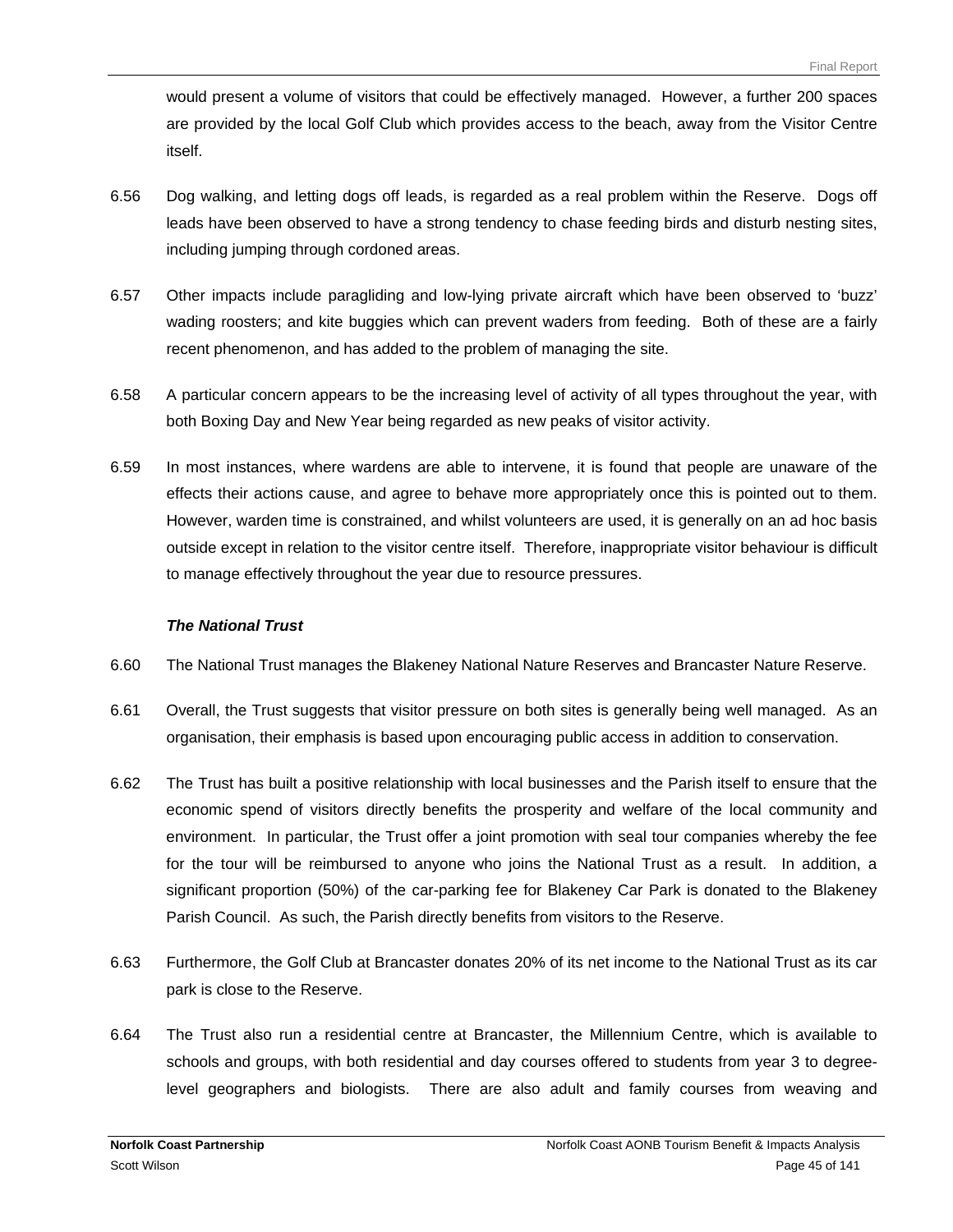watercolours to baking and bird watching. This centre provides further income from visitors to this sensitive habitat within the Norfolk Coast AONB.

- 6.65 The National Trust also organises the Brancaster Commons Committee. The committee, faced with growing use of the beach by kite activities (kite surfing and kite buggying), have established guidelines for use of the beach for this purpose. This includes:
	- Prescribing a launch and landing site, particularly related to kite surfing, which is to the west of the golf club; and
	- A 'strictly out of bounds' area to the east of the golf club.
- 6.66 This has recently been revised to include all kite sports, including Kite Buggies. A National Trust byelaw prohibits wheeled vehicles on their part of Brancaster Beach. However, an agreement has been made between local kite-sport clubs and the RSPB whereby buggies are permitted on the west end stretch of the beach close to Titchwell. This agreement is self-regulated by the buggy club, and is subject to a yearly review. The clubs recognise that there is a need for them to work with the interest groups to manage these activities suitably, and that this is preferred (certainly by them) than a complete ban.

#### *English Nature*

- 6.67 English Nature manages, Winterton, Scolt Head and Holkham (a site owned jointly by Holkham Estate and Crown Estates) National Nature Reserves.
- 6.68 Winterton, which is habitat to breeding Little Terns and Grey Seals, is said to have a reasonable control on visitor impacts. Through an active programme of warden and volunteer intervention, and education, the site has been successful in reducing observed visitor impacts, including levels of disturbance. However, the main observation relates to residents and the observations made by the Winterton Liaison Group, particularly in relation to parking.
- 6.69 Holkham Reserve is the Nature Reserve considered to be under the greatest pressure through sheer volume alone, with an estimated 750,000 – 1 million visitors per year.
- 6.70 Altogether, 90% of the Reserve is open access. The size of the Reserve (10,000 acres) means that behaviour is difficult to manage, though most activity spreads from the two main access points, i.e. the car park to the north of Pinewoods Holiday Park in Wells, and the car park opposite the Holkham Estate (Lady Anne's Drive).
- 6.71 The site also has to cope with a variety of different users and activities, from casual bathing, picnicking, and beach walking; to more specialised activities of horse-riding and certain kite sports. It has been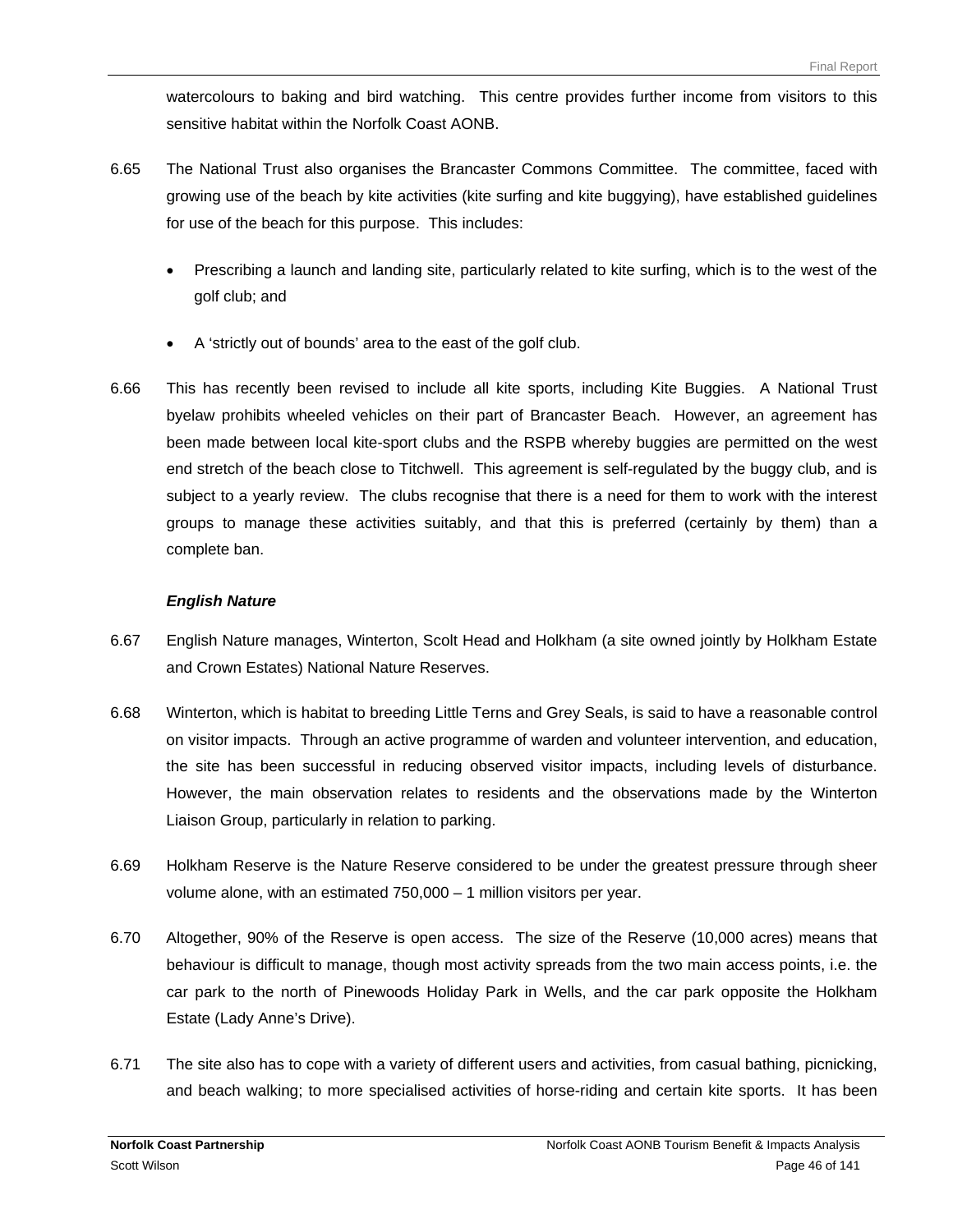observed that some of these activities conflict with other users as well contravening some of the Reserve's environmental conservation objectives.

- 6.72 Boards have been placed at the entrance to introduce the 'Reserve' and the nature and importance of its wildlife, and to highlight some of the behaviours that should be observed (keeping dogs on leads, removing litter, not walking in cordoned areas) in order to protect the wildlife habitats. However, many of the impact observations suggest that a proportion of visitors either have not noticed these boards, or have not acknowledged their importance for one reason or another. New boards are planned to be erected in the near future.
- 6.73 The more obvious effects of this include trampling of the saltmarshes from the Holkham entrance (although scientists suggest that the marshes are still a working habitat); damage to sand dunes; and most importantly adding to the losses of wading wildfowl and nesting birds.
- 6.74 However, whilst there is a feeling that visitor activity has certainly contributed to this loss, it is much more difficult to attribute a proportion of this loss to visitors. This is because the coastal wildlife habitat found in the Norfolk Coast AONB are subject to many influences, from global changes in climate, to the prevailing local weather conditions, changes in habitat composition, and increasing numbers of predators, all contribute.
- 6.75 Nevertheless, it is felt that visitor presence does exacerbate certain situations. Wardens do attempt to discourage inappropriate behaviour through direct intervention where possible. On the whole, the reactions of offenders are generally said to be positive, with a strong suggestion that their conduct is a result of unawareness rather than indifferent attitudes or complete disinterest. However, Holkham Reserve has only two full time staff, with a further two staff only working part time (two weeks out of every four, with the remainder of their time spent elsewhere).
- 6.76 Volunteers are available to assist with managing visitors, collecting impact intelligence and intervening where appropriate. The Reserve relies upon the services of around 12 volunteers on a regular basis. However, the overall volunteer numbers and the resources required to mange their activity is generally considered to be insufficient in relation to the overall size of the site; and in relation to the numbers of visitors it receives.
- 6.77 Ultimately, it is strongly felt that the conservation and wildlife protection objectives of English Nature within Holkham Reserve have had to be forfeited in certain areas, with effort now being focussed on sites where conservation management practices will be most effective and not compromised by visitor activity. This includes the 'harder to reach' sites within the Reserve, and sites which suffer less from visitor activity because of access constraints.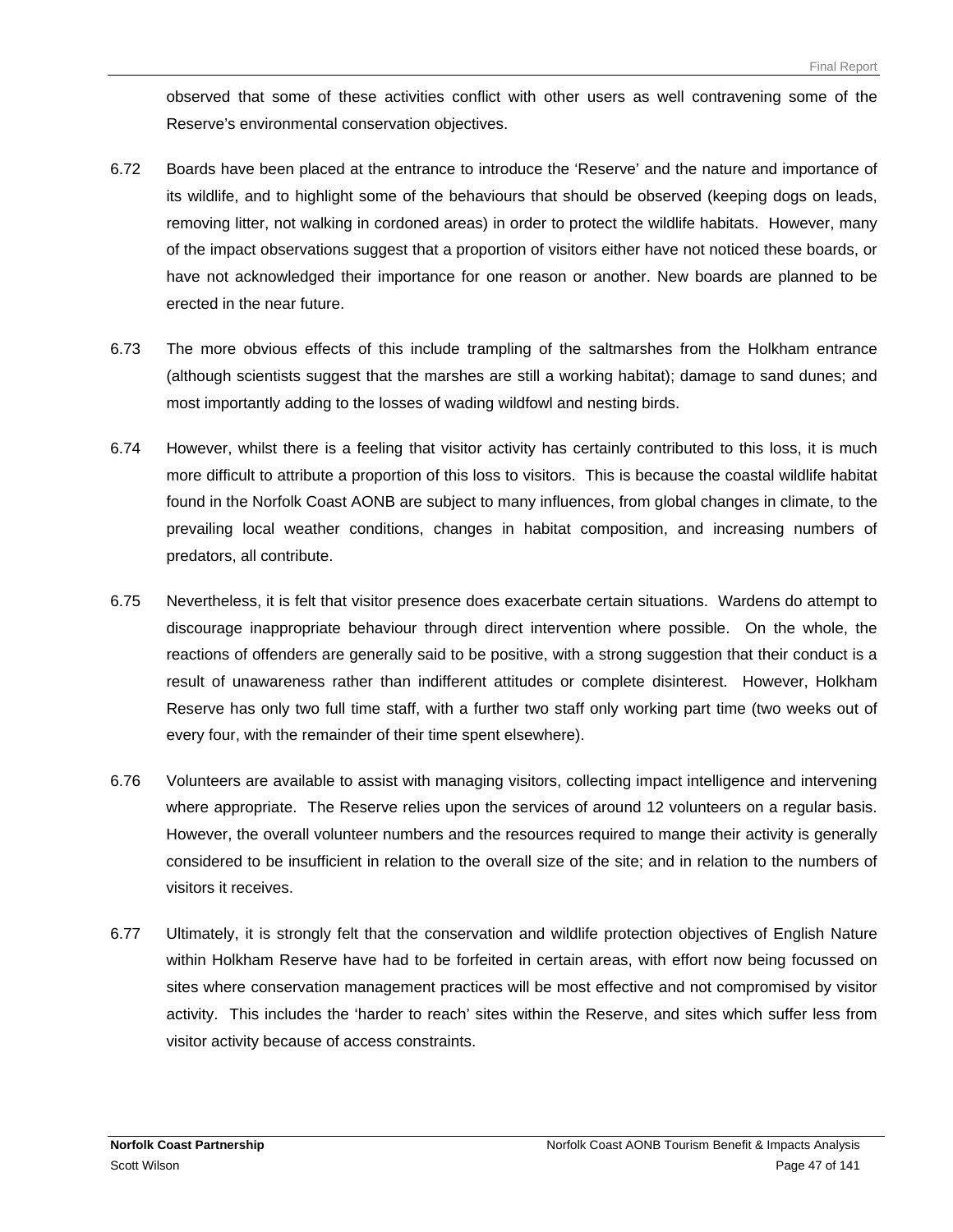#### *EMS Management*

- 6.78 The Wash and North Norfolk EMS quantifies the various observations of visitor behaviour and impacts for the following Nature Reserves within the AONB:
	- Holkham National Nature Reserve;
	- Titchwell Marsh Nature Reserve;
	- Scolt Head National Nature Reserve;
	- Blakeney Point National Nature Reserve; and
	- Holme Dunes National Nature Reserve.
- 6.79 These observations are collected by the site management and wardens of the Reserves, and through members of the general public with a vested interest in preserving the natural habitats and ecosystems of the Norfolk Coast AONB.
- 6.80 To ensure a degree of consistency in the recording of both the causes and impacts of various user groups, a simple form has been devised to allow site wardens to detail any observations of impacts and the affects that they have on the natural environment. This includes abbreviations for all of the impacts identified in the EMS Management Scheme.
- 6.81 As part of its management programme, the EMS Conservation Manager has collated and analysed these observations for Blakeney, Holkham, Titchwell, Holme and Snettisham (which borders the AONB), with Table 6.1 providing a summary of the combined observations logged at the sites.
- 6.82 Key findings from these observations are as follows:
	- Beach/Shore users cause the most amount of incidents within the study areas (29%), a high proportion (9 incidents in every 10) of which are observed to cause some form of damage or disturbance. Regular observations include walking in restricted areas, and ignoring 'No Further' signage.
	- Just under a quarter of all incidents (23%) relate to aircraft activity, with 95% of these causing damage or disturbance to marine/habitat features. Low flying leisure craft, in particular, have been observed to disturb wader, seal and tern colonies within Blakeney.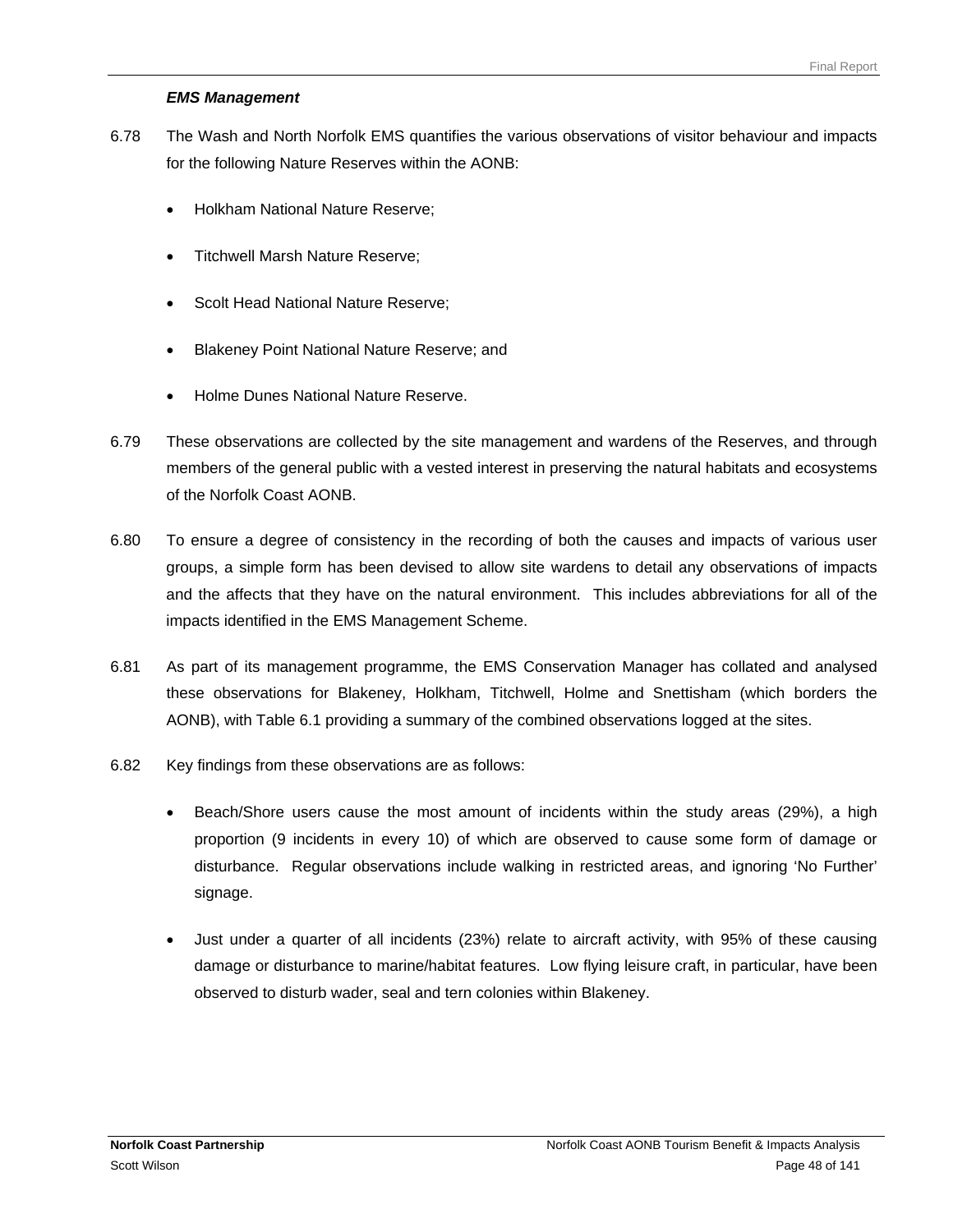| <b>Total</b><br>Incidents | Aircraft                                                                                                                                              | Beach/Shore<br><b>Users</b> | <b>Bikers</b> | <b>Dogs</b> | <b>Study</b><br><b>Groups</b> | <b>Vehicles</b>                        | Water<br><b>Sports</b> | Wind<br><b>Sports</b> | <b>Other</b> |
|---------------------------|-------------------------------------------------------------------------------------------------------------------------------------------------------|-----------------------------|---------------|-------------|-------------------------------|----------------------------------------|------------------------|-----------------------|--------------|
| 499                       | 114                                                                                                                                                   | 143                         | 5             | 88          | 2                             | 23                                     | 16                     | 72                    | 37           |
|                           | 23%                                                                                                                                                   | 29%                         | 1%            | 18%         | 0%                            | 5%                                     | 3%                     | 14%                   | 7%           |
|                           |                                                                                                                                                       |                             |               |             |                               |                                        |                        |                       |              |
| 367                       | 108                                                                                                                                                   | 128                         | 3             | 69          | 0                             | 8                                      | 10                     | 23                    | 18           |
|                           | 95%                                                                                                                                                   | 90%                         | 60%           | 78%         | 0%                            | 35%                                    | 63%                    | 32%                   | 49%          |
|                           | 29%                                                                                                                                                   | 35%                         | 1%            | 19%         | 0%                            | 2%                                     | 3%                     | 6%                    | 5%           |
|                           | Total Number of<br>Activity as a % of<br>Total Number of<br>Incidents Causing<br><b>Incidents</b><br>Damage<br>Activity as a % of<br><b>Incidents</b> |                             |               |             | <b>Observed Incidents</b>     | Incidents Causing Damage & Disturbance |                        |                       |              |

- Dog walking activity (18%) and wind sports (14%) also feature quite highly on the incident observations, but whilst observations relating to dogs have a strong relationship to disturbance (78%), wind sports are shown as having a lower correlation to disturbance of marine/habitat features (32%).
- Vehicles (5%), Water sports (3%), and Bikers (1%) all have a low-recorded incidence level. In the case of Bikers and Water Sports, both have a relatively high correlation to disturbance and damage.
- 6.83 It should be noted that the occurrence of damaging activities varies across the AONB's key sites. For instance, Blakeney (43% of reported incidents) and Holme (25%) appear to be more susceptible to damage and disturbance caused by flying activity. Titchwell (56%) and Holme (47%), in contrast, have higher incidents of damage/disturbance caused by beach/dune/shore users. Incidents caused by water sports were only observed in Blakeney and Holme. However, those caused by wind sports and dog walking were observed on all sites, though observations were highest at Blakeney (26%).
- 6.84 Site managers suggest that the volume of incidents recorded represents only a small proportion of actual incidents. They suggest that their limited resources mean that it is impossible to log all of the observations, particularly in the summer months when visitor activity is high.
- 6.85 Please note that the above information relates only to those sites that fall under the remit of the Wash and North Norfolk Coast EMS, which equates to 5 out of the 12 Reserves in the AONB. Other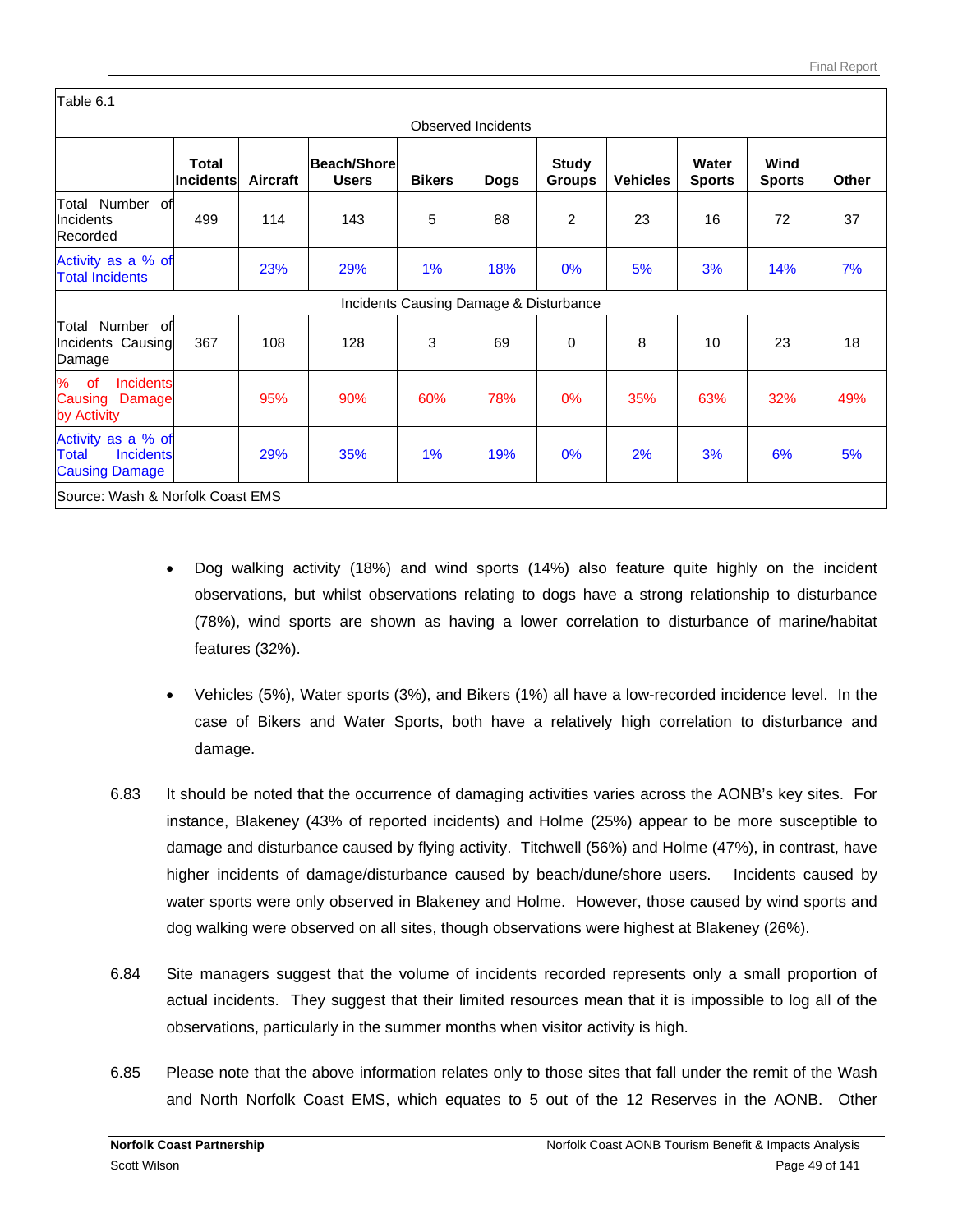Reserves and areas of high sensitivity at Winterton and the coastline of the western outlier, do not appear to have any formal means of recording any adverse visitor behaviour or disturbance.

#### *Species Losses*

- 6.86 The management difficulties faced within the Reserves along the Norfolk Coast are exemplified by the fact that there has been a noted loss in certain bird species.
- 6.87 According to observations recorded by English Nature, of particular concern are losses to the Little Tern (245 pairs in 2004, down from over 300 pairs in 2001); Sandwich Tern (a low of 3,078 pairs were noted in 2004, compared to 4,600 in 2002); and Ringed Plovers (a loss of 64 pairs since 1998). All of these are included within the species protection population evaluation obtained through the EMS.

#### *Synopsis of Environmental Impact Observations*

- 6.88 Overall, the observations noted within most of the Reserves suggest that certain visitor behaviour can be detrimental to the habitats that the Reserves are designed to conserve and protect.
- 6.89 In particular, activities such as dogs being let off leads and low flying paragliders are believed to have a significant effect on the quality of the nesting and feeding sites of the important bird species within the AONB. The effects of this is disturbance of nesting sites, dogs attacking younglings, disturbance of feeding, and the potential displacement of the young from their nests. Given that this coastline has protected status through the Reserves, the EMS, Ramsar and SSSi's these impacts are certainly undesirable (and in some instances illegal).
- 6.90 Whilst the population of certain bird species has been observed to have fallen over recent years, and although the impacts of visitor behaviour are suggested to have had a contribution to this, no study has been completed whereby the actual effect of these impacts has been attributed a weight of significance (i.e. dogs off leads has contributed to XX% loss in the bird population, etc).
- 6.91 As mentioned, the behaviour observation currently undertaken within parts of the AONB is one of the prescribed methods for analysing visitor pressures on environmental habitats. It provides some very useful information in that it describes the types of visitor behaviour, and the pressures that this causes to certain environments or species.
- 6.92 However, Scott Wilson note that the observations stop short of detailing the severity of the impact in terms of changing the behaviour of the wildlife population. We recognise that this is difficult to achieve with any degree of accuracy, as there may be other mitigating factors that change behaviour patterns. However, if possible we feel that it would be useful to try and determine the extent to which a visitor activity influences the behaviour of different species by simply adding an additional 'effect' measure. This should be used to specify whether the impact has a: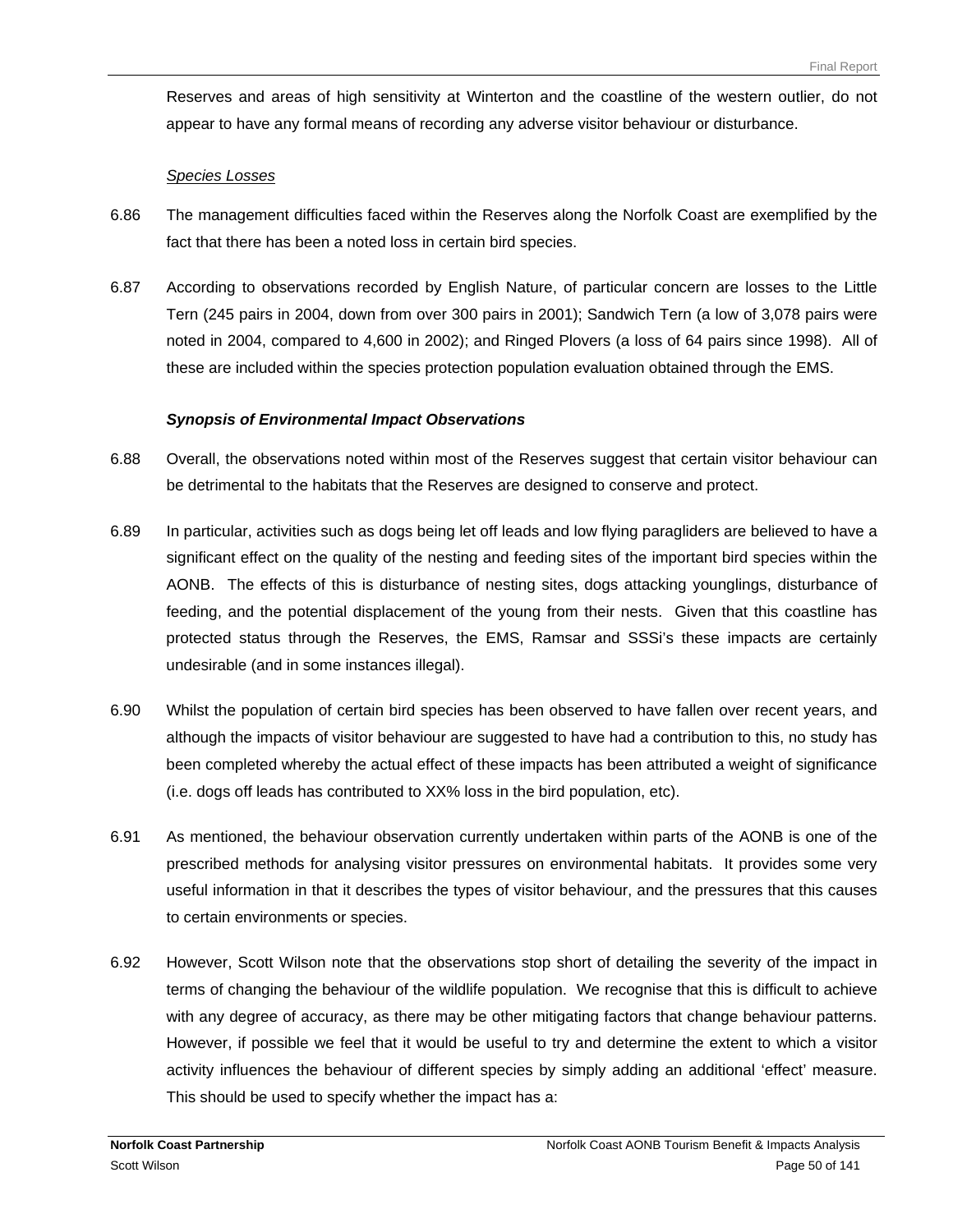- Low level of consequence with species returning immediately after the offending activity has passed;
- Medium level of consequence whereby species return eventually but sometime after the offending activity has ceased; or
- High level of consequence whereby some or all of the affected species are deterred from returning to the site because of the offending activity.
- 6.93 It may not be possible to record the 'effect' in every eventuality. However, if this can be collected and analysed, it may be possible to associate a specific environmental cost of tourism. This in turn would add weight to the need for visitors to change their behaviours and patterns; and drive home the message that the whole visitor sector needs to adopt more responsible actions. Upon subsequent conversations with the EMS Manager, it is recognised that this depth of understanding is also an ambition for the EMS.
- 6.94 In addition, we would also recommend that this method of recording adverse visitor behaviour is adopted at all Reserves with the AONB to ensure a degree of consistency with regards to detailing the impacts and effects of the visitor pressure, and how this may be changing over time; and that a method of research sampling is undertaken to give the measure a statistical weighting. Sampling should cover all relevant time and activity periods (low – high use; weekdays and weekend; school holiday and nonschool holiday periods).

# **Soil Degradation**

- 6.95 The main visible evidence of soil degradation comes in the form of footpath erosion.
- 6.96 On the whole, footpath erosion, whilst a slight concern, does not appear to be the major issue concerning the visitor impact of walking.
- 6.97 The main evidence of footpath erosion is along with Norfolk Coast Path, with footpath tracks noted along the eastern section of AONB especially.
- 6.98 In addition, footpath tracks can be observed through the saltmarsh habitats at the Holkham Reserve, and through sand dunes at Holkham, Holme and Winterton. However, in neither instance are they considered to be of a sufficient level to be treated as a significant threat. In relation to the saltmarshes, scientists suggest the tracks are not believed to be adversely affecting the ability of the habitat to function properly. In relation to the sand dunes, the wardens have been informed that low level walking across the dunes can actually help to ensure that the system does not become fixed.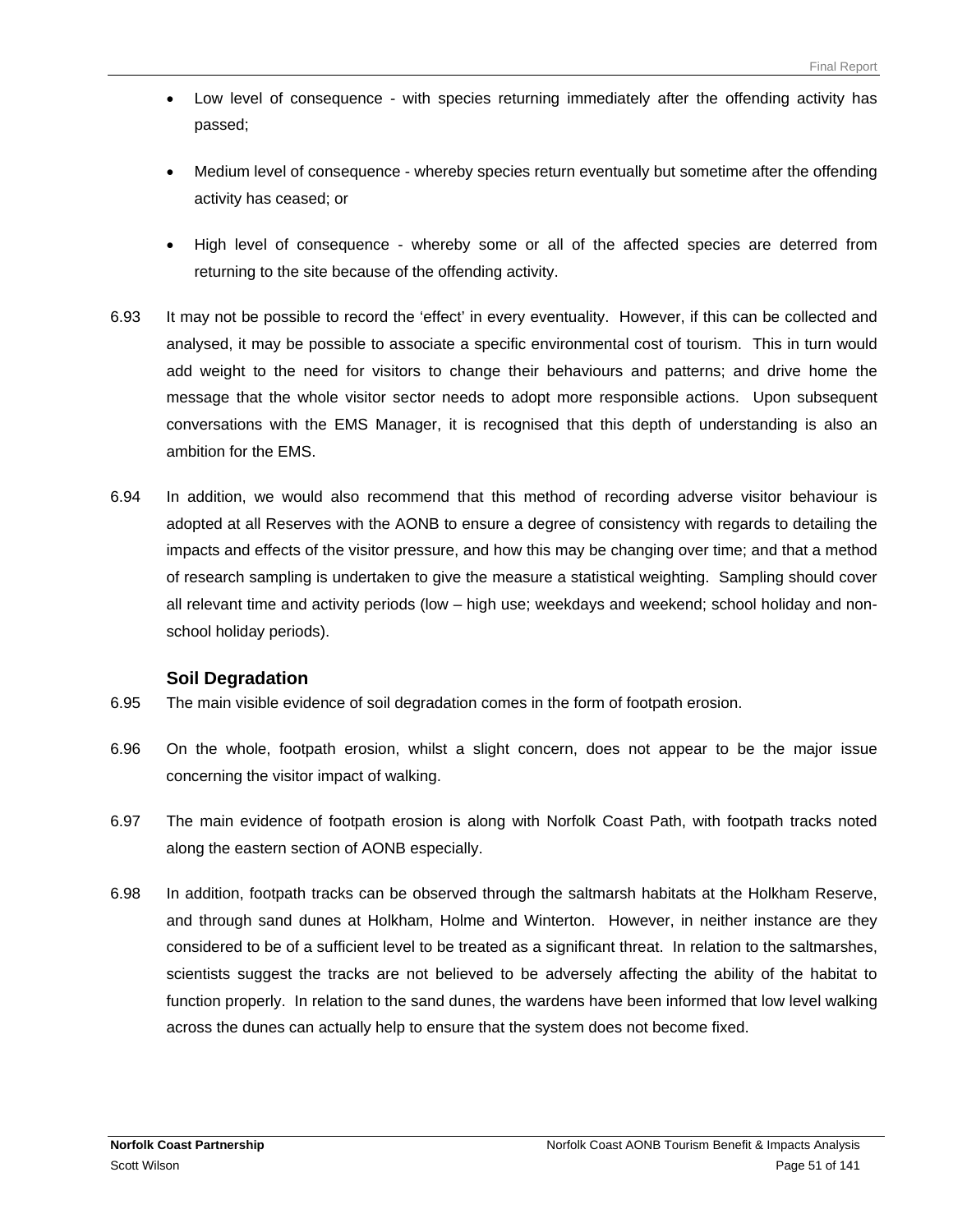- 6.99 Several wooden walkways have been developed which have helped ease the pressure of trampling on some of the Nature Reserves, including Cley, Holkham, and Titchwell, and along sections of the Norfolk Coast Path.
- 6.100 However, comments from a small proportion of consultees suggest that this in itself can be viewed as a negative impact resulting from tourism. The claim is that this is leading to the 'sub-urbanisation' of the AONB, and that this is actually detracting from the attractiveness of the natural landscape.

#### **Litter**

- 6.101 Litter has not been noted quantifiably as a specific problem in our current investigations. However, anecdotally litter has been observed as a problem at certain sites within the AONB.
- 6.102 Overall, littering is considered to be more of an aesthetic concern in that it is an unsightly intrusion that degrades the value of the landscape. Key criticisms of littering are mainly aimed at the lack of amenities provided (i.e. bins) and the lack of collection, rather than any blame being placed on tourists and day visitors themselves.

### **Localised Impacts on Pollution and Resources**

- 6.103 It has not been possible to quantify some of the more generalised occurrences of pollution observed within the AONB (i.e. fuel spillages and noise) beyond the anecdotal evidence provided by land owners, managers, and other consultees.
- 6.104 However, the following exercise aims to demonstrate some of the more global pollution and resource consumption issues created at a local level. Whilst there will always be a certain amount of displacement (i.e. the visitors would use their car anyway, and therefore create  $CO<sub>2</sub>$  emissions), the general consensus is that tourism promotes longer journey times, and drives increased resource consumption over and above that normally observed if the visitor remained at home.
- 6.105 Please note that these calculations have been completed to provide a guide to the more complex relationship between tourism, resource consumption, and subsequent local and global consequences. The figures quoted are therefore representative and are not based on an exact science, or scientific model.

#### *Car Fuel Consumption*

6.106 According to the 1999 Visitor Survey conducted as part of the 'Valuing Norfolk's Coast' study, 91.9% of visitors used car transport to reach their destination within the Norfolk Coast AONB. This suggests a high level of car usage both to and from the Norfolk Coast, and car movement around the Norfolk Coast.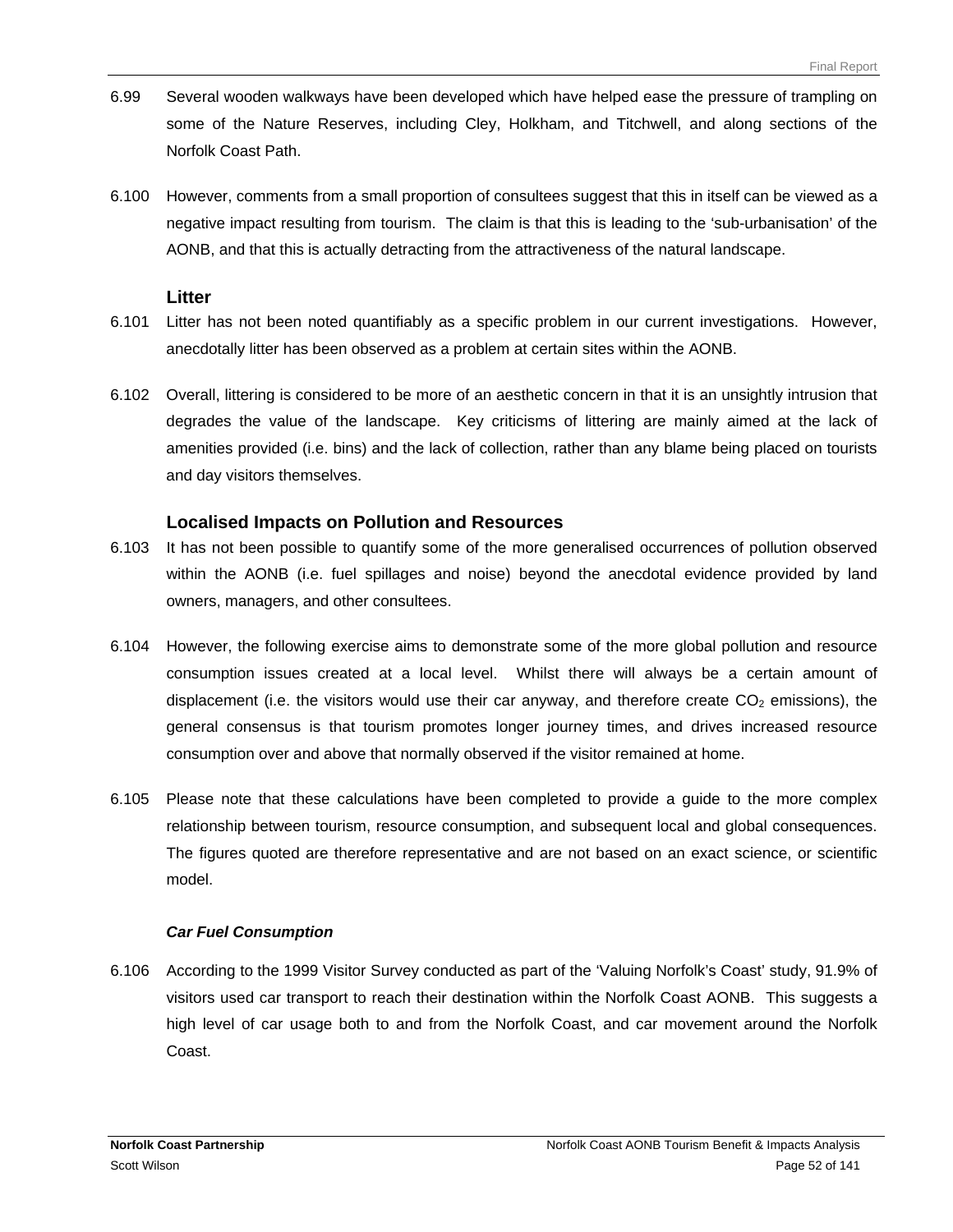- 6.107 Whilst car pollution has not been noted by the consultees as a significant impact as far as the AONB is concerned, as previously mentioned, the continuing growth in greenhouse gas emissions is a growing issue with regards to travel.
- 6.108 To provide a guide to the contribution travel to the Norfolk Coast AONB makes to this overall problem of greenhouse gases, it is possible to approximate the level of  $CO<sub>2</sub>$  emissions generated by tourismrelated car volume.
- 6.109 For the purpose of this exercise, we have assumed that:
	- a staying visitor will travel an average of 500 miles in total during their trip, including travel to and from the destination, and between sites within the destination. It is estimated that this creates 0.29 tonnes in  $CO<sub>2</sub>$  emissions (source: climatecare.co.uk);
	- a day visitor will travel an average of 60 miles during their journey to and from the Norfolk Coast AONB. It is estimated that this creates  $0.02$  tonnes in  $CO<sub>2</sub>$  emissions (source: climatecare.co.uk).
- 6.110 By applying these figures to the estimated number of staying (844,000) and day visitors (1.95 million), it is possible to estimate that  $78,000$  tonnes of  $CO<sub>2</sub>$  emissions are created by visitors to the Norfolk Coast AONB. Allowing for a displacement of 80% amongst day visitors, this would still create 65,000 tonnes of additional  $CO<sub>2</sub>$  per year that is attributable to tourism-related trips to the AONB.
- 6.111 In order to graphically represent the consequences of this, popular theorists on this subject suggest that it generally takes one tree to absorb one ton of carbon. Therefore, this level of emissions would require the planting of 65,000 trees to act as a suitable 'sink' to counteract the additional level of  $CO<sub>2</sub>$ created by tourists and day visitors (after displacement).
- 6.112 Whilst we accept that this analysis is open to scrutiny, it has been completed to present the scale of the problem and highlight why the tourism sector and businesses involved in tourism are becoming increasingly held to account in relation to greenhouse gas emissions; and moreover why there are increasing calls for these businesses to become involved in the solutions for reversing these impacts.

#### *Resource Consumption*

- 6.113 Our investigations have not revealed a specific study that highlights the consumption levels of visitors in terms of resources, despite the fact that there is a general acceptance that this is one of the consequences of the tourism industry.
- 6.114 As stated in section 5, tourists effectively act as temporary residents during their stay when viewing local resource supply and demand. Therefore, their propensity for energy consumption and waste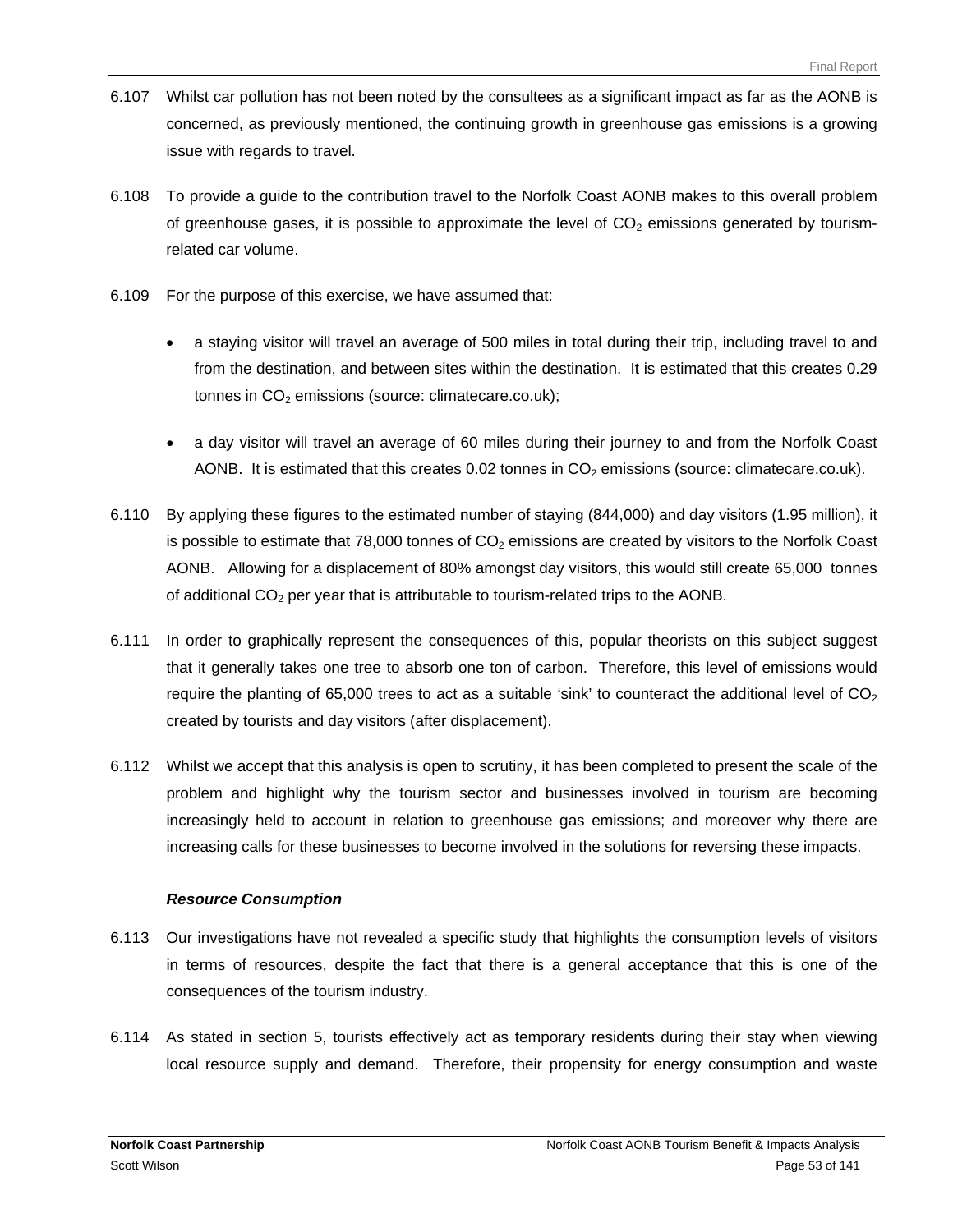generation needs to be assessed both in terms of the additional pressure on resources they create, and the potential for creating conflict with local residents.

- 6.115 To act as a guide, it is estimated that:
	- the average person produces 500 kg of waste per year (Recyclezone.org.uk);
	- the average household consumes 4290 kWh of electricity, 14,528 kWh of gas and 0.33 tonnes of oil/solid fuel per year (DETR, 1999). Based on an average number of people per household (2.36), this is equivalent to 1817 KWh of electricity, 6155 KWh of gas, and 0.14 tonnes of oil/solid fuel consumed per person; and
	- the average water consumption per person is 150-litres per day (Water Works UK), which is equivalent to 54,750 litres consumed per annum .
- 6.116 Scott Wilson has applied our understanding of the tourism sector within the AONB to exemplify the level to which visitor activity contributes to the overall impact on resource consumption and waste generation. This has been completed by calculating the overall consumption of local residents per day, and then translating this to the number of visitor hours/days spent within the AONB. From this, it can be roughly estimated that tourism activity contributes, over and above the local population, to:
	- The production of an additional 4 million kg's of waste;
	- The consumption of an additional 14.5 million KWh of electricity;
	- The consumption of an additional 49 million KWh of gas;
	- The consumption of 1,100 tonnes of solid fuel (for household consumption); and
	- The use of an additional 439 million litres of water.
- 6.117 Overall, this is equivalent to a further 20% of consumption of resources over and above average residential use. Or in other words, it is the equivalent of increasing the population of the AONB by a fifth on a permanent basis across the whole of the year. To place this within context of the seasonality of tourism, around one-fifth of this consumption will be experienced within the month of August alone; and half of consumption will be between July and September which is equivalent to the population more than doubling from its norm over each of these months.
- 6.118 Please note that these figures are fairly subjective and do not take into account any consumptions of scale (i.e. one individual staying in a hotel eating restaurant food would not necessarily have the same impact as one person staying in a self-catering unit who prepares their own food). Also, this figure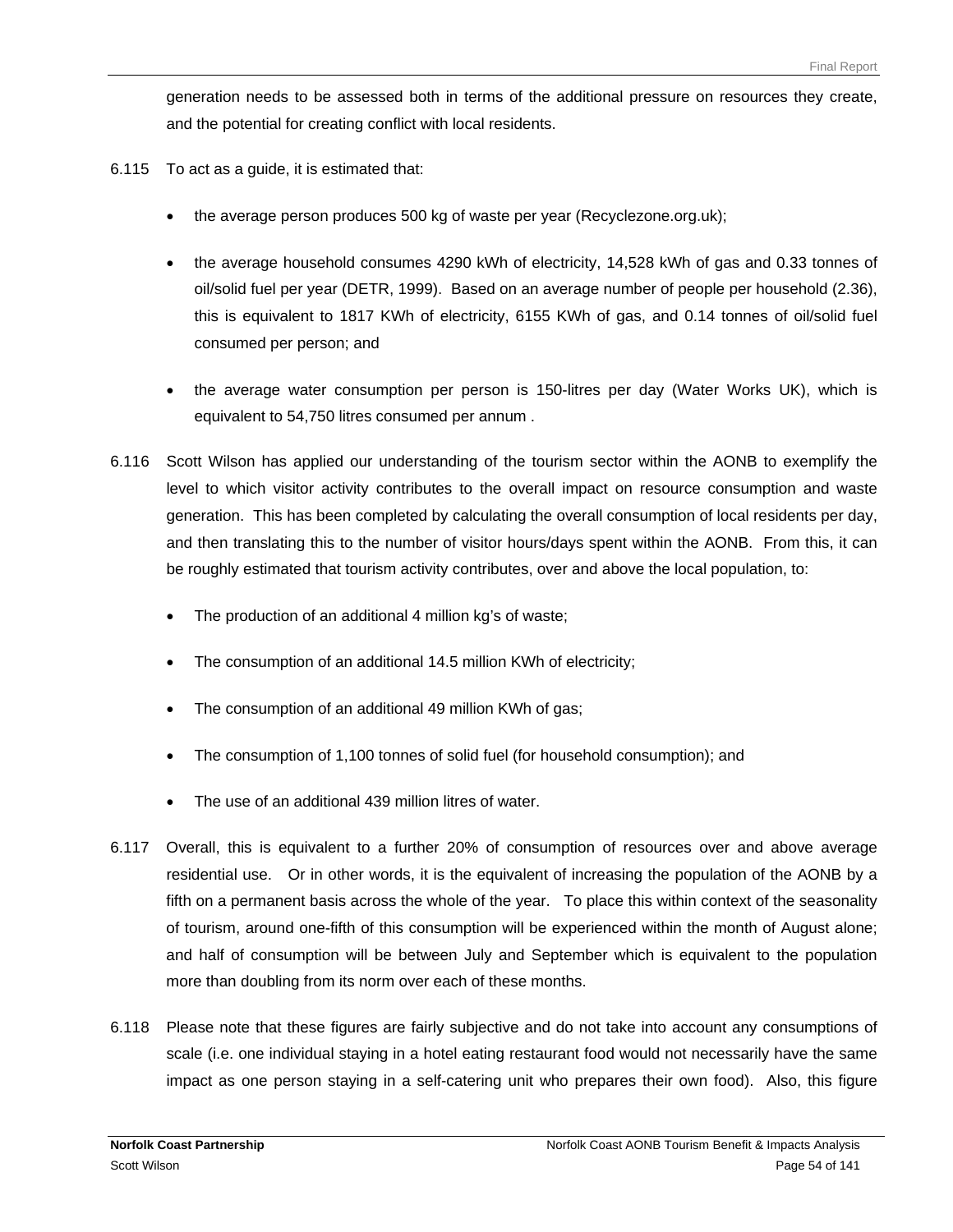does not take into consideration any level of displacement of consumption, i.e. the level to which visitors would have used the same resources at home.

6.119 Nevertheless, the figure helps to demonstrate the level to which visitors utilise resources over and above that of local residents, and again acts to highlight the scale of the issue. In particular, it highlights the additional pressure that certain infrastructural resources (water, electricity, gas) will come under, and how refuse collection is likely to be at a premium during peak tourism periods.

#### **Observations of Traffic Volume**

- 6.120 To try to exemplify the traffic congestion issues, and in response to the inference that the A149 has yet to reach its threshold mentioned under the 'Norfolk Coast Transport Strategy' section, Scott Wilson requested more up-to-date information on the traffic flows along key provincial roads within the Norfolk Coast AONB.
- 6.121 Chart C5.1 highlights the traffic flows on the key roads both to and within the AONB area throughout 2003. The sample points are taken from:
	- the A149 recordings have been taken at two points, one at Morston close to Blakeney, and the other at Holkham in the west, and Caister near Great Yarmouth in the East; and
	- the A148, with the sample point being at Letheringsett just to the west of Holt.
- 6.122 The graph tracks the changes, on a month-by-month basis, of the average volume of traffic movements per day. In this instance, the readings for January have been given the index of 100 to act as the marker for recording changes.



**Chart C5.1 – AONB Traffic Volume 2003 – A149 & A148** 

*Source: Norfolk County Council*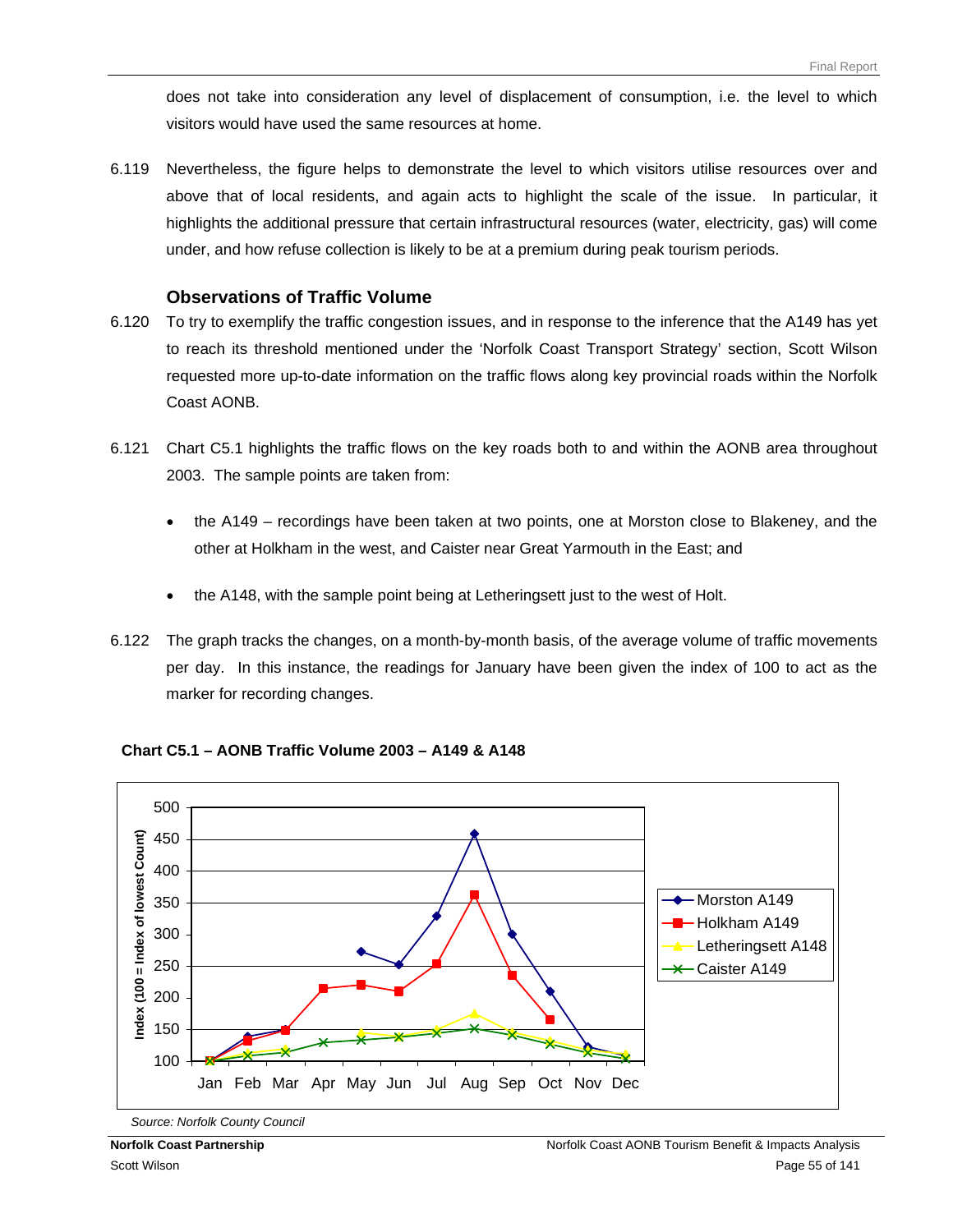- 6.123 As the graph denotes, all of the sample points experienced a substantial increase in traffic volume during the summer months of July, August and September in 2003. However, the change compared to the base is considerably higher for the A149 around Morston (4.5 times the base volume in August) and Holkham (3.5 times the base volume in August). In particular, it should be noted that the traffic along the A149 (Morston & Holkham) rises from about 420 movements per day in either direction in January, to about 2,000 movements in either direction in August.
- 6.124 The importance of this finding is that it reinforces why traffic congestion is perceived to be a problem; and why people counter the implication that the volume of congestion along the A149 is not a "real" issue.
- 6.125 Residents will probably identify with a 'normal' amount of traffic. It is likely that this arbitrary 'norm' value is formed in the months outside of the main tourism season (i.e. October-March) because they view this time as resident only traffic. Whilst in real terms the increased volume caused by visitors may be below the capacity threshold of the road itself, it is easy to understand the reason why a rise of 450% in traffic, at least anecdotally, can be a fundamental cause of residential animosity towards visitors.
- 6.126 In addition, the road narrows (Cley and Stiffkey) at points along the A149 whereby it is difficult for standard volumes of traffic to pass without problems; and on-road car parking has been noted which exacerbates certain problems.
- 6.127 The result is a situation whereby both residents and visitors suggest that traffic is a considerable problem. For visitors traffic has been noted to be a source of dissatisfaction; for residents, it can be a constant source of frustration that can effect their welfare, and the desirability of the area as a place to live.

#### *Car Parking*

- 6.128 Evidence suggests that there is a strong relationship between tourism traffic and the availability of car parking spaces within key sites, but as the County Council research suggests there can be inconsistency in the levels achieved between different sites even at peak tourism times.
- 6.129 Anecdotally, both residents and visitors have mentioned car parks as being inaccessible at key times. However, at present we have not been able to access research to confirm this. For visitors, not being able to find a car parking space can be an irritant; for residents, it can result in a major source of frustration and can actually drive perceptions of there being 'too much traffic'.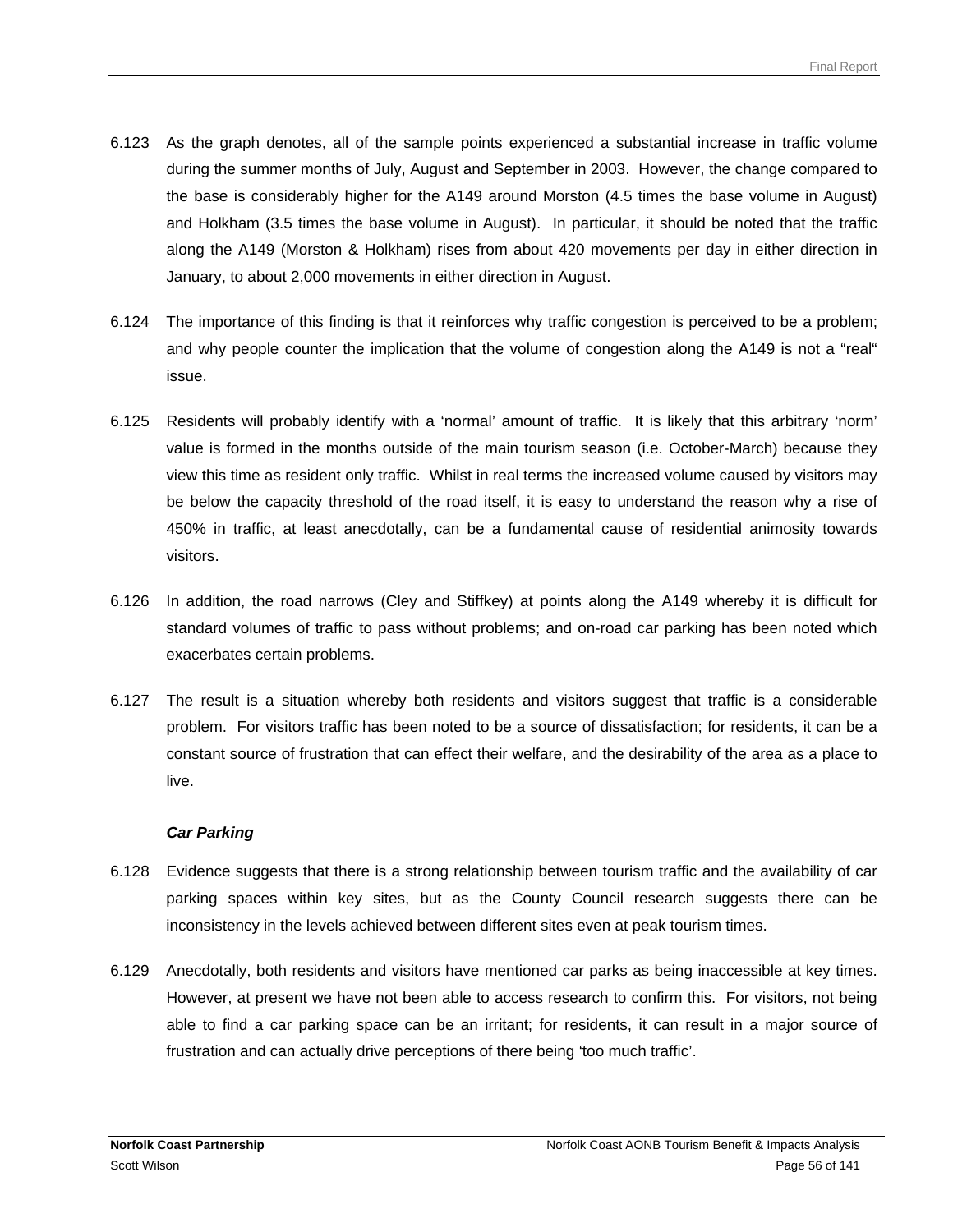- 6.130 Nevertheless, for some of the main Nature Reserves within the AONB, restricting (or not increasing) car parking spaces can be a useful management tool to curb visitation at sensitive sites, as long as unofficial parking is suitably marshalled. This is the case with RSPB's site at Titchwell where the restrictive car parking spaces means that capacity is never exceeded on a daily basis; likewise Holme feels that its visitor related problems would be much less if car-parking were restricted to the spaces it provides alone.
- 6.131 In this respect, the Partnership has already highlighted where it feels car parks are of sufficient supply, or indeed could be reduced, within its Visitor Management Strategy to assist with individual site management.
- 6.132 Highlighting problems of car parking to visitors at the same time as promoting alternative routes and means of transport, can also be a useful means of promoting the use of walking, cycling, public transport. To be successful, however, the routes need to be clearly identified and be incorporated as part of the 'experience' – i.e. part of a sustainable itineraries strategy that identifies routes to sensitive sites without the need of cars, or whereby cars can be parked in more suitable/robust locations. In the case of public transport, services need to be of sufficient frequency, and be keenly priced for individuals, couples and family groups to make it a viable alternative to the car.

#### *Signposting*

- 6.133 Signposting can be another cause for conflict in relation to supporting visitors. In areas of high landscape value, there is a concern that the over-proliferation of signage can lead to the degradation of the overall aesthetic quality of the environment. This was highlighted in the Transport Community Conference by the representative of the Campaign for the Protection of Rural England (CPRE).
- 6.134 However, visitors, generally, by definition, do not know the area and how best to travel between one location and the next. Therefore, they rely on signage to help direct their movement between the places they wish to visit. The ease with which this can take place can be a source of satisfaction (or dissatisfaction) from the experiences of the visitor.
- 6.135 In addition, Brown and White tourism signage can help attract visitors to more remote attractions, and areas of interest, and can be an important source of impulse visiting for rural attractions that would otherwise be off the radar of most people.

#### **Other Traffic Related Observations**

- 6.136 In terms of the other observations concerning traffic (speeding, accidents), it is difficult to apportion an appropriate degree of weight to tourism behind any noticeable levels of occurrences.
- 6.137 In relation to speeding, an assumption could be made that the increased traffic on the roads during the peak tourism season could actually prevent occurrences due to the volume of traffic. Whilst we have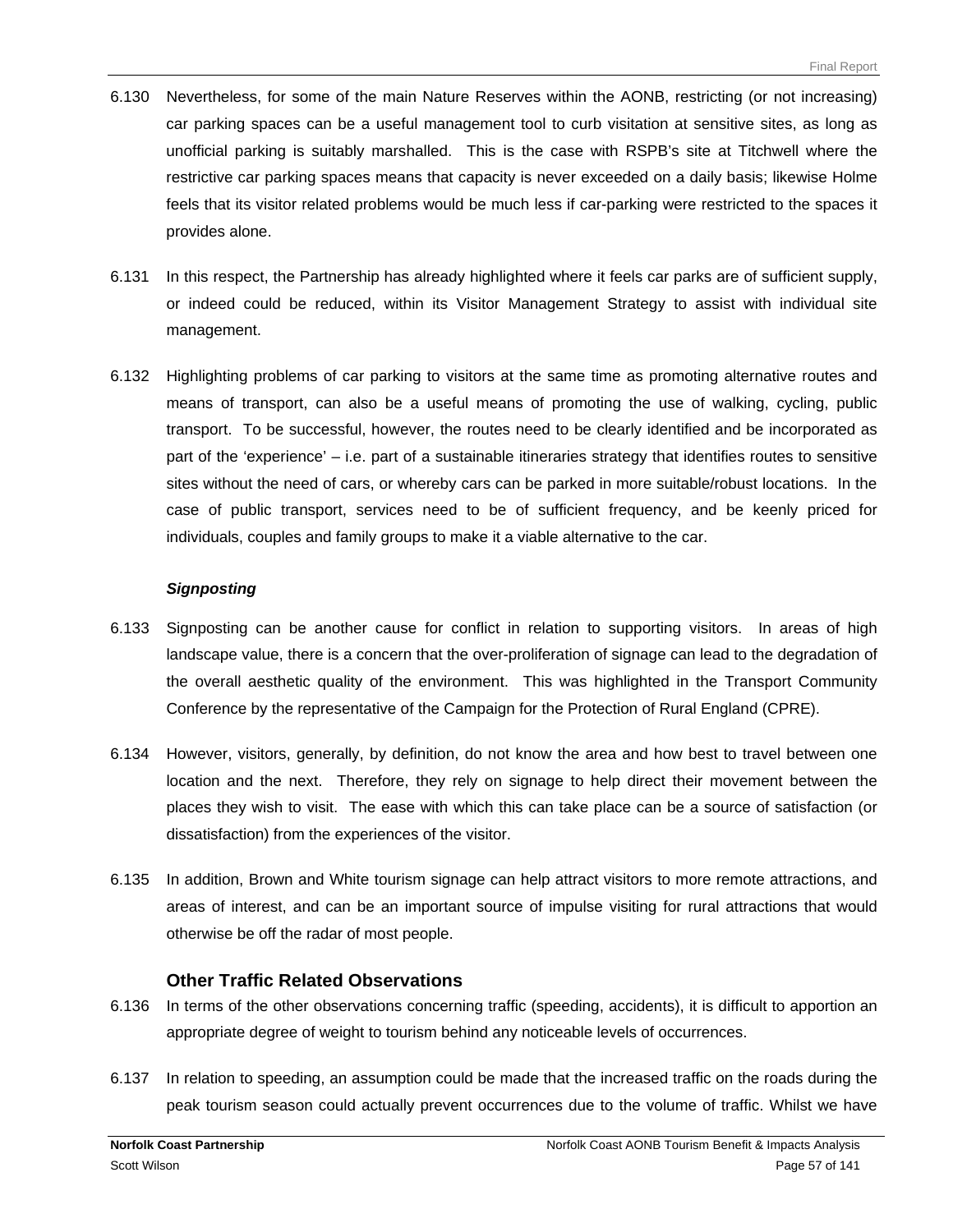been unable to obtain any information to substantiate or refute this claim, speeding was not mentioned as a specific problem in relation to visitors through the consultation and workshop process.

6.138 Likewise, we have been unable to identify any correlation between tourism traffic and road accidents, despite anecdotal claims that tourism traffic can lead to accidents through a combination of visitors not knowing the roads, and residents taking unnecessary risks in order to avoid/by-pass tourist traffic.

### **Community Issues**

#### *Local Amenities*

- 6.139 A common perception of the benefits of tourism is that it helps to support local amenities such as public transport, local shops, Public Houses, and Post Offices for example.
- 6.140 In this respect, there are conflicting views between Norfolk Coast tourism businesses and some elements of the community as to the weight that should be placed on tourism in this regard.
- 6.141 Proponents of tourism within the AONB suggest that without tourism spend, the level of services available to the local community would be much less than currently available. In particular, reference is drawn to the fact that tourism spend (directly and indirectly) supports jobs, which supports other local businesses, and therefore further employment opportunities (and so on and so forth). This in turn means the survival of other services, including public transport, health and education provision.
- 6.142 Conversely, those with less supporting views of tourism suggest that the spend has not helped stop the closure of services and amenities, and that in fact through their belief that tourism promotes second home purchasing (see below), it does more to exacerbate rather than alleviate the problem. Moreover, they suggest that without the problems that tourism creates, there would be more funding available to support these services.
- 6.143 Furthermore, it is claimed that the services and amenities that have remained have an increased focus towards the visitor market at the expense of local provision. This is particularly in relation to shop items which in the case of some comments have seen corner shops stop selling every-day goods and replace them with more unusual and out of the ordinary products aimed directly at the tourist trade. In addition, some consultees assert that some businesses artificially inflate prices during the peak tourism season, to a level that is beyond the means of many local residents. This latter point is difficult to quantify, as owners will generally point to extra overheads and the need to employ extra staff as part of the rationale behind this rise.

#### *Visitor Nuisance Threshold*

6.144 The level of 'nuisance' impacts and effects of visitors on the wider community has been the most difficult element to quantify.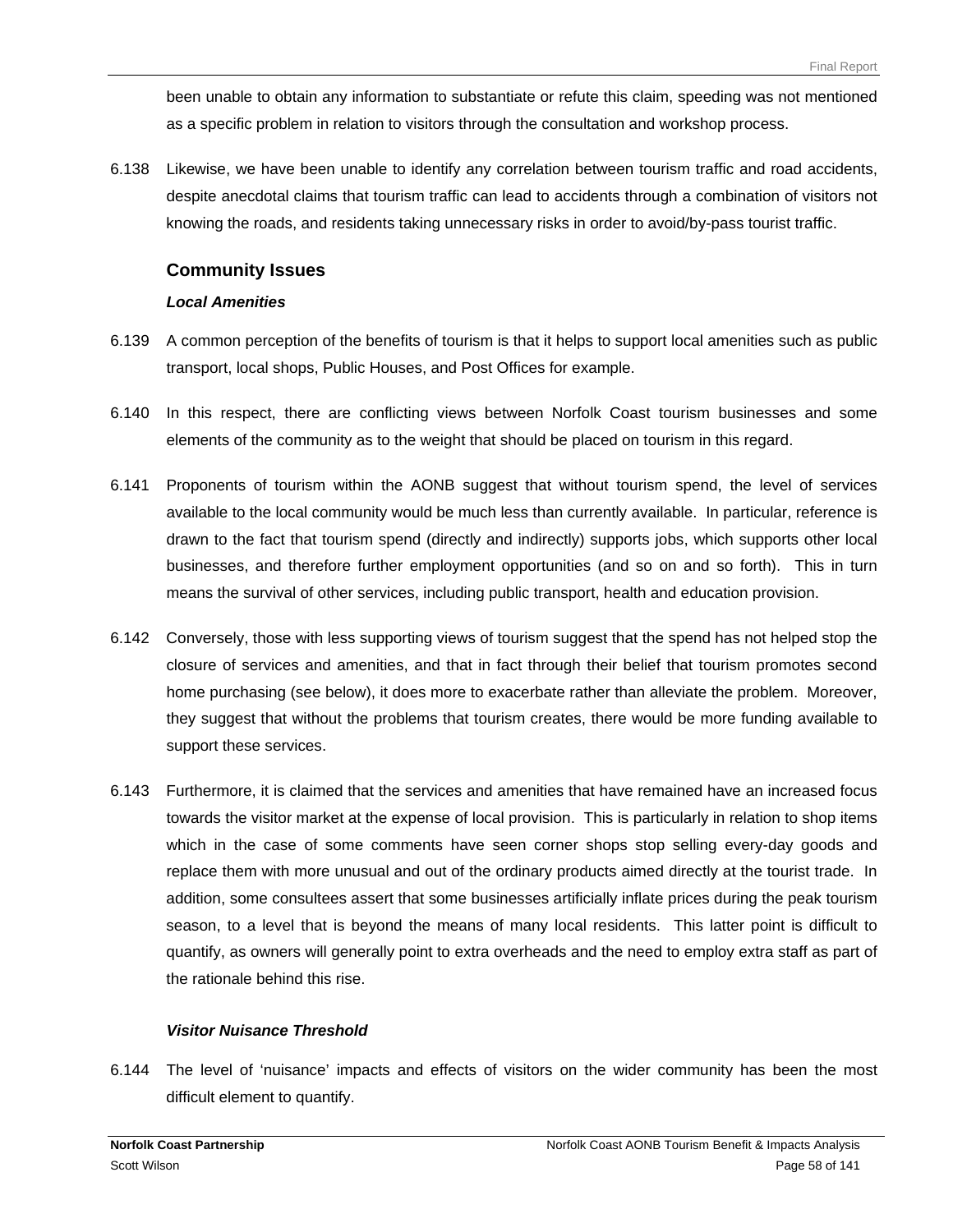- 6.145 There is a degree of anecdotal evidence which suggests that some of the nuisance problems highlighted are a concern for communities (littering, noise from late night parties, disturbance from nuisance behaviour such as peering over walls and through windows). As a result, some comments suggest that local residents deliberately coincide their holidays to be taken during the peak season for tourism in the Norfolk Coast.
- 6.146 However, herein lies another issue for some community members in that the tourism season is lengthening, and therefore there is little respite from the impacts of visitors.

#### *The Sub-urbanisation of the AONB*

- 6.147 From the perspective of some community consultees, tourism development of the Norfolk Coast AONB is leading to 'sub-urbanising' the AONB.
- 6.148 Specific mention was highlighted with regards to:
	- the development of boardwalks and hides on Nature Reserves;
	- the construction of car parks and visitor centres, which detract form the visual aesthetics of the landscape; and
	- directional and information signage, and street furniture.

# **Second Home Ownership**

- 6.149 Second home ownership has been consistently mentioned as a key issue for the Norfolk Coast AONB during the consultation process for this study.
- 6.150 As discussed in section 5, there is a commonly held view that there is a definite relationship between tourism and second home ownership.
- 6.151 This view is reinforced by the fact that there are an estimated:
	- 2,581 privately owned static units within the AONB alone (this excludes the static units within the resorts of Cromer, Sheringham, Mundesley and Hunstanton for example);
	- 2,280 houses/flats that are registered as 'with no residents: second residence'; and
	- 693 self-catering units.
- 6.152 Static units are designed with the explicit purpose of being sold, and are therefore generally excluded from the perceptions of most people with regards to second home ownership. However, the visual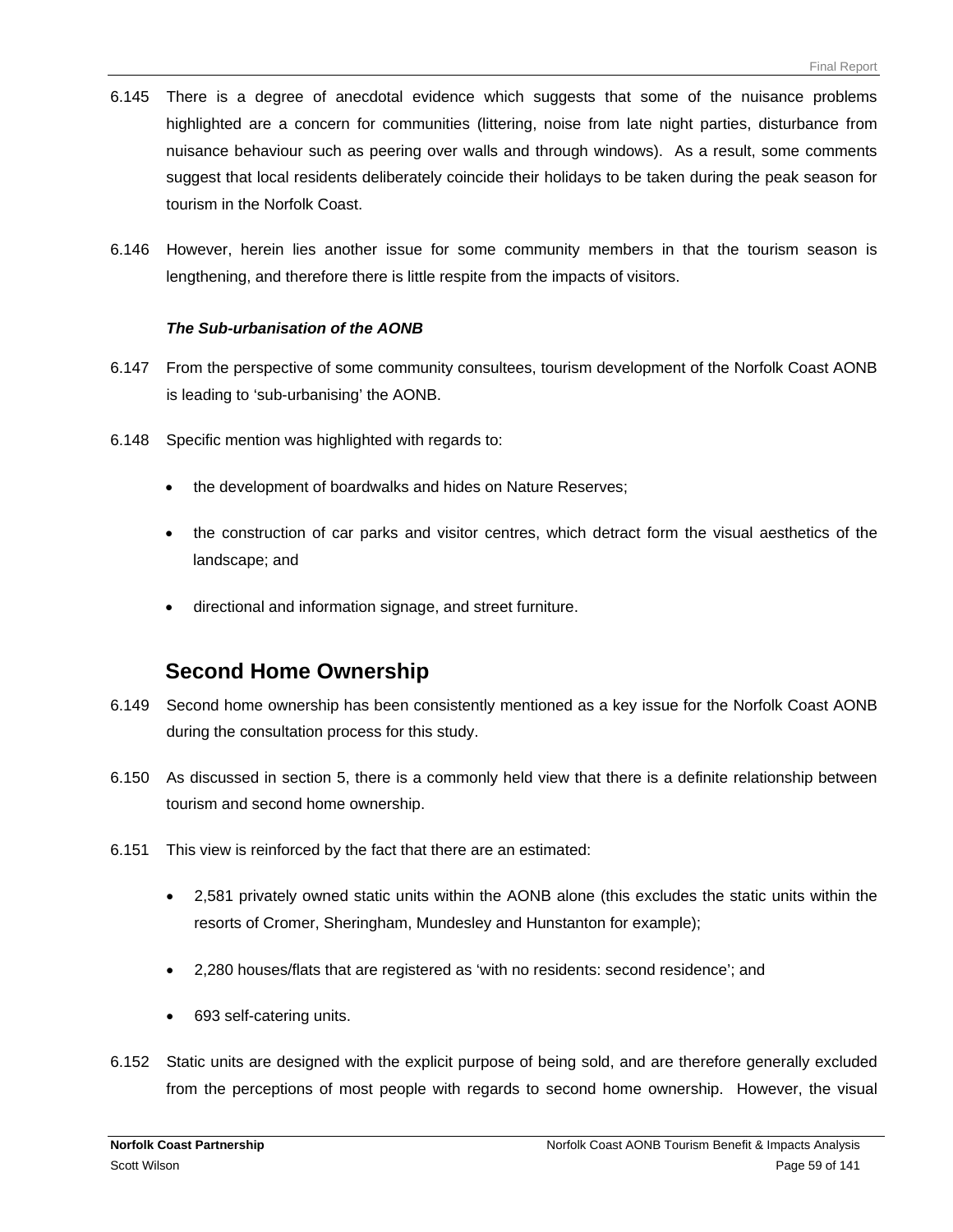nature of 'holiday parks' has been noted as a detrimental environmental impact of tourism on the natural landscape, especially by visitors who use other forms of accommodation.

- 6.153 Overall though, the main focus of opinion is with regards to houses or flats purchased as second homes or holiday lets.
- 6.154 Local community representatives highlight the fact that second home ownership is being driven by tourism, and that this is having serious consequences. The main complaints are focused on the fact that:
	- second home purchasing is removing housing stock from the market, which is not being replaced by the building of new stock;
	- the limited stock means that house prices are at a level which local people cannot afford; and
	- that second home owners contribute little to the local economy, because, be it owners or holidaymakers, they bring their food and other shopping with them.
- 6.155 Standing in opposition to this, other observations suggest that without ownership of second homes, many properties would stand empty. Furthermore, additional spend is being brought into the economy because of this ownership, particularly through holiday lets but also through the fact that these properties are being used, maintained and improved by their owners.

#### *Analysing the Impacts of Second Home Owners*

- 6.156 There is no doubting the fact that second home ownership is considered a fundamental issue within the Norfolk Coast AONB. Additionally, local community perceptions have been noted to draw a very clear link between second home ownership and tourism.
- 6.157 Whilst we do not wish to sidestep this issue, it has become increasingly obvious that second home ownership is too complex to be investigated in sufficient detail within the scope of this study.
- 6.158 There are a number of gaps in information provision which need to be analysed in greater detail, including the motivations, behaviours, usage, impacts and effects of second home ownership. Analysis is also required which defines the characteristics and behaviours of second homeowners, which should aim to provide a clear distinction between tourist visitors and second homeowners; and also second homeowners and local residents.
- 6.159 However, what is fundamental from a tourism perspective is that the local settlements of the AONB do not become 'ghost' towns and villages. The potential for this was highlighted by several community representatives during the consultation process; and also amongst some of the tourists during the visitor focus groups. Some visitors drew reference to the fact that a welcoming and vibrant community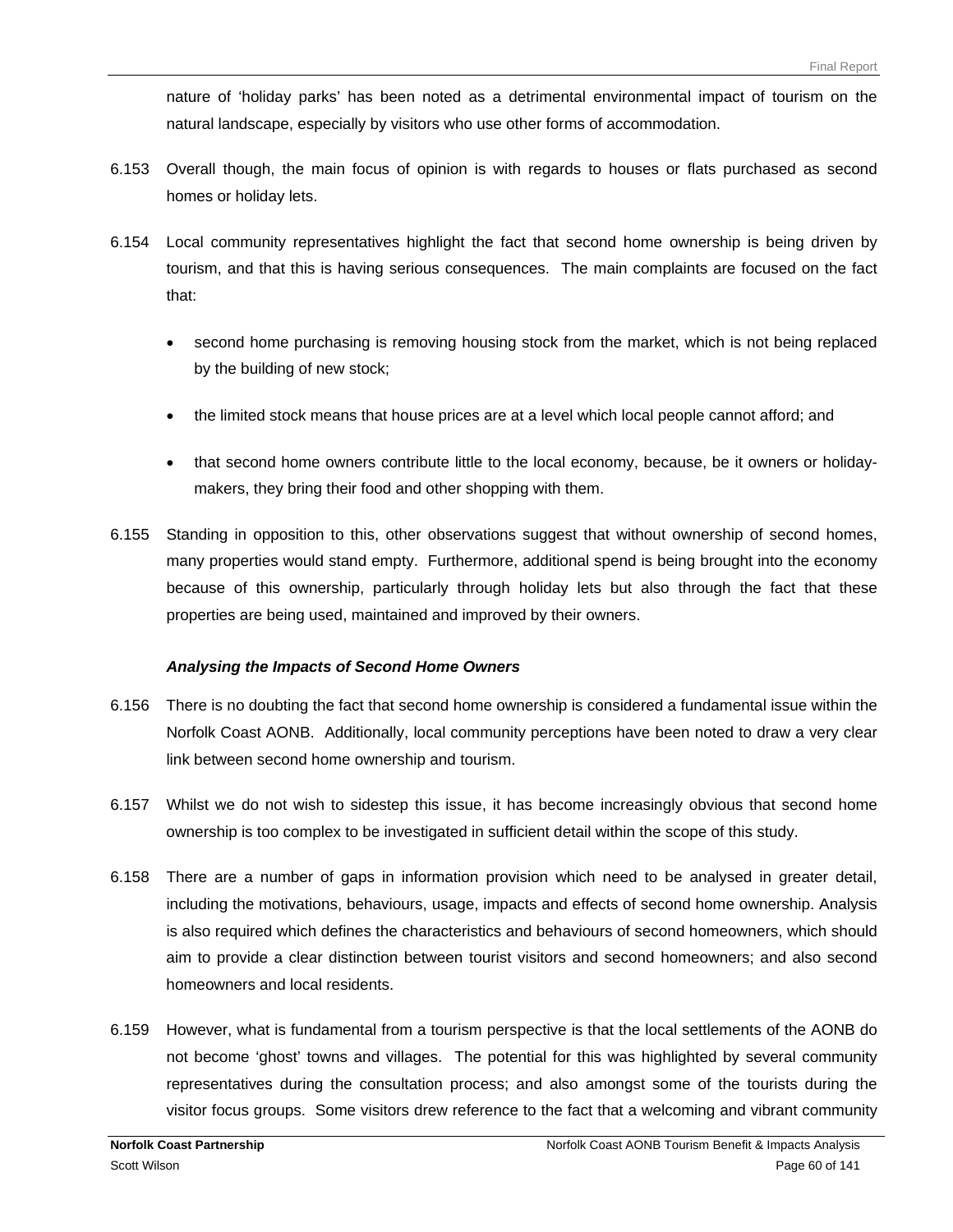is a key asset of the Norfolk Coast, especially in comparison with other similar destinations they have visited. They too blamed second home ownership, with an overriding opinion that they would not like to see this happen within the Norfolk Coast.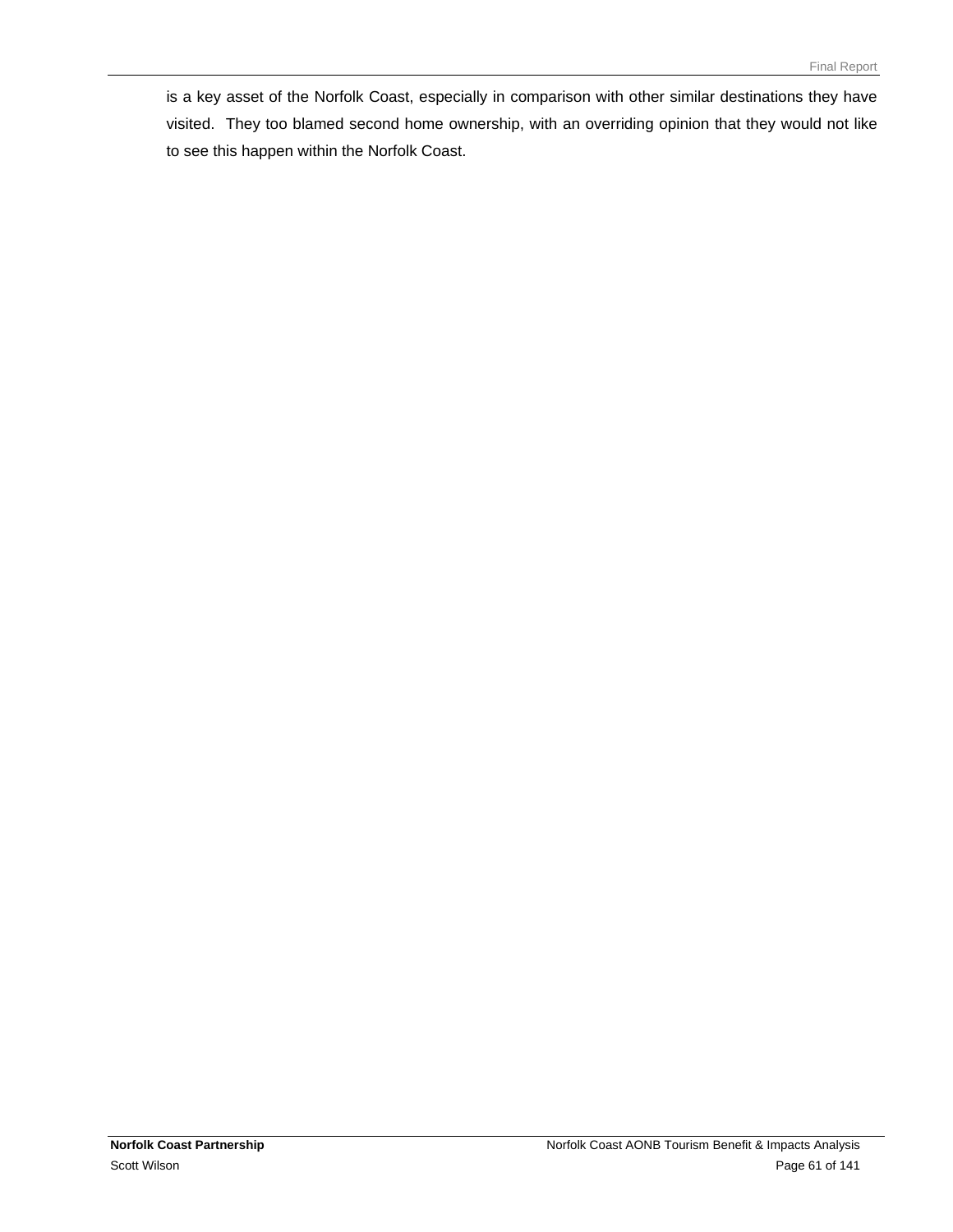# **Overview of the Volume and Value for Total Study Area - 2003**

- 6.160 The following section details the main volume and value characteristics of visitors to the Norfolk Coast AONB. A study looking at this aspect of visitors has not been completed for this area as a whole. Rather, there is more generalised visitor volume and value data relating to the three districts as produced in the Tourism Economic Impact Assessments produced by the EETB in 2003; and the RSPB study mentioned in earlier in this section (Previous Studies), although this only relates to sections of the AONB.
- 6.161 Scott Wilson has used this information, combined with its unique understanding of the nature of the tourism product and plant within the AONB, to attribute a realistic value of tourism visits to the Norfolk Coast AONB. For the purpose of this element of the study, we define tourism visits to be:
	- All **Overnight Visits**
	- **Tourism Day Visits** only.

# **Base Information**

- 6.162 The calculations are based on our interpretation of the tourism sector within the Norfolk Coast AONB.
- 6.163 In order to obtain a figure that is appropriate for the Norfolk Coast AONB, we have utilised information from a variety of sources. The main elements include:
	- *Accommodation stock* Information regarding accommodation stock levels of the Norfolk Coast AONB is based on the investigations of Scott Wilson. Accommodation occupancy has been obtained through the EETB.
	- *Value Characteristics* The characteristics and level of spend of different overnight tourism markets (domestic, overseas, VFR) has been obtained using the economic impact assessments for King's Lynn & West Norfolk, North Norfolk, and Great Yarmouth as produced by the EETB in 2003. It should be noted that the EETB use the Cambridge Economic Impact Model to derive the volume and value figures.
	- **Static Caravan & Second Home Ownership** Information identifying the characteristics of static caravan owners has been obtained through a study into this market within Wales. In the absence of empirical evidence, the assumptions for second home owners are based on our interpretation of the characteristics of this market.
	- *Day Visitors* Scott Wilson has conducted further research into the day visitor market to estimate an appropriate level of tourism day visitors to the Norfolk Coast AONB utilising the 2003 GB Leisure Day Visitor Survey.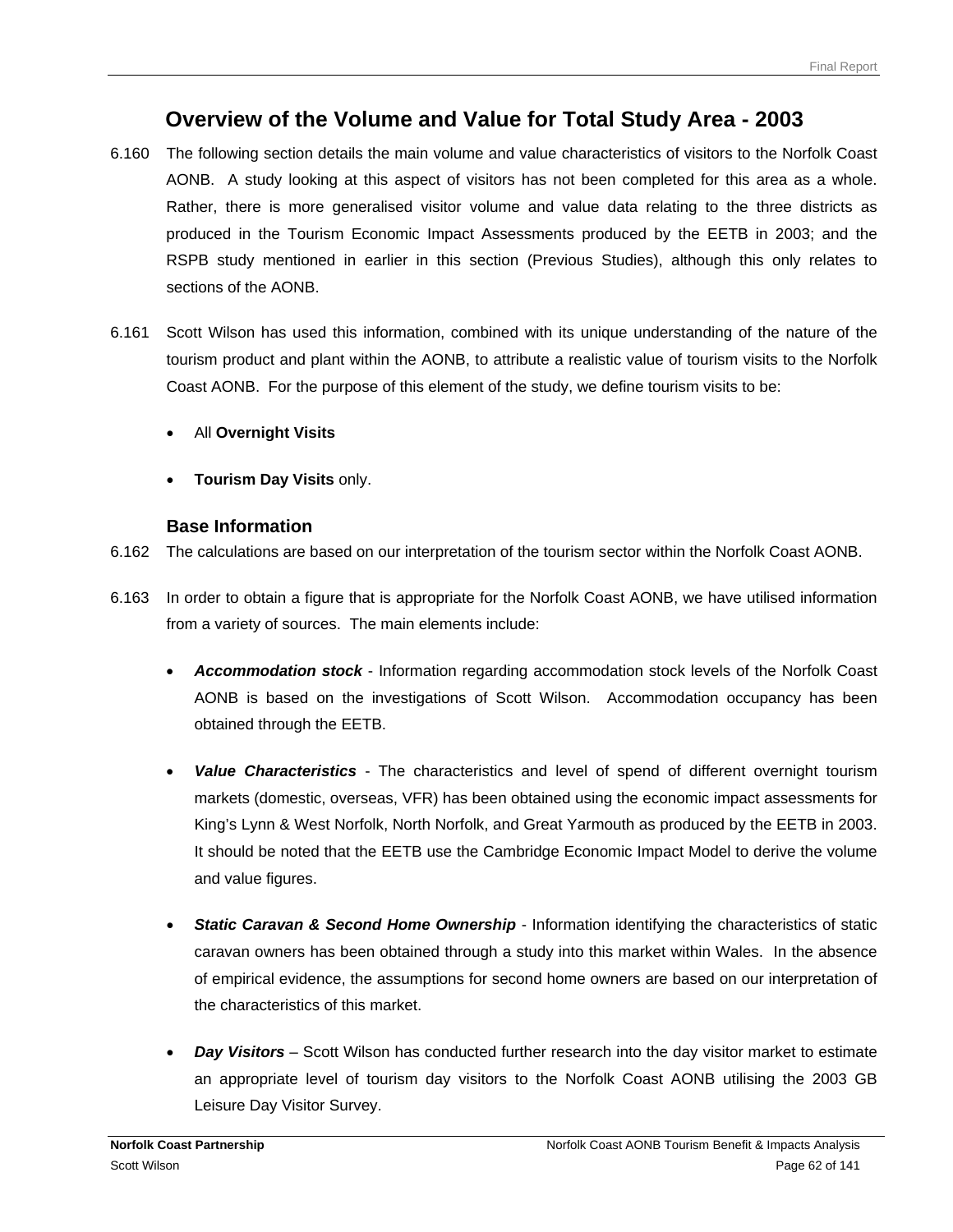• *Multiplier& Employment Outputs* – Scott Wilson has transposed the multiplier and employment outputs as defined by the EETB for each of the districts as detailed in their economic impact assessments.

### **Economic Analysis Limitations**

- 6.164 The following volume and value figures should be treated with caution.
- 6.165 The EETB states that there are certain inherent limitations within the Cambridge Model, as there are with all economic impact assessment models. This is caused by changes in data collection which the models rely upon; the accuracy of the data that is placed within the model; and changes to sample populations for example. The results of any economic impact assessment, therefore, should only ever be treated as indicative of the scale and importance of visitor activity in the local area and as a snapshot in time.
- 6.166 This caution needs to be recognised throughout the following analysis. Whilst we have endeavoured to provide an accurate reflection of the volume and value, for the same reasons outlined above, there may still be certain inaccuracies for which we have been unable to make sufficient allowances. Therefore, we would request that this information is treated as indicative only. In addition, our process should not be considered a true economic impact assessment, as we have not used a specific assessment model such as Cambridge or STEAM. Rather, we have transposed the information obtained onto previous workings provided by the EETB who utilise the Cambridge Model.

# **Overnight Visits**

- 6.167 For the purpose of this study, we have grouped overnight visitors by accommodation type to allow for a more accurate reflection of their volume and spend characteristics. These types are defined as follows:
	- visitors using commercial accommodation;
	- visitors visiting friends and relatives; and
	- visitors using owned accommodation (static caravans and holiday homes).
- 6.168 The rationale for this is to allow for a more appropriate apportionment of volume and value to each visitor using these accommodation types, which are ultimately very different. For instance, the VFR market are unlikely to spend money on accommodation; whilst those staying in owned accommodation will have less propensity to eat and drink out. Our assumptions for users of each accommodation type are examined further within the relevant section.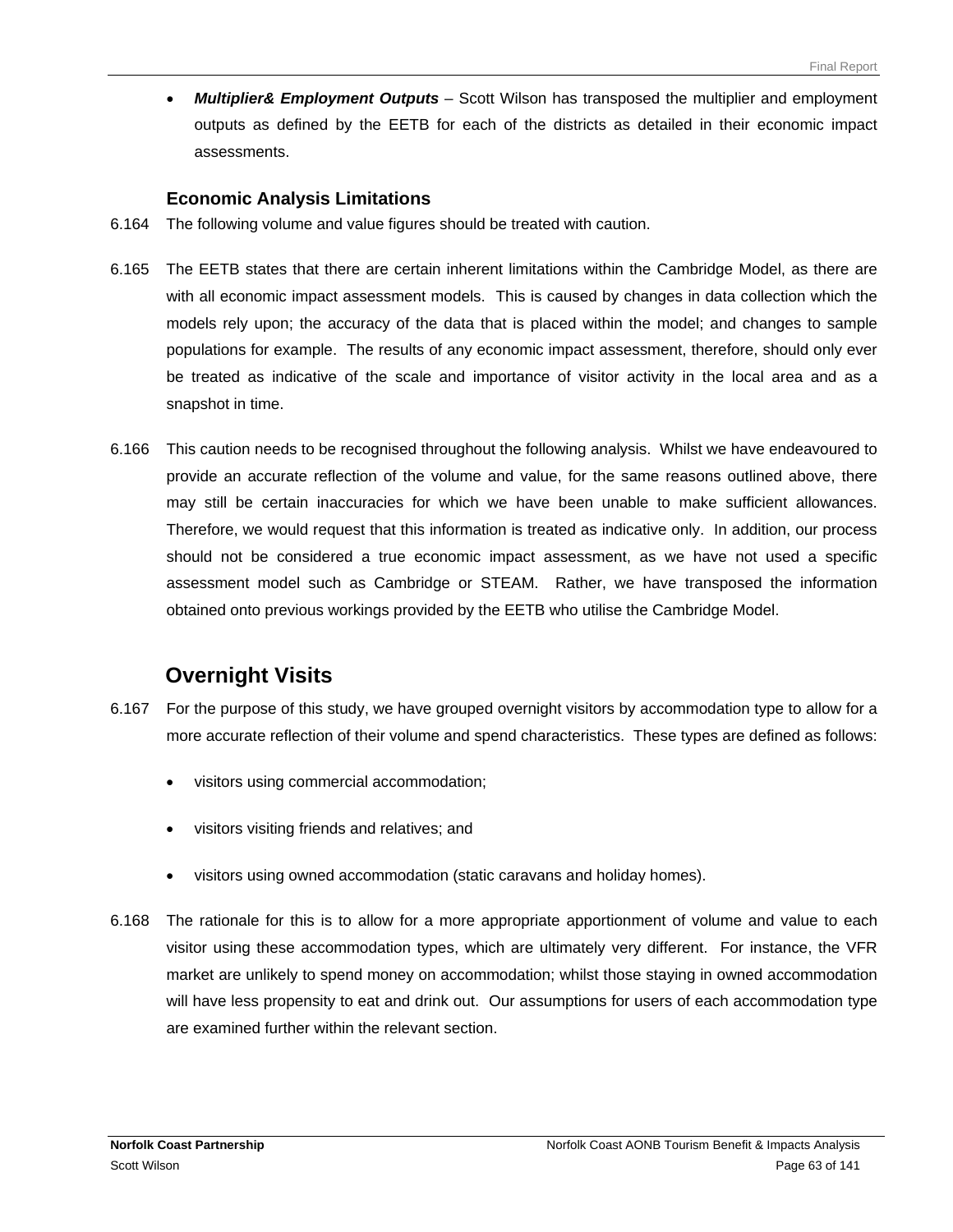# **Overnight Tourists Using Commercial Accommodation**

- 6.169 Commercial accommodation is generally defined as accommodation whereby a financial transaction takes place from the visitor to the accommodation establishment for its use. This includes (see Audit section):
	- all serviced accommodation (B&Bs, Inns, Guest Houses, Hotels) total of 2,828 bedspaces within the Norfolk Coast AONB;
	- all self-catering units a total of 693 units within the Norfolk Coast AONB;
	- all touring pitches a total of 2,824 pitches available on touring only sites and Holiday Parks;
	- a small proportion (20%) of static caravan units which are available as commercial lettings 645 units within the Norfolk Coast AONB; and
	- other bedspaces an estimated 562 bedspaces provided by group/education/research accommodation.

## *Total Volume of Visitors using Commercial Accommodation*

6.170 By transposing average occupancy rates as collated by the EETB onto the above accommodation stock levels, it is possible to estimate the volume of visitors per commercial accommodation type. This is based on the overall number of nights and average duration of stay. The premise of these calculations are provided in Table 6.2.

| Table 6.2                                                 |                 |                         |                         |                      |        |           |  |  |
|-----------------------------------------------------------|-----------------|-------------------------|-------------------------|----------------------|--------|-----------|--|--|
| <b>Volume of Overnight Visitors by Accommodation Type</b> |                 |                         |                         |                      |        |           |  |  |
|                                                           | <b>Serviced</b> | Self-catering<br>Units* | <b>Touring Pitches*</b> | <b>Static Units*</b> | Other  | Total     |  |  |
| Accommodation Space/Units                                 | 2829            | 693                     | 2824                    | 645                  | 522    |           |  |  |
| Average Occupancy <sup>+</sup>                            | 41.0%           | 51.8%                   | 40.5%                   | 55.3%                | 41.0%  |           |  |  |
| Number of Nights                                          | 455,389         | 403,354                 | 606,405                 | 309,722              | 86,124 | 1,860,994 |  |  |
| Average Duration of Trip <sup>+</sup>                     | 4.2             | 4.2                     | 4.2                     | 4.2                  | 4.2    |           |  |  |
| Number of Visits                                          | 115,640         | 102,455                 | 154,149                 | 78,058               | 21,737 | 472,039   |  |  |
| * Based on an average party sized of 2.88 per Unit/Pitch  |                 |                         |                         |                      |        |           |  |  |

*<sup>+</sup>*Please note that SW calculations are based on occupancy per month and average duration per trip and by domestic and overseas visitors by district rather than these generic averages. The overall calculations can be found in Appendix A5, table 5.2.

Source: EETB/Scott Wilson

6.171 Overall, the volume of overnight visits using commercial accommodation is estimated to amount to **472,039 trips**, staying a cumulative 1.86 million nights within the area.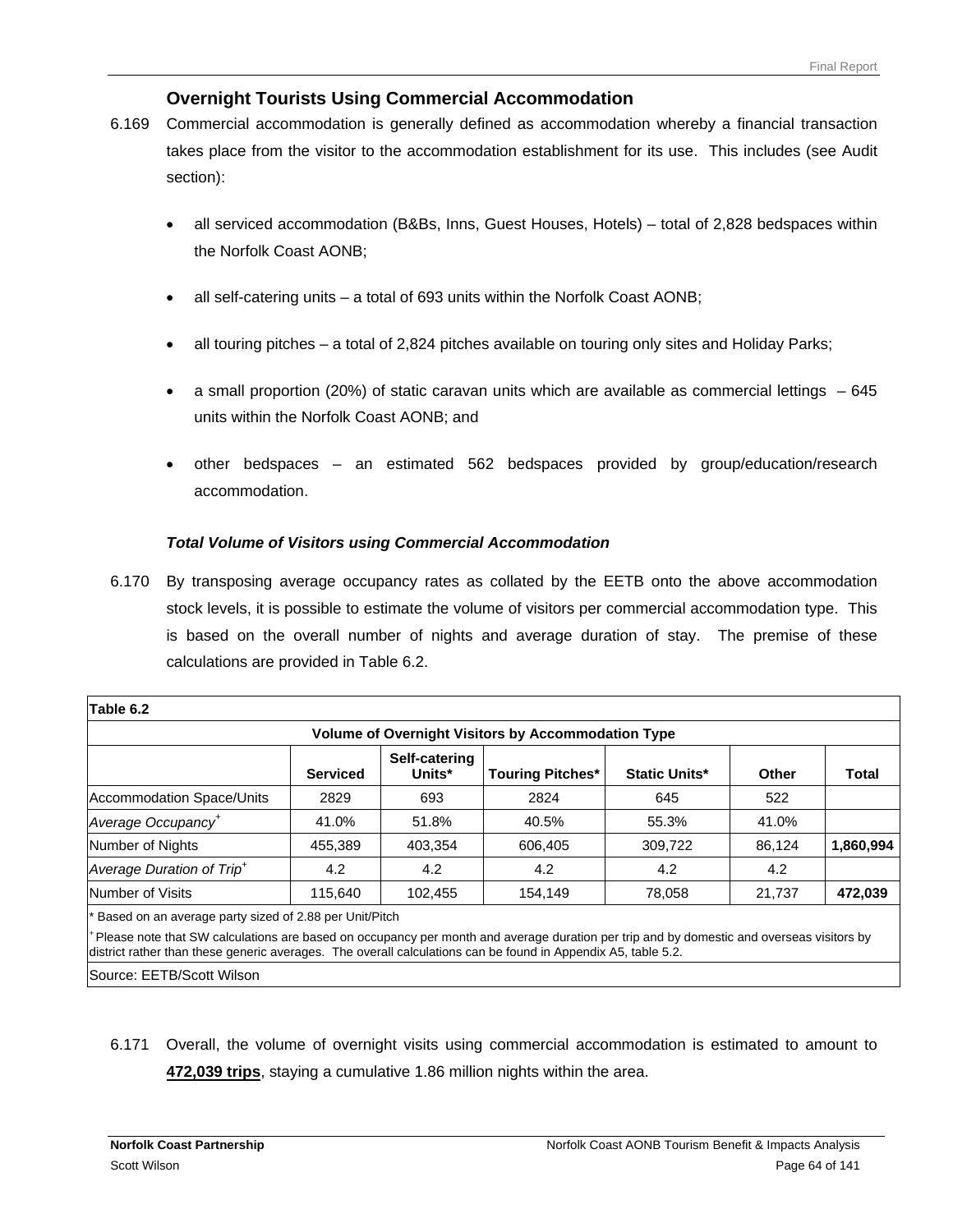- 6.172 For self-catering units, static units, and touring pitches, the volume is based on an average party composition of 2.88 people. This figure is taken from the RSPB study.
- 6.173 The average trip duration for the three districts combined is 4.2 nights. The RSPB study suggests that the average duration could be higher, with an average of 6.2 nights in peak season (August) and 5.5 nights in the shoulder season. However, on the basis that there were only two sample periods for the study, combined with our knowledge of overall changes in tourism market characteristics, we feel that it is more prudent that to retain the district averages in the absence of a more up-to-date visitor survey.

#### *Total Value of Visitors using Commercial Accommodation*

- 6.174 The value of trips is simply calculated by multiplying the volume of visitors by the average spend per night stayed within the destination. This spend includes all expenditure which results from the trip and that is spent within the destination itself, with categories including accommodation, catering, retail, entertainment, and petrol/transport costs.
- 6.175 The EETB estimate that the average spend for overnight tourists to each of the districts is as follows:
	- £32.89 per night for domestic visitors, and £44.66 per night for overseas visitors
	- £37.74 per night for domestic visitors, and £46.19 per night for overseas visitors
	- £43.25 per night for domestic visitors, and £50.64 per night for overseas visitors
- 6.176 As a result, the estimated value of overnight visitors using commercial accommodation within the Norfolk Coast AONB is **£63.3 million**.

#### *Overseas Visitors*

- 6.177 According to the EETB data, overseas visitors account for between 4% (Great Yarmouth) and 7% (North Norfolk) of visits to the districts. The benefits of overseas visitors is that they tend to stay longer (average of 6.9 nights), and thus spend more per trip (average of £324.50) than their domestic counterparts (3.8 nights duration; £145.02 spend per trip).
- 6.178 We have allowed for this within our calculations, with overseas visits within the AONB accounting for an estimated:
	- 17,300 trips;
	- 121,000 nights; and
	- £5.5 million in spend.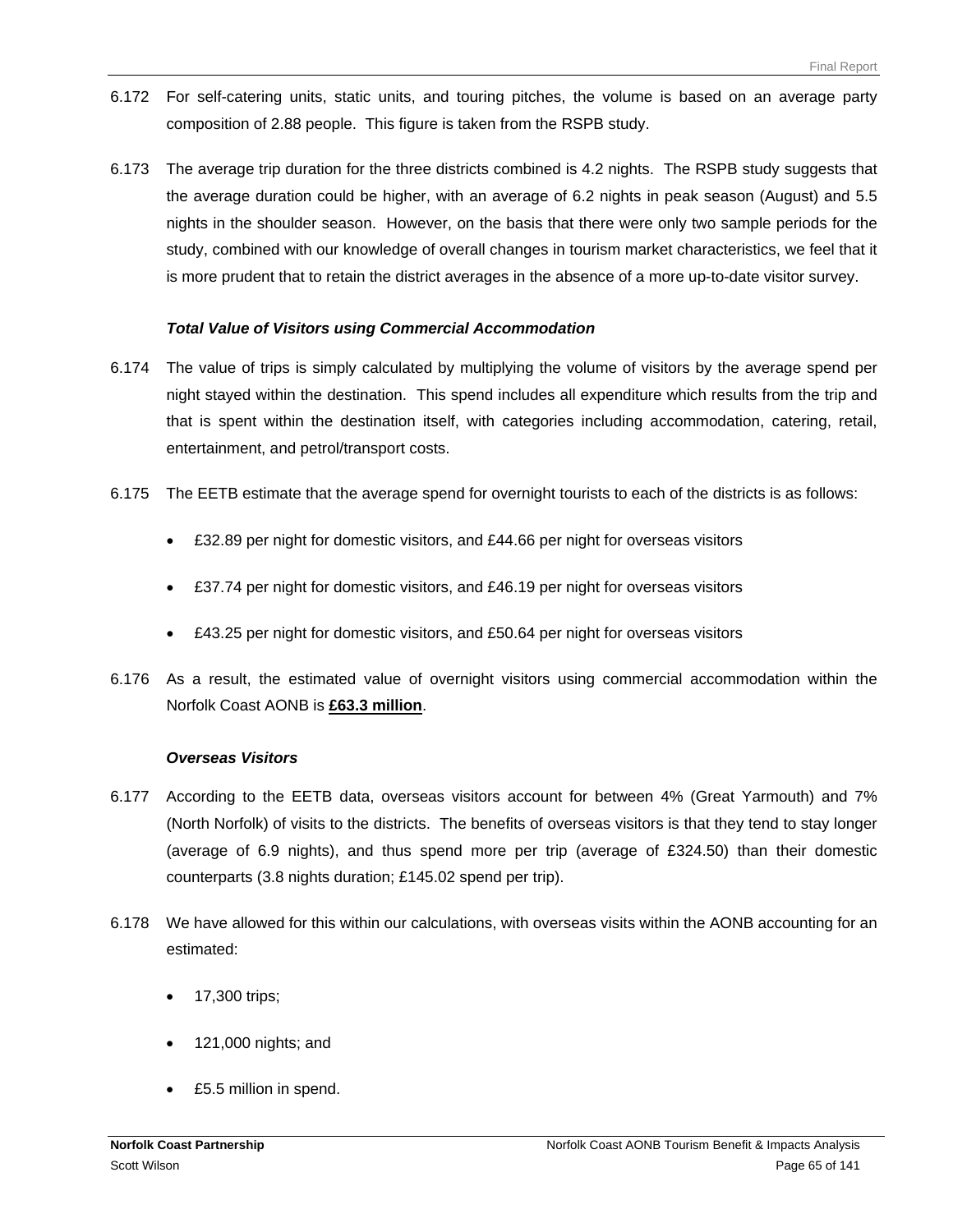## **Visiting Friends and Relatives**

- 6.179 The visiting friends and relatives (VFR) market is largely dependent upon the population of the destination.
- 6.180 It is a generally held view that every head of population generates at least one VFR visit per annum.
- 6.181 Overall, the population of the Norfolk Coast AONB is 40,302 (based on 2001 census). Therefore, it is approximated that roughly 40,300 VFR will be generated within the Norfolk Coast AONB.
- 6.182 On the basis that VFR visits tend not to involve a stay in commercial accommodation, this spend category has been omitted from the value calculations. In addition, it is likely that their propensity to visit attractions, go out for meals, and for purchasing gifts will be less than staying visitors within commercial accommodation. As such, we would suggest that their expenditure value per head will be much lower.
- 6.183 For the purpose of generating a value figure for the VFR market of the Norfolk Coast, and in the absence of an empirical value figure generated from a visitor survey, we have assumed that the VFR visitors spend the equivalent of c.£26 per night (this is consistent with economic impact studies completed on other AONBs within the UK), with the average duration being 2.1 nights (average for England) per trip.
- 6.184 Altogether, the VFR market equates to some **£2.2 million** in spend to the local economy.

#### **Owned Accommodation Trips**

- 6.185 Our investigation into the composition of the tourism accommodation within the Norfolk Coast AONB suggests that a high volume of visitors that are classified as 'tourists' actually own a property within the Norfolk Coast AONB.
- 6.186 The research conducted on the Wales Caravan market (see Appendix A4) intimates that owners of static caravans and the second homeowner are likely to share certain characteristics. Indeed, one of the key findings of the study is that one of the prime motivations behind purchasing a static property was that it offered a more cost-effective solution to buying a 'second home' than the purchase of a house or flat.
- 6.187 As such, and in the absence of a suitable study which details their characteristics, we have assumed that the spend and behaviour of static owners and holiday owners are relatively similar.
- 6.188 Altogether, the audit of accommodation stock suggests that there are:
	- an estimated 2,580 static caravan units that are in private ownership within the Norfolk Coast AONB, virtually all of which are housed in 'holiday parks'; and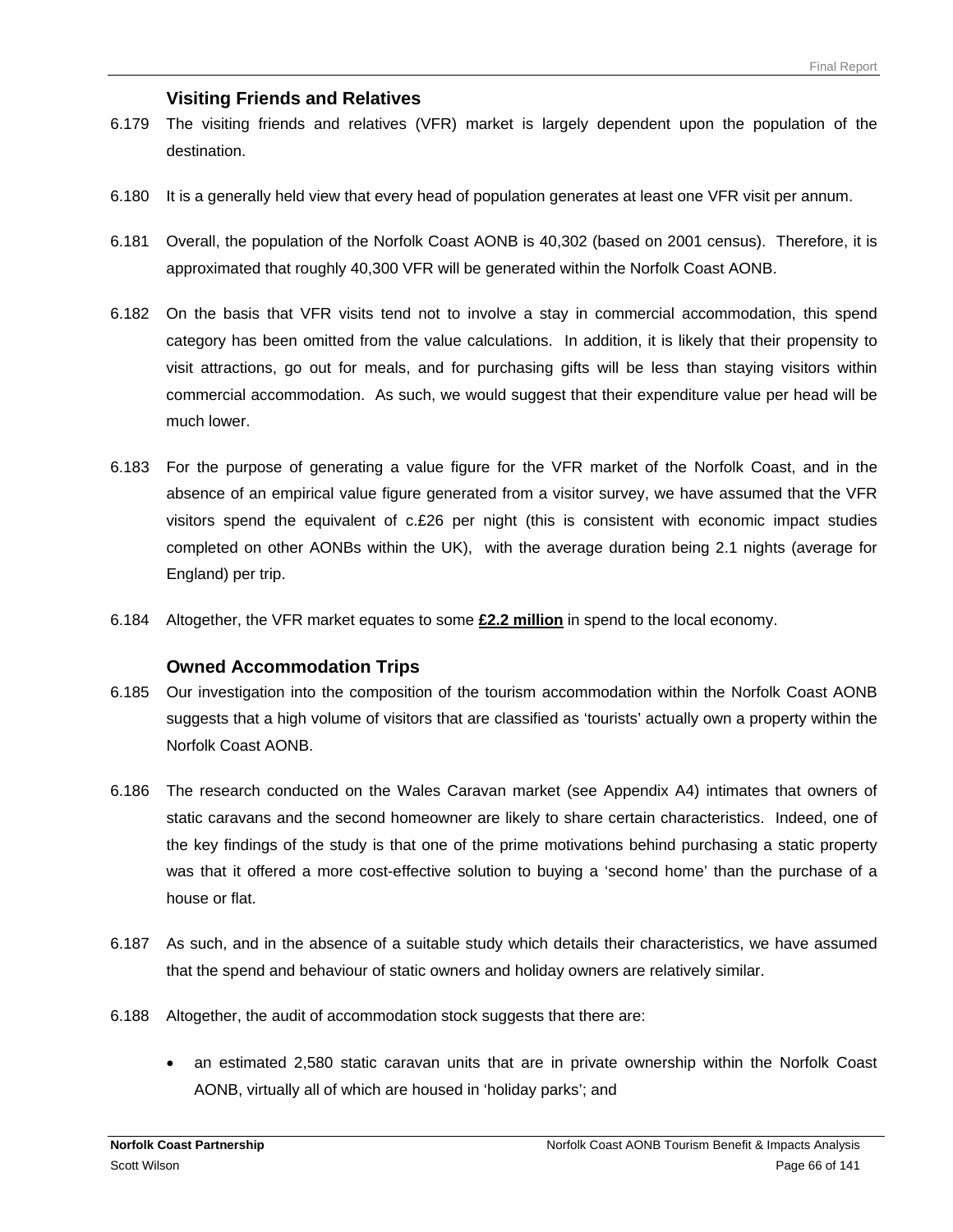- an estimated 2,088 second homes defined as not being occupied by the owner on a permanent basis.
- 6.189 In order to generate volume and value figures, we have made the following assumptions:
	- owners and their friends and families will visit their property (static/house/flat) approximately 25 times per year (taken from the Wales Static Caravan Survey);
	- they will stay at the property for the same average duration per trip as commercial accommodation users (c.3.8-3.9 nights);
	- each trip will have a party composition of 2.88 people per visit;
	- spend per person per night will be equivalent to  $£7.50$  for static unit owners (equivalent to the Wales Study) and £10 for houses/flat owners;
	- Static owners will incur rental and service charges of £1,400 per annum (taken from the Wales study); and
	- Second homeowners are required to pay an average £900 in council tax contributions per annum.
- 6.190 Overall, this gives volume and value figures of:
	- **332,000 visits** made to the Norfolk Coast AONB by people who static units or second;
	- this equates to roughly **1.27 million nights** spent in owned accommodation; and
	- in turn this generates a total of **£10.9 million of discretionary spend** (i.e. spend related to the trip to the area), and a further **£5.4 million in relation to charges and tax**. Therefore, the overall average spend contributions of property owners is **£16.4 million** (allowing for rounding).

## **Overall Spend Generated by Overnight Visits**

**6.191** Table 6.3 provides a breakdown of the total volume and value of overnight visitors to the Norfolk Coast. **Overall, 844,000 visits generate a total of £81.9 million in spend.**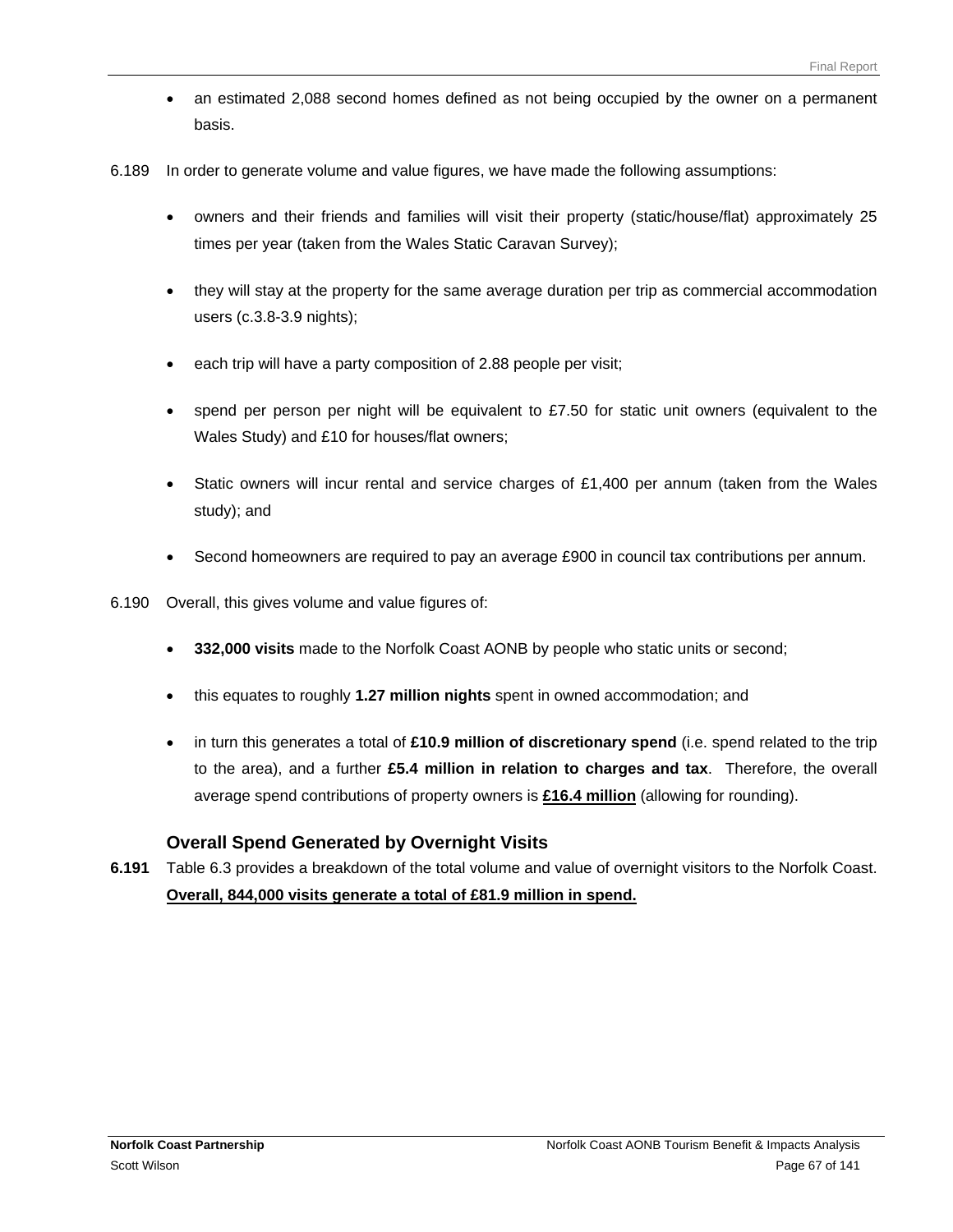| Table 6.3                                               |                             |            |                                  |                       |                      |  |  |
|---------------------------------------------------------|-----------------------------|------------|----------------------------------|-----------------------|----------------------|--|--|
| Total Spend of Overnight Visitors within the AONB       |                             |            |                                  |                       |                      |  |  |
|                                                         | Commercial<br>Accommodation | <b>VFR</b> | <b>Static Property</b><br>Owners | Second Home<br>Owners | <b>Overall Total</b> |  |  |
| <b>Total Overnight Visitors</b>                         | 472,039                     | 40,393     | 185,818                          | 146,052               | 844,302              |  |  |
| <b>Total Nights</b>                                     | 1,860,994                   | 84,825     | 714,068                          | 559,326               | 3,219,213            |  |  |
| <b>Total Overnight Value</b>                            | £63,295,292                 | £2,223,799 | £5,355,511                       | £5,593,257            | 76,467,859           |  |  |
| <b>Land Rental/Service</b><br><b>Charge/Council Tax</b> |                             |            | £3,613,120                       | £1,825,648            | £5,438,768           |  |  |
| <b>Total Value by Sector</b>                            | £63,295,292                 | £2,223,799 | £8,968,631                       | £7,418,906            | £81,906,628          |  |  |
| Source: Scott Wilson                                    |                             |            |                                  |                       |                      |  |  |

# **Tourism Day Visits**

- 6.192 Tourism day visits represent a key source of economic revenue for many destinations in the UK, and are defined as trips taken away from the place of residence that are 3-hours or more in duration, but where the return journey is taken on the same day.
- 6.193 The advantages of this predominantly local market in terms of tourism are the relatively low costs involved in marketing and targeting this sector, and the potential for out-of-season visitation and for special events. This market is particularly important to the success of attractions. This catchment of the Norfolk Coast has been calculated at (see Appendix A4):
	- 176,000 people within a 30-minute drivetime;
	- 800,000 people within a 60-minute drivetime; and
	- just over 2.7 million people within a two-hour drivetime.
- 6.194 The reason for utilising tourism day visits rather than leisure day visits is that we feel that it is more likely to represents new discretionary spend (i.e. from visitors who live outside of the AONB) rather than displaced spend (from people who live within the AONB).

## *Volume & Value of Tourism Day Visitors*

- 6.195 In order to ensure that the data within this economic impact assessment is reflective of additional spend only, Scott Wilson has refined the day trip definition to include tourism day trips only (i.e. trips of a duration of 3 hours or more).
- 6.196 Analysis of the Great Britain Leisure Day Survey 2003 suggests that, on average, a person in the UK makes 88 day trips out from home (no time limit), of which 19 million (22%) are classified as tourism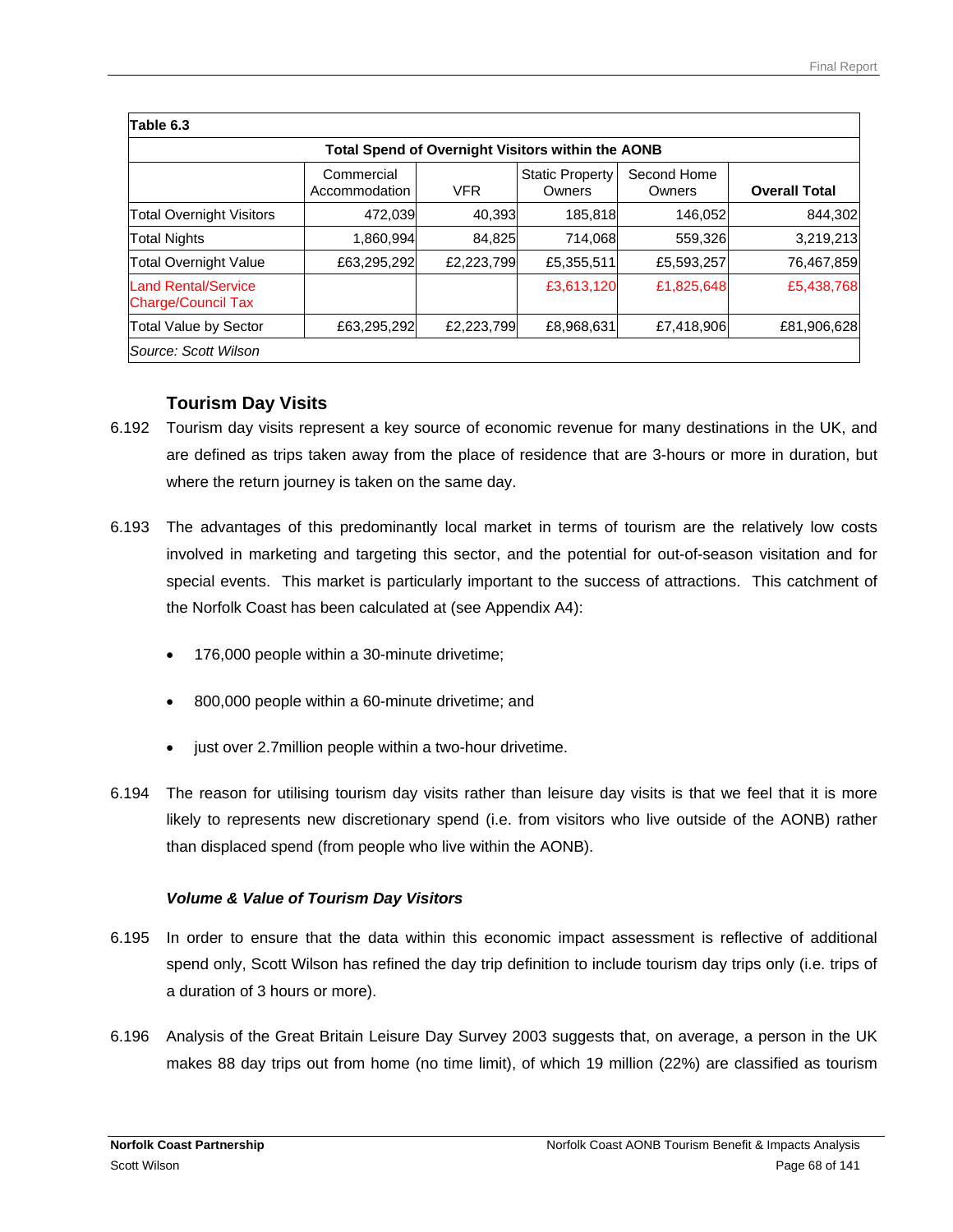leisure day trips (duration of 3 hours or more). The study denotes that 499 million day trips are taken within the East of England, of which 117million (23%) are classified as tourism day trips.

- 6.197 We believe that a realistic proportion of all day trips that will take place within the three districts of North Norfolk, King's Lynn and West Norfolk, and Great Yarmouth equates to 4.5% of the total for the region (or 22.7 million trips). This is equivalent to EETB's estimations for the three districts. However, the EETB has used this leisure day figure to calculate its day visitor spend figure for the districts. We prefer to use tourism day visits.
- 6.198 To identify the proportion of tourism day trips, this figure is multiplied by a factor of 0.23 (i.e. 23%, reflecting the proportion of tourism day visits calculated for the region). Thus, the level of tourism day trips within three districts is the equivalent of 5.2 million.
- 6.199 To provide a sufficient weight of tourism day trips taken within the AONB, we have taken account of the attractive character of the landscape; opportunities for countryside and coastal activities; the level and nature of key attractions; the juxtaposition of the AONB in relation to the coastal resorts of Cromer, Sheringham, Mundesley, Hunstanton; and the potential competition for day visits from Great Yarmouth and King's Lynn. On the basis of our understanding of these markets, we feel that between 25% and 30% of the tourism day trips will take place within the Norfolk Coast AONB.
- 6.200 This is equivalent to **1.8 and 2.1 million tourism day trips per annum**.

#### *The Value of Tourism Day Trips*

- 6.201 For ease of calculating a value, we have taken the mid point of 1.95 million tourism trips in terms of volume.
- 6.202 By multiplying this by the average tourism day trip spend figures (c.£26 per trip), it is possible to calculate that the value of tourism day trips is **£51 million**.

# **The Economic Impact of Tourism within the Norfolk Coast AONB**

6.203 The following Tables (6.4, 6.5 and 6.6) summarise the key economic contribution of the main 'visitor' markets to the AONB.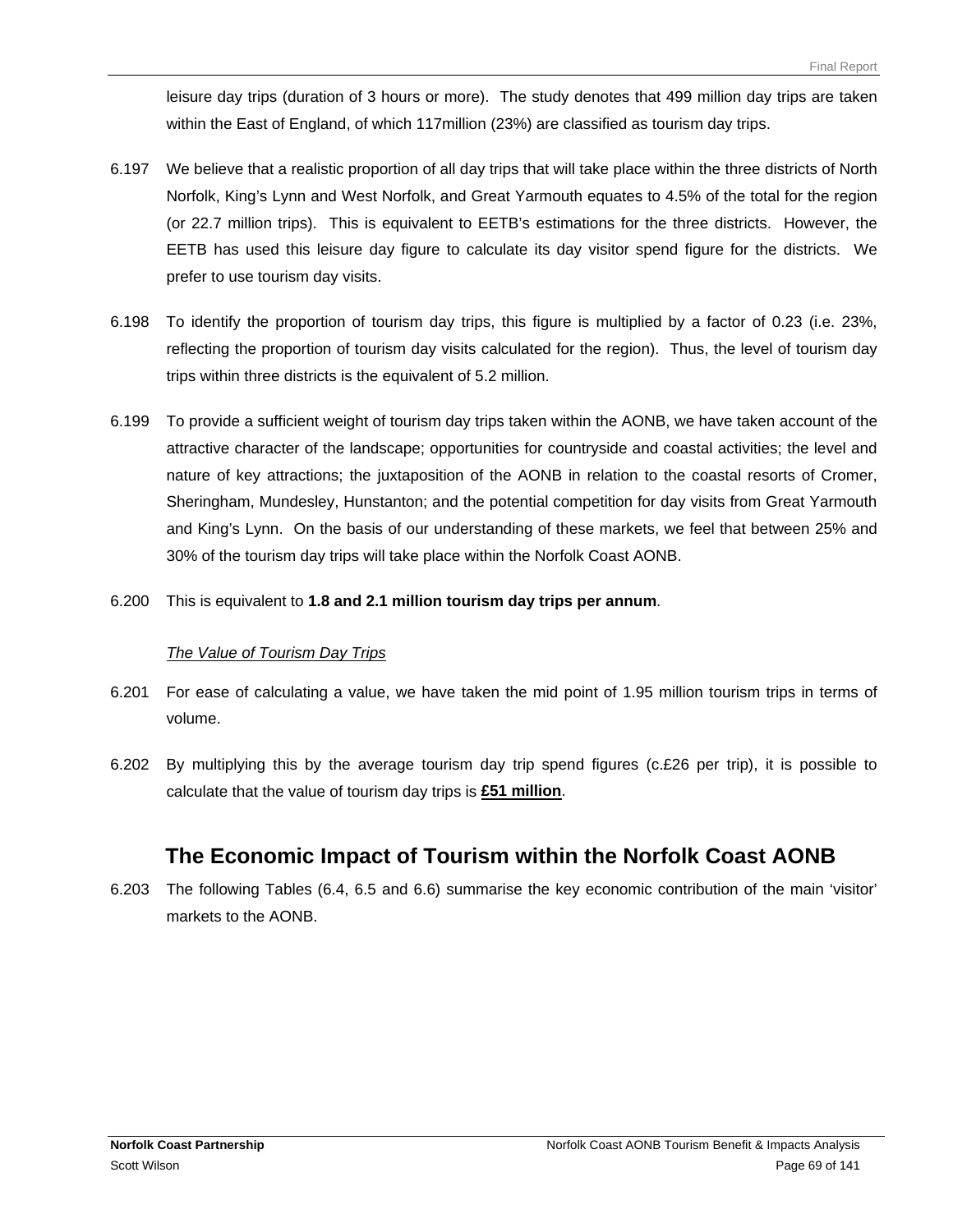| Table 6.4                |                                           |               |             |                          |
|--------------------------|-------------------------------------------|---------------|-------------|--------------------------|
|                          | The Economic Benefit of Overnight Tourism |               |             |                          |
|                          | Volume                                    | <b>Nights</b> | Spend Value | <b>Other Expenditure</b> |
| Commercial Accommodation | 472,039                                   | 1,860,994     | £63,295,292 |                          |
| <b>VFR</b>               | 40,393                                    | 84,825        | £2,223,799  | ۰                        |
| Owner Accommodation      | 331,869                                   | 1,273,394     | £10,948,769 | £5,438,768               |
| Total                    | 844,301                                   | 3,219,214     | £76,467,860 | £5,438,768               |
| <b>Total Spend</b>       |                                           | £81,651,485   |             |                          |
| Source: Scott Wilson     |                                           |               |             |                          |

| Table 6.5            |                                            |               |             |
|----------------------|--------------------------------------------|---------------|-------------|
|                      | The Economic Benefit of Tourism Day Visits |               |             |
|                      | Volume                                     | <b>Nights</b> | Spend Value |
| <b>Day Visitors</b>  | 1,956,418                                  | -             | £51,009,505 |
| Source: Scott Wilson |                                            |               |             |

| Table 6.6            |                                     |              |
|----------------------|-------------------------------------|--------------|
|                      | The Economic Benefit of All Tourism |              |
|                      |                                     | Spend Value  |
| <b>Total Value</b>   |                                     | £132,916,132 |
| Source: Scott Wilson |                                     |              |

- 6.204 Overall, the tables denote that tourism is directly worth a cumulative total of **£132.9 million** per year to the local economy (i.e. all the transactions made by tourists directly on goods and services within the AONB).
- 6.205 In order to achieve a full assessment of the economic impact and effects of this spend, this data is inserted into an input-output economic model. These models take into account:
	- Indirect effect, which represents the purchases of local goods, services and capital, and the flow of expenditure that arises from within the local economy, i.e. all the purchases of goods, services and capital further down the supply chain.
	- Leakage and displacement, which is the amount of spend which will be lost from the local economy within the subsequent rounds of spend; an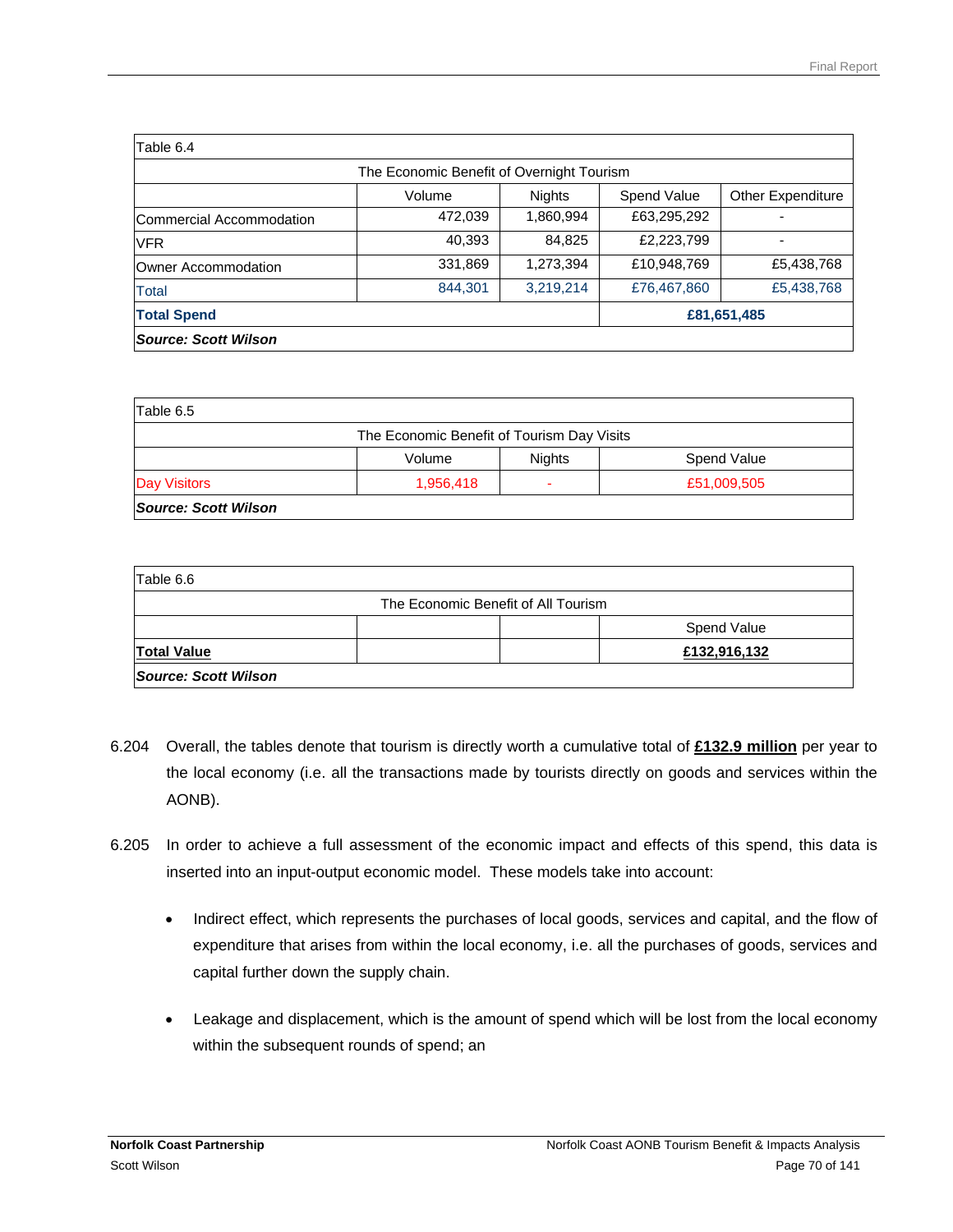- Induced effect, which represents the process through which the initial expenditure of staff, visitors and the resort generate subsequent rounds of expenditure in the local economy. This is also referred to as the multiplier effect.
- 6.206 The East of England Tourist Board, through the use of the Cambridge Economic Impact (Input-Output) Model, estimates that through indirect and induced spend, and after leakage, every pound spent within the three districts is equivalent to between £1.19 and £1.35 in terms of its value to the wider community (or every pound spent creates an additional £0.19p to £0.35p in the subsequent spend rounds).
- **6.207** Taking this into account (and after some initial adjustment to allow for displacement), this means that the initial tourism spend generates a further **£33.4 million** within the AONB economy. To place this as a total contribution, **the overall worth of tourism spend generated within the Norfolk Coast AONB is £163.2 million.**

# **Tourism Employment**

- 6.208 To allow for a greater understanding of the overall worth of tourism, this economic value is usually translated into full time equivalent (FTE) and actual jobs created or supported by tourism activity. In relation to the three districts, it is believed that it takes between £70,000 and £73,000 to support 1 FTE through direct spend; and between £28,000 (North Norfolk) and £60,000 (Great Yarmouth) to support 1 FTE through indirect/induced spend (derived from the EETB economic impact assessments).
- 6.209 The process for these calculations is outlined in table 6.7.

| Table 6.7                                                                                                                   |              |
|-----------------------------------------------------------------------------------------------------------------------------|--------------|
| <b>Economic Value of Tourism Spend</b><br>& Jobs Supported/Created                                                          |              |
|                                                                                                                             |              |
| <b>Total Spend after Displacement</b>                                                                                       | £129,735,770 |
| Average Multiplier*                                                                                                         | 1.3          |
| Induced/Indirect Spend                                                                                                      | £33,479,760  |
| Total Value of Tourism Spend                                                                                                | £163,215,530 |
| <b>Direct FTE's</b>                                                                                                         | 1,795        |
| <b>Indirect/Induced FTE's</b>                                                                                               | 844          |
| <b>Total FTE's</b>                                                                                                          | 2,639        |
| Direct Actual Jobs                                                                                                          | 2,756        |
| <b>Indirect/Induced Actual Jobs</b>                                                                                         | 907          |
| <b>Total Actual Jobs</b>                                                                                                    | 3,664        |
| * Aggregate of Multipliers used for each district. Please note, the<br>actual Multiplier was used for calculation purposes. |              |
| Source: Scott Wilson                                                                                                        |              |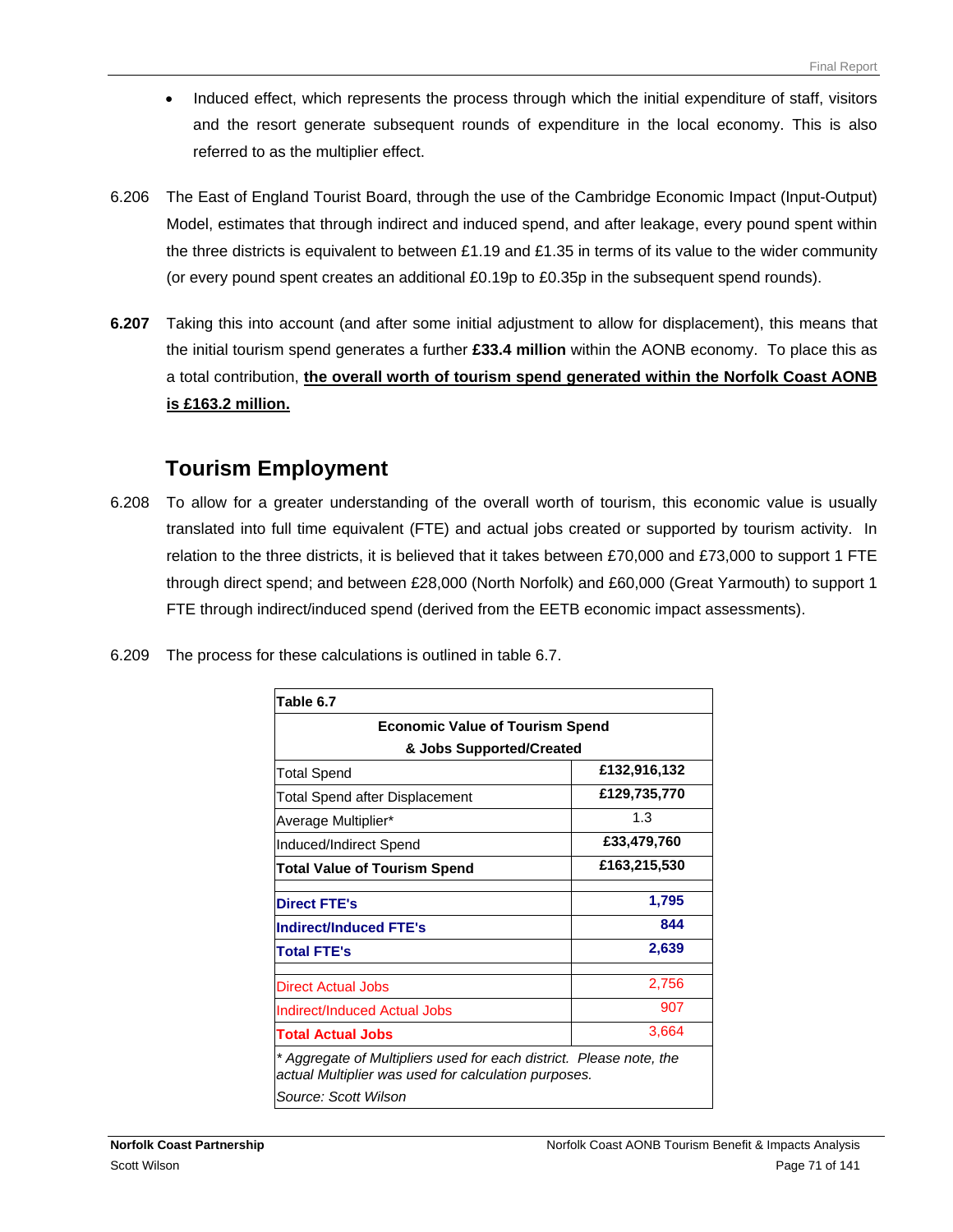- 6.210 By transposing this assumption on the total value figure for the Norfolk Coast AONB, it is possible to estimate that tourism spend supports:
	- 1,795 FTE's (2,756 actual jobs) supported by direct tourism spend;
	- 844 FTE's (907 actual jobs) supported by indirect/induced tourism spend;
	- a combined total of **2,639 FTE's (3,664 actual jobs)** supported by all tourism spend.

# **Tourism Employment Assessment**

- 6.211 In 2004, the Learning & Skills Council provided a detailed review of the key employment sectors within Norfolk. Included within the report is a review of the tourism sector workforce and skills base. Whilst this does not specifically relate to the AONB area itself, it does provide some useful information on the nature and characteristics of tourism employment which is certainly of relevance to the AONB.
- 6.212 The following provides a summary of the key findings of this report.

# **Tourism Industry Definition**

- 6.213 The report recognises the complexity of the sector in that tourism does not represent one industry, but rather it involves many different industrial sectors each of which have different skills requirements.
- 6.214 Broadly speaking, the front-facing industries (i.e. those industries which have direct contact with visitors) are defined as Hospitality and Leisure businesses. Some of these businesses may have a heavy dependency on visitors, such as hotels and attractions. For others, visitors spend and activity may assist in the economic viability and profitability of the business, although the prime focus may be on the local market such as leisure centres and other sports facilities.

# **Business Make-up**

- 6.215 Tourism businesses are often small scale in size and employ few workers. Norfolk is no exception, with over a third (34%) of tourism businesses having 10 employees or less. This compares to a fifth (21%) of all businesses within the county. Only 15% of tourism businesses employ over 100 people. This compares to 38% of all businesses in Norfolk.
- 6.216 These figures reflect the nature of accommodation enterprises in particular. B&Bs and self-catering establishments are often single person enterprises. In this respect, it should be recognised that accommodation enterprises, and also small-scale attractions or visitor services (horse and carriage rides, canoe hire, bike hire, etc) present an opportunity for people to become self-employed.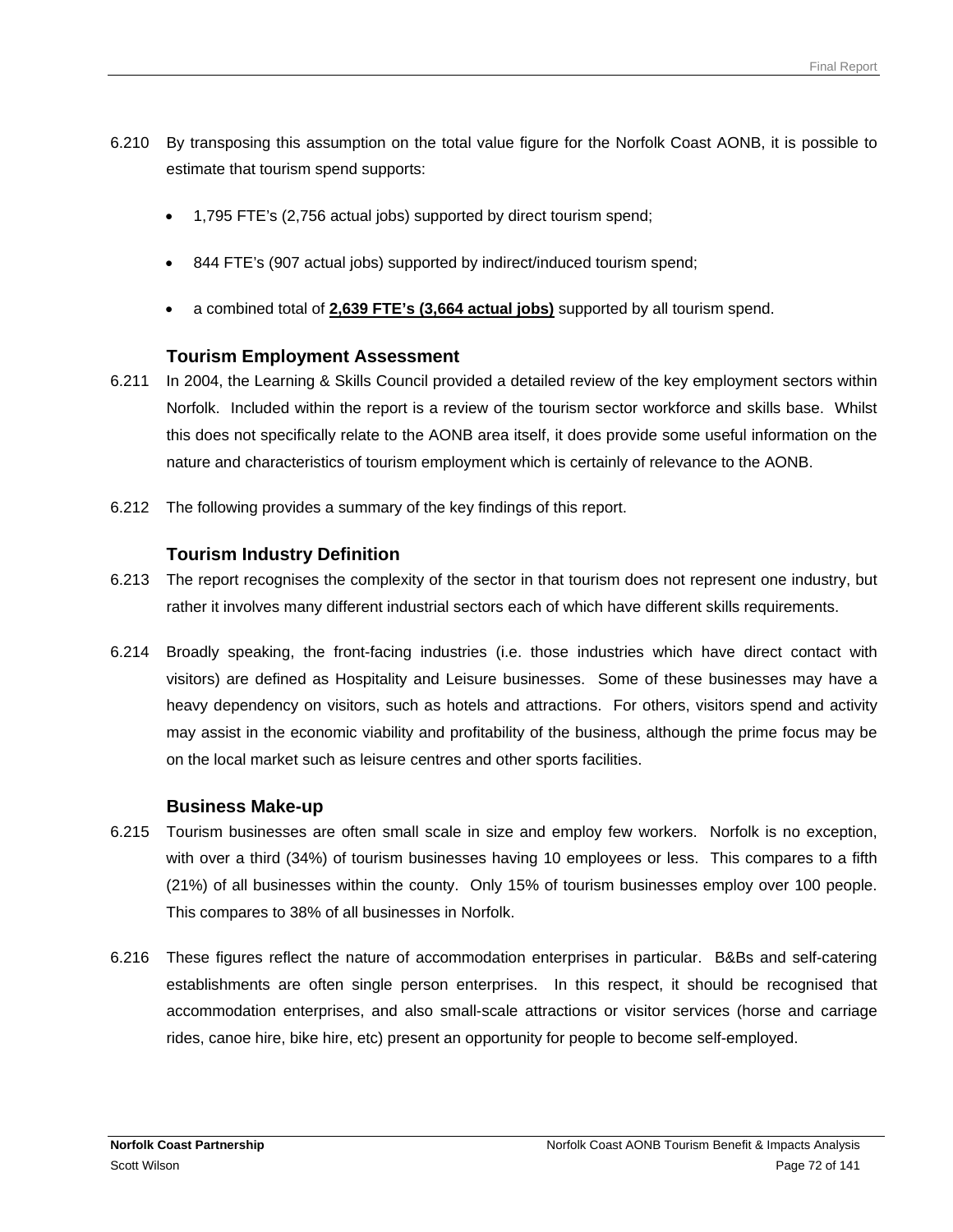6.217 In other aspects of the sector, there are also opportunities for entrepreneurial initiative. The sector is ever evolving, particularly in terms of activities being offered to visitors, the facilities they require and the services they demand.

# **Qualifications & Skills**

- 6.218 In terms of qualifications, the report highlights low-levels of education amongst the Tourism sector workforce, with a large proportion (45%) of the workforce having no higher than a level 2 (GCSE's) qualification, and 15% having no educational qualification at all. In addition, the proportion that is educated to degree level, around 10%, may not have specific knowledge of tourism as there is a tendency for companies to take on graduates from a variety of disciplines. This problem could become exacerbated if an observed decline in enrolment levels on specific hospitality courses continues.
- 6.219 The report suggests that the skills requirements for those involved in tourism are predominantly generic skills, including:
	- Willingness to learn;
	- Flexibility of working hours and conditions;
	- Personal appearance;
	- Ability to follow instructions; and
	- Ability to team-work.
- 6.220 However, the report also stated that there were still shortages in these skills amongst a large proportion of the workforce. Communication, though, was the single largest gap in skills reported by businesses,. This is a major problem in the hospitality and leisure sectors whose clientele rely on clear information. Good personal presentation, friendly demeanour, and ability to respond effectively to queries, questions and complaints are also critical to demonstrate professionalism within the sector.
- 6.221 The report recommends that fundamental needs which should be addressed include:
	- To develop marketing skills in an increasing competitive industry facing competition in global markets;
	- To develop foreign language skills as international tourism grows;
	- To improve the 'professionalism' of the industry via higher rates of training and qualification of staff;
	- To create a new generation of skilled managers able to take a strategic approach to their businesses; and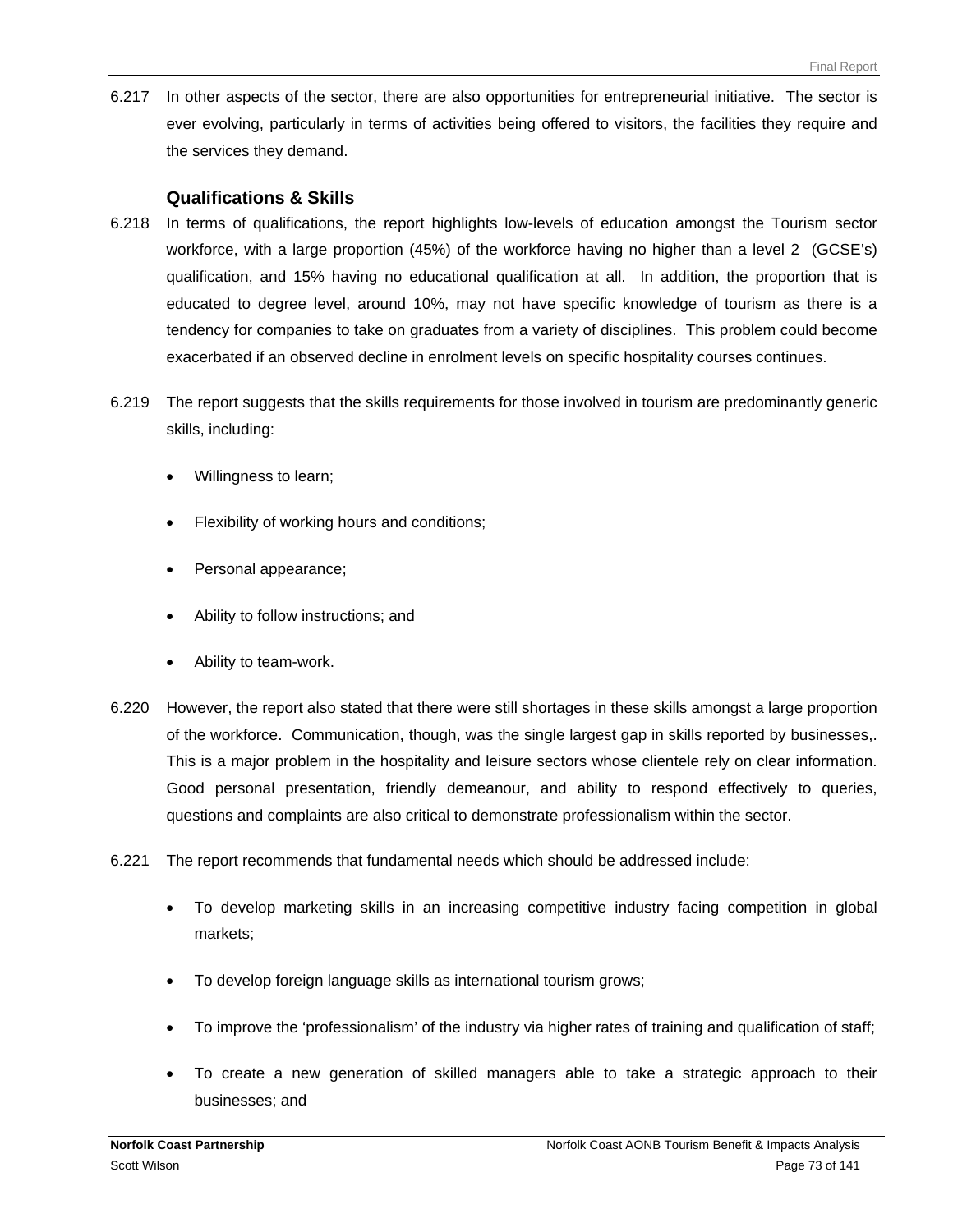• To develop higher standards in the key craft group in the industry – chefs and cooks.

# **Working Conditions**

- 6.222 The lack of representation of qualified employees is often a result of the poor image of working conditions for staff in tourism. Low pay; low progression prospects; unsociable and long hours; and the high levels of seasonal, part-time only opportunities are common complaints amongst the workforce involved in the tourism sector. As a consequence, tourism-related businesses experience high levels of staff turnover, low commitment, poor attitudes and poor communication skills.
- 6.223 Lifestyles and life cycle also play a key role in particular in the employment make-up of the tourism industry. There is a high propensity for the workforce to be female, who may require greater flexibility in their working life to maintain family commitments, and who may want to supplement the household income; empty-nesters utilise rooms within their household to provide a bed & breakfast. Also, retirees sometimes utilise their time in the pursuit of particular hobbies and interests, or skills which can be offered to tourists, such as special interest guided walks, specific courses and crafts (painting/pottery/cookery), or opening up collections to the public.
- 6.224 It has been beyond the scope of this study to examine the actual working conditions of tourism employees. However, a business survey completed as part of North Norfolk Tourism Sector notes that:
	- Four in every ten (42%) tourism businesses employ a manager. In the case of hotels, the majority have two or more managers (11 out of 16), with the largest hotel in the survey employing seven managers.
	- Only one in eight (12%) of businesses have supervisor roles, with those that are available predominantly found in the hotels sector (seven of the 16 hotels responding offer a supervisor position).
	- Just over one in every five (21%) tourism businesses have some level of servicing staff, the majority of which are in the hotel/inn/guest house sector; the hotel sector has an average of 17 service employees per establishment, primarily related to bar and restaurants.
	- Cleaning/maintenance is by far the largest employment sector within accommodation establishments, with camping and caravan sites (around 10 per site, though this was only based on 4 sites) having the largest number of staff, followed by hotels at an average of 3.2 staff per establishment.
	- In addition, nearly six in every ten (57%) of self-catering establishments employ cleaning/maintenance staff, with the average number of employees at 1.5 per establishment. This reflects the fact that around half of the operators surveyed have more than one unit to let.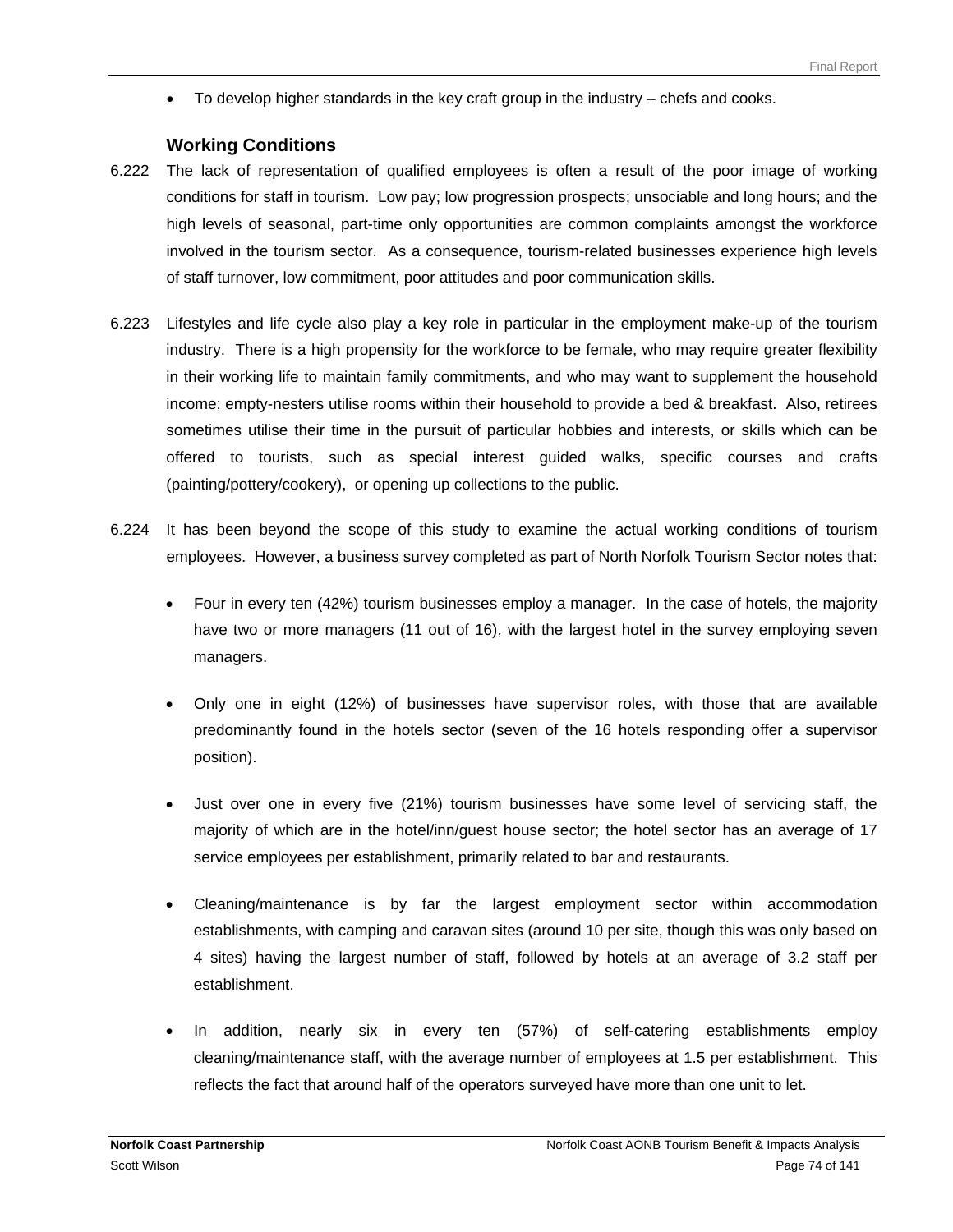- Overall, the main employers are hotels, which employ an average of 15.5 full-time staff, and 14.6 part-time staff; and camping and caravan sites, with around 12 full time and 12 part time staff [caution, low base of four establishments responded]. In the case of hotels, this roughly equates to one full-time and one part-time staff member per bedroom, or just under one staff member for every bedspace.
- On the whole, of those who responded to questioning, the majority of businesses currently employ similar proportions as they did five years ago, particularly amongst management and supervisor staff. The only area which has seen a reasonable net gain (i.e. where the proportion of respondents increasing staff numbers is observed to be higher than the proportion decreasing staff numbers) is in cleaning/maintenance staff (16% of business have increased the number of cleaning/maintenance staff compared to 6% who have decreased staff in this field).
- 6.225 Please note the above survey was conducted with reference to tourism accommodation businesses only, and therefore excludes other forms of businesses (catering, leisure, shopping) that also rely on tourism spend.
- 6.226 Overall, the majority of positions within the tourism sector are said to be at the lower end of the pay scale, even in relation to managerial positions.

# **Regeneration**

- 6.227 As mentioned in Section 5, a further economic benefit of tourism is that it is defined as a sector that can assist with regenerating areas of high deprivation.
- 6.228 The northern areas of Norfolk do come under this category, with an area stretching from Hunstanton in the west to Cromer in the east included within the East of England Objective Two European Funding Programme.
- 6.229 New applications for the programme are to cease in the near future, with the final projects to be identified and funds committed by the end of 2006. Altogether, specific tourism-related projects within the area have received just under £1.4 million of combined European funding. This includes:
	- The Wells YHA Conversion Project (£107,000);
	- Titchwell RSPB (£65,000);
	- Sheringham Park (£487,000)
	- Wells Harbour Phase I (£133,000); and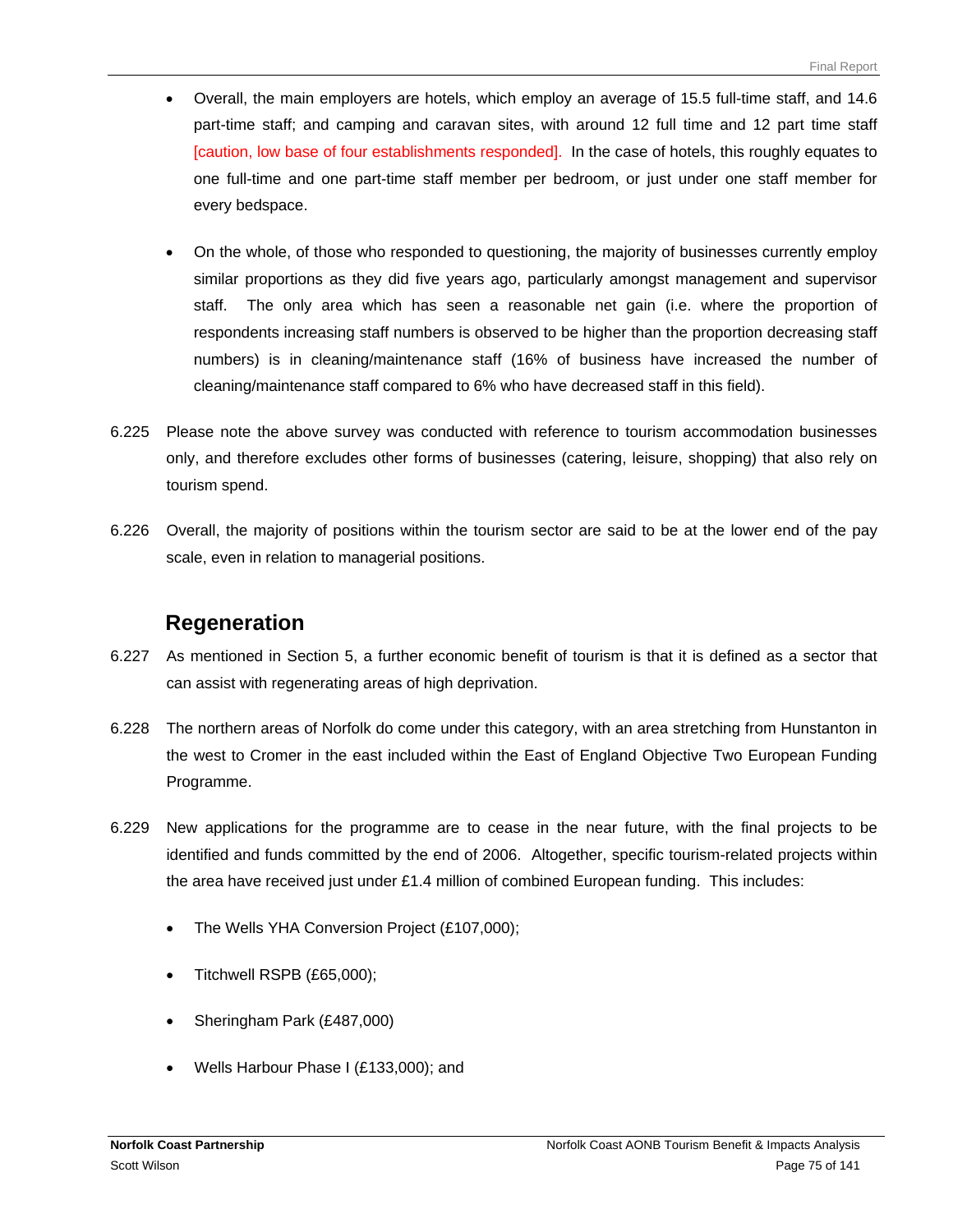- The GEESE Project (£569,000).
- 6.230 With requirements for match finance from a mixture of public and private sourcing, this funding has lead to a much greater level. European Funding can finance up to 50% of capital investment, however the realistic proportion is around 30-35%. Therefore, these projects alone equate to between £4-£4.6 million of investment due to tourism.
- 6.231 In addition, tourism projects have also benefited from the Tourism Capital Grants Scheme (funded through the Objective 2 Programme). This scheme is designed to award grants to small-scale capital which aim at improving the quality of the tourism product. Within North Norfolk, this scheme was specifically targeted at raising the quality standard amongst tourism accommodation operators, with projects including:
	- The reconfiguring of bedrooms to form ensuite provision;
	- Extensions to existing operations to increase stock provision; and
	- The development of an indoor swimming pool.
- 6.232 Altogether, 13 projects have been awarded within the North Norfolk Objective 2 area, with grants amounting to £150,000, with a total investment of £643,000. It is claimed that this has created 21.5 FTE's, and safeguarded 73.5 FTE's.
- 6.233 The Norfolk Coast AONB is also the beneficiary of a £90,000 Sustainable Development Fund. This is to be targeted at small scale projects which aim to:
	- Conserve and enhance the natural beauty of the AONB (landscape, geology, wildlife or culture);
	- Meet recreational needs and to promote sustainable forms of social and economic developments.
- 6.234 Projects that the Sustainable Tourism Fund has been awarded to include:
	- £2,250 for the Norfolk Historic Buildings Trust to enable school children to visit Waxham Barn;
	- £3,430 to the National Trust's Forest School at Sheringham Park;
	- £3,405 to Norfolk County Council for leaflets and interpretation boards on Paston Way;
	- £1,746 for the Norfolk Wildlife Trust for Family Wildlife Explorer Kits;
	- £1,500 for Norfolk Wildlife Trust for Coastal Connections a project allowing disadvantaged school children to visit the coast.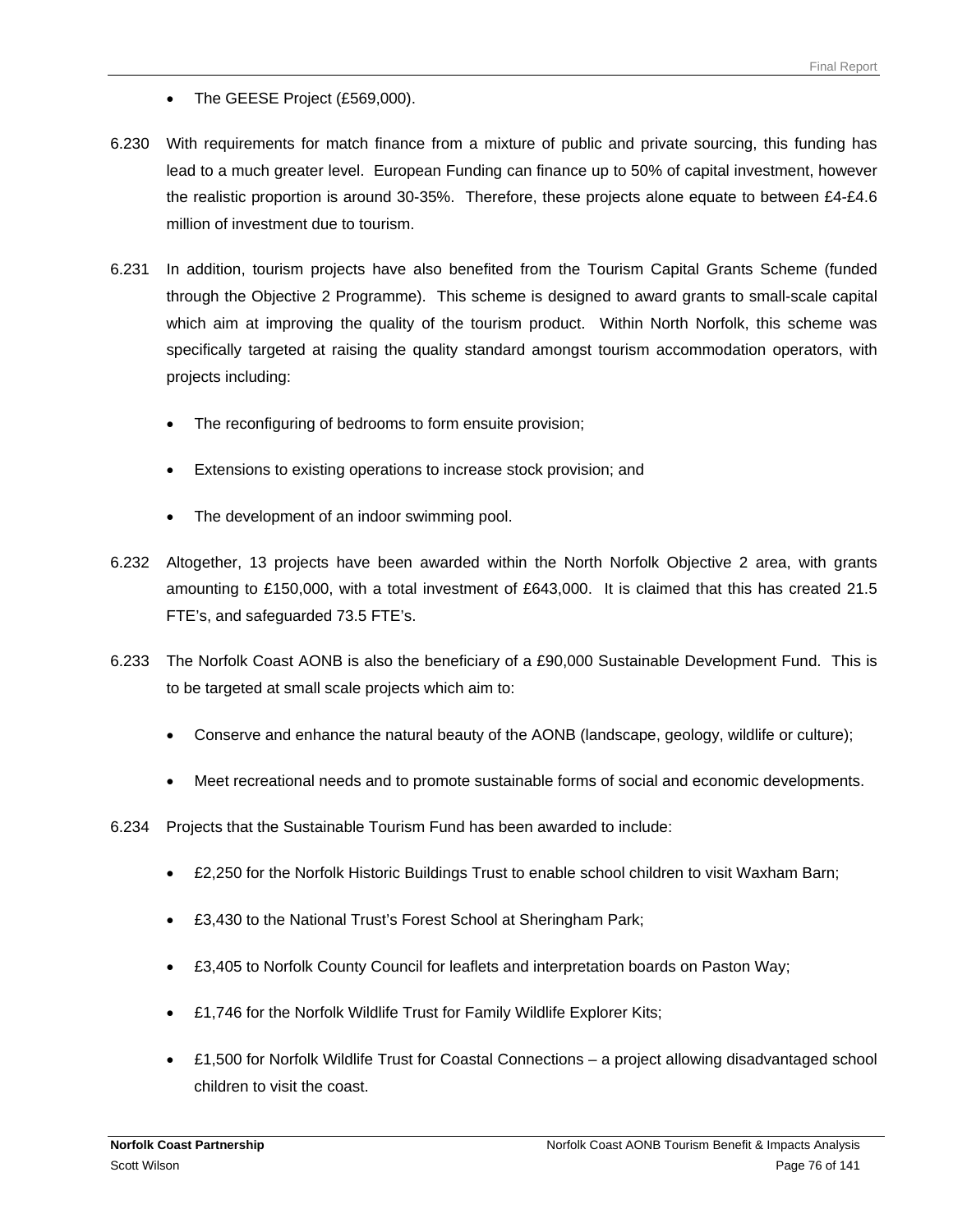6.235 Other funding sources include HLF that, for example, provided match funding for the Wells Harbour project; and helped fund the creation of the Waxham Barn as a centre for conservation skills training which also doubles as a tourist attraction.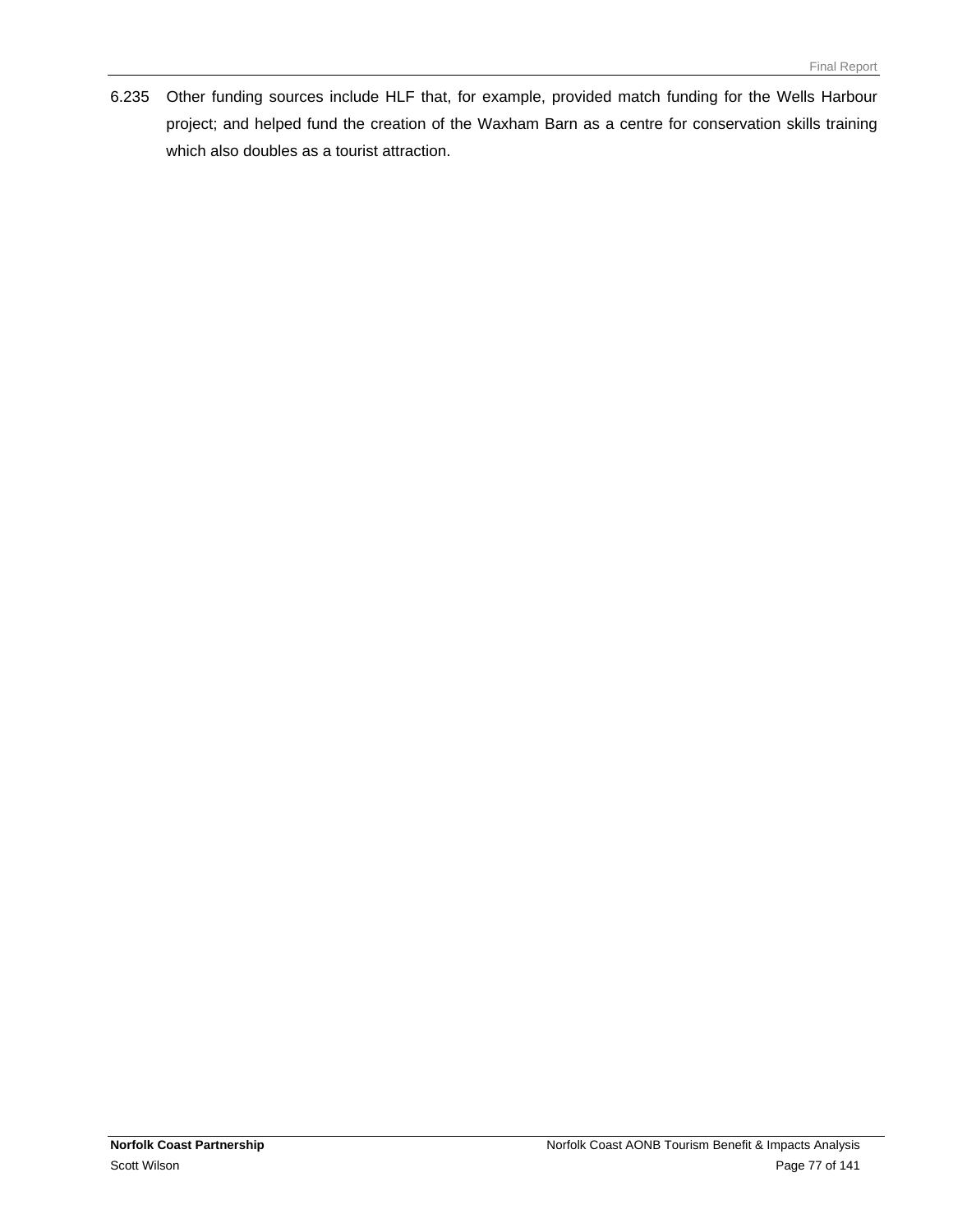# 7 Adopted Sustainable Tourism Initiatives & Practices

- 7.1 The management of tourism within protected and sensitive areas is an evolving process. The Visitor Management Plan, devised by the Norfolk Coast Partnership, has great foresight for its time, and many of the principles that guided the strategy still apply today.
- 7.2 The following section highlights some of the initiatives being introduced to counteract the impacts of tourism both on a global and local scale.

# **Global Practices**

- 7.3 The two major global issues facing the tourism sector revolve around resource consumption, be it:
	- through the consumption of fuel caused by the need to travel to a destination; or
	- through the compounded use of resources at a local level.
- 7.4 Again, it needs to be recognised that the tourism industry is not alone in needing to identify its role in resolving these global problems. In response, there has been an increasing drive to encourage the sector to assist in the wider solutions of reducing resource consumption, or at the very least off-setting some of the more negative consequences.

# **Carbon Off-Setting**

- 7.5 Carbon off-setting schemes are growing in popularity as greater emphasis is placed on an individual's energy and fuel consumption rates. Through several web-sites, it is now possible to approximate household energy consumption and consumption of fuel during a journey, and discover how this equates to  $CO<sub>2</sub>$  and other greenhouse gas emissions.
- 7.6 Linked to this are several means of off-setting these emissions through specific Carbon Off-setting schemes. These encourage all travellers to compensate for their carbon emissions by volunteering a financial contribution towards schemes that seek to create more carbon absorbing and storing materials (sinks), or where the donation funds energy saving projects.
- 7.7 Forestry in particular is a key theme of many of the schemes that operate in the UK. Scientific research has generated a simple calculation to demonstrate the amount of trees needed to absorb the greenhouse gas one person produces. For example, one car travelling at average mileage produces enough carbon emissions in one year to require 5 trees to be planted to off-set this impact.
- 7.8 Examples of schemes to which visitors can currently contribute include: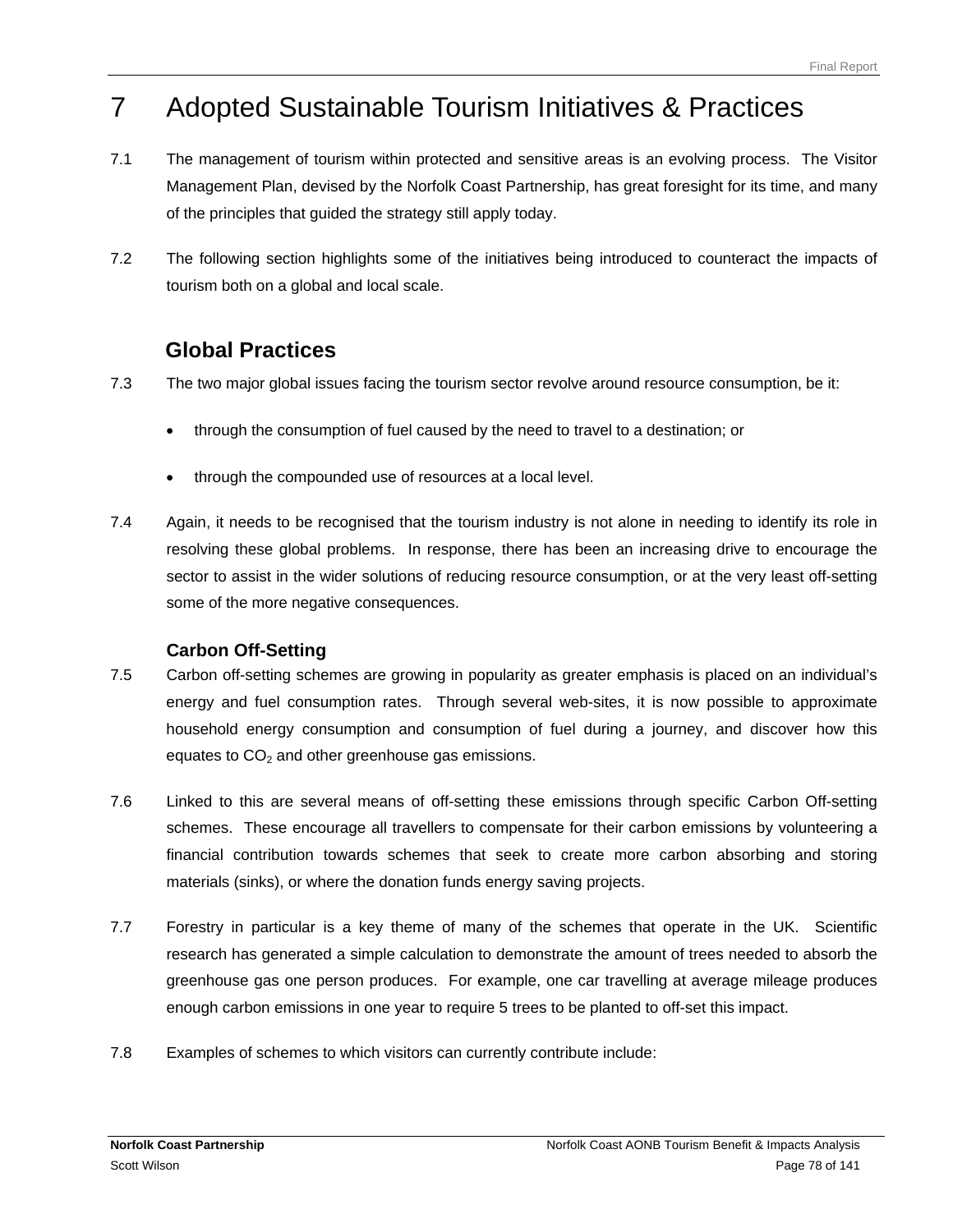- The CarbonNeutral Company contributions can be placed towards either a tree-planting scheme (with the cost of £10 per tree) or through the donation of energy saving light bulbs to a developing community (again at a cost of £10 per bulb);
- co2balance.com the advantage of this scheme is that it allows the calculation of carbon dioxide from a single journey. Contributions to off-set carbon emissions are through the purchase of a tree (£8 each) within a forestry planting scheme; and
- Climate Care Climate Care has a slightly different emphasis, with funds raised going towards supporting specific sustainable energy projects around the world such as Rainforest restoration in Uganda; the capturing of methane emissions from UK coal mines; or Energy-saving lighting in South Africa. Both BA and ResponsibleTravel.com support Climate Care's programme of emissions off-setting, with their customers requested to contribute to the programme via a calculated cost based on the emissions they create during their travel.
- 7.9 Critics of these schemes suggest that they gloss over the real problem of a continued increase in carbon emissions, and do not actually address the need to reduce travel. These views may become even stronger in the case of tree planting schemes, if recent research revealed by the Royal Society of Chemistry suggesting that trees give off higher levels of Methane than originally thought is further substantiated.
- 7.10 However, proponents state that at the very least it evokes thought amongst travellers to consider their impacts and make a financial contribution to assist with rectifying this situation; and at best may actually change their behaviours in the future by demonstrating the benefits of choosing sustainable transport methods over car travel.

# **Sustainable Transport**

- 7.11 At a more localised level, the key initiatives being introduced to reduce carbon emissions are through the encouragement and use of more environmentally sustainable forms of transport, especially public transport. Common initiatives include:
	- The introduction and/or promotion of public transport links to destinations. A wide variety of leisure packages are currently on offer seeking specifically to encourage low cost public-based travel (super-saver tickets; two-for-the-price of one weekend train fares; money-off attractions coupons coupled with train/bus tickets, etc.).
	- The development of public transport at the destinations with a specific focus on meeting the needs of visitors, promoted as part of the 'experience' of an attraction (Hadrian's Wall Bus), or offering a specific service for visitors (destination hopper services; bike carrier facilities).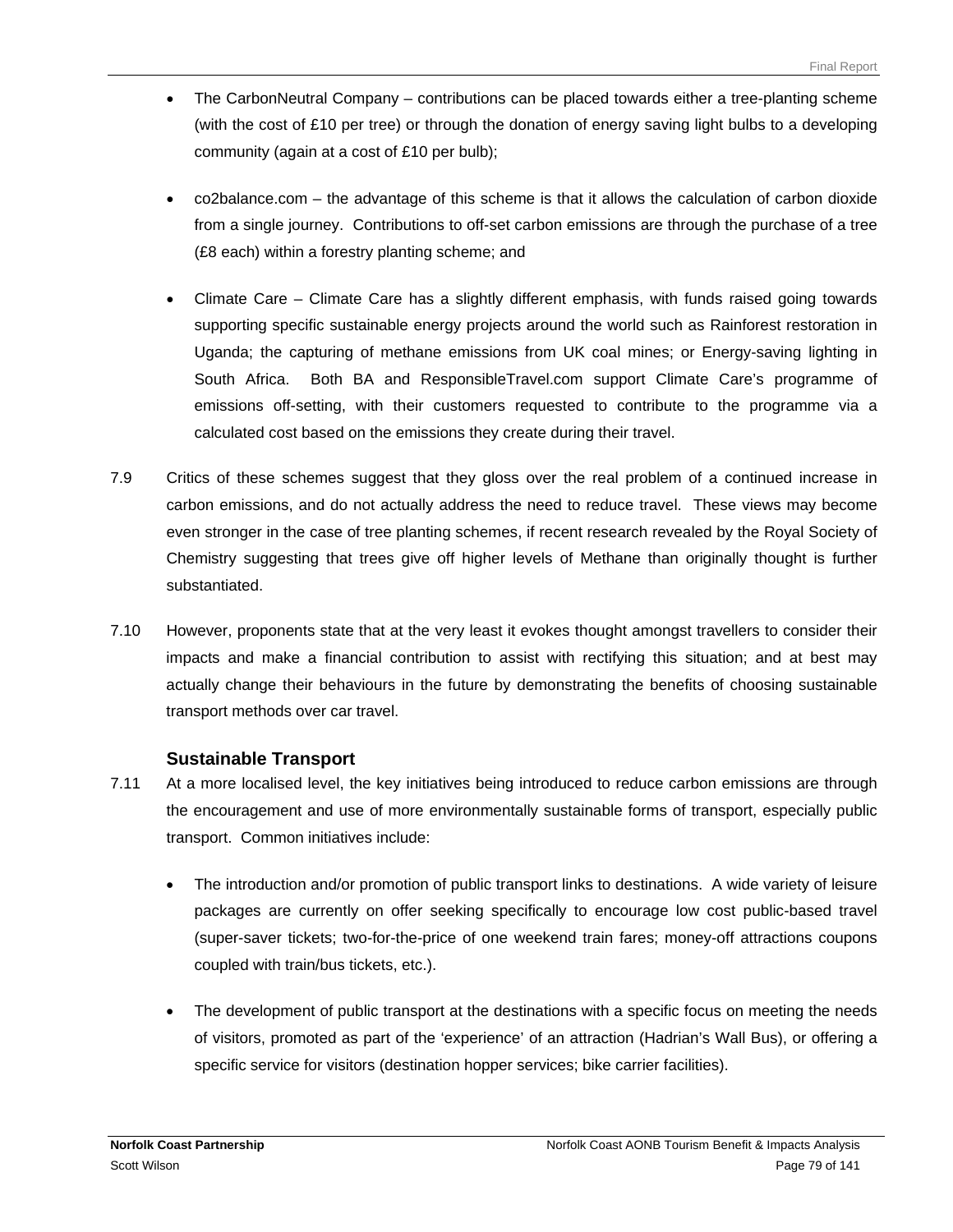- The development of stronger opportunities for walking, cycling and where appropriate canoeing/kayaking as forms of discovery as well as healthy/sporting activities. The Broads National Park, for example, has strengthened its position in this regard by introducing an initiative to encourage visitors to The Broads to explore the wider area using these more sustainable forms of transport that also offer a different perspective. Ten specific hire points have been identified and promoted which are run by boatyards, shops and other small businesses.
- 7.12 The result of these schemes in changing visitor behaviour may ultimately be constrained by the fact that, as a general rule, the preference of the population for car-borne travel is continuing un-checked. The overall advantages of car travel, and the freedom and practicality of movement that it presents to the user is well known. From a visitor perspective, it is also the sense of freedom they have to explore new areas (leave the beaten track), define their own experiences (i.e. their movement is not totally prescribed to them), and that they are not bound by time forced pressures. All of these factors make the use of the car too appealing to compromise for the majority of visitors.
- 7.13 This is not to say that some schemes have not been successful in changing visitor movement and impact behaviour. Indeed, the appeal of walking and cycling is now a key choice motivator for many destinations, with the benefit of providing a higher sense of exploration and discovery. Nevertheless, most people still have a tendency to drive to the walking or cycle route access points first.

#### **Green Business Initiatives**

- 7.14 As a general rule, recycling and recycling points are becoming more readily available; businesses are able to invest in more sustainable forms of energy production; and new technologies mean that energy consumption can be reduced through simple practices. In theory at least, it should now be much easier than in the past for tourism businesses to adopt more sustainable practices. In this respect, there have been a number of initiatives introduced directed at tourism businesses to encourage the adoption of more sustainable driven practices.
- 7.15 However, a recent study of tourism enterprises in the Lake District highlighted that many operators are still to adopt all encompassing environmental policies. The study which included a survey of some 400 businesses across a range of disciplines (serviced accommodation, attractions, food producers, and craft makers) highlighted the following key findings:
	- There is a low level of awareness of environmental management practices, policies and conservation initiatives amongst enterprises;
	- Just under a quarter (24%) of serviced accommodation operators conduct some form of environmental audit;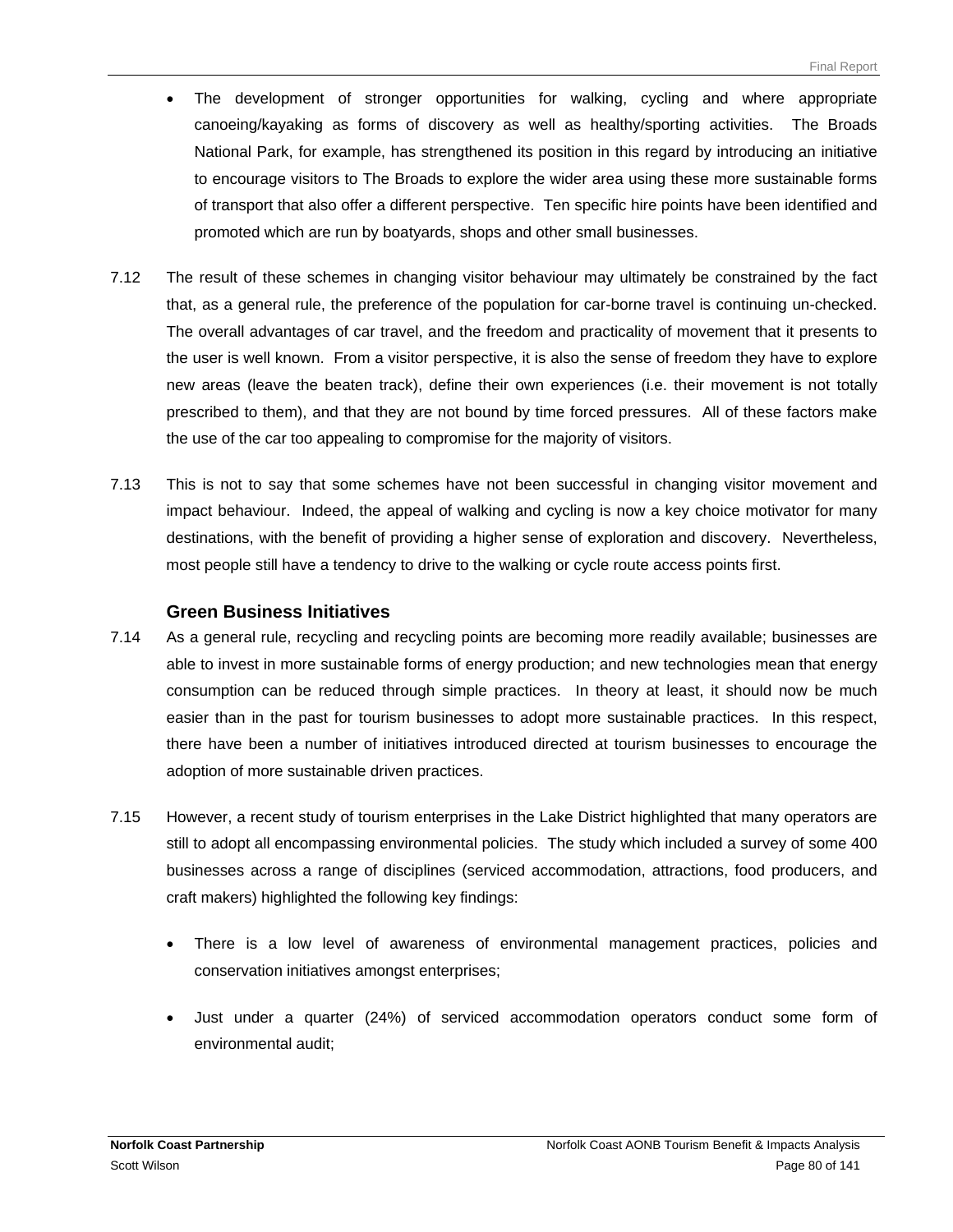- The most common measures adopted by business in order to become more environmentally aware include monitoring waste (56% separate waste for recycling) and energy consumption (most establishments are aware of energy efficient fittings, but use was still found to be low);
- Poor levels of information, inadequate facilities and poor access were described as the main barriers to recycling more waste;
- Environmental awareness and best practice is generally not promoted to visitors by businesses, with the main messages concentrating on energy consumption; and
- Only 4% of businesses cited costs as being the main discouraging factor towards becoming a 'greener' business.
- 7.16 Whilst there is a recognition amongst businesses, therefore, of the need to think more consciously about environment, this has not manifested itself in initiatives being adopted beyond the more straight forward concessions, i.e. waste management through recycling and energy reduction through low watt light bulbs. In the future, this position may change with the more global issues anticipated to move up the political agenda which in turn could place business under stricter controls on resource consumption.
- 7.17 For the more far-sighted or environmentally conscious operator, there are several initiatives which target tourism businesses in relation to adopting environmental conscious practices. These are reviewed in brief below.

#### *The Green Audit Kit*

- 7.18 The Green Audit Kit has been around since 1996 and is still available today. Originally promoted through the Tourist Boards and subsequently with the assistance of the Countryside Agency, the aim of the Audit Kit is to allow tourism enterprises to identify opportunities within their own business to adopt more environmentally conscious practices. This includes recommendations on:
	- Resource efficiency low energy light bulbs, insulation, thermostat settings, energy use of appliances, and techniques on conserving the use of water;
	- Thoughtful purchasing recycled paper, bio-degradable packaging, the use of environmentally friendly cleaning products, and the use of local suppliers;
	- Waste and recycling denoting which materials that can be recycled, the benefits of composting, and involving customers in recycling;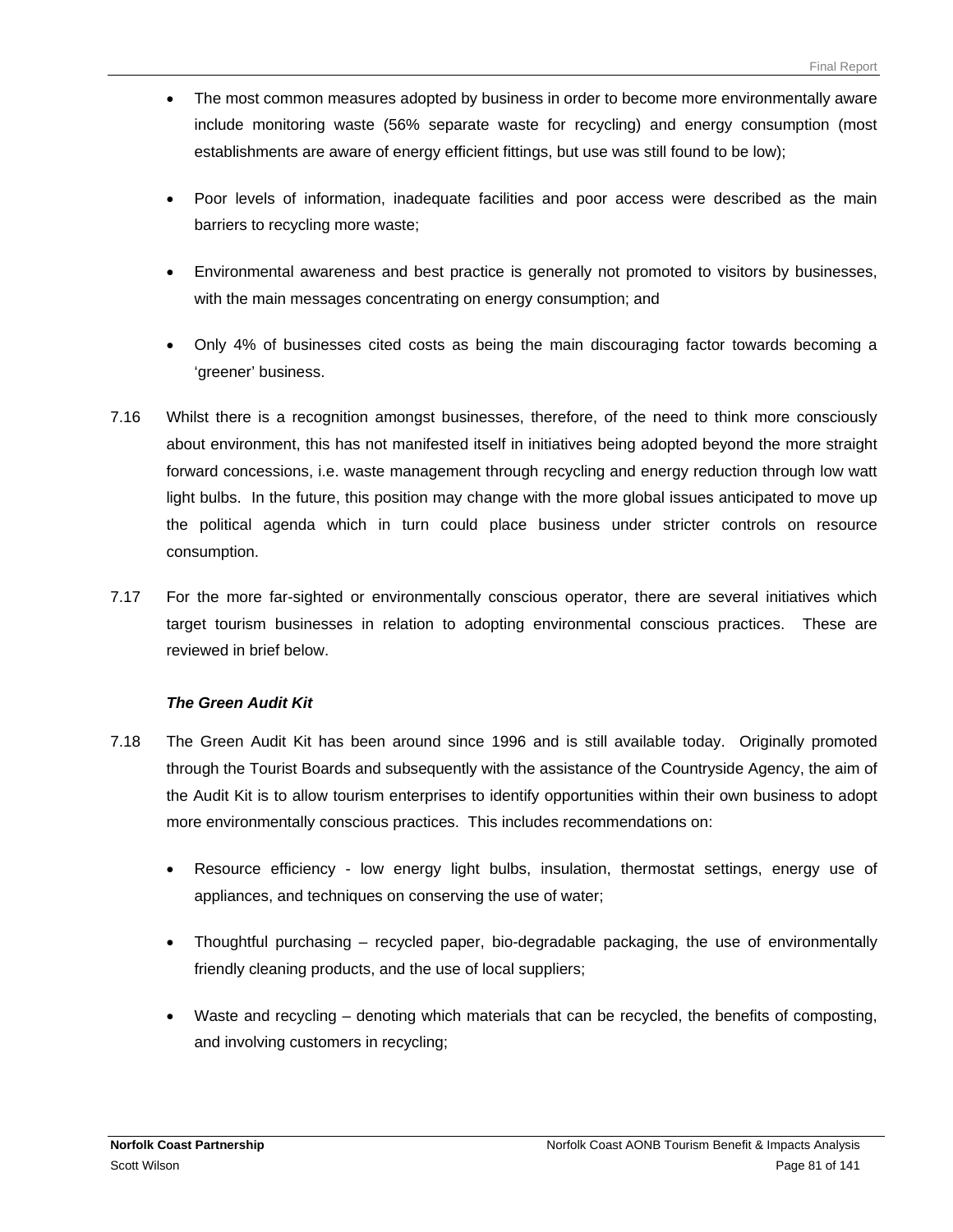- Visitor environment including the aesthetics of the establishments grounds, offering vegetarian food, providing smoke-free zones, and involving guests in assisting with the conservation practices; and
- Transport promoting walking and cycling and cycle hire, and encouraging use of public transport;
- 7.19 According to research conducted in 1997, businesses that adopted the advice of the Green Audit Kit saved £1,525 on average (where savings were recorded).

#### *David Bellamy Conservation Awards*

- 7.20 The David Bellamy Conservation Awards is a fairly recent award that is being used to promote the environmental ethos within the business culture of camping and caravan parks.
- 7.21 The awards are gained by parks that can demonstrate policies and practices designed to care for the environment, wildlife, and park management; and which actively encourage holiday-makers to adopt environmentally friendly practice during their stay. Camping and caravan parks can be awarded a bronze, silver or gold mark, depending on the level of policies adopted and implemented.
- 7.22 Altogether, there are 600 parks in the UK who have received a Conservation Award, 500 of which have attained the gold mark.
- 7.23 Parks which have gained the award within the Norfolk Coast AONB include:
	- Kelling Heath Gold
	- Pinewoods Gold
	- Forest Park Caravan Park Gold
	- Woodhill Park Gold
	- Sandy Gulls Holiday Park Silver
	- Seacroft Camping Park Bronze

#### *Green Tourism Business Awards*

7.24 The Green Tourism Business Scheme (GTBS) is the most widely used accreditation scheme for tourism businesses that adopt sustainable practices.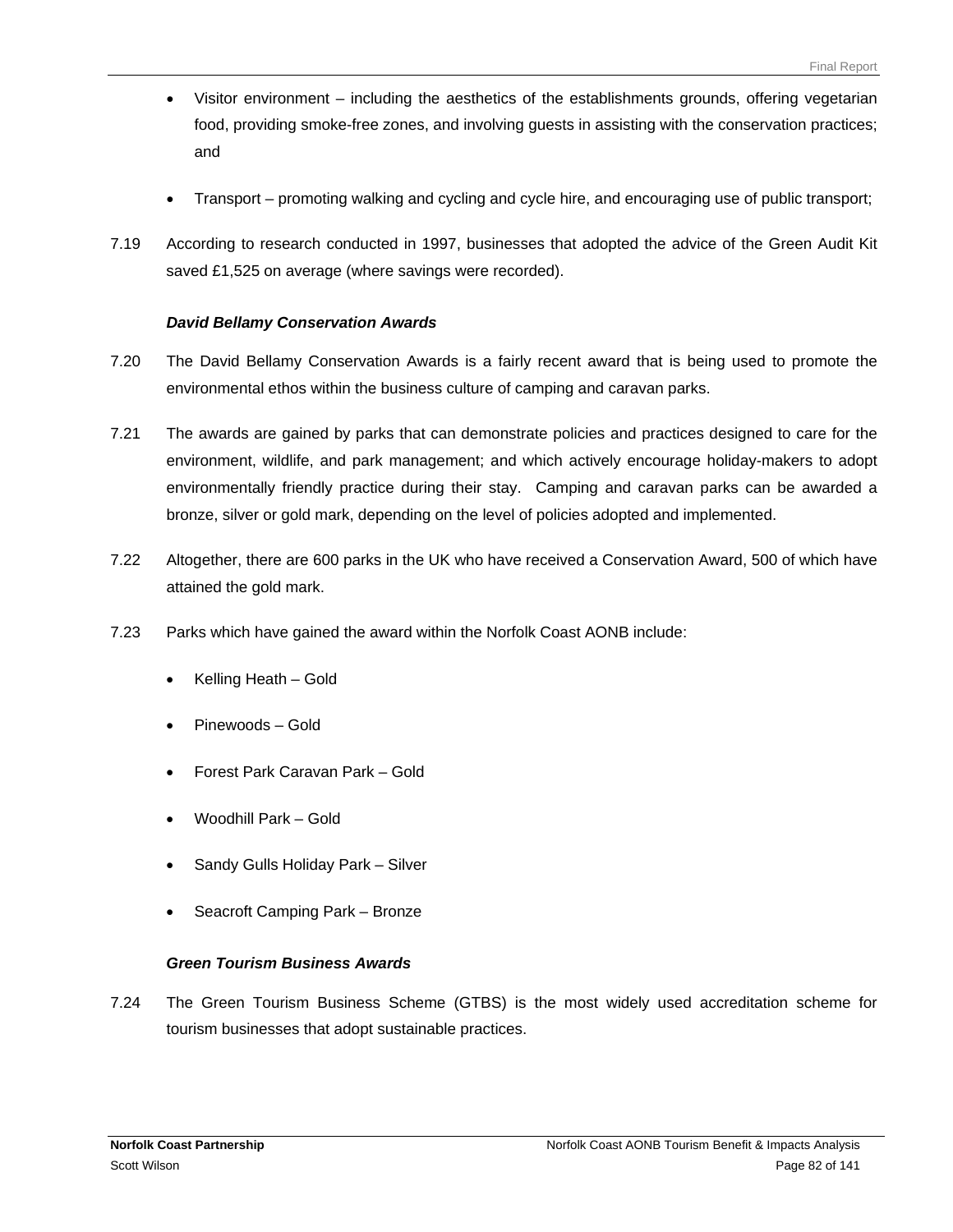- 7.25 Under this scheme, the environmental practices of tourism businesses are assessed once every two years by IEMA registered environmental auditors, who have considerable experience within the tourism sector.
- 7.26 The businesses are graded against 120 measures of best practice, reflecting a balance of environmental, economic and social issues. These cover everything from good management and communication to efficient lighting and heating, as well as elements such as nature conservation, using and promoting local crafts and produce, utilising renewable energy, and gaining the support and involvement of wider community.
- 7.27 Originally pioneered in Scotland in 1998, the scheme has successfully accredited 600 businesses, who are now able to use this accreditation within their literature. The scheme is now considered to have been successfully trailed, and to be launched by both the South East and the South West regions. Other regions are reputedly interested in identifying the benefits of the scheme.

# **Sustainable Park Designation**

# **EUROPARC Charter**

- 7.28 The EUROPARC Federation launched the European Charter For Sustainable Tourism in Protected Areas in 1995. The Charter is a strategic approach to sustainable development of National Parks and specific protected designations throughout Europe.
- 7.29 The Charter is awarded to protected areas that are following a best practice approach in delivering tourism that takes account of the needs of the environment, local communities and the local economy. The Charter represents a means to put the international guidelines for sustainable tourism development into practice at the local/regional level of protected areas.
- 7.30 The main requirements that the protected area must fulfil in order to apply for full Charter membership include:
	- The establishment of a permanent structure for working in partnership with all tourism stakeholders in and around the protected area e.g. a forum.
	- Development of a 5-year strategy for sustainable tourism development in the area.
	- Formulation of an Action Plan to achieve the objectives of the strategy.

#### *Key Requirements*

- 7.31 The Charter requires that the following key issues should be addressed:
	- Protect and enhance the natural and cultural heritage of the area by: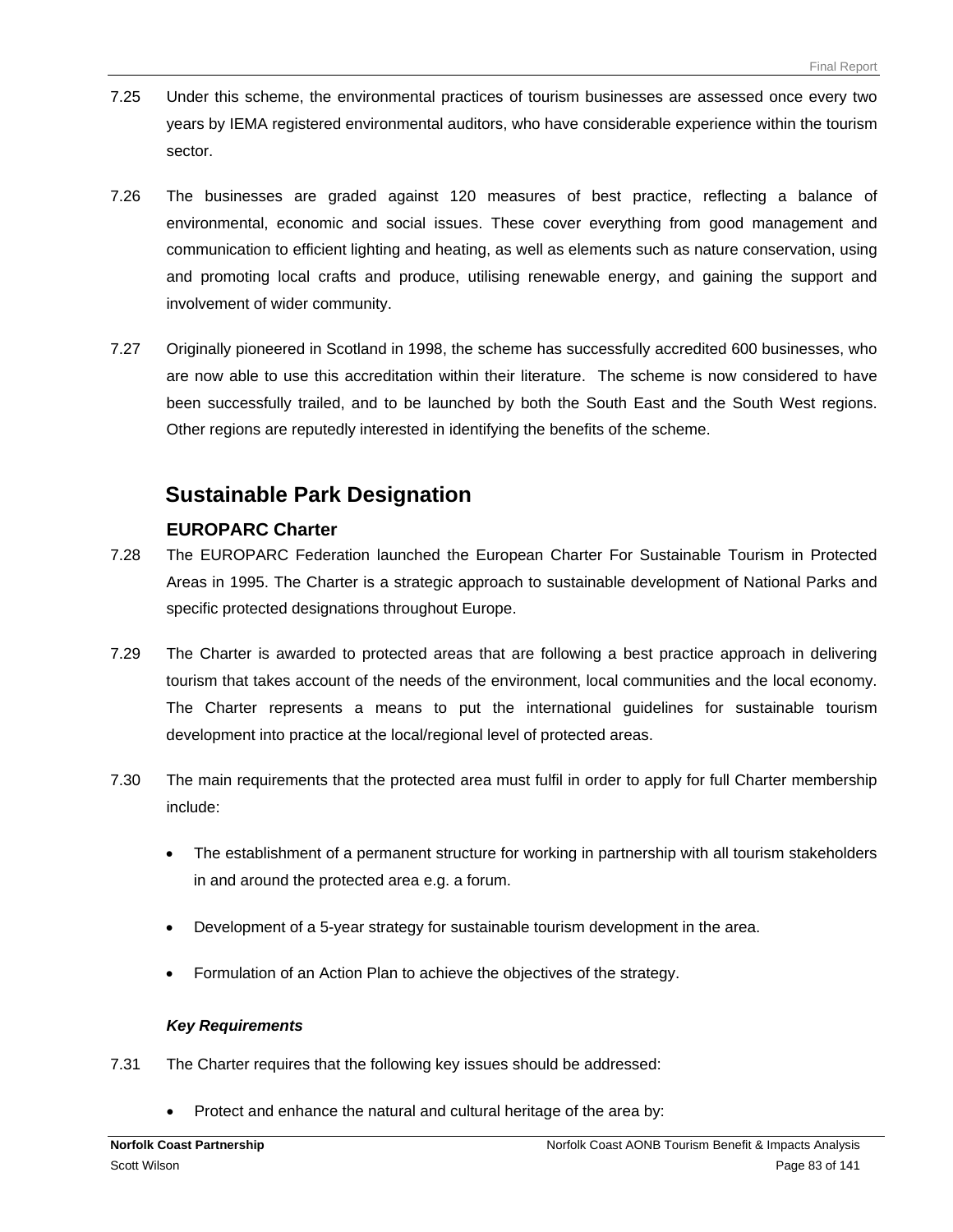- o monitoring impact on flora and fauna;
- o encouraging tourism which supports the maintenance of historic heritage, culture and traditions;
- o controlling and reducing tourism which adversely affects the quality of landscapes, air and water; use non-renewable energy; and create unnecessary waste and noise; and
- o encouraging visitors and the tourism industry to contribute to conservation.
- Improve visitor experiences by:
	- o researching existing and potential visitors;
	- o meeting the needs of the disadvantaged; and
	- o monitoring and improving the quality of facilities and services.
- Effective communication to visitors by:
	- o accurate and appropriate promotion;
	- o making good quality visitor information readily available; and
	- o providing educational facilities.
- Increase knowledge of the area and sustainability issues amongst stakeholders.
- Ensure tourism supports the local residents' quality of life by:
	- o involving local communities in the tourism planning process;
	- o ensuring good communication between protected area, local people and visitors; and
	- o identifying and reducing any conflict.
- Increase the benefits from tourism to local economy, by:
	- o promoting the purchase of local products by visitors and businesses; and
	- o encouraging the employment of local people in tourism.
- Monitor and influence visitor flows to reduce negative impacts by;
	- o recording visitor numbers;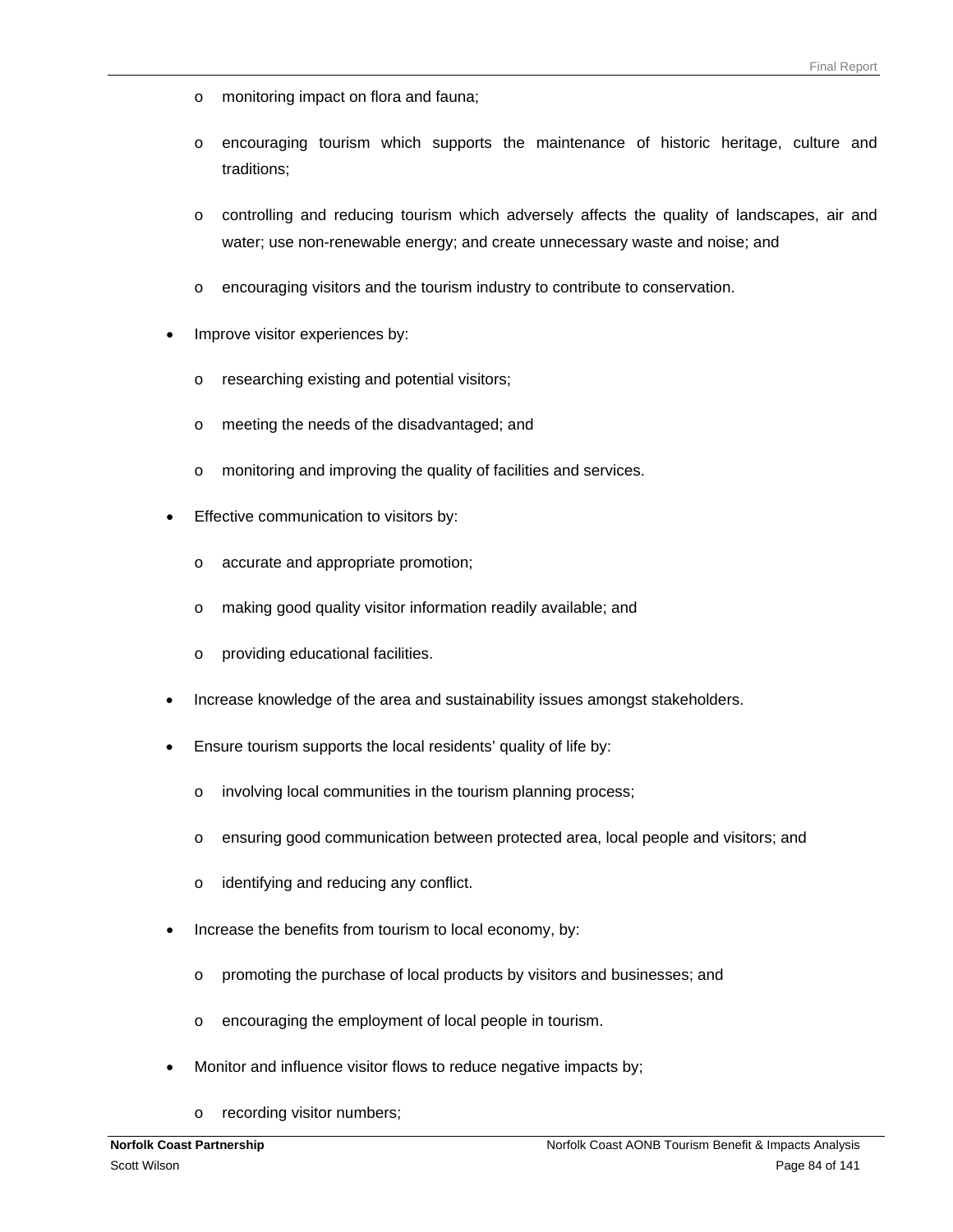- o creating and implementing a visitor management plan;
- o promoting use of public transport; and
- o controlling the siting and style of new tourism development.

#### *Strategy Implementation*

- 7.32 All of these elements need to be demonstrated through the production of a 5-year Sustainable Tourism Strategy. This should include:
	- A definition of the tourism area, which may extend beyond the designated protected area;
	- A thorough understanding of the visitor market and potential of the protected area;
	- Strategic objectives which cover:
		- $\circ$  the conservation and enhancement of the environment, local heritage and distinctive character of the area;
		- o local economic and social development within the context of tourism;
		- o commitment to the preservation and improvement of the quality of life for local residents; and
		- o visitor management and the enhancement of the quality of the tourism product on offer.
	- A series of recommendations and actions, and the key stakeholders involved; and
	- A methodology for monitoring the effectiveness of the recommendations and actions against the objectives.

#### *Benefits of EUROPARC Status*

- 7.33 There are a number of possible benefits of being awarded the EUROPARC status. These include being:
	- A catalyst for strengthening relationships, breaking down barriers and creating partnerships.
	- Influencing tourism development positively in and around the Charter Park.
	- Helpful internal and external assessment through the evaluation process.
	- Raising the profile of the Park and brings local, national and international awareness.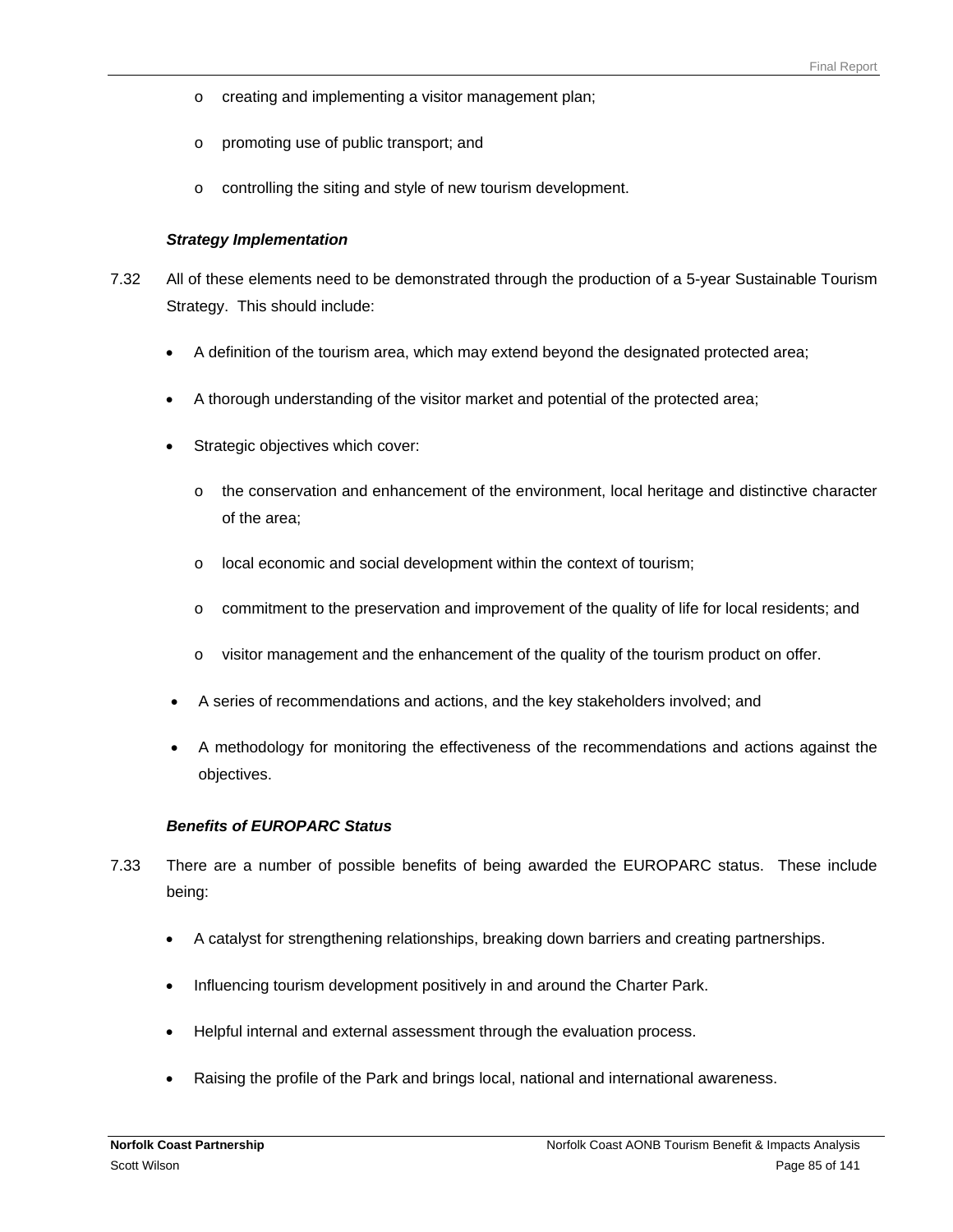- Increased credibility with potential funding bodies.
- An opportunity to work with and learn from other European Parks in a network.
- Charter Parks benefit from the economic, social and environmental advantages of well-managed sustainable tourism.
- Displaying Charter membership in literature can provide public relations opportunities with visitors and the media.

#### *UK Examples*

- 7.34 Examples of protected areas in the UK that have been awarded the Charter Park status include Mourne AONB, Northern Ireland, which was the first UK protected area to be awarded full Charter status, in 2003; the Forest of Bowland AONB, which was the first protected area in England to be awarded the Charter, in 2005; and the Cairngorms National Park in 2005.
- 7.35 The Brecon Beacons National Park is a registered Candidate Charter Park with evaluation in March 2007. Loch Lomond & The Trossachs National Park and The Norfolk and Suffolk Broads National Park are also awaiting evaluation.

# **Local Practices**

# **Reducing Economic Leakage**

- 7.36 As highlighted in the Overview of the Economic Impact of Tourism, leakage can present a considerable cost to the local economy.
- 7.37 Reducing leakage within what is effectively a global economy is not an easy task. Even when looking at a small range of products (from cleaning products, to cars, to TV's) it becomes clearly evident that many of products bought locally on a day-to-day basis are generally sourced from manufacturers outside of the East of England, if not the UK as a whole. Therefore, it is easy to understand why there is considerable amounts of leakage of tourism spend.
- 7.38 Initiatives have been established which seek to reduce leakage of tourism spend at a local level. South Hams District Council in Devon, for example, has provided its support and backing to the South Hams Food and Drink Association, a limited company that has been established with the aim to promote the variety and excellence of food and drink produced within the South Hams area.
- 7.39 The Association, which has 60 members, targets both local residents and visitors alike through its campaign. Not only has the Association managed to raise the profile of local producers, but local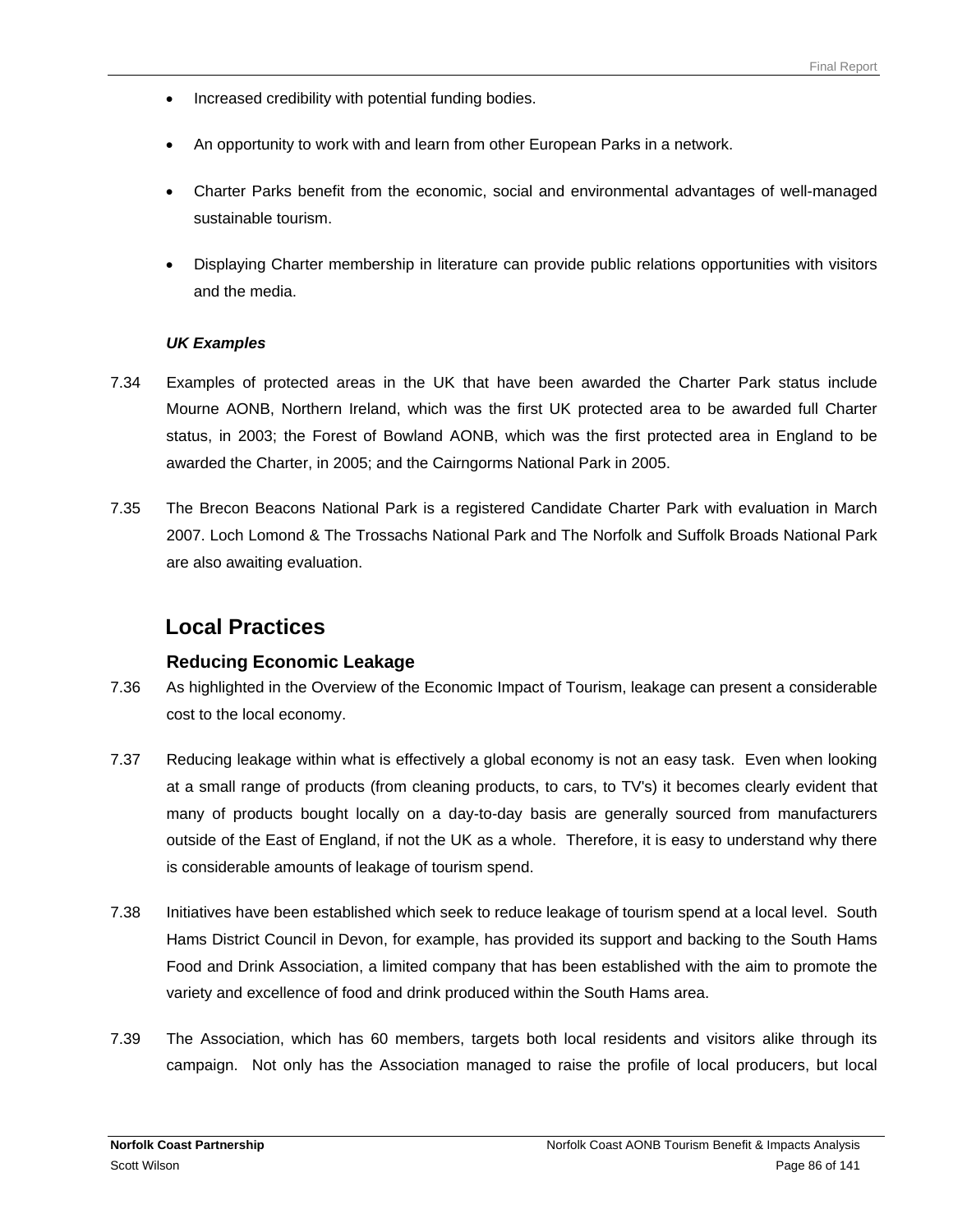businesses are being encouraged to source local produce first. As an incentive, the buyer is promoted in the 'South Hams Food and Drink Guide', which is widely distributed to visitors.

7.40 Ultimately, the key to reducing leakage will be to identify the full range of products that are produced locally which matches the requirements and demands of the tourism sector. These businesses then need to be encouraged to source locally at the first instance. As demonstrated by South Hams, a promotional vehicle should be attached to the initiative in order to clearly demonstrate the incentive to purchasers.

#### **Managing Change**

- 7.41 One of the principles behind sustainable tourism is the effective management and mitigation of change.
- 7.42 Hadrian's Wall, as a World Heritage Site, is a sensitive site that has experienced increased visitor pressure. In order to mitigate and better manage these visitor pressures, Tynedale Council has implemented a series of initiatives designed to preserve the fabric of sites whilst also ensuring the continued enjoyment and learning opportunities for visitors. These initiatives include:
	- Extending the Hadrian's Wall Bus route whilst the bus has run for more than 30 years, the Council along with key stakeholders (English Heritage, National Trust, Countryside Agency and Local Authorities) managed to secure additional funding to extend the route, extend the times of availability, introduce a guide service, encourage use by non-car owners locally, and promote other features of interest through 'designed itineraries'. The result has been a tripling of users to 26,000 and a reduction of costs to a point whereby there is now an operational surplus rather than deficit.
	- Hosting a 'Limits of Acceptable Change' conference designed so that the key stakeholders and bodies responsible for the care and management of the site can agree acceptable levels of change as pressure increases. This includes change to the archaeology, landscape and footpath, and any measures needed to rectify certain situations.
	- Preparing Media and Photographic guidelines these guidelines were prepared in association with the Hadrian's Wall Tourism Partnership, with the aim being to publicise less well known and visited areas of the Wall through the selection and publication of appropriate images.
- 7.43 This scheme generally applies to a specific designation, though some of the principles adopted could be applied to a wider area.

#### **Visitor Contributions for Environmental Schemes**

7.44 A debate that has emerged recently concerns the viability of introducing schemes which request tourists to voluntarily contribute to initiatives that are specifically aimed at either counter-balancing their impacts on the environment, or which seek more sustainable behaviours within the environment. These schemes are commonly known as 'Visitor Payback' schemes.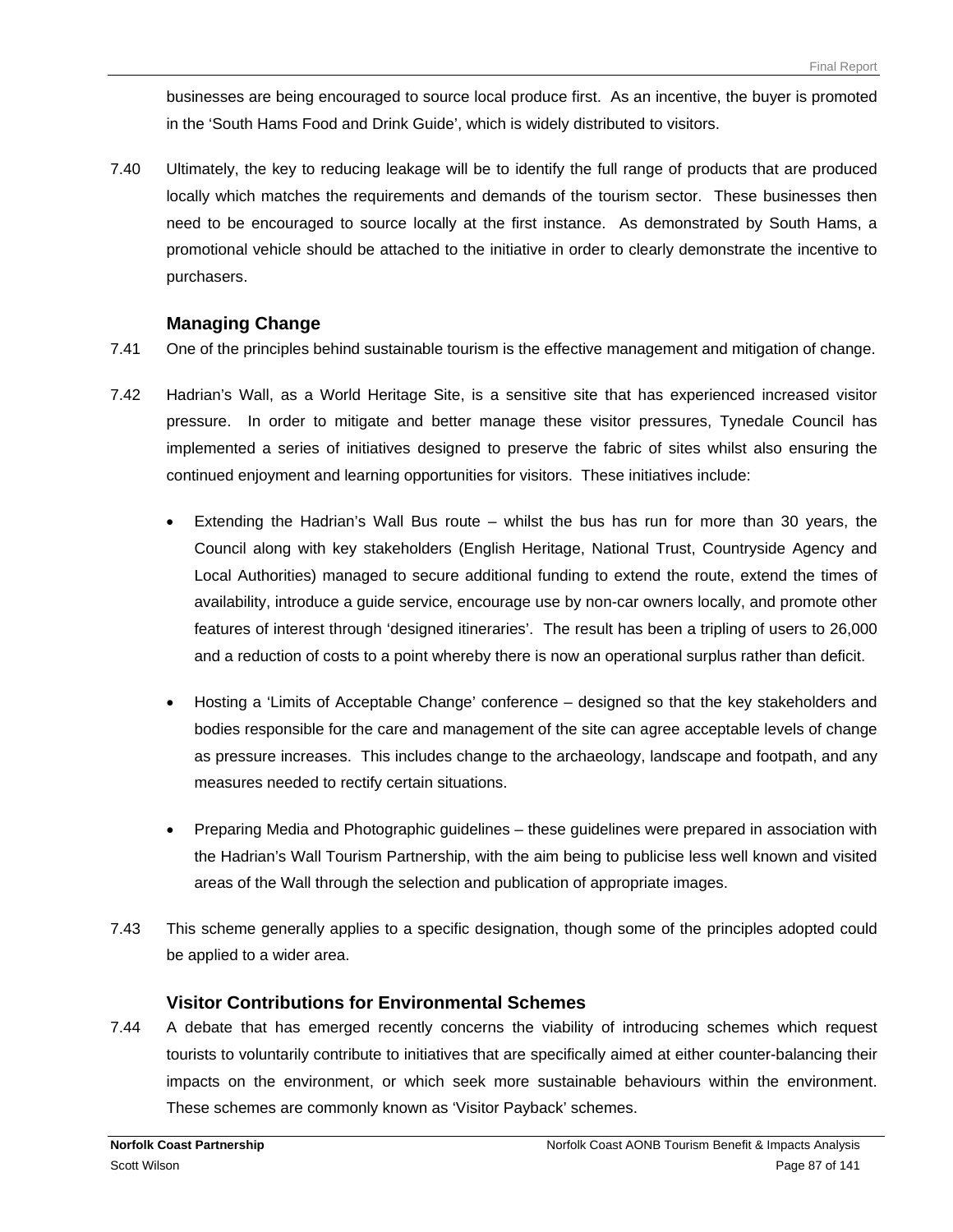#### *South Hams*

- 7.45 An example of a recent 'Visitor Payback' scheme is South Hams District Council's 'On the Right Tracks' initiative. The initiative was specifically aimed at developing a network of Green Lanes which were identified as having great potential as a resource for locals and visitors alike. Visitor Payback was identified as a means of extracting funds from visitors overtly and explicitly for the purpose of developing the initiative.
- 7.46 In this instance, businesses were encouraged to raise funds by placing a voluntary levy on certain products, or asking for a small donation for the use of a particular service. Methods for raising funds ranged from a donation of £0.50 from visitors bringing a dog to a self-catering establishment; £1.00 opt-out levy for every Dartmouth Pie sold; or even a £0.05p opt out levy for cups of tea and ice-cream flakes. Individual business take-up was regarded as successful, with 36 businesses committed to fund raising and 26 local businesses involved in the conservation works. Altogether £17,145 was raised.

#### *Suffolk Coast & Heaths AONB*

- 7.47 'Connect' has been developed by the Suffolk Coast and Heaths AONB Unit as a means of forging a partnership between visitors, local businesses and conservation organisations with reference to increasing opportunities for visitors to make a direct contribution to conservation programmes.
- 7.48 The scheme operates as a discretionary donation through 'Connect' businesses. These businesses are identified through the display of a 'Connect' symbol. These businesses collect donations from their customers, and these funds in turn are used to support specific projects within the AONB area.
- 7.49 Donations to 'Connect' are claimed to have funded a range of conservation projects including:
	- An electric boat to help the Suffolk Wildlife Trust manage their new Hen Reedbeds Reserve.
	- Management of overgrown heathland to provide a home for the rare silver-studded blue butterfly.
	- Vital improvements to the popular River Blyth footpath in Walberswick.
	- New interpretation panels for Tunstall and Blaxhall Commons.
	- A tree nursery at Snape Primary School.
	- Trail waymarkers for Dunwich Heath.
- 7.50 Overall, it is seen as a means of highlighting the specific sensitivities of the AONB to visitors, and growing awareness and education of the conservation practices required in the maintenance of the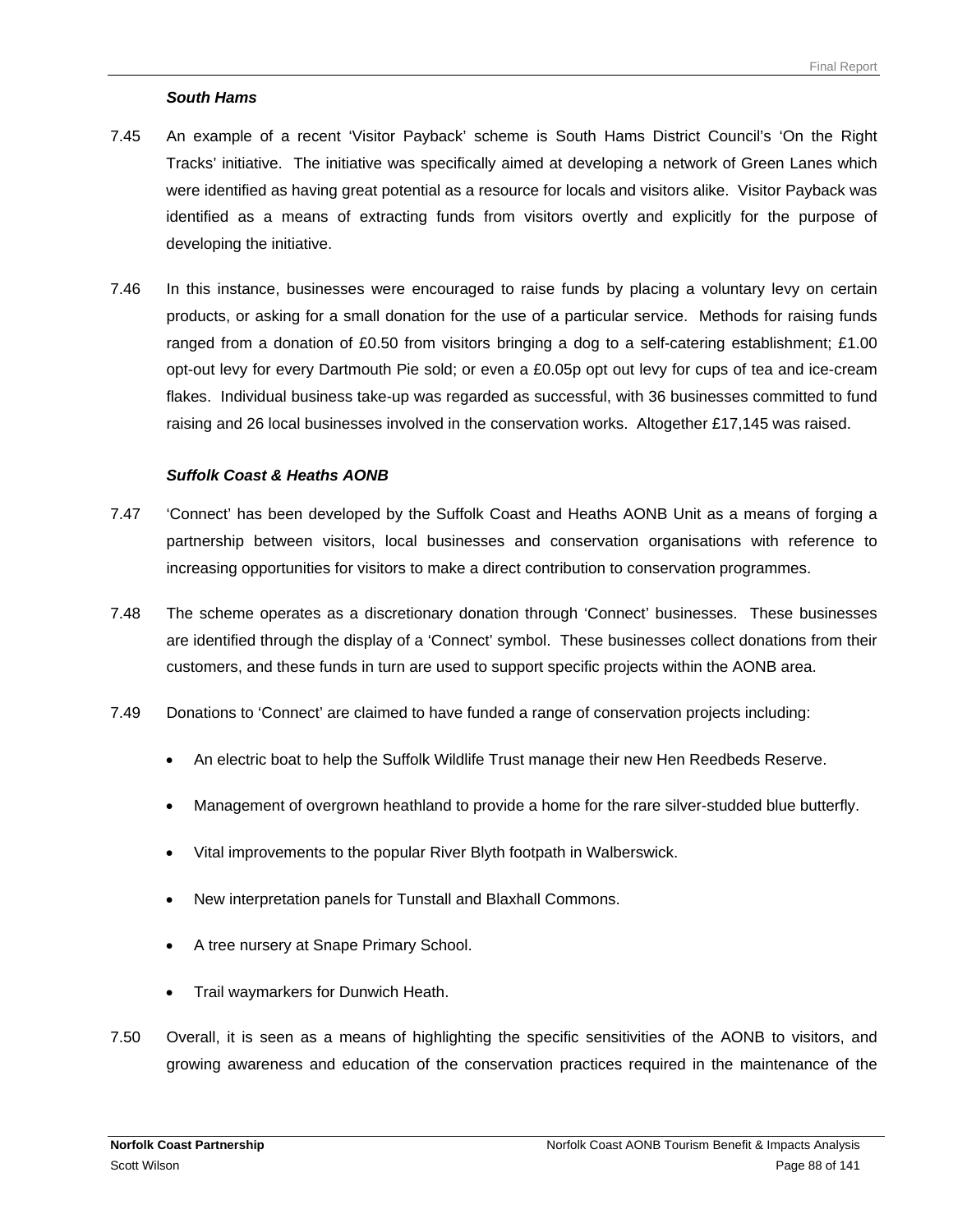sensitive environment. It also allows visitors the choice of giving a voluntary contribution towards this aim.

#### *Potential of these Schemes*

- 7.51 It should be noted that Visitor Payback schemes are a sensitive issue, with both the visitor focus groups ('the Norfolk Coast is not a cheap place to visit anyway'; 'would perhaps consider going elsewhere') and tourism businesses ('it will affect the competitiveness of the area in a very price sensitive market') suggesting that the introduction of a scheme would be viewed unfavourably within the Norfolk Coast.
- 7.52 In addition, whilst there are benefits to Visitor Payback over and above purely financial, opponents of the schemes suggest that the actual cost of setting up the scheme can negate some or all of monies acquired.
- 7.53 The more successful schemes appear to be those whereby visitors and businesses can visibly see or appreciate the benefit from the scheme - i.e. it is going towards a specific project – and it is a purely voluntary act. Any Payback scheme which is compulsory would be viewed as a 'tourism tax'.

# **Resident Card/Pass**

- 7.54 A method of overcoming resident complaints regarding the rise in cost of local services and amenities as a consequence of tourism is the development of a resident's card/pass.
- 7.55 The card, which is only available to residents, includes discounts on a range of leisure facilities, shops, restaurants, and entertainment facilities. The idea is that resident's pay preferential rates for usage of these facilities, which in turn also benefits local businesses and attractions by increasing penetration into the local market at off-peak periods.
- 7.56 This type of initiative has worked well in Canterbury for example where over 20,000 Resident Cards have been issues. St Albans, on a much smaller scale, offer 'resident's weekends' whereby specific discounts are available, and entrance to attractions is free as long as the patron holds evidence that they live within the area (i.e. a driving licence).
- 7.57 Whilst it is generally accepted that tourists pay more for use of the same services, this appears to be a more acceptable compromise than a tourism tax if the promotion is based on **local residential savings**.

# **Traffic Clearways**

7.58 A 'Clearway' is a traffic management tool used in certain areas to ease road congestion through temporarily prohibiting waiting or parking on a given section of road (set down and pick-up is permitted).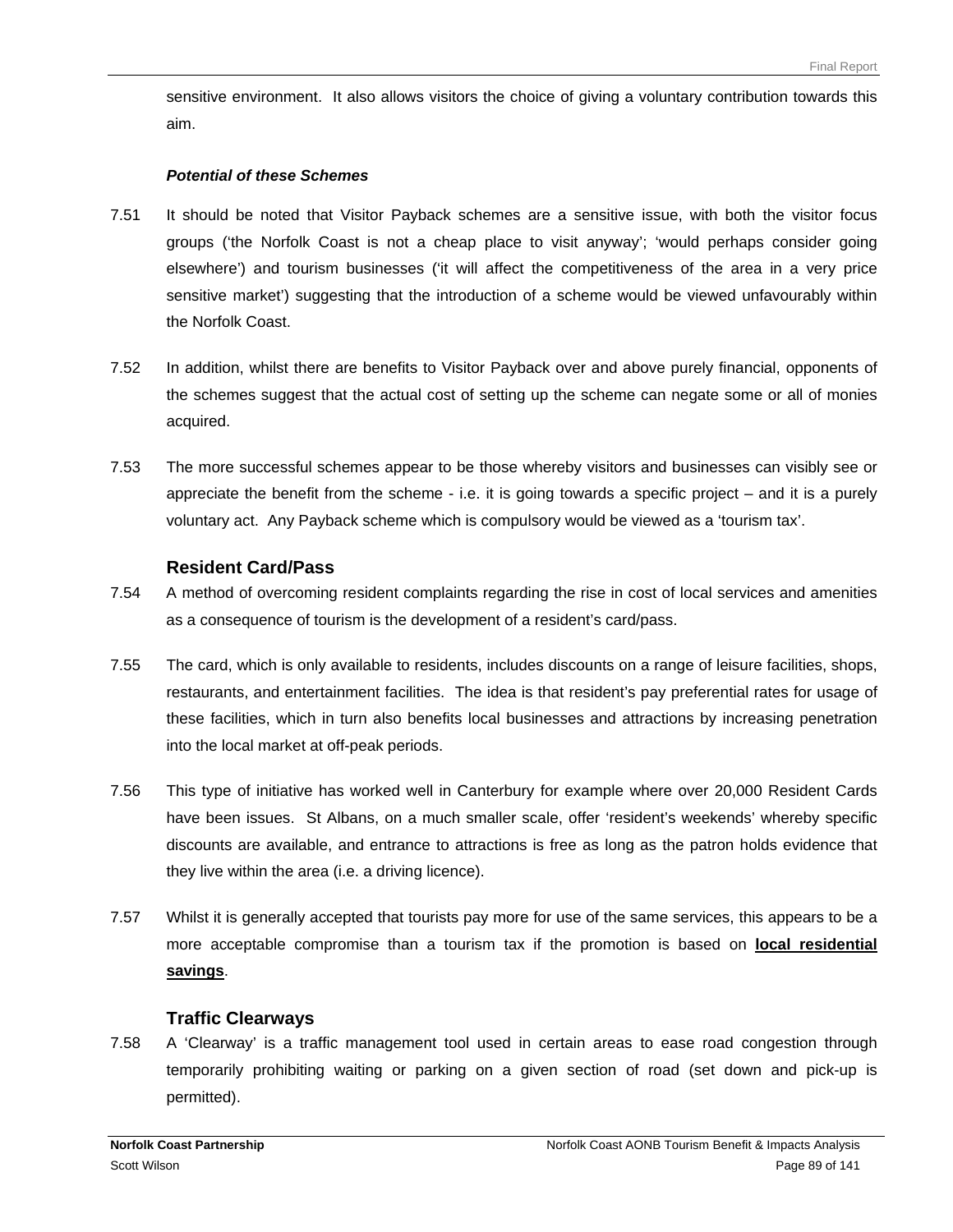- 7.59 The benefit to locals of the system is that it only operates during certain times of the day, usually coinciding with when traffic is at its greatest. Furthermore, it is claimed to have minimal visual implications in that it does not require any permanent lines. Rather, small 'clearway' signs are strategically placed along the roadside.
- 7.60 On the whole, clearways tend to be used in urban areas. However, a rural village in Kent operates a lunchtime clearway to prevent parking during this busy period. In Whitsand Bay, in Cornwall, a clearway operates on a stretch of road (approx. 2 miles) during the main tourist season, i.e. from 1st April-30th September.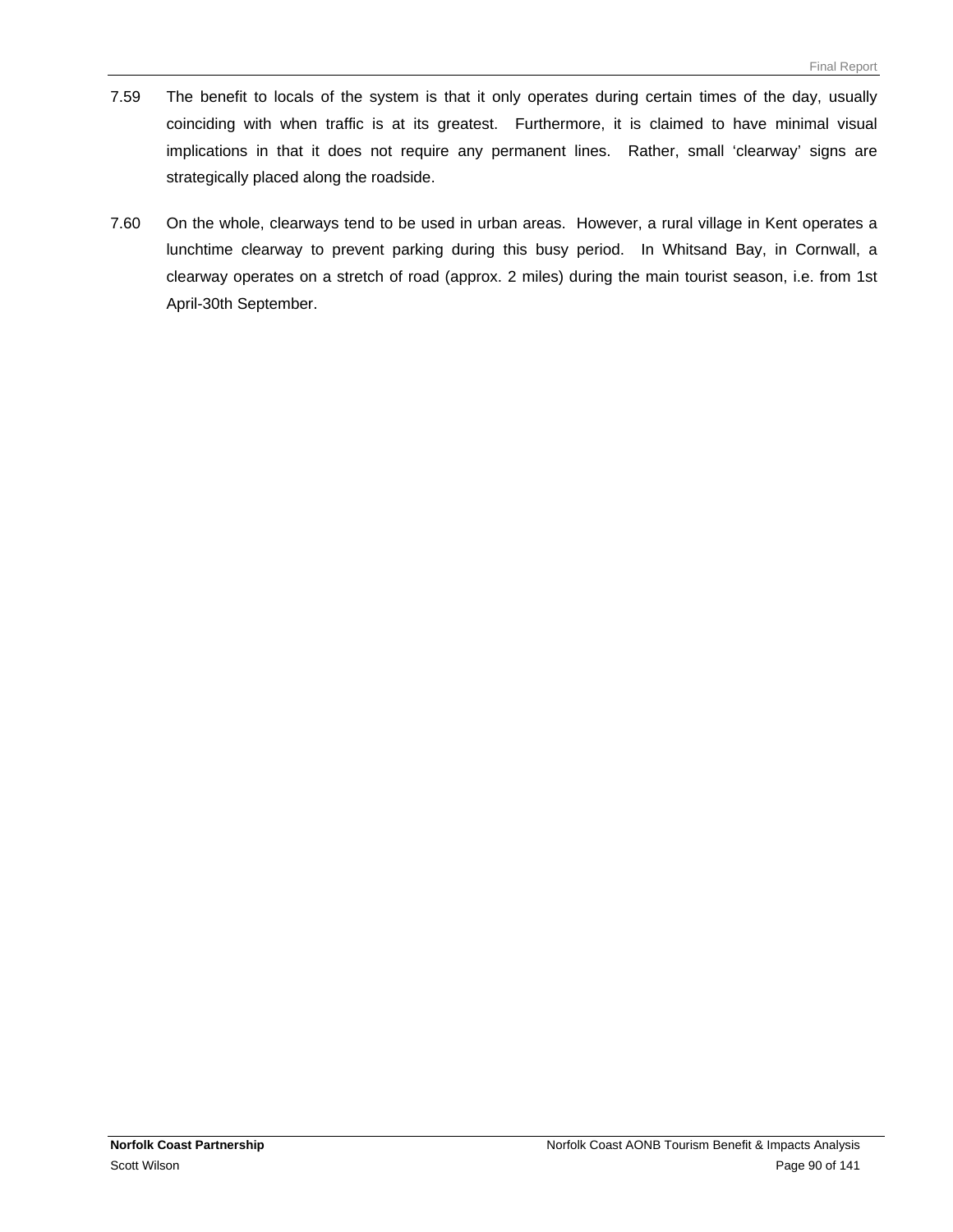# 8 Workshop & Consultation Summary

8.1 The following provides a synopsis of two workshops held with regards to the benefits and disbenefits of tourism. Altogether, 71 representatives from community, business and environmental organisations were invited to attend the workshops. Altogether 19 representatives attended:

# Wednesday 22<sup>nd</sup> February, Hunstanton

- Bill Boyd, Norfolk Wildlife Trust
- Peter Rushmer, Wash & North Norfolk Coast European Marine Site
- Ron Harold, English Nature
- Gary Hibberd, Norfolk Wildlife Trust
- Barbara Bamfield, Hunstanton Accommodation Association
- Nick Daubney, Borough Council of King's Lynn & West Norfolk
- **Brian Everitt,**
- Geoff Needham,
- Cyril Southerland, Brancater Staithe Fisherman's Society

# Thursday 23<sup>rd</sup> February, Sheringham

- John Sizer, National Trust
- Peter Wordingham, Blakeney & District Wildfowlers Association
- Robert Simmons, Norfolk Tourist Attractions Association
- John Pugh, North Norfolk Hotel & Guesthouse Association
- Bruce Stratton, Hotels of North Norfolk
- Hilary Nelson, North Norfolk District Council
- Catherine Plewman, Cromer Past Present Future
- Bryan Bullivant, Borough of King's Lynn & West Norfolk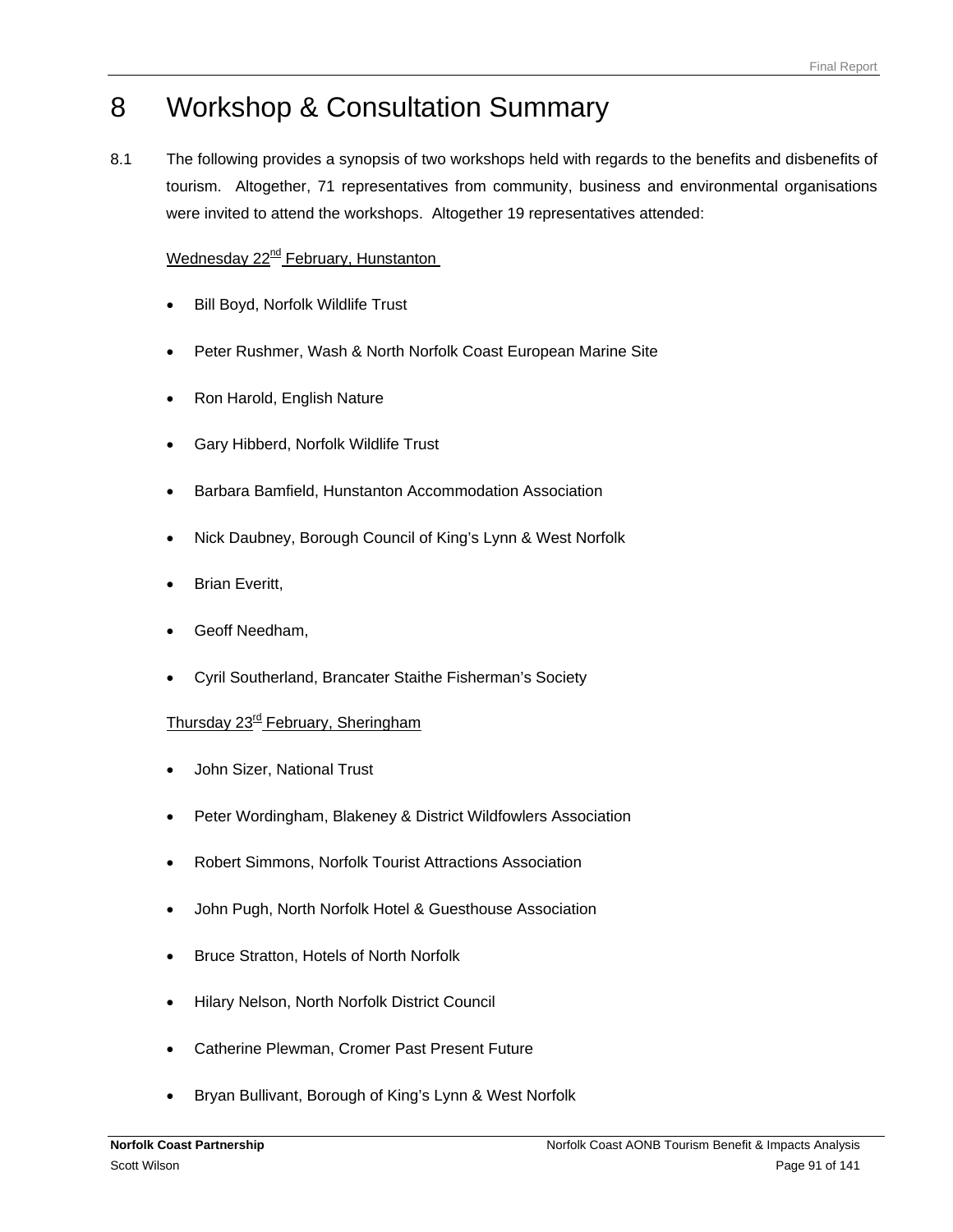- Tony Shipp Chair of the Cromer Entertainments Organisation
- Brenda Hare President of Cromer Preservation Society
- 8.2 In addition, to ensure a holistic and inclusive approach, all invitees unable to attend were sent a selfcompletion form consistent with the topics raised at the workshops themselves. Altogether, 19 responses have been received and their responses are included in our analysis.

# **Environmental Aspects of Tourism**

# **Visitor Behaviour Impacts**

- 8.3 The environmental/preservation groups highlight disturbance as the main issue facing the wildlife within the area. This was particularly true of dog walking, whereby dogs are let off their lead to run freely and therefore disturb nesting sites. It was also true of other types of activity such as kite buggies, paragliders and microlights, which are recognised to be growing in popularity. Reference was made with regards to the loss of Ring Plovers, with the number of nesting sites now estimated at c.100, whereas 20-30 years ago it was closer to c.300. Whilst the loss of nesting sites was not totally attributed to visitor activity, human disturbance was considered to be a contributing factor.
- 8.4 Erosion of footpaths has been noted, particularly across the saltmarsh at Holkham Reserve, as has disturbance of sand dunes. However, the wardens/managers suggest that this is less of an immediate concern with recent scientific evidence suggesting that:
	- The saltmarshes at Holkham are still active and functioning as an eco-system, with the main impact being visual.
	- Sand dunes are not supposed to be static systems, and unless there is some direct impact, there is a concern that they could become fixed.
- 8.5 Tourism businesses are less aware of the direct consequences of visitor activity within sensitive environments. Whilst there was recognition that impacts are likely, there is less knowledge about how these impacts become evident on the ground.
- 8.6 Likewise, the community representatives generally feel that tourism impacts on the environment are being managed effectively [through the management/conservation organisations]. In this instance, several references have been made to the RSPB's Titchwell Reserve as being an example of how visitor activity and behaviour is being managed.

# **Visitor Benefits to the Environment**

8.7 Both the tourism business and some community groups suggested that visitors already contribute to the environment, particularly through spending on car parking (which in one instance supports a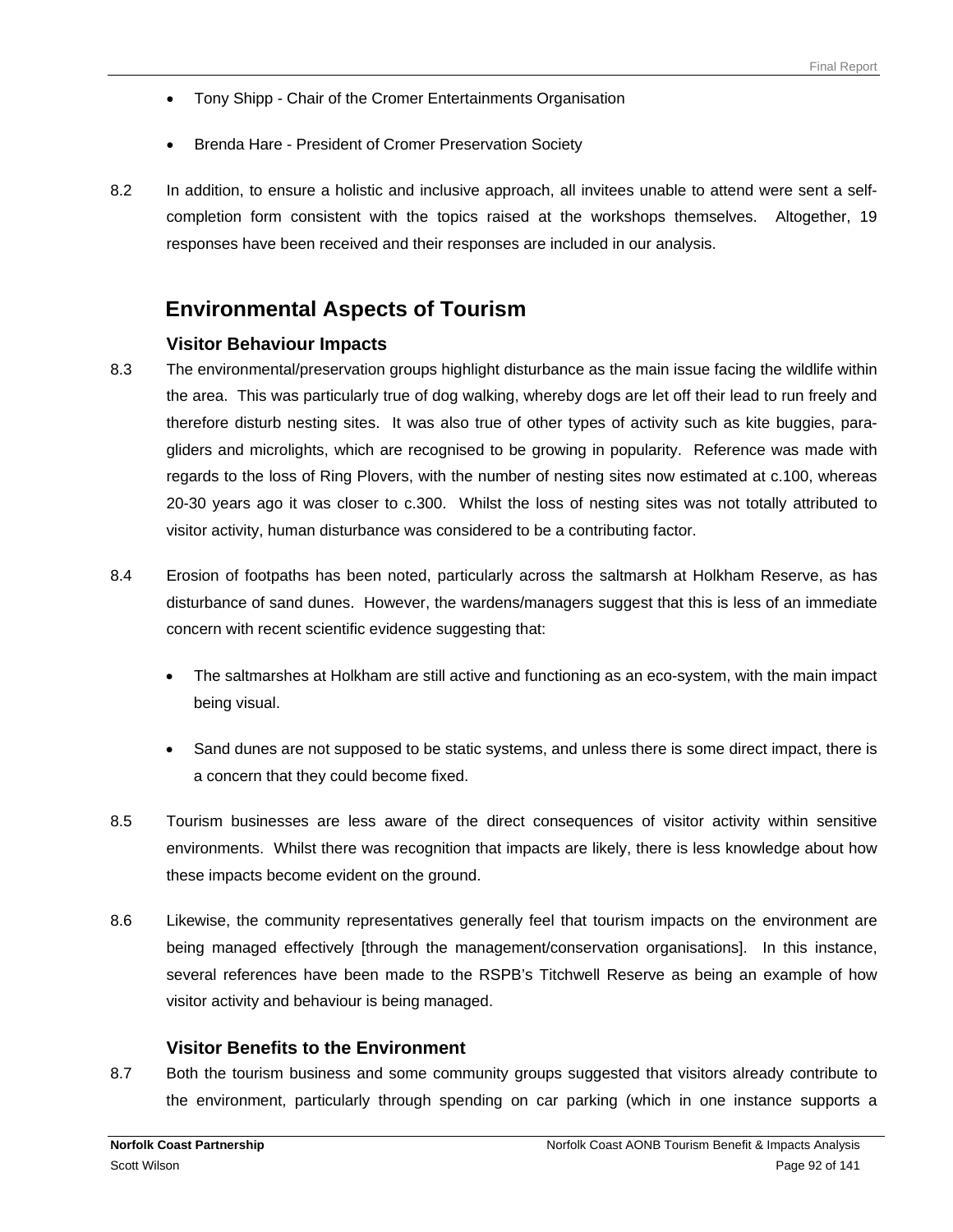reserve warden). Some also rationalised an association between visitors and the ability to increase membership of preservation organisations such as the NWT/National Trust/RSPB. In addition, a proportion of tourism business and community representatives believed strongly that the overall environment of the AONB area would not be as well maintained if it were not for tourism activity.

- 8.8 Furthermore, it was intimated that, in the absence of visitors, conservation/management organisations would lose money, and that this would adversely affect efforts not only to protect the more visited sites, but also other sites within the remit of the organisation. In fact, it was suggested at the workshops that conservation organisations were starting to question the need to protect Reserves that do not have a 'visitor' element.
- 8.9 Environmental wardens and managers, on the other hand, suggest there is a strong need to extract additional funding from visitors. They lay claim to the fact that the funds they receive to protect their sites are disproportionate to the value visitors place on the natural environment; and the actual financial worth of visitors to the economy. In addition, funding is now specifically needed to assist with managing visitor behaviour, which is a direct cost to their efforts to try and protect and promote wildlife populations within the 'protected' habitats along the coastline.
- 8.10 Some representatives posed the question as to whether as much funding would be needed if visitors were not present within the sensitive environment, suggesting that less money would be needed to reverse/manage their effects. In addition, they went so far as to suggest that more could be done to help with the maintenance and up-keep of the area if visitors were not present. They suggested that the community would still value the up-keep of the landscape without tourism, and that the environment would not need as much investment if it were not for the problems that visitors cause.

# **User Groups**

- 8.11 It will be important to distinguish between the types of visitor to ensure clarity. Tourism business groups were generally at pains to suggest that there is a difference between tourists (overnight guests), day visitors, and locals. From their perspective, tourists need to be recognised for their benefits, including the financial contributions that they bring that help the continued preservation of the local environment. They also suggested that local residents, at certain sites, act as 'visitors' to particular sites, and these are potentially the most detrimental users because of a high level of repeat visitation.
- 8.12 One or two environmental representatives mirrored this sentiment, to a certain degree. They suggested that tourists actually have a greater respect for the natural environment and the importance of the local habitats than perhaps some locals. For others, though, the distinguishing characteristics were not related to their duration of stay or their origin, but rather based on a) their volume and b) their activity.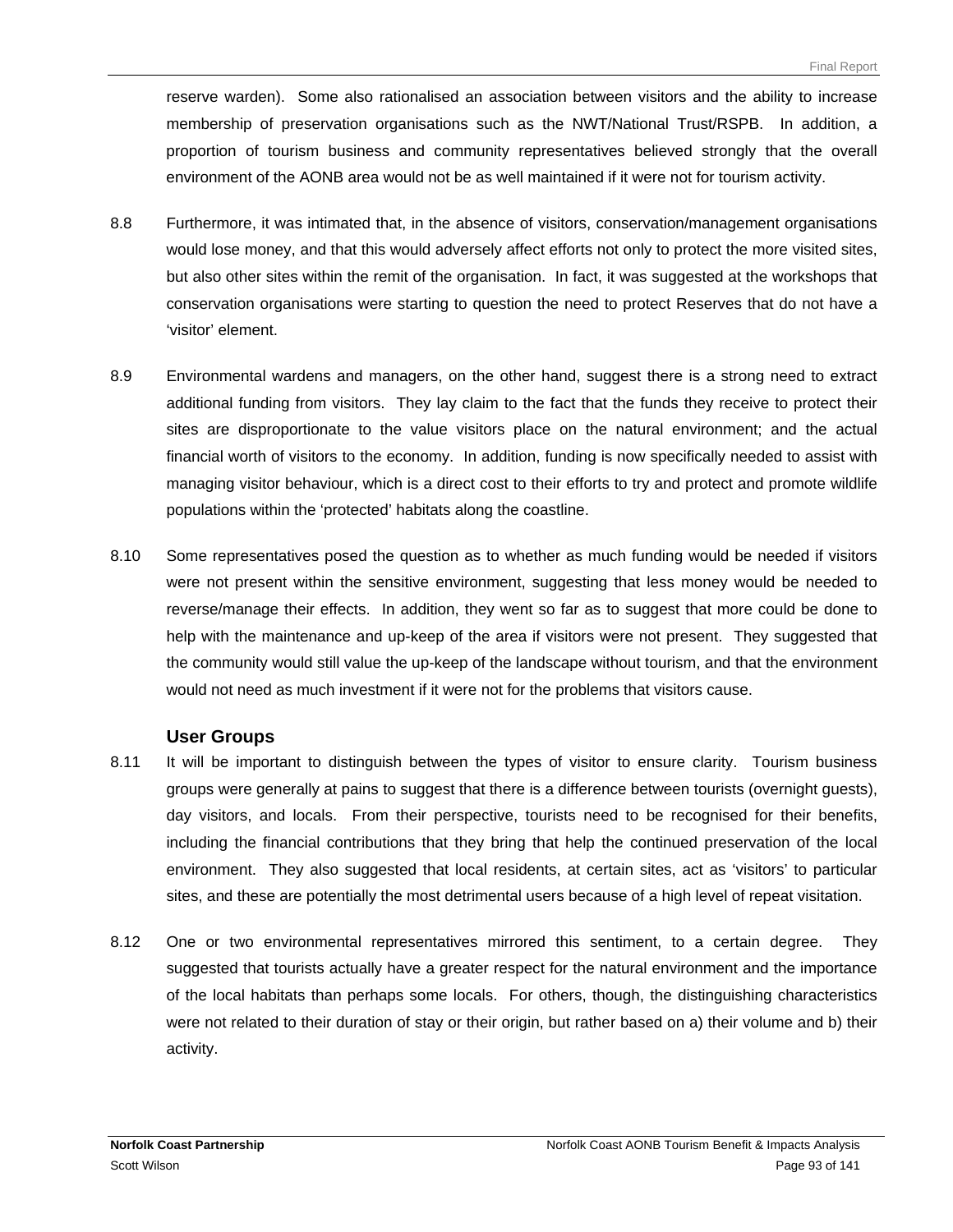#### **Development Impacts**

- 8.13 In relation to actual physical forms, tourism businesses claim that through the development of boardwalks (which they appreciate is necessary to comply with DDA), hides, and the new visitor centre at Cley is in itself adding to changes in the character and nature of the landscape.
- 8.14 However, some community members suggested that this is actually damaging in itself to the landscape, and suggest that certain developments (including boardwalks, hides and car parks) is akin to 'sub-urbanising' the AONB.

#### **Community Aspects of Tourism**

8.15 In the workshops, there was a general consensus of opinion that visitors do not tend to adversely affect the community and local residents. However, comments received since the workshops through the questionnaire forms, suggest that the workshops perhaps did not provide a completely balanced 'community perspective'. This has now been addressed.

#### **Visitor Impacts on the Community**

8.16 There was some feeling amongst tourism and environmental representatives that residents do complain about overcrowding and congestion at the busiest tourism periods (August and Bank Holidays), and that residents can resent visitors if they behave badly. Inappropriate parking is mentioned as an example, as is damage to property. However, it was felt that this is generally limited to certain times of the year and by certain visitor groups, with reference made to the fact that, in most instances, the inconvenience is minor compared to the benefits derived from visitor spend.

As a result, agreement is relatively high in regards to visitors underpinning the welfare of the community, including through the support of:

- Public transport direct support;
- Local shops direct support;
- Schools indirectly, with tourism providing jobs to ensure families stay within the local area; and
- Emergency services (one community member noted that there is a local ambulance service on stand-by which they felt would not be available if it were not for visitors).
- 8.17 This belief was supported by anecdotal evidence of conversation with friends who work in various fields (bus drivers, shop-keepers) and by personal experience (builder and fisherman). Nearly all representatives suggested that this far outweighed any of the negative impacts that visitors may create.
- 8.18 However, some community representatives were unconvinced by this argument, suggesting that they feel tourists do little to benefit anyone other than tourism businesses, and that the tax burden placed on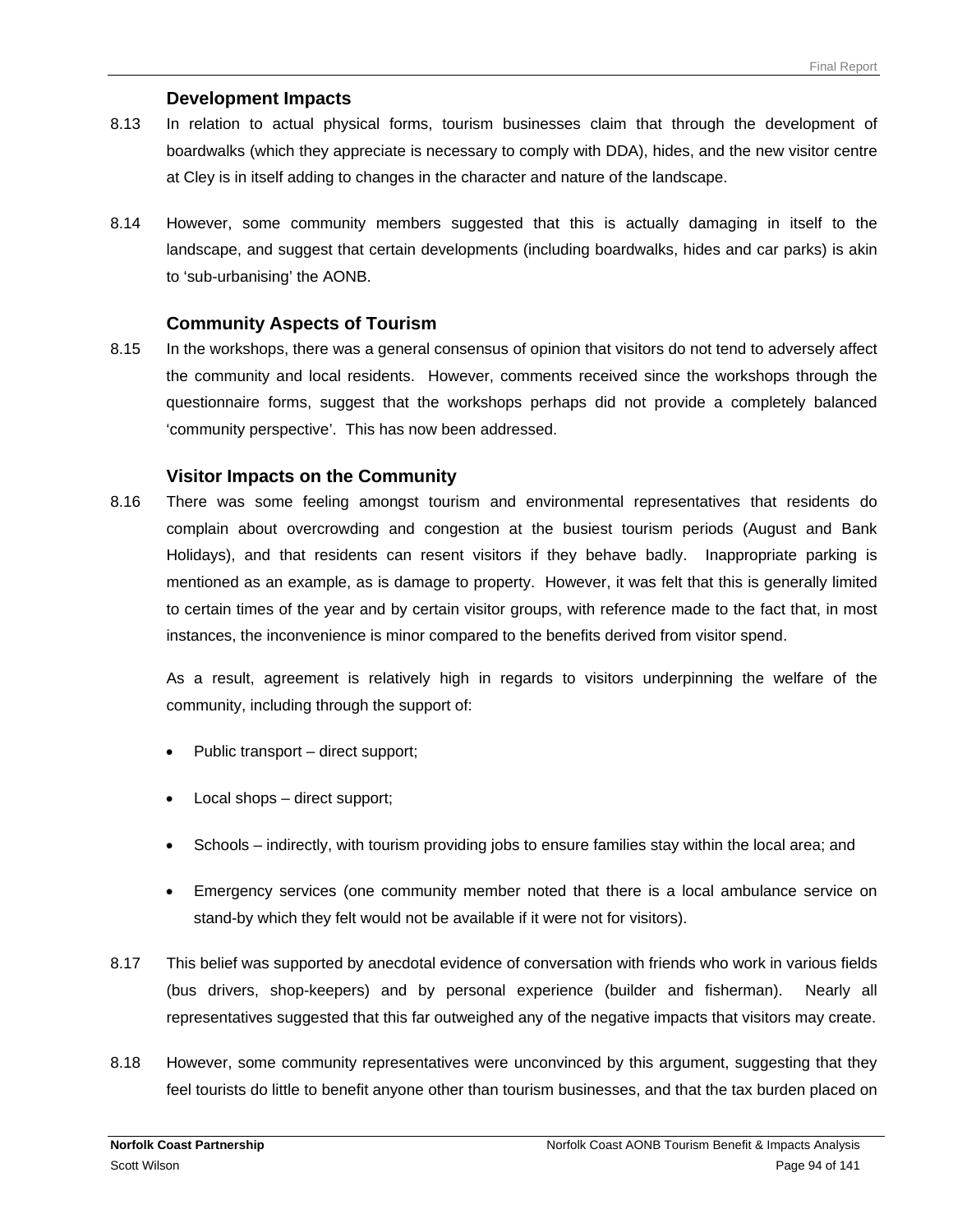local residents in relation to visitors is disproportionate to the benefits received. Questions have been raised about where is the evidence that forms a direct link between tourism spend and the welfare of the local community, claiming that this is more a case of being an accepted notion than a proven fact.

#### **Nature & Character of the Community**

- 8.19 It was generally accepted that visitors can spoil the character and charm of certain areas of the AONB. However, a proportion of representatives were also at pains to challenge this negative and state that visitors can also create a lot of the character that gives the area a sense of place.
- 8.20 On the negative side, comment is made with regards to the volume of visitors, and the fact that residents actually left the Norfolk Coast area during August because it becomes a 'no-go' area for locals. Key activities that were seen to spoil the character of the AONB are traffic and inappropriate parking [along the A149], with the suggestion that birders have a habit of stopping at unofficial sites. However, there was a feeling amongst community members that management and education would alleviate such problems.
- 8.21 On the positive side, was highlighted that the carnivals held across the region would not be as successful if visitors were not encouraged to participate in the festivities (in fact, many visitors arrive specifically for the carnivals that take place). In addition, it was suggested that some of the local settlements (Wells is mentioned by name) needed visitors to help give them a sense of place and character. Out of season, some places become very quiet, almost like ghost towns.
- 8.22 Needless to say, this drew conversation about the problem of second home ownership. This is obviously a key issue, and that a high proportion of blame is directed at tourism by community representatives. However, others debated whether second home ownership is a problem associated with tourism or not. Emphasis is generally placed on un-occupied second homes, rather than selfcatering establishments.

# **Volume Vs Behaviour**

- 8.23 Some of the community representatives suggested that volume rather than behaviour is to be considered in relation to community and environmental effects. For the community, this generally manifested itself in relation to traffic [along the A149] and car parking capacity. A few businesses believe the traffic problems are exaggerated.
- 8.24 The environmental representatives suggested that both volume and behaviour are problems. Whilst certain inappropriate activity can be damaging, reference was also made to the fact that even if all visitors to sites behave well, their sheer volume can still cause a lot of damage. The under-lying message appears to be that the damage they cause is unintentional, and a consequence of lack of knowledge rather than any deliberate malice or intent. In fact, one comment suggests that the occurrence of deliberate damage is now much less than in the past.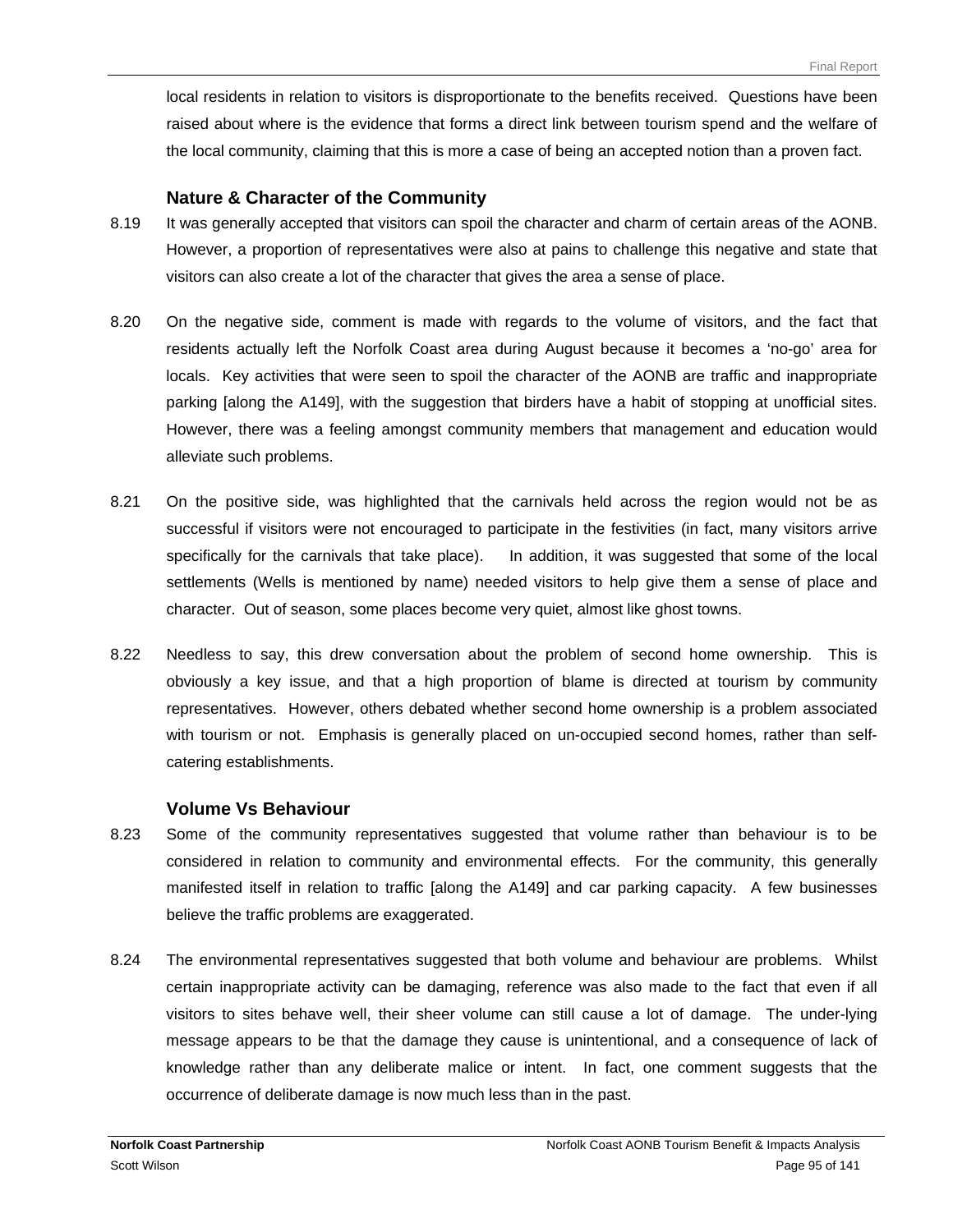8.25 In contrast to this, tourism businesses strongly disagreed that neither volume nor behaviour of visitors cause significant problems for either the community or the environment, or that the charm or character of the AONB is being ruined by visitors. Overall, the benefits are seen to outweigh any disbenefits of tourism. They suggested that, as with Foot and Mouth disease, the value of tourism across all sectors will only be realised once it has gone; and with the potential of bird flu to make the coastal area a no-go zone to visitors and sea-level rises threatening both settlements and wildlife habitats across the coast, this realisation is their biggest concern.

# **Tourism Business Aspects of Tourism Economic Benefits**

- 8.26 There was a general consensus that tourism has significant benefits in supporting the local economy, though one or two have disputed this claim. The main view held was that tourism is one of the few viable and growing industries within this area of Norfolk, with many of the traditional industries such as farming and fishing having been in decline for years. Even major landowners such as the Holkham Estate have been observed as diversifying heavily into tourism to supplement the traditional incomebase of agriculture.
- 8.27 Both the environmental and community representatives were able to define specific examples of where tourism businesses have helped to support other businesses within the area (local fishermen, builders, arts and crafts). In Blakeney and Brancaster, there was also a direct relationship made between tourism spend in car parks and support for the local community (the National Trust give half their takings from the car park to Blakeney Parish; for Brancaster, the car park is considered to be worth some £8,000).
- 8.28 Some environmentalists also rationalised further some of the benefits they receive from tourism, and the links with tourism businesses:
	- The National Trust has a relationship with seal tour operators whereby if visitors sign up as National Trust members, they have their tour fee returned;
	- There is a link between Blakeney Hotel and the Blakeney Historical Society, whereby the Historical Society host walk and talk tours, highlighting the key points of interest, to guests of the Hotel (an example of good practice in relation to tourism business/community projects); and
	- Hotels and restaurants are now major clients for local fishing trawlers, for example.
- 8.29 However, some environmental representatives stated that the income they receive directly from visitors is generally insignificant compared to other sources, and reiterate the notion that the sectors worth to them is disproportionate given the reliance of the industry on its natural resources. They also stated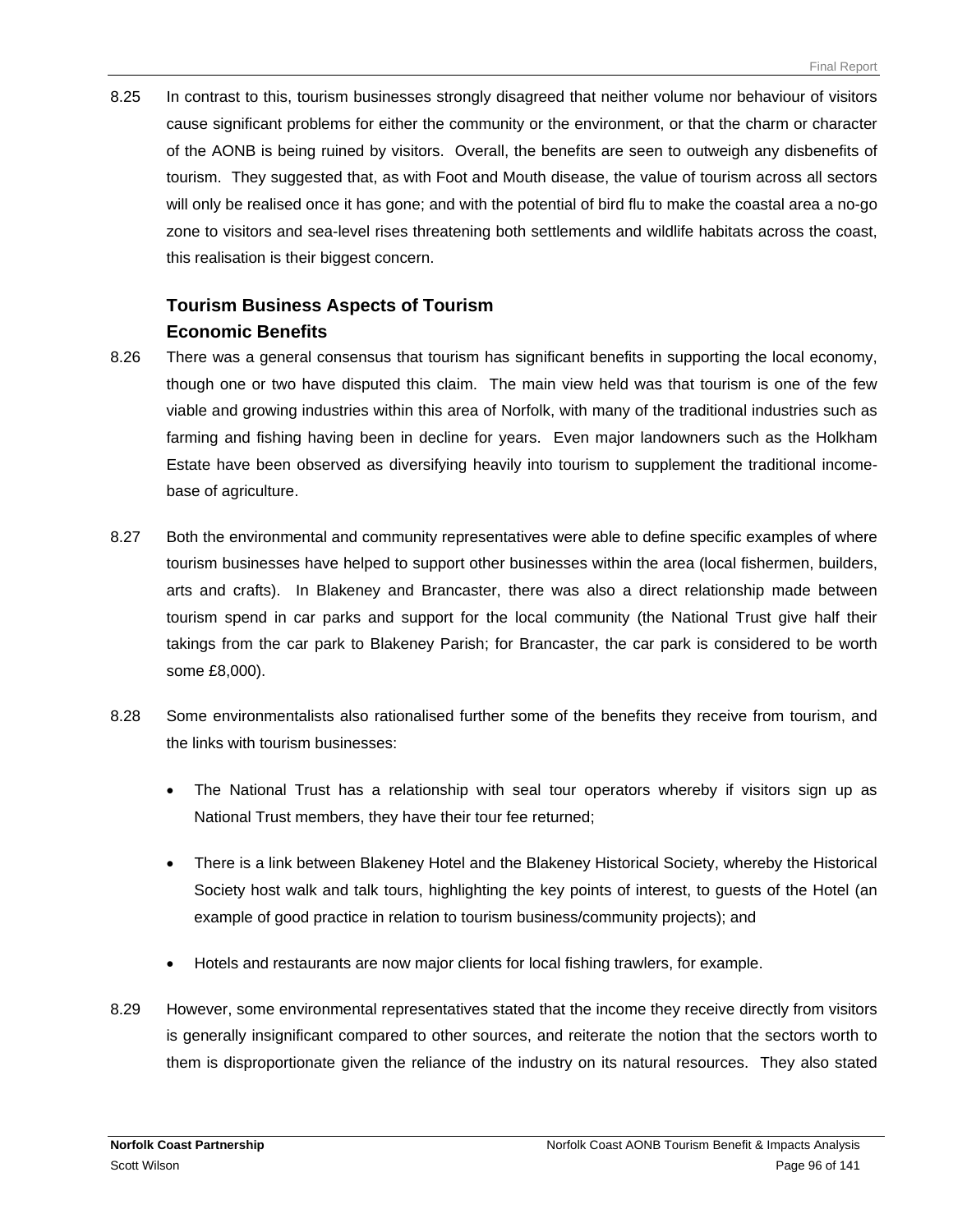that with one or two exceptions, their relationship with tourism and local leisure businesses is not strong.

#### **Role of Business**

- 8.30 With reference to how the relationship between business and the environmental sectors could be improved, almost collectively (and without prompting) the emphasis was on softer intervention, i.e. education, spreading the word of good practice and behaviour within the AONB. This was mirrored by comments by tourism businesses who suggested that the industry would be more willing to accept and adopt these types of measures than something akin to a 'tourism tax'. The community representatives suggested that there were perhaps not enough examples of where tourism directly benefits the environment or community through the funding of projects.
- 8.31 Interestingly, both environment and tourism business representatives seem to share the sentiment that there should be an acceptance that 'we're all in this together!', suggesting that both believe the other to have a 'them and us' mentality.

#### **Tourism Season**

- 8.32 Tourism business and some community representatives were certainly keen to see the tourist season extended, stating that the area needs the additional spend in order for the community to continue to prosper. Interestingly, both suggest that the availability of low cost housing is an issue in that some of the workforce may be forced to leave the area. This is a concern because the tourism workforce are considered to be the 'key workers'!
- 8.33 The environmental contingent and a high proportion of community representatives suggested that their preference would be for fewer visitors to the area, but ensuring that more visitor spend is retained by the local economy. However, this has been suggested to be an 'idealist' position, and unlikely to be achievable. Overall, they would not wish to see a major increase in visitor numbers as they feel this would be unsustainable.
- 8.34 Virtually all agreed that the tourism season is already much longer than it has been in the past, to the extent that it is becoming year-round, with some suggesting that Christmas is now a particularly busy period.

# **Wider Discussion & Solutions Traffic**

- 8.35 Traffic is a repeated concern amongst the representatives in the second part of the workshop discussion. Key issues mentioned included:
	- The increased length of time it takes to travel along the A149 (an example of a  $1\frac{1}{2}$  hour journey increasing to 4 hours during the peak tourism season).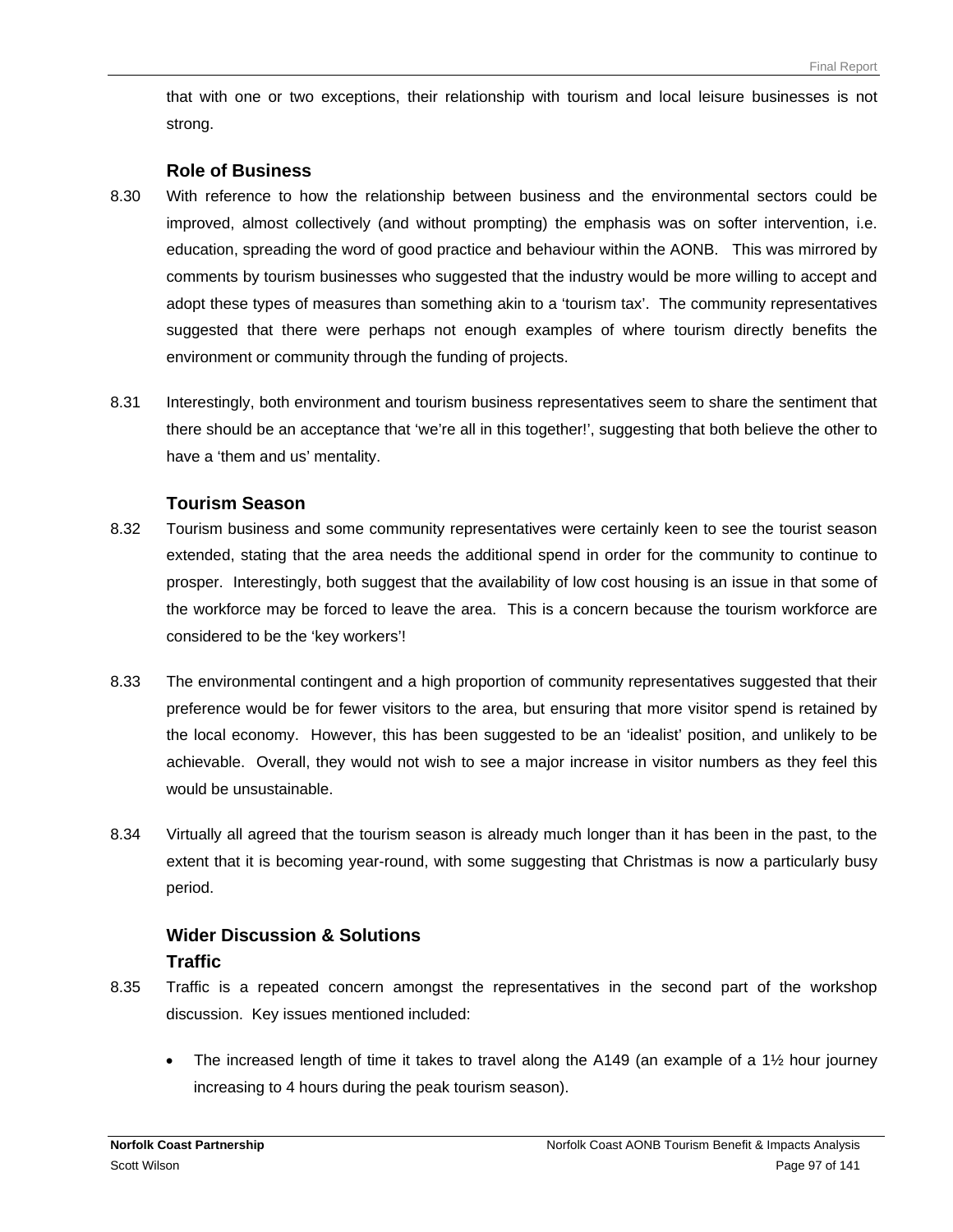- The avoidance of paying car-parking fees by parking in unofficial sites and on the road, blocking through traffic.
- The policing of problem parking is minimal.
- The lack of coach parking, and the fact that some parts of the A149 are definitely not suitable for coach vehicles.
- 8.36 In terms of public transport, the Coastal Hopper was mentioned as an asset. However, both this and other services are generally regarded as too infrequent, and they do not operate at times when visitors would want them to i.e. too early a last service. This is said to affect the ability of the public transport to be a true alternative to the car as a means of moving around the AONB.
- 8.37 The possibility of a Park&Ride schemes, such as in Norwich, has been repeatedly introduced in relation to the AONB, though bus frequency and routes would still be an issue.
- 8.38 However, others suggested that cars were engrained within society and that the problems this created within the AONB is more of a reflection of modern society. In addition, it is suggested that the ability to influence use away from the car is limited because of the flexibility the car offers in comparison to alternatives. Others stated that the problem would only be alleviated if hard decisions were taken.
- 8.39 The provision of walking and cycling routes is mentioned as an area that could be improved, though there is comment that cycling should not be encouraged along the A149.

#### **Raising Awareness**

- 8.40 In reference to environmental impacts on sensitive sites, it appears that there is a general lack of awareness regarding some of the more fundamental impacts of visitors, including amongst visitors and tourism businesses. The consensus view was that visitors were generally unaware of the problems they cause, and that once the effects of their behaviour are explained to them they generally agree to stop or change. However, the volume of visitors mean that it is impossible for the current wardens and managers to intervene effectively in every situation.
- 8.41 Another issue that has been raised is with reference to the fact that not all activities have long-lasting effects and that there is a lack of knowledge over which activities cause the most damage. This is an area that perhaps needs further investigation.
- 8.42 The potential of additional manpower has been raised, with the possibility of using volunteers to more effective use being offered as a potential solution. However, this has not been received entirely positively by the environmental contingent, with concerns over health and safety mentioned specifically as a barrier.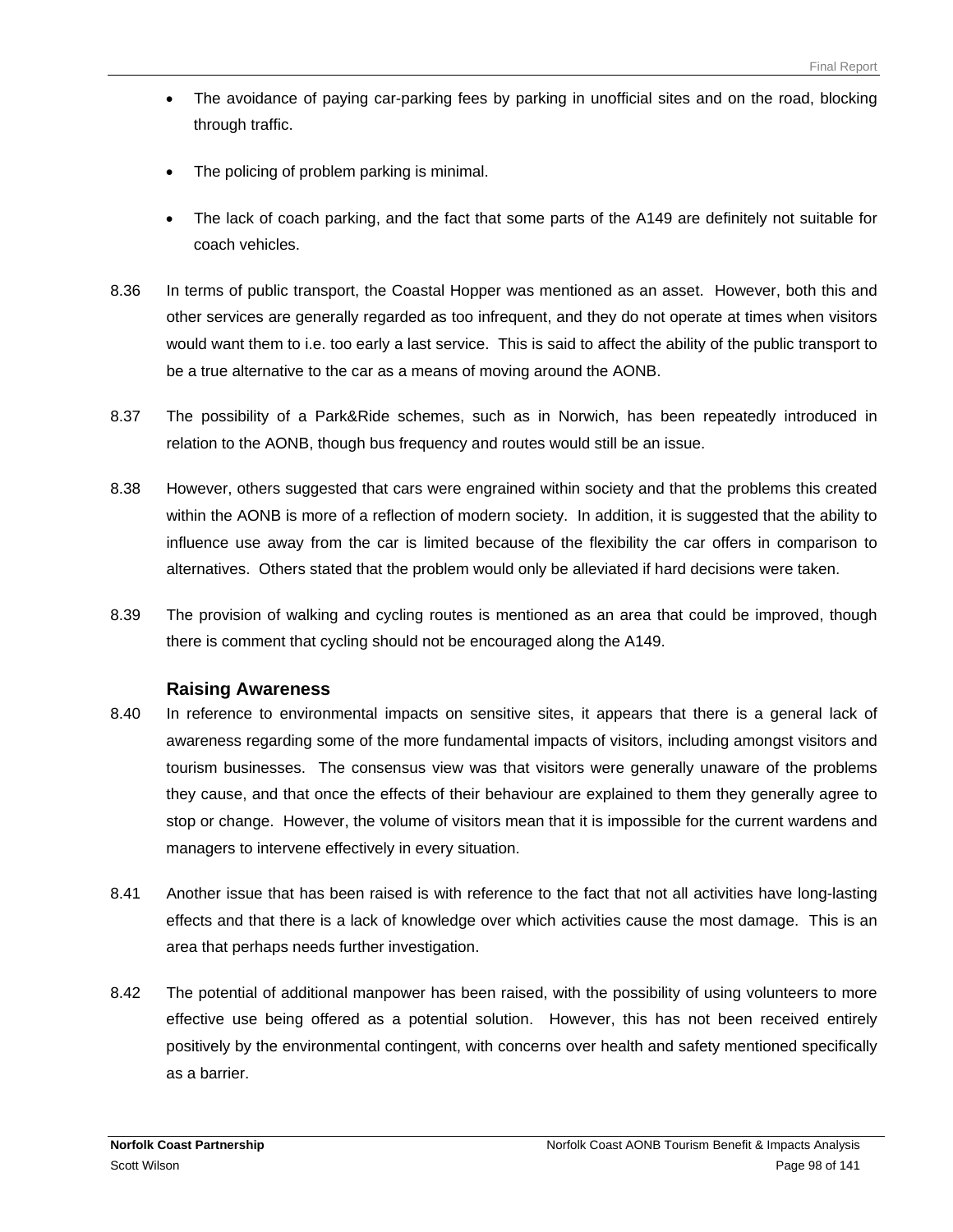8.43 Overall, 'education' in its widest sense appeared to be the main means with which the groups felt that visitors could be made more aware of the sensitive nature of the Reserves. Face-to-face contact and group sessions were regarded as much more effective than signage and leaflets. An example of businesses in the Lake District contributing to an education and awareness programme was offered as an initiative introduced elsewhere that is considered to be good practice. Examples of school education trips and out-reach programmes were mentioned also (such as operated by the National Trust), with the point raised that perhaps better understanding could be achieved through creating some form of out-reach programme for tourism businesses in particular. This was warmly received by attendees to the workshop.

#### **Maximising Benefits**

- 8.44 The relationship between visitors and their contribution to the environment is a moot point. Both business and some community groups challenged the role of Reserves in 'promoting' tourism, suggesting that by their very nature they 'attract' visitors. In response, the National Trust is at pains to suggest that certainly the National Trust [but also other Reserve management organisations] are open access organisations. Whilst this obviously did involve some visitor promotion, it is not considered to be a core focus of their activity and rather that site preservation and management are their key concerns.
- 8.45 At the workshops, it was generally agreed by the majority of representatives that any kind of tourism tax would not be welcome, with the tourism sector having to work in a very competitive environment particularly with the opening up of further overseas destinations and the 'guaranteed sunshine' that these destinations present. The underlying message was that anything imposed upon business that would reduce their competitiveness would also reduce the effectiveness of tourism to continue to contribute to the welfare of the local economy.
- 8.46 A voluntary levy-option linked to projects was also discussed at the workshops (i.e. Visitor Payback). Whilst one or two thought that it was an interesting idea and less controversial than a tourism tax, others felt that it was not needed or not really appropriate for this area. The concept of it being 'voluntary' was not accepted as a means of softening the effects, and there was still a concern that it would act as a tax.

#### **Partnership Approach**

8.47 There is some concern that community groups are not being consulted sufficiently in relation to the tourism strategies and policies that are adopted locally. There is a feeling that their views are not represented, and this has resulted in certain changes which in their view are not appropriate changes in relation to the wider character of the AONB. Therefore, the community representatives would welcome the opportunity to share their views on a more 'official' basis.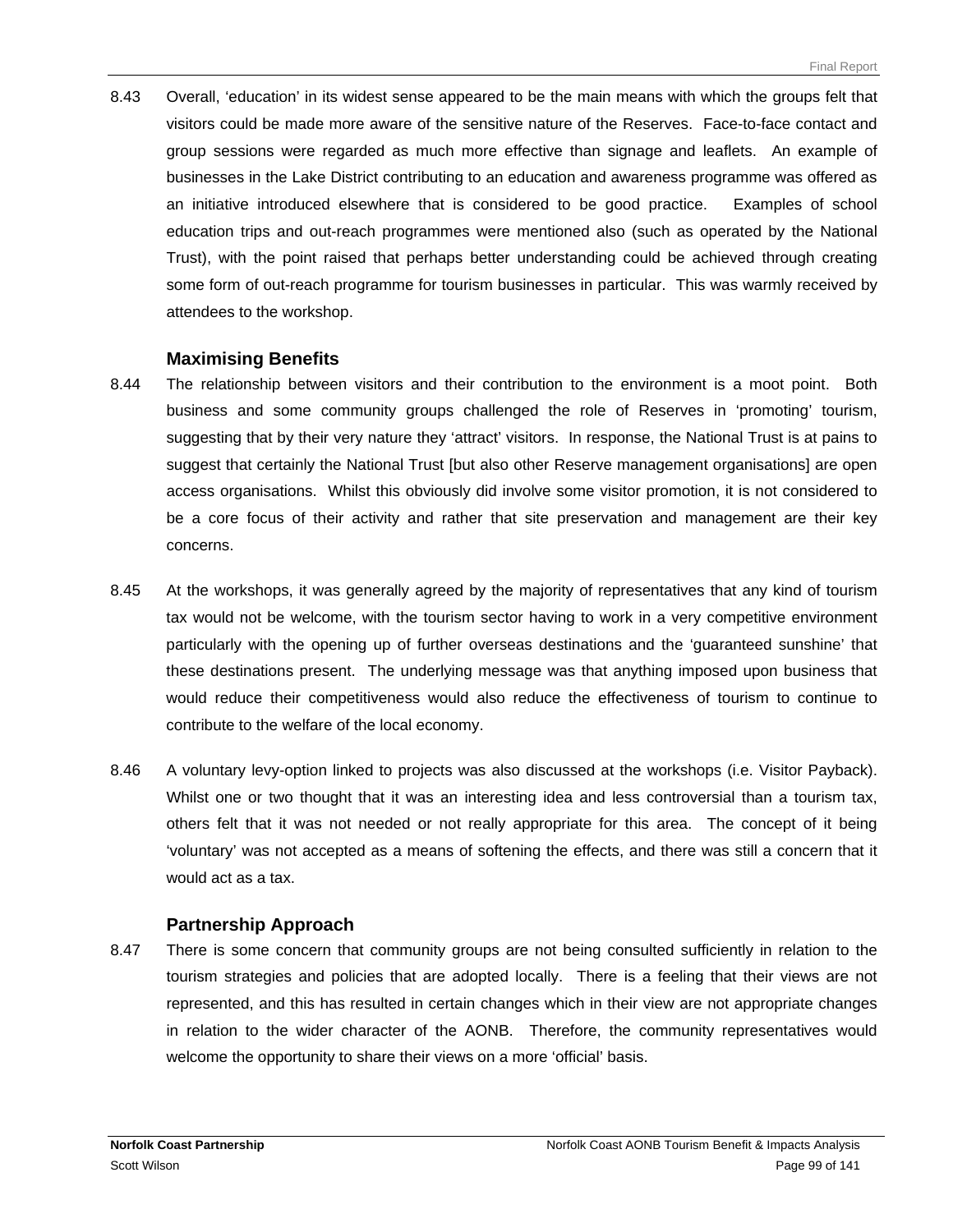8.48 Likewise, some tourism businesses are genuinely unaware of impacts that their visitors are having on the sensitive environments within the AONB. Therefore, they suggest that they would welcome an opportunity for further dialogue with management/conservation organisations in order to extend their knowledge.

# **Conclusion**

- 8.49 The workshop and consultation process has identified some key Issues that are leading to certain problems related to visitor presence within the AONB.
- 8.50 Whilst there is general consensus that visitors have a positive economic value within the area, observations made by community and environmental representatives have helped to add weight to certain negative effects of visitor behaviour. This includes:
	- driving up the volume of visits on Nature Reserves which is leading to damage and disturbance on important wildlife habitats;
	- being a key factor in the high levels of traffic experienced along the Norfolk Coast road;
	- contributing to (or causing) increased second home ownership;
	- spoiling aspects of the AONB that make the place special; and
	- encouraging development that is actually to the detriment of the wider environment.
- 8.51 The consultation process has highlighted how emotive tourism can be, and that it can create a high level of polarised views. This mainly revolves around the issue of tourism spend; how this filters through the economy to support jobs/business as claimed; its overall contribution to the conservation/management activities of environment organisations; and how the value of tourism is actually translating to community welfare support, if at all.
- 8.52 A key finding of this exercise is the high degree to which there is perceived to be a 'them and us' attitude amongst the other groups, and yet some of their views actually share some common ground. It is felt that this perspective is held due to a lack of understanding rather than being a case of strong disagreement.
- 8.53 Ultimately, therefore, there appears to be a perceived barrier to communication. Where these barriers have been overcome, there is a genuine feeling of co-operation, where benefits are accrued by all stakeholders; or, at the very least, there is a shared understanding as to why certain decisions are made. Moreover, there appears to be a genuine desire for strengthening the understanding through co-operation and partnership.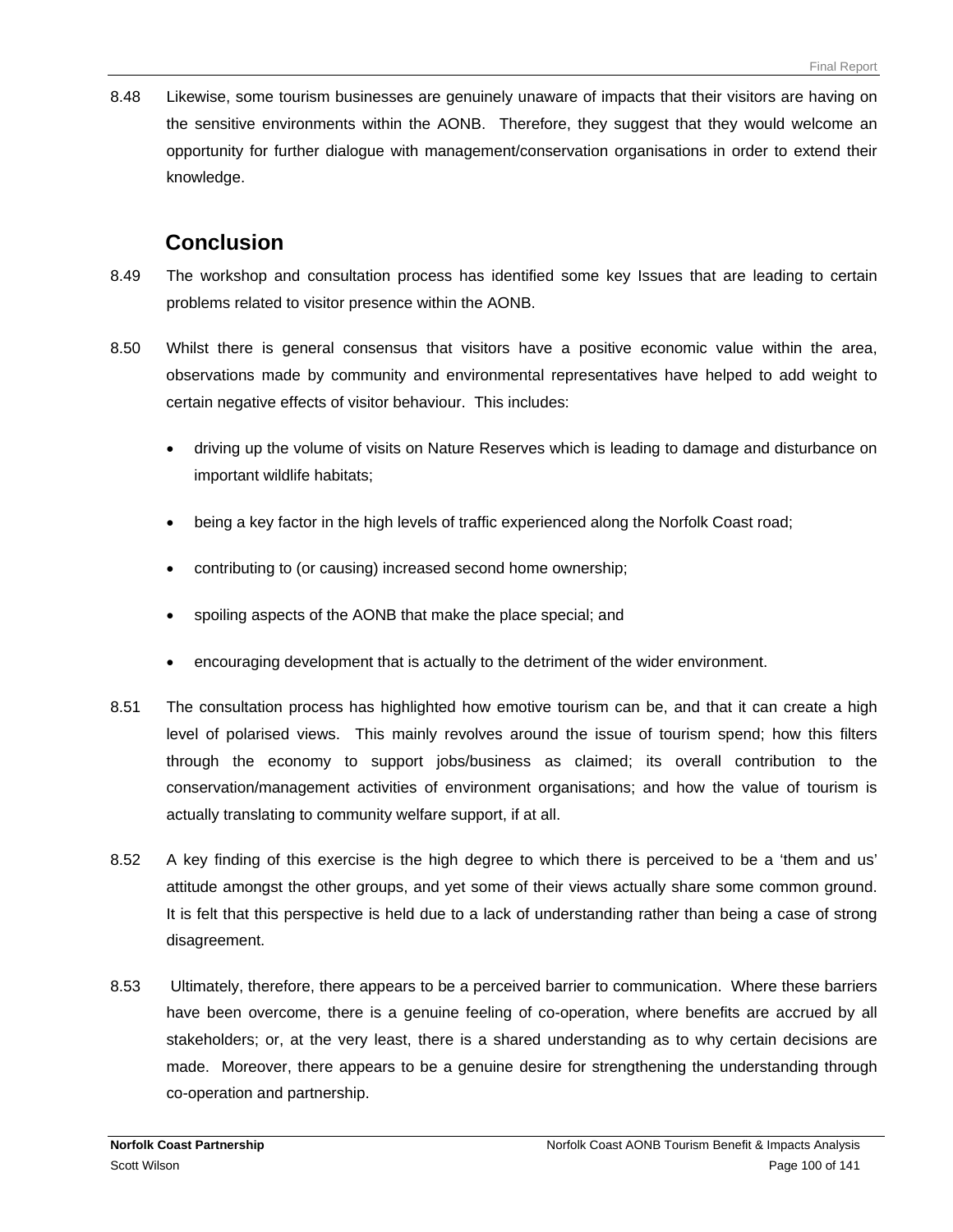# 9 Visitor Focus Groups

# **Introduction**

- 9.1 Two focus groups were organised with visitors to the Norfolk Coast and the AONB in Leicester and Norwich.
- 9.2 The respondents were selected from an EETB mailing list and were asked if they had visited the area before being asked to attend.
- 9.3 The groups were told that:

*The purpose of this study is to help define tourism behaviours along the Norfolk Coast. Tourists undoubtedly bring a variety of benefits to the Norfolk Coast area. However, we are also investigating some of the impacts that visitor behaviour has on the natural environment and local community.* 

*It is hoped that the findings of this study will ensure that the tourism sector along the Norfolk Coast is developed in a way which allows visitors to maximise their experiences, whilst also encouraging them*  to behave in a manner which is more sensitive towards the local wildlife and natural environment; and *also the residents who live along the Norfolk Coast.* 

9.4 Both groups were well attended (10 respondents in Leicester and 9 in Norwich) and lasted for 1.5 hours each. The groups were moderated by YTB Market Intelligence.

# **Visitor Awareness**

- 9.5 In both groups, visitors described the Norfolk Coast as being spacious, open and unspoilt. The respondents cited personal experiences of being spiritually uplifted, having a sense of discovery and experiencing an area with a feeling of freedom.
- 9.6 The idea of space was recurrent with some direct quotes were that the area gave you "space to think and space to talk" and that you could "walk for miles and not see anyone".
- 9.7 In terms of distinctiveness, the welcome from the residents and communities was given as an example and the majority of both groups agreed that the area offers very good local food and drink (e.g. freshly caught seafood and independent pubs/micro breweries).
- 9.8 Also the mix of outdoor tranquillity but with access to small shopping centres with unique shops was given as something that was potentially unique.
- 9.9 The seal population was seen as a popular attractor and the amount of Nature Reserve with people citing examples of how they had been walking through woodland areas and seen snakes and small mammals running around.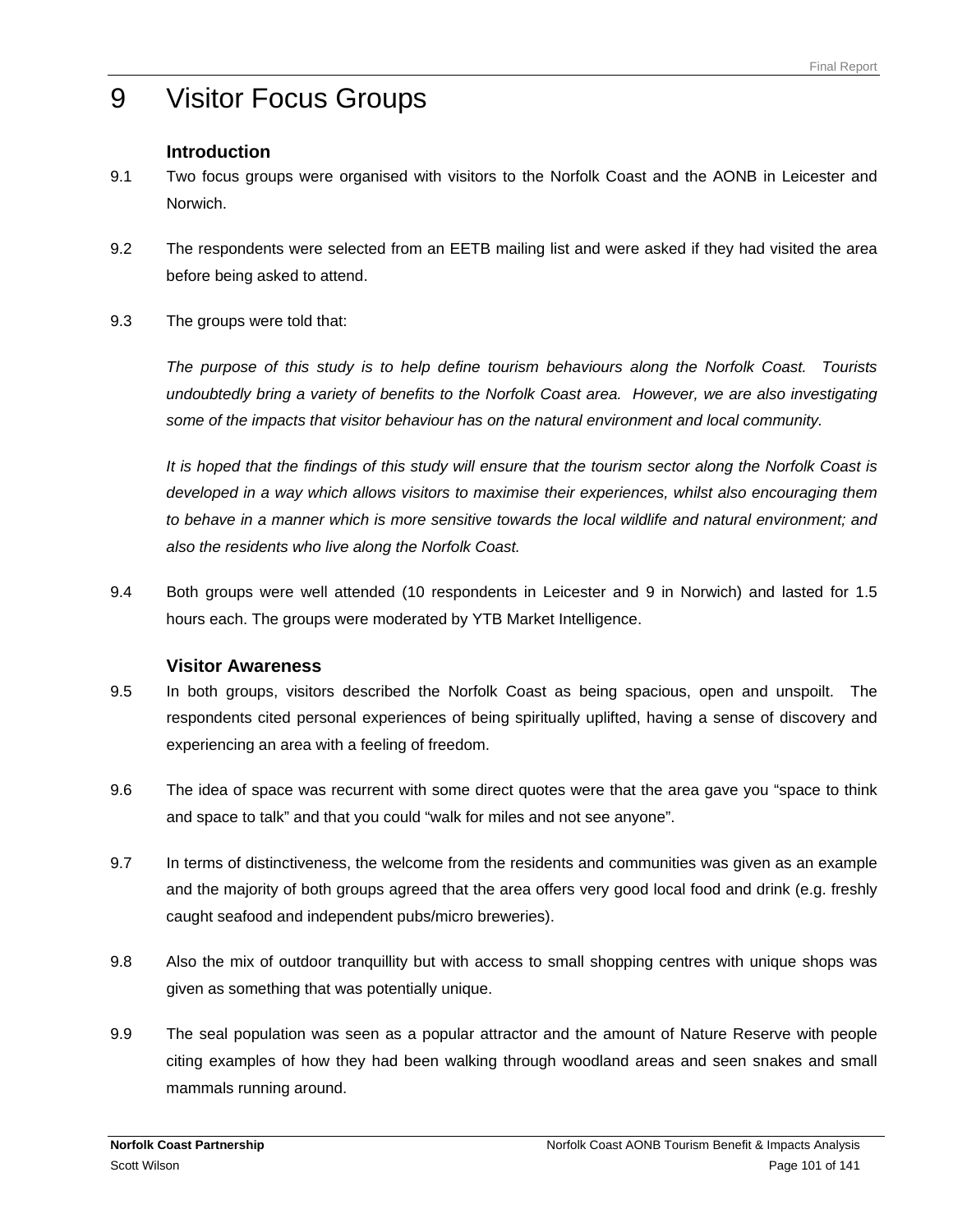- 9.10 Some people noted that the area was good for bird watching with some specific examples of unique birdlife there.
- 9.11 Also, a specific beach where 'the sea goes so far out you can't see it anymore' was brought up on a number of occasions as something special.
- 9.12 The majority of respondents visited the area to simply experience the unspoilt landscape and sense of freedom. Most indulged in eating and drinking and were emphatic that local food and drink was essential to their visit (even if they had to pay more for it.) Some had taken bikes in the past but felt that the roads in the area were too dangerous for cycling, particularly with young children.
- 9.13 Most people took part in some form of walking and showed an interest in the local wildlife and environment but more as a backdrop to the ambience rather than a specific interest. (However, it was noted that if they knew more about it through promotion they would have a greater interest.)
- 9.14 Most toured the area by car, although there was some use of the 'Hopper' bus. (The transport issues are covered further on in this report.)
- 9.15 Generally there was no recognition of any specific areas of environmental sensitivity. All respondents noted that congestion was a problem in the summer and when prompted most cited the erosion of the coastal road as an area of concern. (One respondent knew about the SSSI's and informed the group at which point the group said they would be interested in knowing more and in showing respect for the area if that information was promoted to them in a non-scientific and sympathetic way.)

# **General Visitor Impacts**

- 9.16 From their own perspective, the majority of respondents had not noted any general negative behaviour during their visits and in fact suggested that the type of person who visits that area would be respectful of the landscape and generally thoughtful of others.
- 9.17 One person gave an example of anglers driving down to the riverside in one place and churning up the ground into mud. Another respondent had found some broken glass on the beach and questioned if anyone was patrolling the area for such things and in fact as the conversation developed, all agreed that overflowing litterbins was a problem but that it was a problem everywhere they went.
- 9.18 There were a couple of individuals who perceived that dogs on the beach were a problem but were in the minority and did agree that if given a specified area of the beach in which to exercise, then this would not be an issue.
- 9.19 One person said they had seen a motorbike using a cycle path once.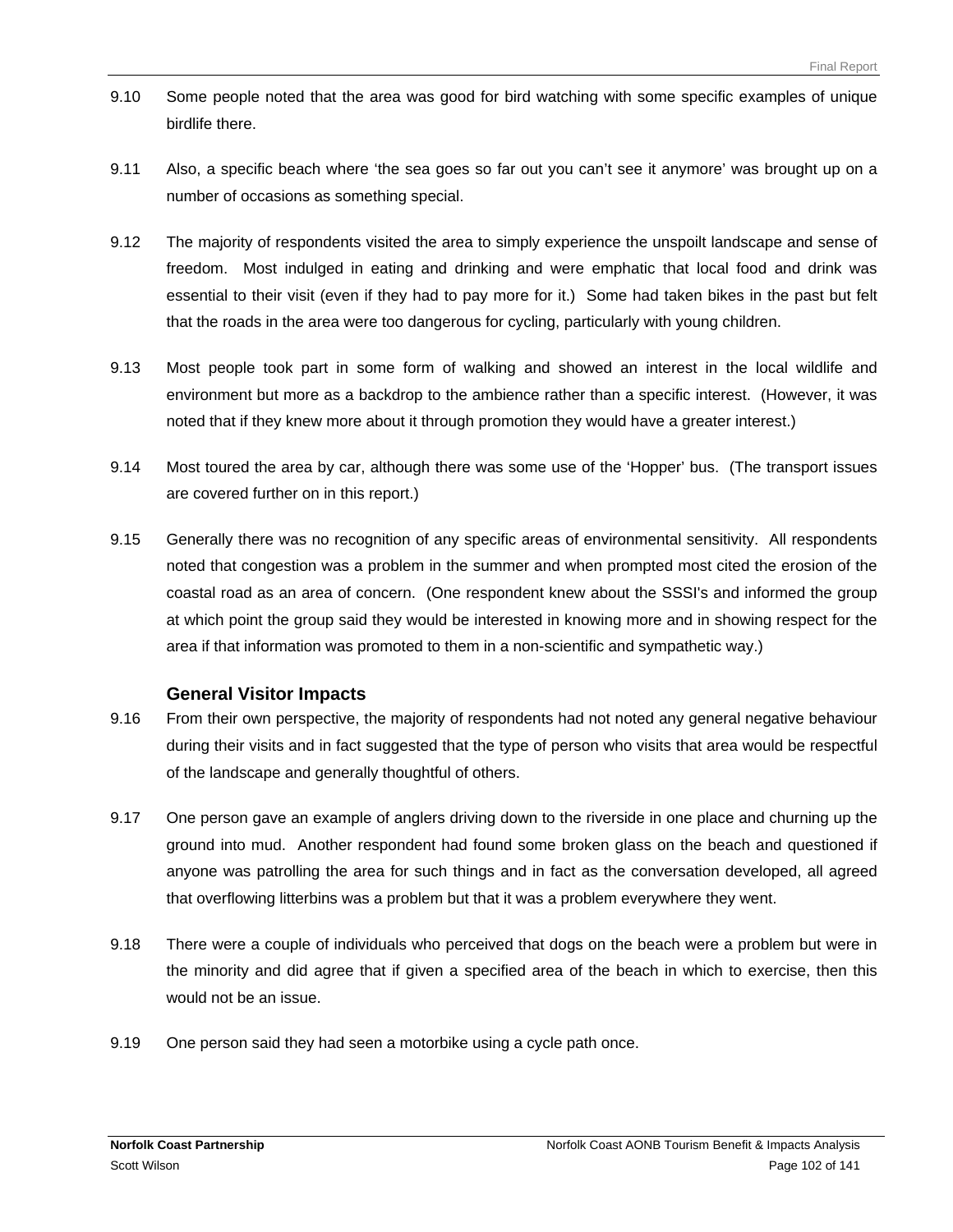# **Changing Behaviour**

#### *Environment*

- 9.20 As with the general impacts, the majority of respondents did not think they had seen any negative behaviours impacting on the local wildlife and environment. All were aware of the fact that the landscape was covered by Nature Reserves but did not know that there were 12 specifically or that there were 28 SSSI.
- 9.21 When told this, they showed an interest and all agreed they would like more information on them but in a friendly way and in a way that educated them but was still welcoming of visitors to the area.
- 9.22 When given the information on what was considered to be negative behaviour, most people expressed surprise that fires on the beach were negative and in fact suggested that this was an excellent way to end a trip and to keep interacting with the environment.
- 9.23 Also, some of the other examples of activity given as negative such as paragliding and kite-buggying were not seen by the respondents as particularly intrusive and could in fact be an attractor to the area for the enthusiast and the general public. They all agreed that the beaches were vast enough to incorporate the needs of all these users, if given areas in which to practice their sport or activity.
- 9.24 Communication with people regarding the area is not going to be easy with many people wanting to know about the environment and the local wildlife but in a welcoming way. Also, the format for the best way to communicate had no general consensus and relied largely on the type of visitor e.g. leaflets in self-catering accommodation is fine for staying visitors but not for the day visitor. The most popular suggestions were:
	- All agreed that some signage informing the visitor on the area would be a good idea but only if constructed in a sympathetic way to not have negative impact on their visit or to turn the area in to a "theme park".
	- Way marked trails through the landscape with points of interest highlighted on a map and/or by a coloured post. The families in the groups liked the idea of this post having a small brass plate for rubbings on it depicting a leaf, animal or other natural element to encourage environmental knowledge and to keep the children entertained on a long walk.
	- One suggestion, cited as an example experienced elsewhere, was to have small speakers in the forest which could be activated by a button which would tell you about the area you were in or an interesting fact about the place you were standing. This would again allow a visitor to interact with the environment whilst educating. This also moved on to an idea on incorporating hides in the landscape with CCTV monitors in pointing at nesting sites or similar to allow people to see the wildlife without going too close to it.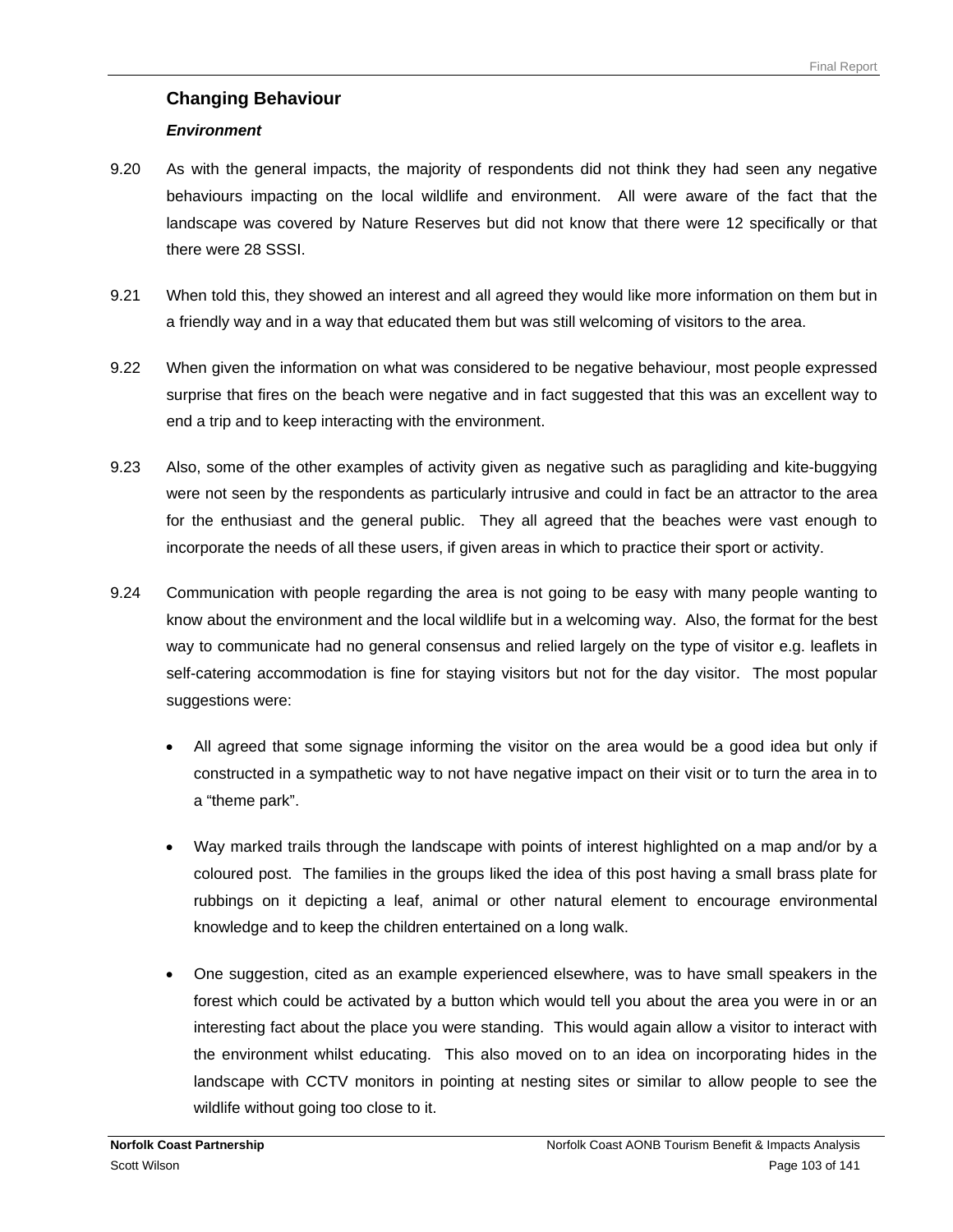- Other more traditional forms of communication were suggested such as a visitor guide, trail maps with areas of interest marked and a pack of things to see and do.
- Only two people had used the existing website but all agreed that if it was visitor focussed with images and suggestions on what to do they would all use it a lot more.
- The development of a visitor centre or education centre was seen as an excellent way of both educating and as an attraction into the area. (In the transport section a visitor centre was then seen as the ideal place for a "Park and Ride" stop.)
- 9.25 The majority of respondents reacted very positively to the idea of a guided walk through the landscape pointing out wildlife and areas of sensitivity and would all be encouraged to participate. The families suggested one for children as well with some activities relating to educating them as to the sensitivities of the environment or just on what is there in terms of wildlife.

#### **Communities**

- 9.26 The positive impacts to the local communities were quite simply cited as employment and income.
- 9.27 Most respondents did not really see any negative impacts to the communities. There were some individuals thinking that parking in front of people's houses and overcrowding in pubs might be a problem but this was not fully supported. It was again suggested that the type of visitor currently visiting the area is generally respectful and mindful or others and would not knowingly engage in negative behaviour.
- 9.28 In both groups the issue of second homes came up and prompted a mixed debate on the benefits to the local economy and the negative impact on local residents having to move out because of increased house prices. This is not specific to the Norfolk Coast and AONB and was left unresolved.

# **Traffic & Sustainable Transport**

- 9.29 The area of transport is where we saw the only real difference between the groups in attitude to public transport and car use. The visitors from Leicester would be far harder to persuade not to use their cars than the Norwich group. In fact, the Norwich group expressed frustration at their not being adequate public transport links into the area and said they would use them if they were there. It was also agreed that in fact it was always the final part of the journey that was the most problematic and they would welcome anything that could alleviate that.
- 9.30 Most people in the Norwich group simply did not know about the Hopper bus that operated within the area and thanks to a couple of people who had used it, will now use it in the future. This highlights a simple need for adequate promotion of the service.
- 9.31 The most popular suggestions were: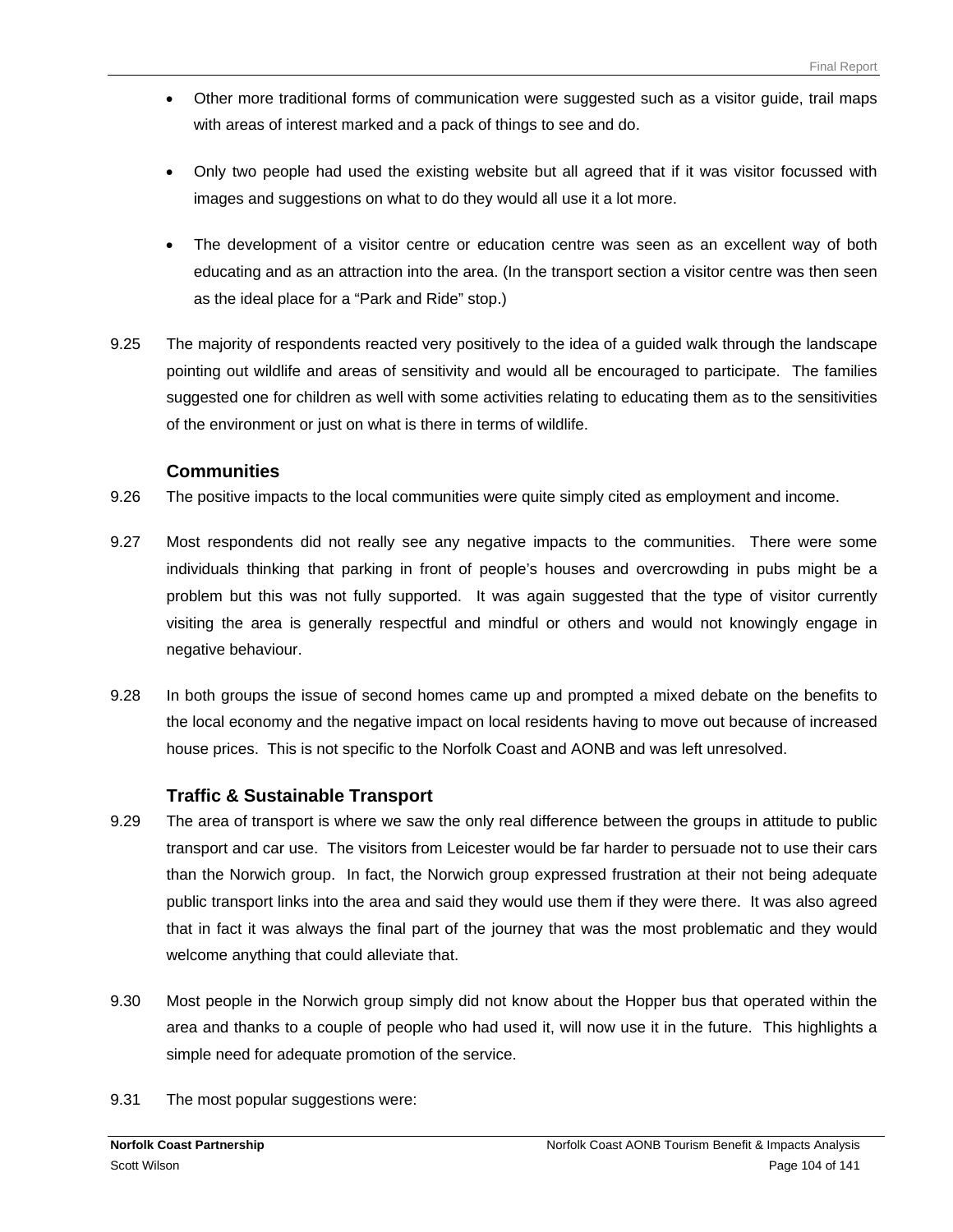- A park & ride car park (incorporating a visit to the suggested Visitor Centre and to areas of interest).
- One travel card to take multiple journeys on a number of different routes.
- Open top bus.
- 9.32 Public transport was seen by families as very positive and cited as an extra "adventure" as part of the trip that most children loved doing. However, this group also had certain barriers to usage, particularly in relation to the amount of items that they had to carry.
- 9.33 Most respondents were open to the above suggestions but there were a couple of older couples particularly who did state that they would always use the car. These were both from Leicester.
- 9.34 Self-guided walks, specific walking tours, walks which include specific stops/points of interest/pubs, were all seen as positive ways to get people walking more, especially with the incorporation of new technologies on the self guided walks such as GIS and "plug-in" points for headphones to tell you about the area.
- 9.35 Cycling was seen as a more difficult activity in the area due to the danger on the roads, however some suggestions for more dedicated cycle trails through the woods and landscape would encourage more cycling. Also, a cycle trailer on the Hopper was seen as a positive idea and more bike-hiring facilities.

# **Visitor Payback**

- 9.36 The whole area of visitor payback and tourism levy's raised some interesting debates about taxation. It was generally accepted that in countries with a lower cost of living, a tourism tax was fine as it helped boost the economy, however in this country it was generally felt that visitors here pay over the odds anyway for most things and an extra tourism levy would be very negative and encourage people not to visit.
- 9.37 The most popular suggestion was the following:
	- At areas of visitor congregation (e.g. car parks, place of interest etc.) information boards were erected sympathetic to the landscape, which informed the visitor of what the AONB was in terms of its importance to wildlife and the unique elements of its environment. Then the board should go on to say that there is need to maintain this area for future visitors and maybe cite some specific projects such as footpath rebuilding, funding of a litter warden on the beach etc. that all needed financial support. At the bottom of the board there would be a donation box and suggested donation.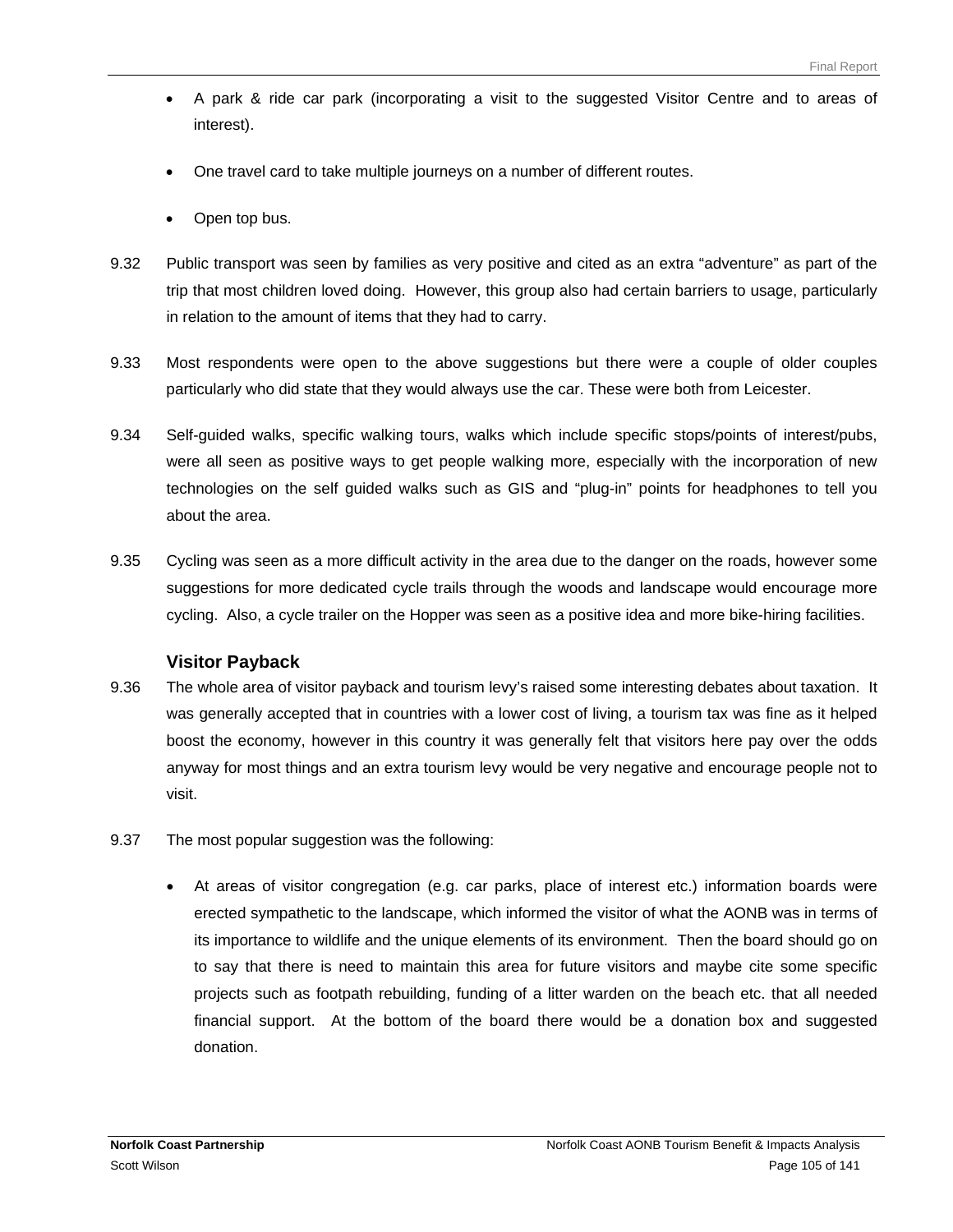- Following on from this, another popular idea was to introduce a Friends of the AONB group in which visitors were invited to volunteer to help maintain the area e.g. on the information board have an announcement that "Tonight at 6.30pm you can volunteer to join others in litter picking on the beach" etc. Following this there could be suggestion that if you could not participate directly, a donation towards this activity would be gratefully received.
- 9.38 Both ideas were spontaneous from the group and seemed to generate real interest and enthusiasm.

#### **Summary**

9.39 The main summary from the groups was to keep encouraging the "right" type of people to visit, as the current visitors are respectful of the area and would react positively to helping to maintain it.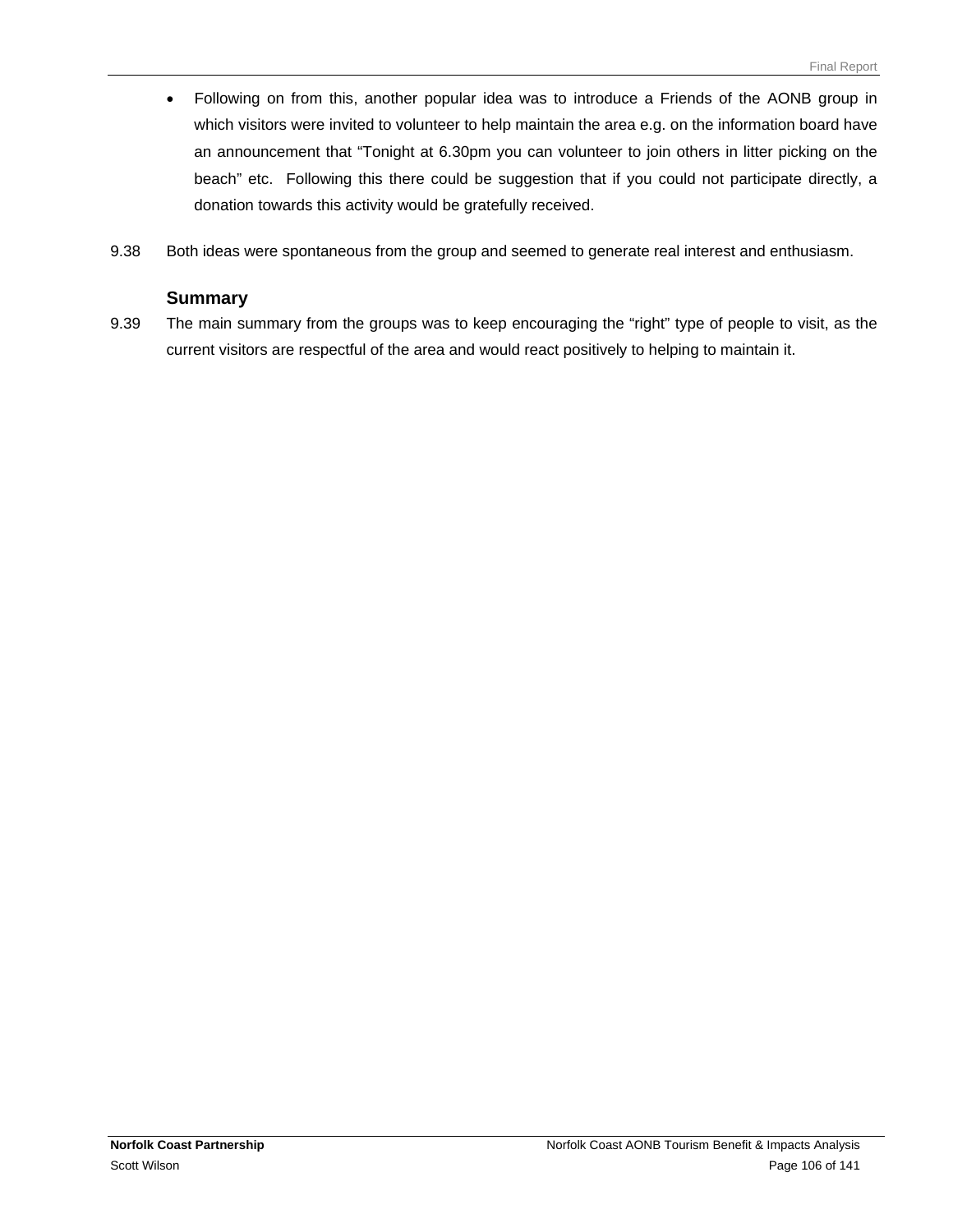# 10 Conclusions

10.1 From our investigations, it has become clear that the pressures created by visitors within the Norfolk Coast AONB are having both positive and adverse effects from an environmental, economic and community perspective.

# **Study Value**

- 10.2 The value of this study is that it has essentially instigated, through its ambition and its content, a new process for evaluating both the costs and benefits of tourism within a given destination, with analysis of all elements and stakeholders placed side-by-side.
- 10.3 Phase I of the study process identified that both the general costs and benefits of tourism are well known. However, most existing studies highlight the economic benefits in order to demonstrate the value of tourism as a sector, particularly within rural environments. The reason for this is that tourism, as a sector, has historically lacked recognition as a tangible contributor to the prosperity of economies, and hence the need to place a real value both on the sector, but also in terms of driving environmental conservation.
- 10.4 However, in the continuing adoption and adaptation of tourism to ensure that it is a 'sustainable' sector, it is appropriate that this value is placed within a wider context, and balanced against the impacts and effects of tourism on the environment and community within the destination. This is essentially the outcome of this study in relation to the Norfolk Coast AONB.
- 10.5 The process of bringing together evidence of tourism impacts and effects, and relating them to the Norfolk Coast AONB has not been straightforward. Despite a growing awareness that the impacts occur, there is no simple means of quantifying either the costs or the benefits, even in reference to economic benefits due to the limitations inherent in any models used.
- 10.6 However, through the process of Phase II, the views and opinions of all of representatives of all of the key stakeholders have helped to define how tourism impacts become manifest within the Norfolk Coast AONB; the severity of the effects that these impacts cause; and how visitors and visitor behaviour could be managed better in the future. The information obtained through the representatives has therefore been invaluable in determining the appropriate weight to be given to each of the known impacts.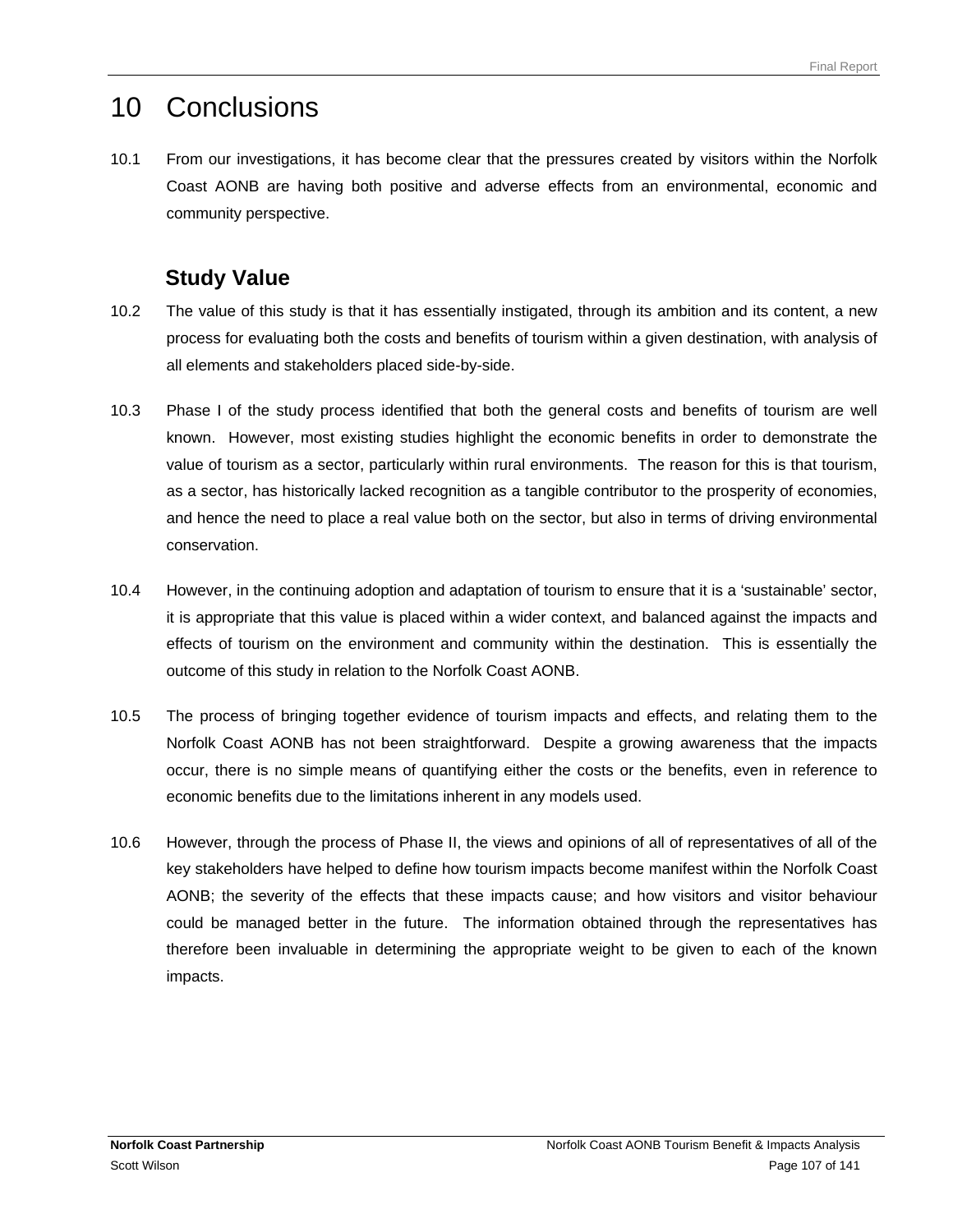### **Tourism Benefits**

10.7 The benefits of tourism within the Norfolk Coast AONB can be summarised as:

#### **Environment**

- Areas of high landscape value have a strong association with tourism, and tourism itself can be a spur to ensure that these landscapes continue to be conserved in the future.
- Management/Conservation organisations benefit from visitor spend, including car park/entrance fees, membership subscription, and other discretionary spend (catering, retail).
- Visitors can be educated about the environment, its qualities and the need for conservation.

#### **Economic**

- Tourism is one of the few economic sectors that has the capacity to the match conservation aims and objectives of the AONB (i.e. tourism relies upon the maintenance and up-keep of the landscape qualities and environmental character).
- Tourism within the Norfolk Coast AONB has a direct economic value estimated at £132.9 million, which after induced/indirect spend increases to £16 3.2 million.
- This spend is estimated to support 3,66 4 actual jobs within the Norfolk Coast economy, which is the equivalent of 16 % of the population of the AONB which is of working age.
- Tourism spend supports many businesses within other sectors of the economy, ranging from construction, to retail, to arts and crafts for example.

#### **Community**

- Without the tourism sector, and the spend tourists generate, the community would lose a key employment sector. This in turn would lead to further losses within the community as workers move away in search of employment.
- A level of facilities and services that serve the community rely upon the additional spend that tourism brings to make their business viable.
- Anecdotally, the welcoming nature of the community is a key asset of the Norfolk Coast tourism offer. Likewise, positive interaction between residents and tourists can lead to a greater sense of pride and potential for volunteering.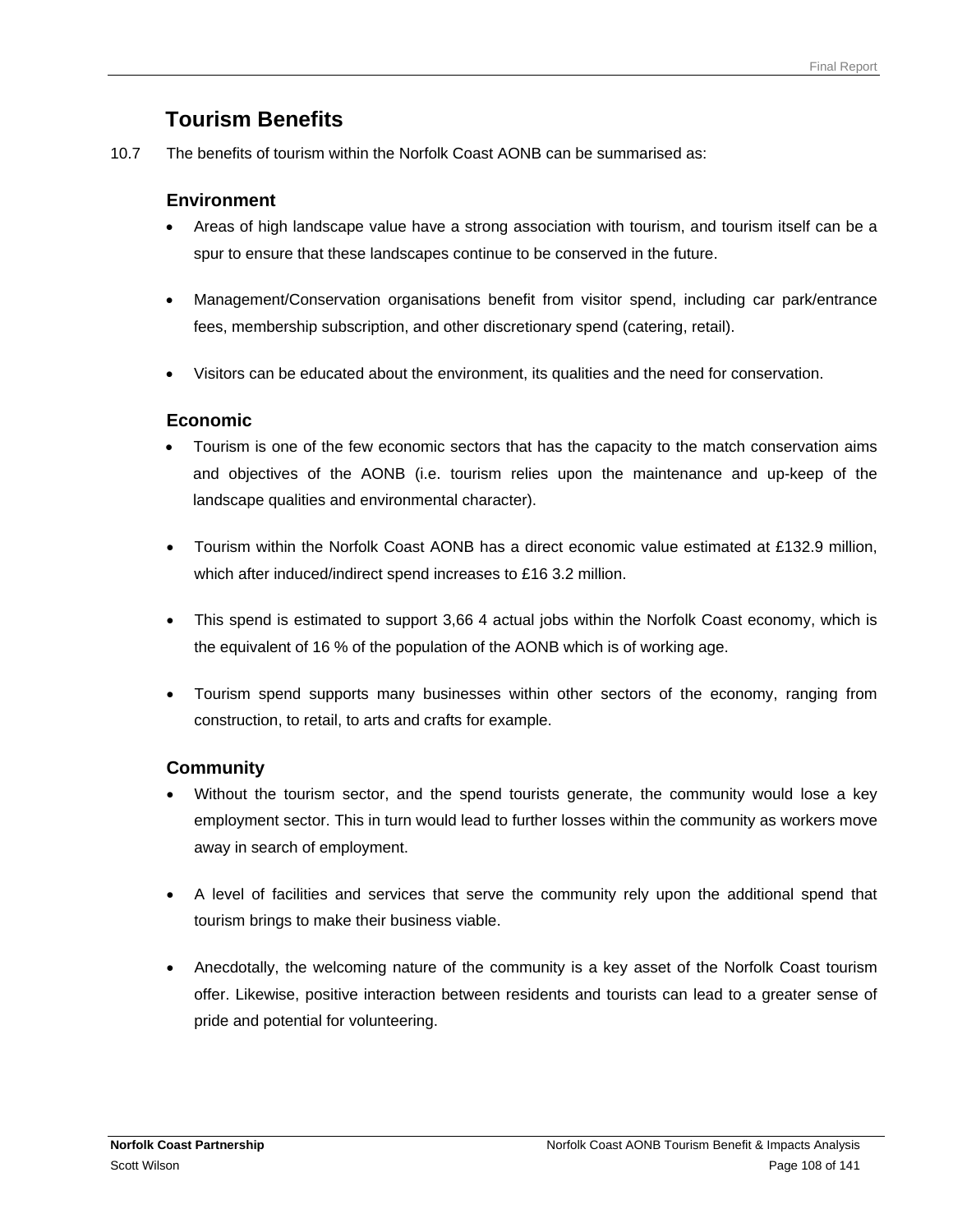# **Tourism Costs/Disbenefits**

10.8 The costs/disbenefits of tourism within the Norfolk Coast AONB can be summarised as:

### **Environment**

- Different visitor types/behaviours are observed to have a damaging effect on certain natural attributes of the AONB, especially in relation to its wildlife which has specific conservation requirements and designations.
- The additional resources required to 'manage' visitors has been to the detriment of other conservation practices.
- The contribution of visitors to the management of the landscape is not considered proportionate to the value that is placed on the natural landscape in terms of its appeal to visitors.
- Certain tourism developments, or developments aimed at providing better access for tourists, are being viewed as a means of 'sub-urbanising' the landscape.

# **Economic**

- There appears to be a reliance on tourism as a sector that underpins the well-being of the economy. This could be to the detriment of the economic sector as a whole if a sudden down turn in tourism fortunes is realised.
- The economic gains from tourism expenditure have seen local businesses deliberately gear their provision to suit a higher spending visitor market rather than local markets, whereby price is artificially inflated beyond the means of local residents.
- Tourism employment is considered to be low paid, low skilled, seasonal and offering poor working conditions, with many people employed within the sector coming from outside of the AONB including migrant workers to fill certain workforce shortages.

# **Community**

The presence of tourists and tourism day visitors is pressurising certain amenities and infrastructure designed for local needs – the volume of visitors experienced through the year has an impact equivalent of adding a further fifth of the current resident population on a permanent basis.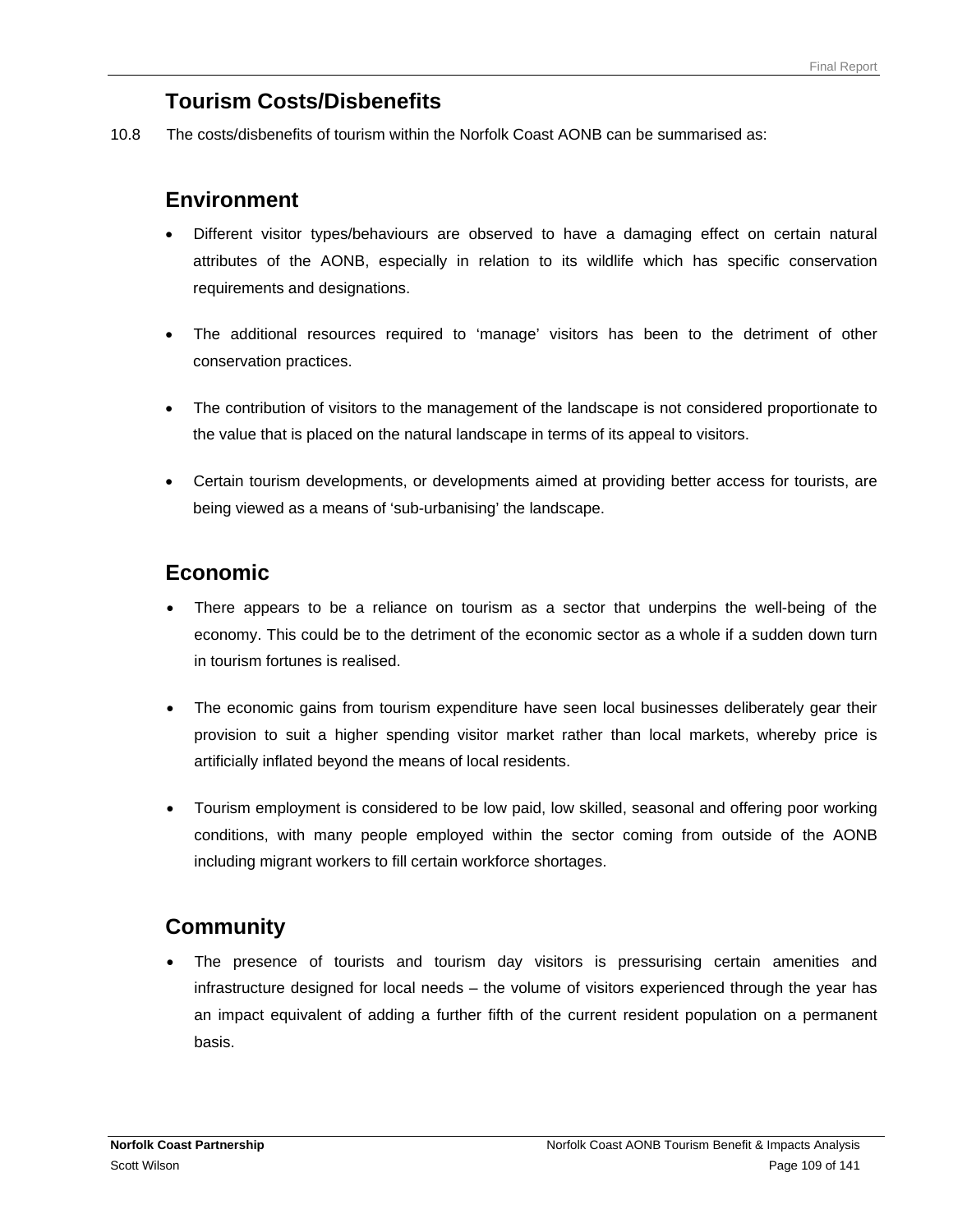- Traffic volume is increasing pressure on local roads, which is to the detriment of both local residents and perceptions of visitors.
- Tourism is perceived by the local community to be at the forefront of the increase in second home ownership observed within the Norfolk Coast AONB.

## **Key Issues**

- 10.9 The value of tourism to the Norfolk Coast AONB is considerable, and it remains one of the few sectors of the economy that is potentially compatible with the aims and objectives of preserving the high quality landscape that the Norfolk Coast offers.
- 10.10 However, the volume of tourism is such that undue pressure is increasing on both the sensitivities of the environment, and upon the community in which tourism integrates. The volume and behaviour of visitors at some reserves is now at a level whereby certain conservation practices are being compromised. In addition, the views of certain community representatives suggest that their tolerance threshold with regard to tourism intrusion is reaching its capacity.
- 10.11 To be truly sustainable, tourism stakeholders must accept that future growth of tourism within the AONB must be sufficiently controlled and managed to allow for the introduction of more effective measures designed to mitigate these impacts. This study has identified a number of key issues that will need to be addressed if this goal is to be attained. These include:
	- To gain a true understanding of the nature, characteristics and motivations behind tourism visits.
	- To understand the effects that different types of visitors and behaviours have on the most sensitive environmental sites within the AONB.
	- Through this understanding, to initiate appropriate management techniques to ensure negative impacts are minimised.
	- To engage tourism businesses to highlight their role in the process of developing a sustainable destination, following a partnership approach for mutual benefit.
	- To raise awareness amongst visitors as to the possibilities for them to engage in appropriate behaviour.
	- To promote and develop sustainable transport to a point whereby alternatives to car use become realistic options, matched by initiatives that reduce the appeal of driving on the Norfolk Coast road (A149).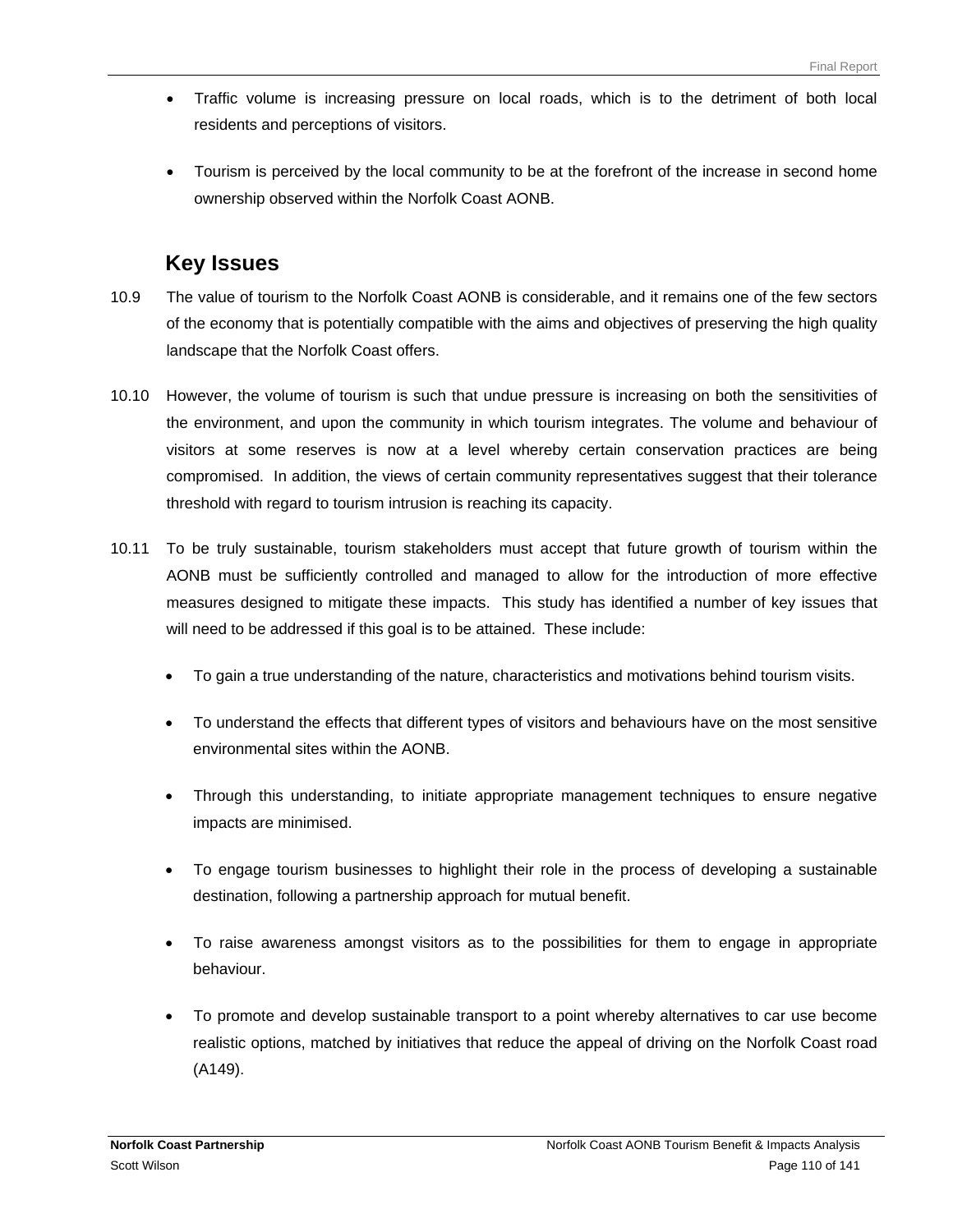- To ensure that the maximum economic gains from tourism are realised by offering a coherent product, based on quality and local distinctiveness that filters through the local supply chain.
- To actively seek a partnership approach between the stakeholders involved in tourism to ensure that tourism actively supports local communities.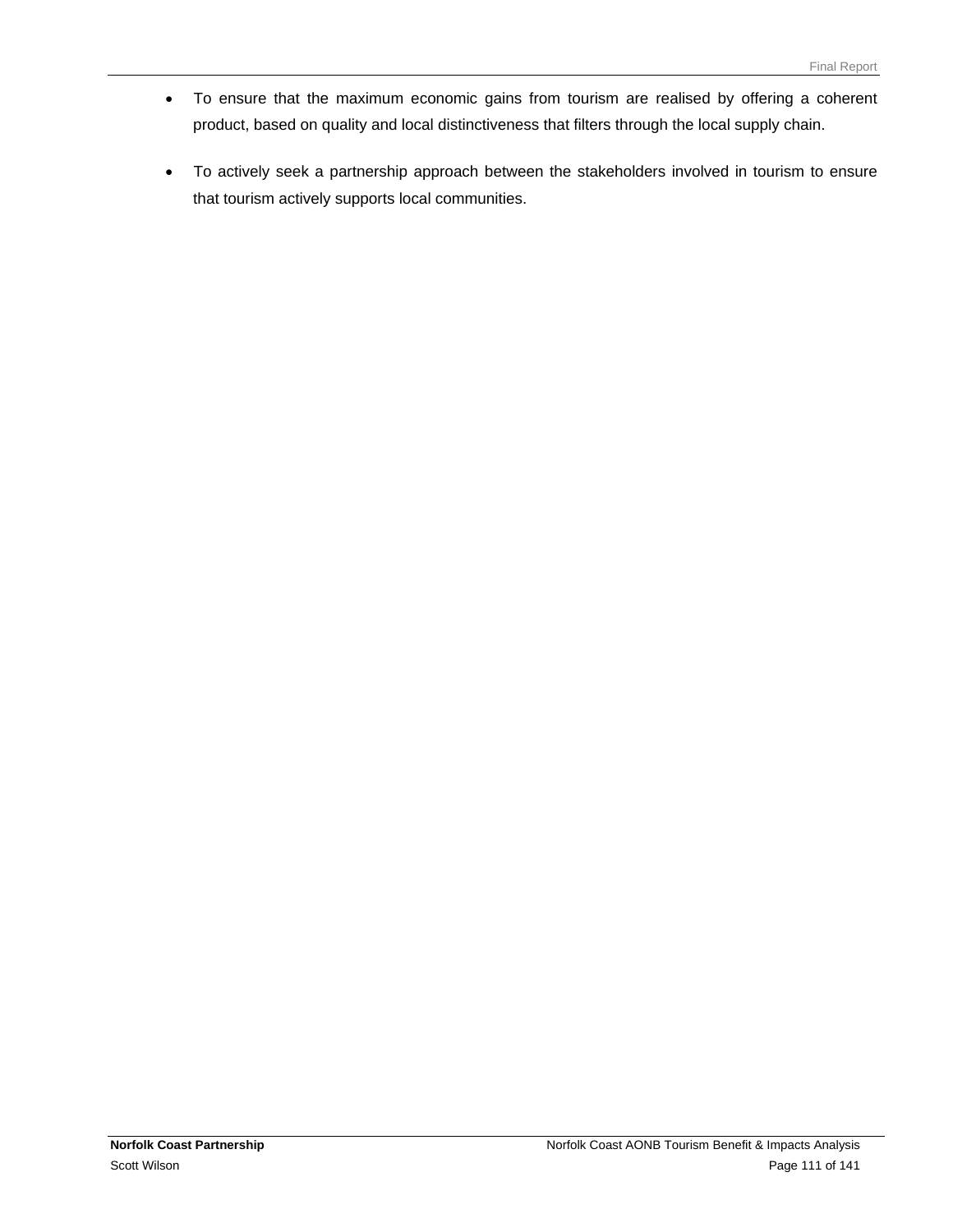# 11 Recommendations

11.1 Having identified some of the key issues to be overcome in the attainment of the Norfolk Coast becoming a sustainable tourism destination, the following section recommends initiatives and areas for further investigation for the Norfolk Coast Partnership.

### **Key Issue: Visitor Research**

- 11.2 This study has revealed a fundamental gap in information provision, namely a full appreciation and understanding of tourists and day visitors to the key sites along the Norfolk Coast AONB.
- 11.3 This lack of visitor research is an issue throughout the northern reaches of Norfolk, where the only recent visitor survey has been completed is for the Norfolk Broads. Therefore, we would recommend a partnership approach with local authority organisations and other key stakeholders in order to achieve a more complete picture of visitor characteristics, but to also allow for certain economies of scale as both quantitative and qualitative research can be expensive exercises.
- 11.4 In relation to effective visitor management, visitor research is considered essential in terms of helping to firmly identify the aspects that drive visitation; what activities visitors like to do once within the area; and how they tend to interact with the environment. More specifically, it will help to test the viability of some management techniques, and to evaluate some of the likely trade-offs that will be needed in order to influence changes in behaviour.
- 11.5 The Visitor Focus Groups conducted in Phase II have helped address some of these issues on a qualitative basis, for instance in gaining an understanding as to the barriers for using walking and cycling routes (lack of awareness/inappropriate routes); methods for encouraging use of public transport (Park&Ride initiative/make it family friendly/hop-on hop off); and current views of environmental impacts (they are generally unaware of the effects their behaviours have).
- 11.6 Qualitative research is useful at getting to the root of certain issues, and therefore should be used to test certain assumptions. However qualitative research should not be used as an alternative to the more traditional quantitative research. Quantitative research is more adept at determining specific characteristics (age, gender, life-stage, spend), identifying reasons for visits (sightseeing/wildlife/escapism/food and drink); and adding weight through pure numbers to certain arguments (areas of satisfaction/dissatisfaction; likelihood of visiting in the future; areas for improvement). Ultimately, both have their advantages, and they tend to work most effectively when combined.
- 11.7 It has been beyond the scope of this study to engage both types of research. We would recommend that quantitative research is also conducted on a reasonably regular basis (bi-annually or tri-annually)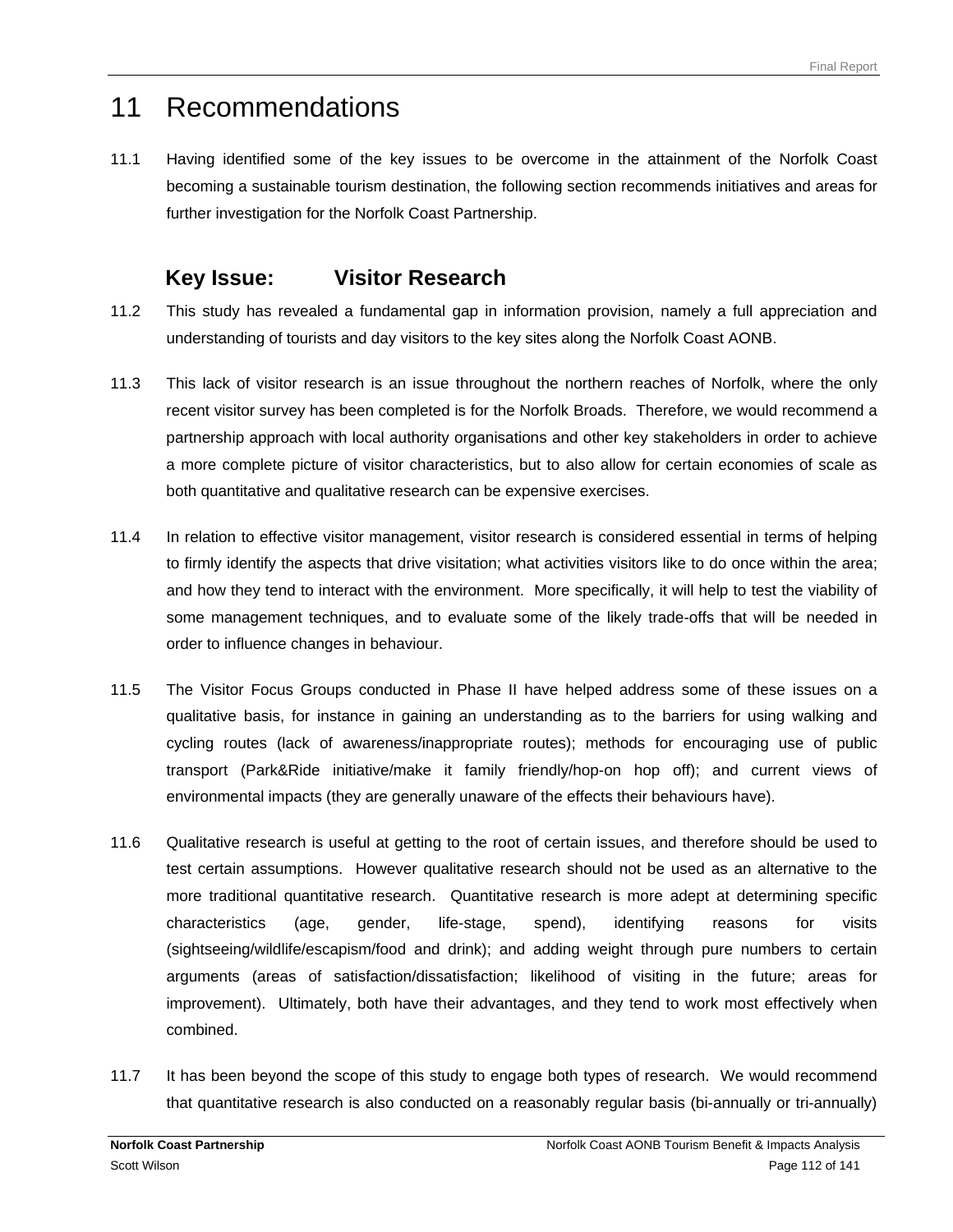in order to detect any changes in characteristics of the visitor market. To act as a guide for budgeting purposes, qualitative research costs approximately £2,000 per group, with 3-4 groups generally required to test issues effectively; quantitative research is between £20-£30 per interview for face-toface interviews using qualified researchers, with a sample of 1,000 recommended if sub-sector analysis is to be deemed statistically robust. However, advances in technology and programmes means that new forms of surveying are being introduced, allowing for on-line entry and immediate analysis. The ability for utilising this technology should be investigated further in conjunction with tourism businesses. Nevertheless, it would provide a more cost effective means for market research, data collection and analysis.

#### *Recommendation 1 - Quantitative & Qualitative Research*

- R1.1 To conduct qualitative and quantitative visitor research at regular intervals as a means of identifying and monitoring visitor characteristics, motivations, behaviour patterns, and preferences; and testing the value of certain initiatives.
- R1.2 To explore the potential of utilising new technologies for making visitor research more cost effective.

### **Key Issue: Understanding Visitor Behaviour Impacts & Effects**

- 11.8 Minimising the behaviour impacts on sensitive sites within the AONB is a key objective. To ensure that appropriate management techniques are adopted, there needs to be a greater understanding of how observed behaviours actually effect the wildlife.
- 11.9 It is encouraging that current visitor impacts are being observed and recorded within certain sensitive locations within the AONB, and furthermore that these are being analysed and interpreted by the EMS Conservation Manager.
- 11.10 However, we feel that the current method for observation collection, and subsequent analysis of the findings, would be strengthened through the following recommendations.

#### **Statistical Sampling**

11.11 There is a suggestion that the information gathered on visitor impacts at the Nature Reserves is not statistically representative. Most wardens suggest that the level recorded is just the 'tip of the iceberg'. In addition, there may be an inadvertent bias towards highly visual activities.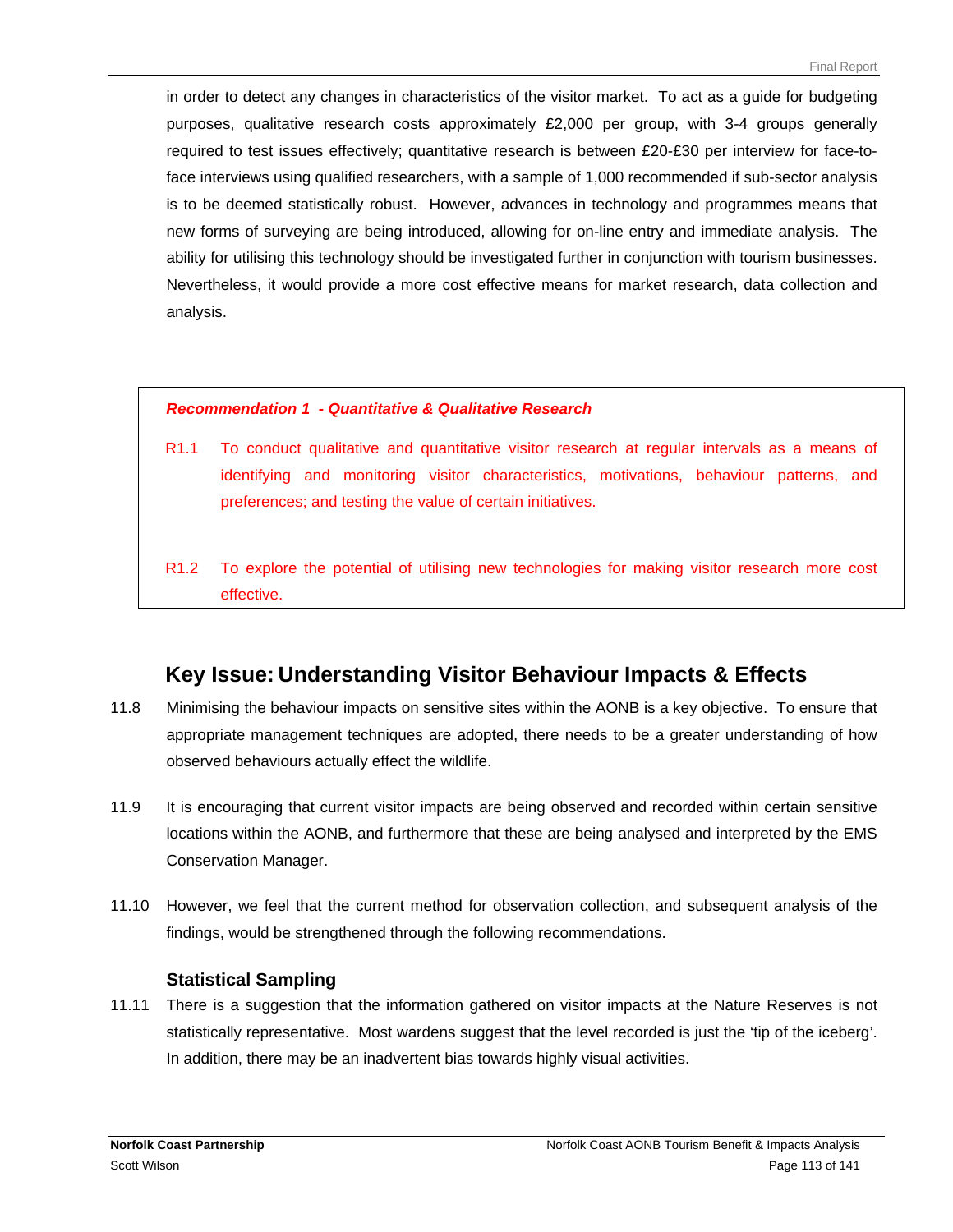- 11.12 In order to create a more meaningful level of information on visitor impacts, it is recommended that a systematic approach to measuring impacts is conducted through statistical sampling.
- 11.13 This would require the selection of certain dates throughout the year in which to strictly record visitor impacts. These sampling dates will need to be representative of all types of visitor volume (low, medium, high) for each season.
- 11.14 This type of approach would ensure that the analysis would be statistically robust to act as a benchmark for identifying the behaviours that cause the most amount of disruption/damage, and to allow for any specific changes over time to be tested for significance. To assist with the data gathering, it may be possible to utilise volunteers to ensure sufficient resourcing.

#### **Measuring the Severity of Impacts**

- 11.15 To reiterate our comments made within the report, we would also recommend adding a measure to monitor the severity of the impacts of visitors, namely whether the impacts have a:
	- Low level of consequence with species returning immediately after the offending activity has passed;
	- Medium level of consequence whereby species return eventually but sometime after the offending activity has ceased; or
	- High level of consequence whereby some or all of the species are deterred from returning to the site because of the offending activity/or suffer injury as a result.
- 11.16 We recognise that it may not be possible to record the 'effect' in every eventuality. However, if this can be collected and analysed, it may be possible to associate a specific environmental cost of tourism in terms of changing behaviours and patterns. In particular, we feel that this evidence would allow wardens and site managers to earmark the detrimental qualities of tourism impact, i.e. stating that XX nests have been abandoned, or the populations of XXXXX have diminished. This would add greater weight to the necessity for specific management actions which can be presented as an evidence-based approach.
- 11.17 In addition, it would also act as a benchmark to identify how certain management techniques can change the fortunes of the wildlife population where they are at greatest threat.

#### **Consistency Across all Reserves**

11.18 From the perspective of the wider AONB, it is noted that not all of the sensitive sites, as defined in the Visitor Management Plan, are being monitored. The majority of the monitoring activities are restricted to areas within the EMS and based on the observations on Nature Reserves only, although other sensitive areas are noted within the previous NCP Visitor Management Strategy.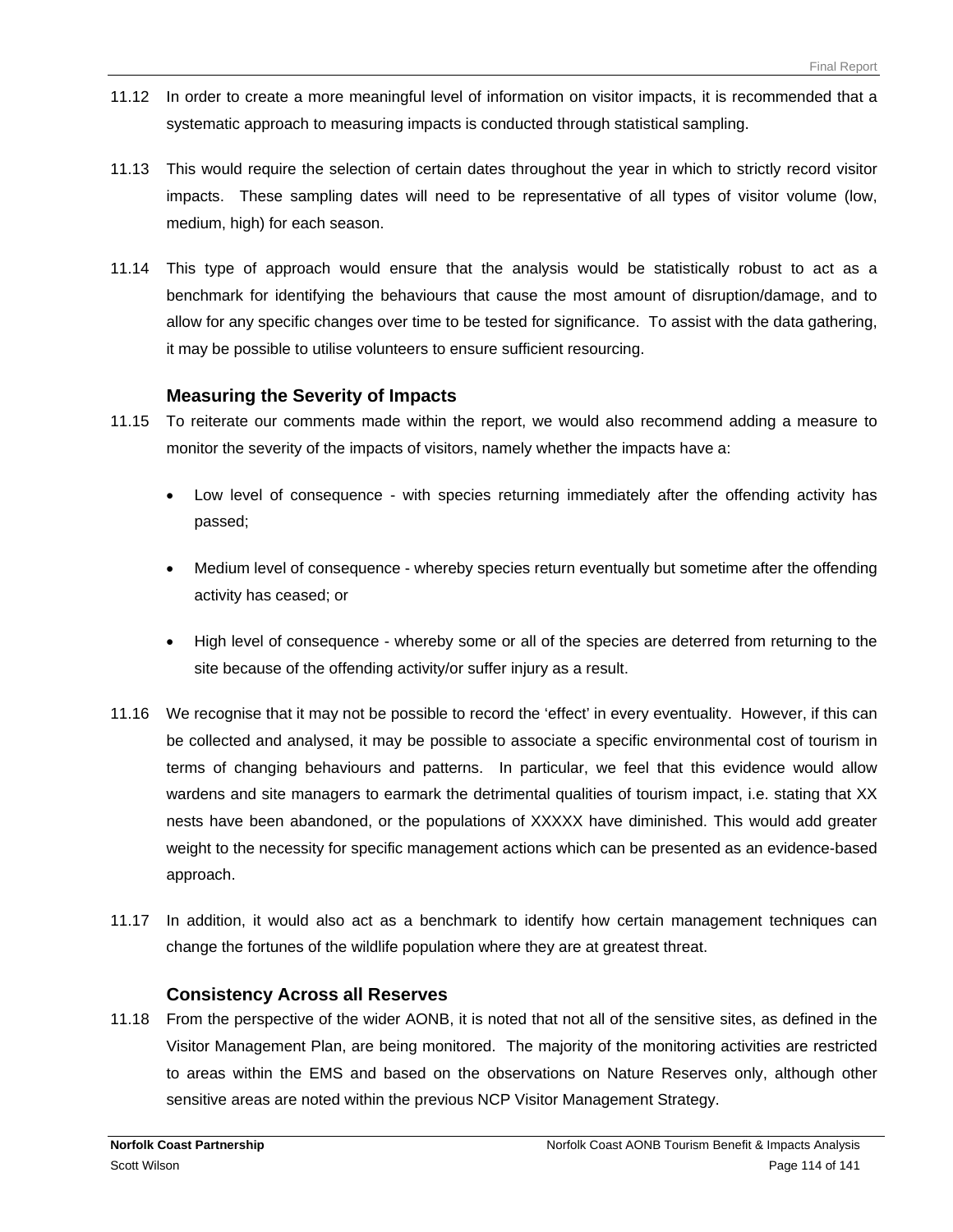11.19 Overall, we would recommend that the observations are recorded at specific sampling points (i.e. close to access points) for all sites that are defined as being 'sensitive'. At the very least this should include all 12 of the Reserves. This is to ensure a consistency of approach, and to make certain that appropriate management techniques are identified. Also, it will allow for the monitoring of the success of any initiatives introduced, and changes in behaviour patterns across the whole of the AONB that occur as a result.

#### *Recommendation 2 – Techniques & Methods*

R2 To strengthen the value of the current visitor behaviour monitoring system through introducing:

- a systematic approach to sampling.
- a measure that defines the severity of the behaviour impacts in terms of effect.
- a monitoring system across all Nature Reserves/sensitive locations within the Norfolk Coast AONB.

### **Key Issue: Visitor Management Techniques**

#### **Engage with visitors at the point of contact**

- 11.20 We acknowledge the policy of 'No Promotion' of the AONB as an attempt to limit the levels of new visitors. However, we feel that an opportunity to engage with visitors is being missed through this policy. Furthermore, comments from the consultation process suggest that this is being undermined by other types of promotion that exclude messages about specific sensitivities and/or are not from official sources.
- 11.21 With the exception of those people who visit the visitor centres of Cley-next-the-Sea (NWT), Holme (NWT), and/or Titchwell (RSPB), the awareness amongst many visitors of the specific environmental sensitivities is considered to be low, with little obvious signs that one is entering a "protected area". Ultimately, visitors do not wish to take part in any activities that would spoil the aspects that they find most appealing. However, the overriding message from visitors was that if they knew about these sensitivities, then they would be more conscious of the need to act responsibly.
- 11.22 In this regard, the pre-visit information-gathering component of the tourism process is particularly important. It is during this stage that tourists effectively 'buy-in' to an expected experience.
- 11.23 It is generally accepted that for many domestic tourism trips, a large proportion of the motivational messages come from previous experience and word-of-mouth recommendations, with only marginal reference to actual 'marketing' literature or promotion. Written marketing and promotional literature is more useful in re-affirming the expected experiences, introducing accommodation, and highlighting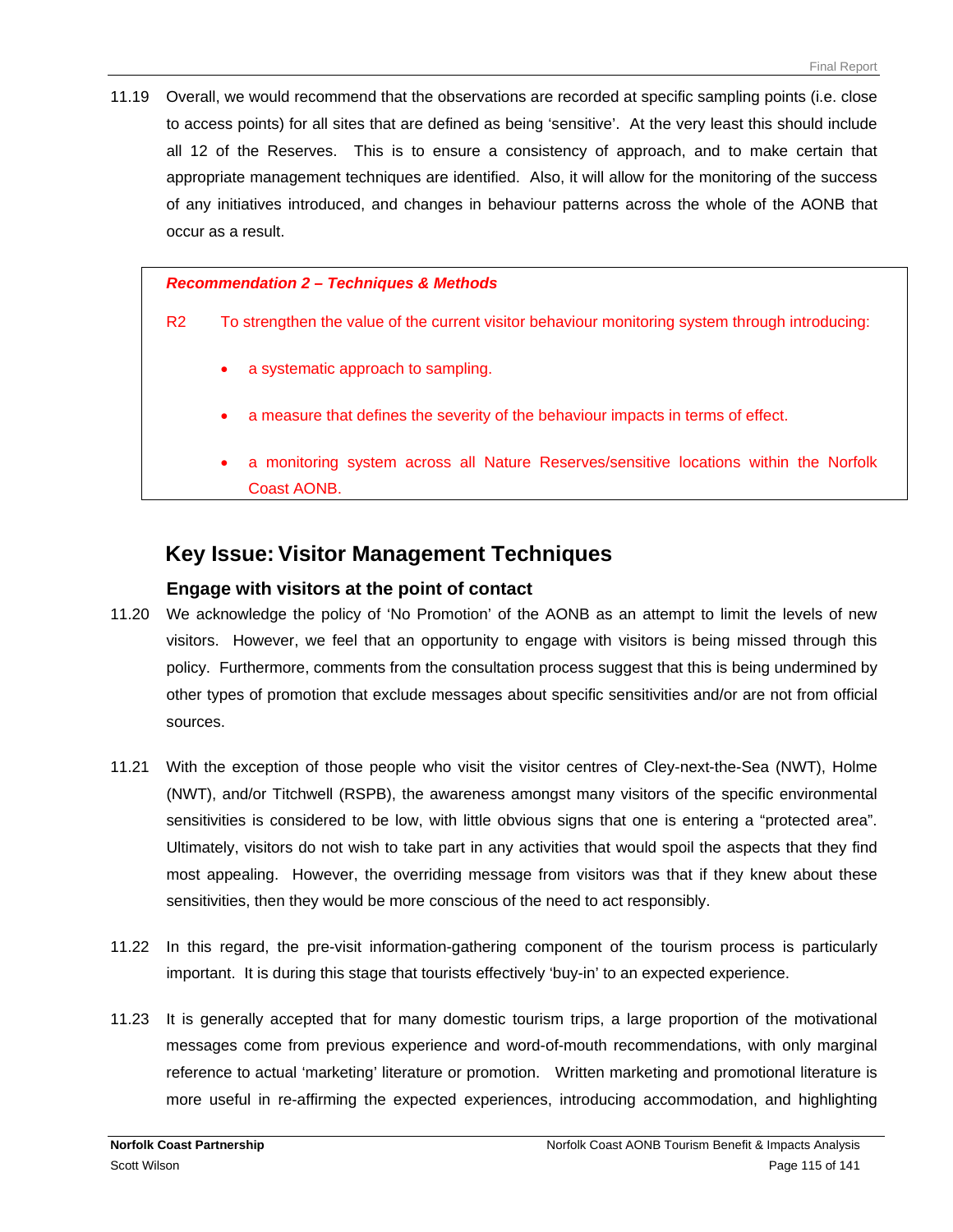certain things to do and see. It is here that positive and yet sympathetic messages regarding the quality of the natural environment can be highlighted, and advice can be given as to how the enjoyment of the AONB can still be maximised by adopting certain behaviours – i.e.:

- highlight the Norfolk Coast's wildlife conservation designations, and the fact that the area's beaches, salt marshes and wooded zones are home to a wide array of rare bird species, but also suggesting that the best places to 'really discover wildlife' are within the Reserves of Titchwell and Cley through the Visitor Centres (Visitor Centres then introduce certain elements that they can do to help promote the protection of bird life within the AONB);
- messages relating the quality of the beaches, and that visitor help is needed to maintain this (keeping to boardwalks where available, spotting saltmarshes and dune systems - including pictures and descriptive text - and the keep beaches tidy policy - taking rubbish back to their accommodation as part of recycling initiative);
- messages relating to the fact that travelling life can be made less stressful not having to find a parking spot, avoid expensive parking fees – by utilising public transport or by parking away from the most congested areas (i.e. south of the A149).
- 11.24 In essence, the benefit of including messages such as these within the information gathering stage is that visitors are made aware of certain expectations with regards to their own responsibility for managing the environment; and also that certain options are available which will assist them in this aim from the outset.
- 11.25 Web-based information, in particular, is a growing medium that visitors tend to rely upon for sources of information. A visitor focused web-page/pages with portals from accommodation establishments, attractions, and other information gathering sites, would aid the Partnership in imparting relevant messages.
- 11.26 If the information can be positioned and presented appropriately, the messages should enhance visitor expectations, regardless of the reason or motivation for their visit.

#### *Recommendation 3 – Engaging with Visitors at Point of Contact*

R3 To engage with visitors at the initial point of contact. This is to ensure that they 'buy-in' to an experience which has conservation and wildlife protection at its heart.

#### **Utilise Visitor Centre Network to Disseminate Conservation Messages**

11.27 Interactive learning and education is described as being the best form of disseminating important messages of conservation to visitors once at the destination.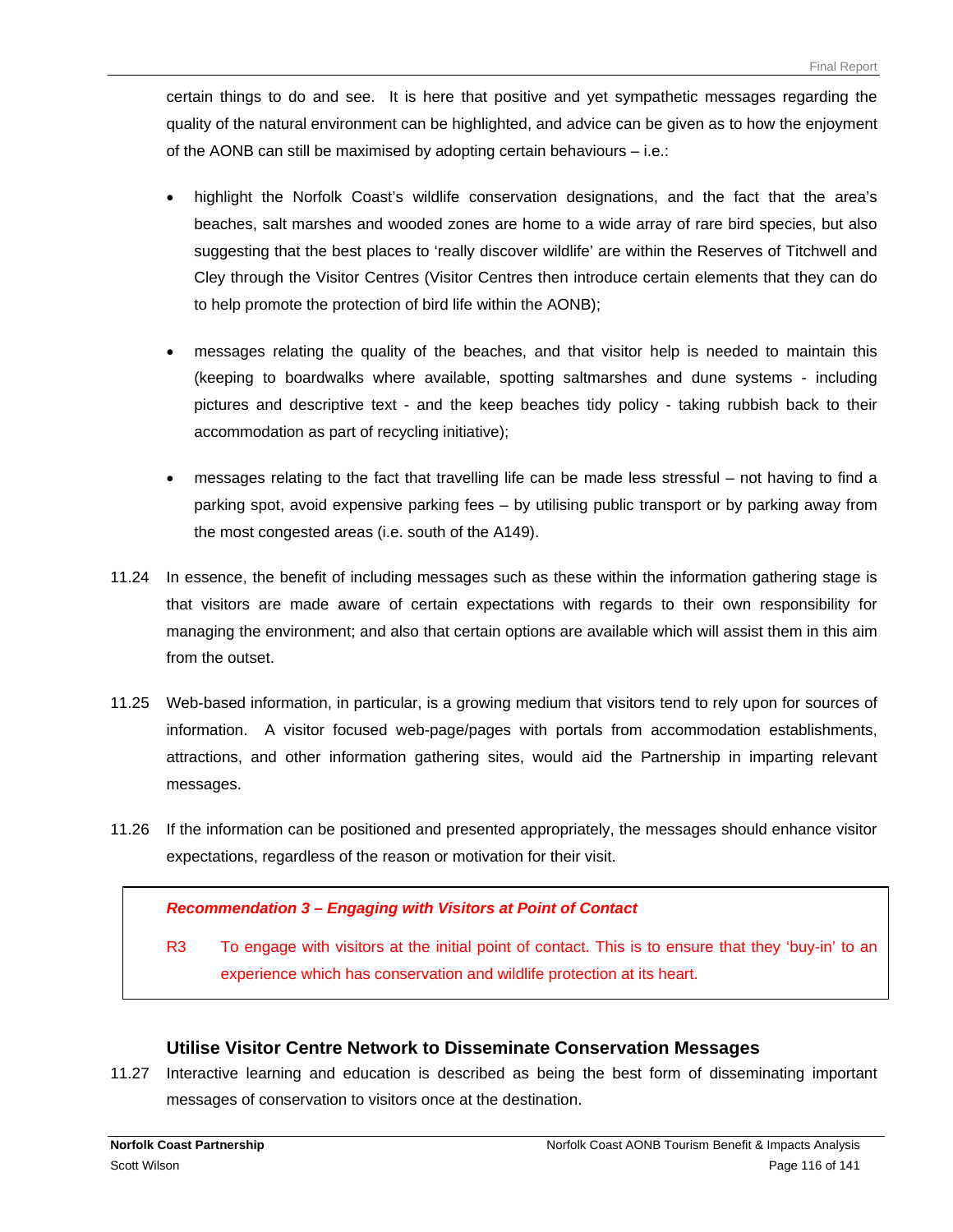- 11.28 There is evidence of this occurring on certain Nature Reserves within the AONB already, with Titchwell Visitor Centre running an array of talks throughout the different seasons; NWT have learning points at the Cley and Holme Visitor Centres, with the information offering at Cley to be extended through the new development programme; and the National Trust, which has a specific education centre at Brancaster (Millennium Centre).
- 11.29 With evidence of a growing interest in wildlife conservation and protection, reinforced by the growing coverage of wildlife and wilderness on television programmes (particularly the Bill Oddie fronted 'Springwatch'), the value of these Centres is likely to be enhanced in the future.
- 11.30 The use of these centres should be promoted to all markets that will seek to undertake a trip to the more sensitive/coastal sites of the AONB, be it as a casual user or a user from a specific activity group.
- 11.31 This will allow the conservation organisations to engage with all groups that interact with the areas of protection.
- 11.32 The spread of Centres is felt to be sufficient, though the location at Holme and Cley can be easily bypassed. More clearly defined signage would allow for greater recognition of the availability of the Centres, which in turn will draw attention to the fact that the site is of conservation importance. The centre at Cley is being re-developed, and is likely to become much more prominent than at present. We also feel that, to become an effective visitor management tool, the visitor centre at Holme has to become much more visible to visitors.
- 11.33 In addition, the Holkham Reserve, which is arguably the most visited of all the Reserves, does not have its own Visitor Centre, with welcome boards acting as the main site awareness techniques. We are aware that English Nature has previously investigated the potential for a Visitor Centre to Holkham Reserve, and that this remains a possibility in the future.

*Recommendation 4 – Utilise Visitor Centre Network* 

- R4.1 To maximise the interactive learning and education potential of Visitor Centres to all types of visitor.
- R4.2 To investigate ways of enhancing the visibility of the Holme Visitor Centre.
- R4.3 To encourage more effective means of presenting Holkham as a 'Nature Reserve' to its visitor audiences.

#### **Investigate the potential for out-reach talks & guided tours**

11.34 Engaging with more casual observers and visitors appears to be based on an ad hoc basis; i.e. generally when conservation work is being conducted in the proximity of visitor activity; or when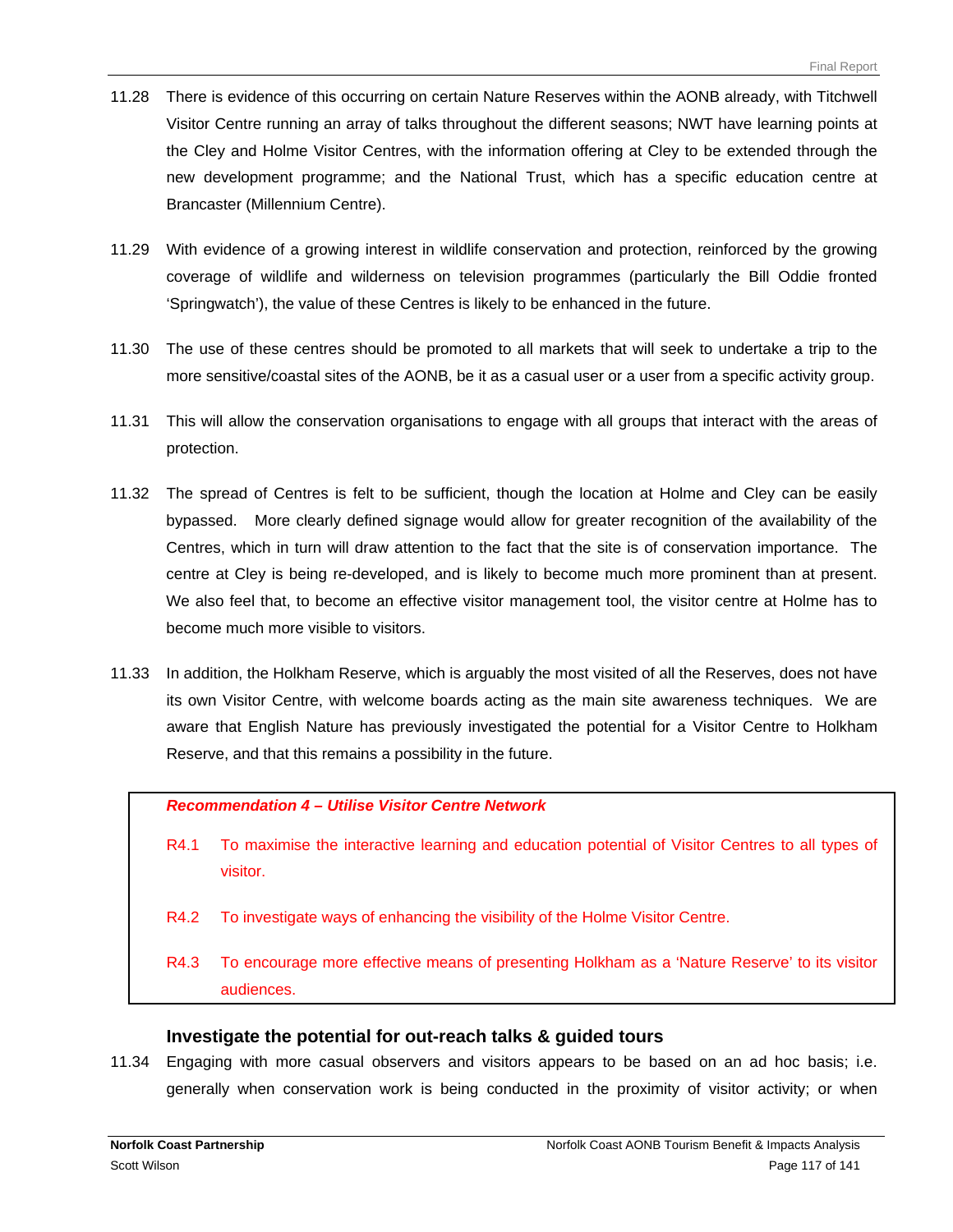wardens react to prevent inappropriate behaviours. However, if visitors could be engaged before they enter the site, then it is envisaged that certain behaviours could be prevented in advance of a visit.

- 11.35 Out-reach talks and presentations by conservation/management organisations could be one method of trying to engage with visitors outside of the Visitor Centres. These talks could take place within the larger hotels and holiday parks. These types of pre-activity information talks have been observed to be popular in relation to large-scale conservation programmes (Great Barrier Reef, Introduction to Snakes and Spiders in the Australian Outback). However, they also usually have a lighteducation/entertainment angle, and are conducted in the evening which has potential spin-offs for the establishment itself.
- 11.36 In addition, it is recommended that the potential for more official series of 'Reserve Watch'-style talks and guided tours are conducted in situ of all of the popular Reserves during busy tourism periods.
- 11.37 Both of these initiatives would give visitors an opportunity to understand wildlife conservation in action, observe what is actually trying to be achieved through certain initiatives, and gain a summary of how their involvement could assist in this process.

#### *Recommendation 5 – Investigate the potential for out-reach talks and guided tours*

- R5.1 To investigate further the potential for 'Nature-Watch'-style guided tours.
- R5.2 To investigate the potential for outreach talks at strategic locations large accommodation establishments, which also have an large neighbouring supply of accommodation establishments.

#### **Maximising the use of volunteers**

- 11.38 The study has revealed that volunteers are already being utilised by all of the management organisations within the AONB. However, there may be further potential for using volunteers strategically, particularly in relation to managing and monitoring visitor behaviours.
- 11.39 The lack of resources for the policing of visitor behaviour is a common complaint of Reserve wardens. Therefore, it feels an appropriate linkage to try and make better use of volunteers in the control of visitor behaviours at peak tourism times. This will need to be investigated further with the environmental management organisations, with volunteer time, by definition, being discretionary and therefore cannot always be relied upon.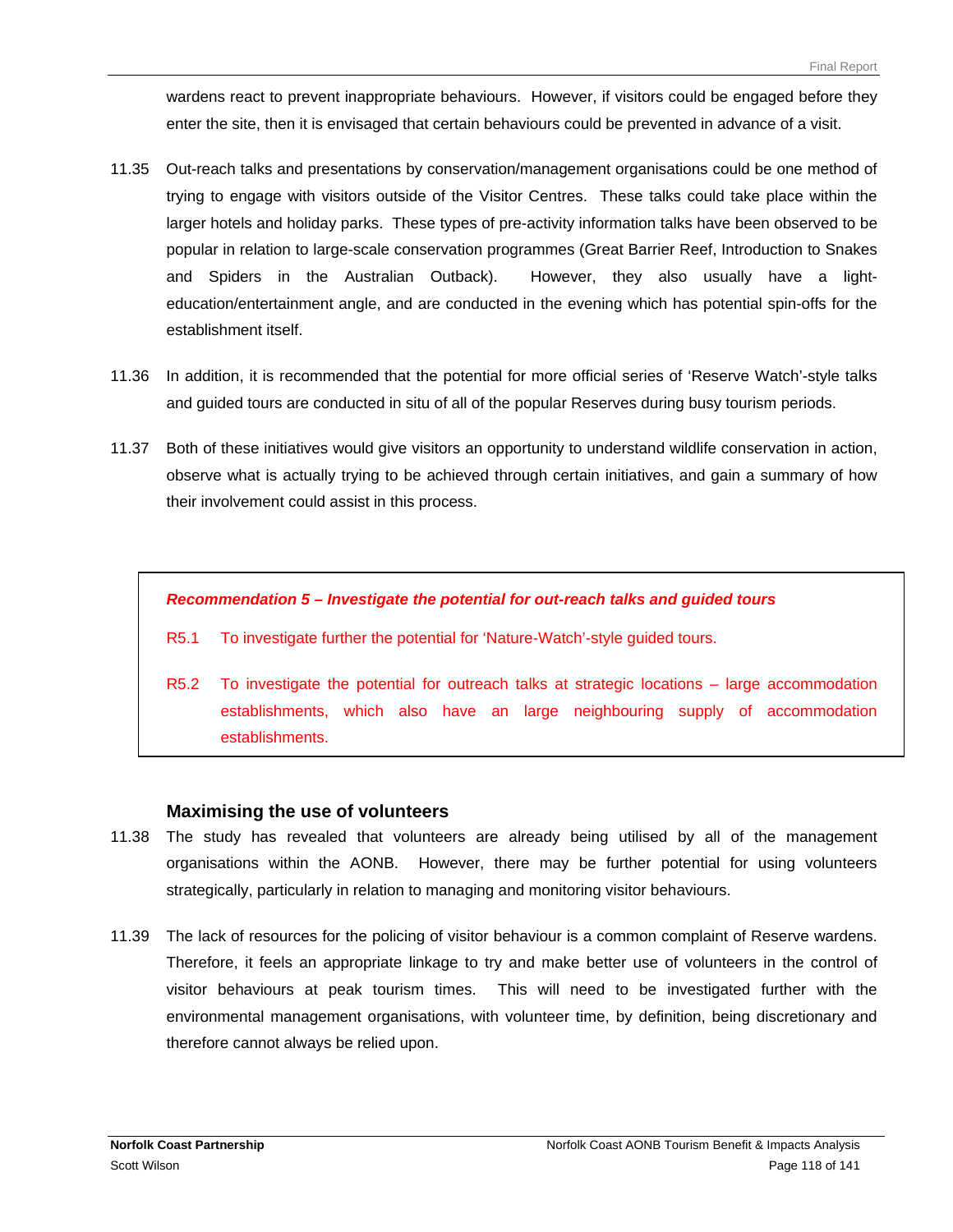11.40 Other sources of volunteering include 'volun-tourism', which is growing in popularity as a type of holiday. The RSPB have some residential accommodation for the purpose of accommodating longstay volunteers (up to 6 months), and also accept other volunteers for shorter lengths of stay. This scheme, mainly open to RSPB members, has been relatively successful. The British Trust for Conservation Volunteers, as utilised at Holme on occasion, is also a source of 'conservation holidays'. Again, these could be utilised to assist further with specific conservation initiatives elsewhere within the AONB.

#### *Recommendation 6 – Maximise the Use of Volunteers*

- R6.1 To investigate the potential use of volunteers to 'police' visitor behaviour and act as a frontline intervention measure with in the Nature Reserves under greatest threat.
- R6.2 To promote the potential for 'volun-tourism' within the AONB through the membership network of the environmental conservation/ management organisations, and the British Trust for Conservation Volunteers *(BTCV).*

#### **Damage Prevention Measures**

- 11.41 The necessity and use for damage prevention measures needs to be considered in conjunction with better understanding of the nature of the effects, and/or when a particular species is under considerable threat.
- 11.42 If closure of an area is considered the most appropriate form of action, then we would recommend the following controls:
	- Include a buffer perimeter where possible, to ensure that any potential effects caused by unawareness is kept to a minimum;
	- Provide information boards which details the rationale for the closure most people accept that at certain points, and at certain times of year, the needs of conservation are greater than their need for access.
- 11.43 Ideally, this should also include policing and penalties for ignoring the closures.

#### *Recommendation 7 – Damage Prevention*

R7 To ensure that any closures or restricted access to certain sites are clearly defined and the rationale explained to visitors.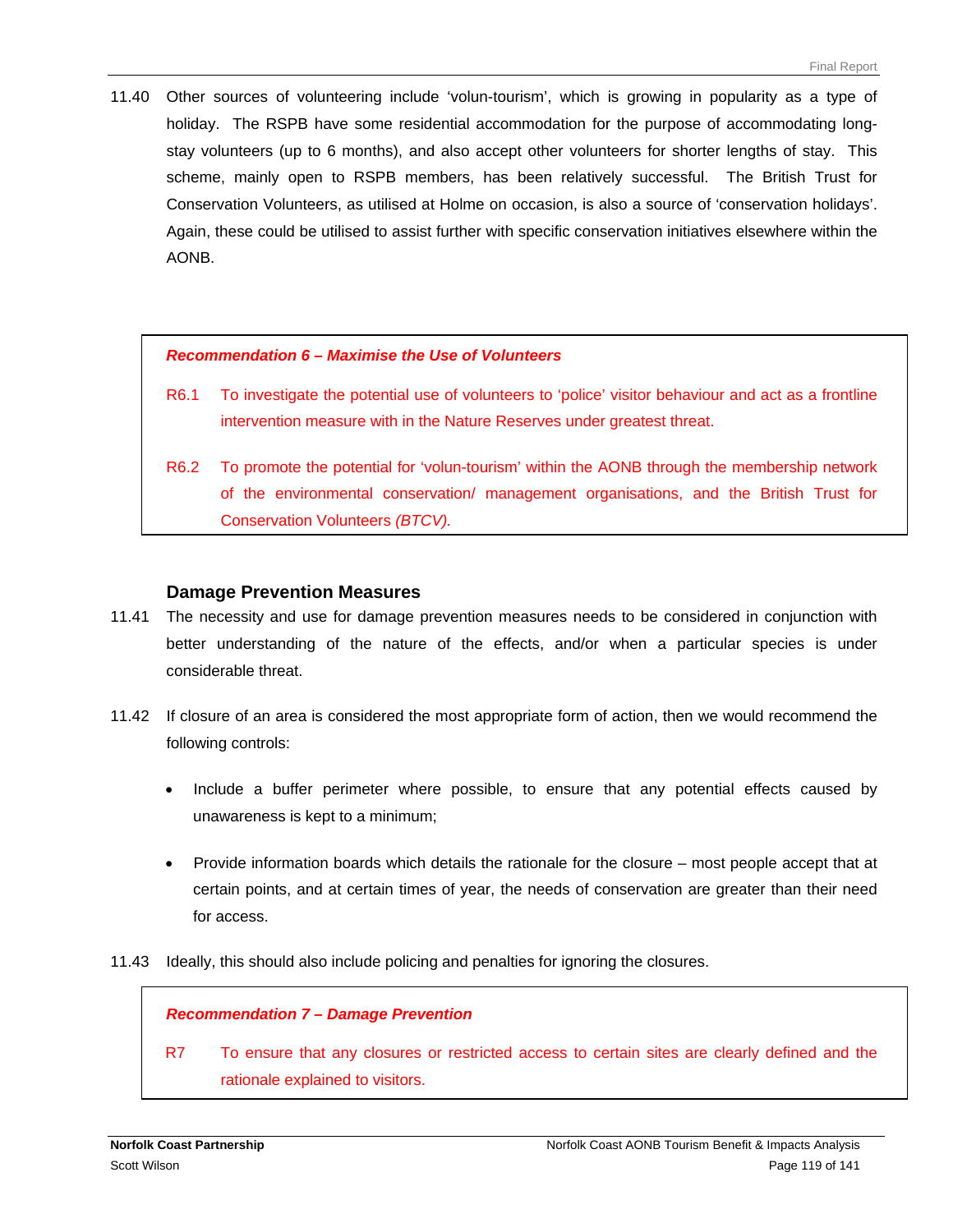## **Key Issue: Engaging Tourism Business in Environmental Conservation**

#### **Tourism Business Role in Visitor Behaviour Message Dissemination**

- 11.44 To ensure that the messages relating to appropriate behaviour are received by visitors, and are consistent throughout the AONB, there will be a need for the business sector to be fully engaged in this process.
- 11.45 Firstly, tourism businesses need to be involved in developing and devising appropriate messages. The advantage of this is that their relationship with visitors means that they are generally very astute at understanding how visitors will read and react to certain messages. Furthermore, their involvement will lock them into the process, and thus they should be more inclined to implement dissemination of these messages to visitors, be it at the information gathering, booking, or arrival stages.
- 11.46 Given the level of tourism businesses within the AONB, it would be beneficial to identify certain 'champions' of the environment to work with environmental management organisations to achieve the right balance of messages. Obvious suggestions include representatives from Holkham Hall, Pinewoods Holiday Park, Kelling Heath Holiday Park, Blakeney Hotel, accommodation associations and attraction associations, for example.

#### *Recommendation 8: Tourism Business Role in Visitor Behaviour Message Dissemination*

- R8.1 To devise positive conservation messages to be included on any individual or joint promotional literature (including access to web-based visitor portals).
- R8.2 To identify 'champions' of environmental conservation management to encourage businesses to impart agreed positive conservation messages.

#### **Business Involvement in Environmental Management**

- 11.47 There are potential financial and visitation gains for businesses that become involved with environmental management and/or conservation/management organisations.
- 11.48 The conservation and environmental management organisations within the Norfolk Coast AONB, with the exception of English Nature, are membership-based organisations. Therefore, these organisations have an easily identifiable visitor market. Through organisational publications, this market is already presented with messages of the value of the landscape that can stimulate an interest in visiting. These visits will need accommodation, places to eat and drink, and/or shop. Therefore, they all present a viable market opportunity for businesses within the area.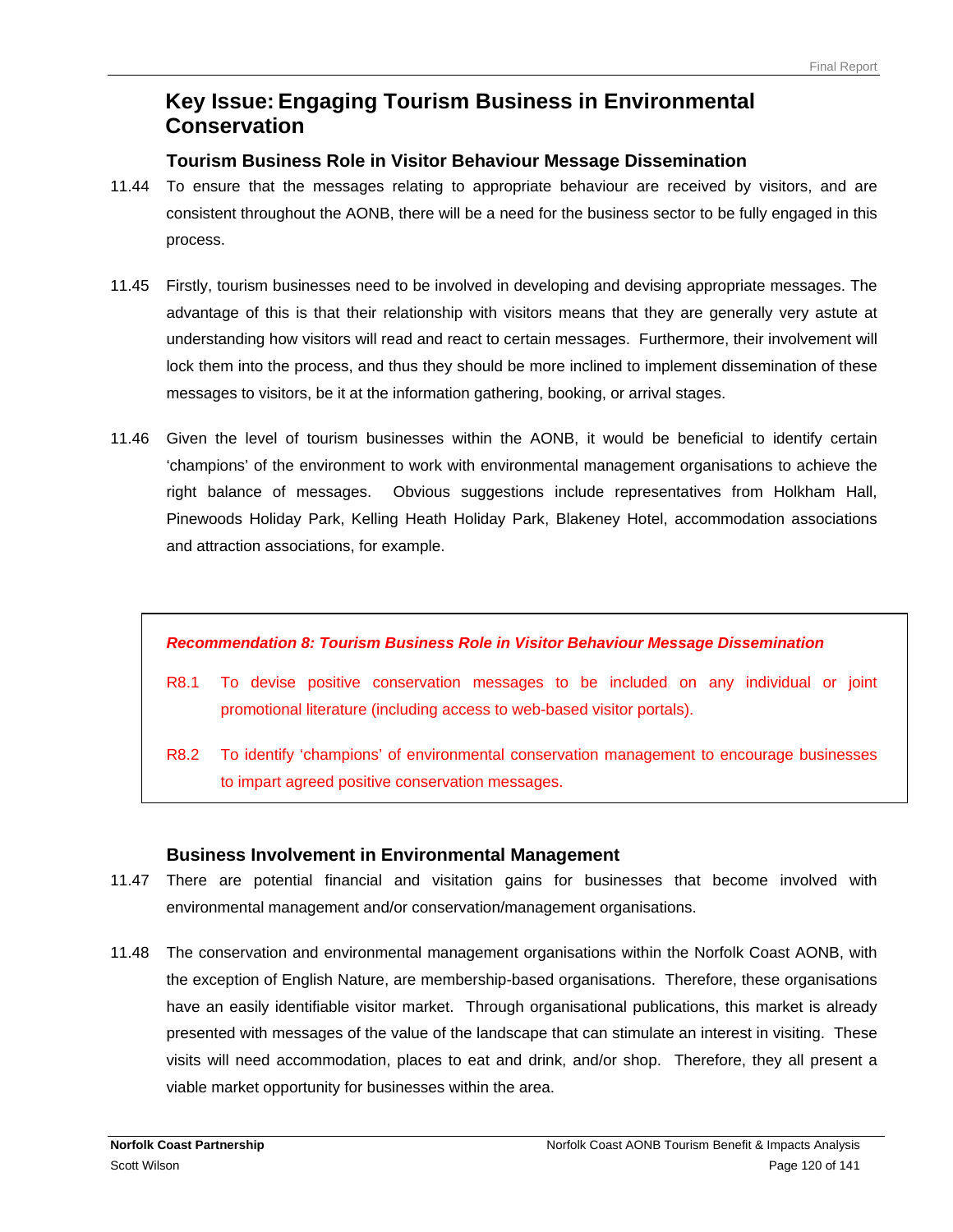- 11.49 To gain a specific association with one, or all, of these management organisations should therefore be an attractive proposition to tourism businesses within the area. We are aware of certain associations that already exist, including RSPB/National Trusts association with Brancaster Commons Committee, and the National Trust and Blakeney Hotel for example. Likewise, the David Bellamy Conservation Awards have become a popular means with which holiday parks can integrate wildlife conservation aims within their business operations.
- 11.50 It may be possible to expand this further and to formalise associations as an 'active supporter of conservation' in the Norfolk Coast, with criteria introduced to encourage businesses to adopt certain practices for the benefit of the AONB/Management Organisations; and benefits identified for participation within the scheme offered to businesses.

#### *Recommendation 9: Business Involvement in Environmental Management*

R9 To investigate the potential benefits of instigating a joint conservation/business partnership scheme which denotes businesses that are 'active supporters of Norfolk Coast Conservation'.

#### **Greening Tourism Businesses**

- 11.51 All businesses are now being called upon to take a more environmentally responsible role in relation to the impacts they have on a global scale.
- 11.52 The advantage for tourism businesses is that the travel industry has been at the forefront of many initiatives being introduced to encourage 'green' practices. This is now reflected in the numerous schemes that are available to tourism businesses that allow them to demonstrate their 'environmental' concern through the overt promotion of business practices.
- 11.53 The adoption of these greening initiatives by tourism businesses is growing, albeit at a steady pace. This is reinforced by the fact that certain national regional tourist boards in the UK now officially promote the Green Tourism Business Initiative (Scotland, South East and South West), an initiative which mainly targets the serviced accommodation and attractions sectors; and the continuing growth of David Bellamy awarded caravan and camping sites for example.
- 11.54 The Norfolk Coast AONB should be at the forefront of driving change in business practices to 'greener' methods, especially given its special relationship with the environment coupled with its potential susceptibility to the effects of climate change. Therefore, it is recommended that businesses be encouraged wherever possible to include and innovate in 'green' practices in order for the Norfolk Coast AONB to be considered a sustainable destination in a holistic and global sense.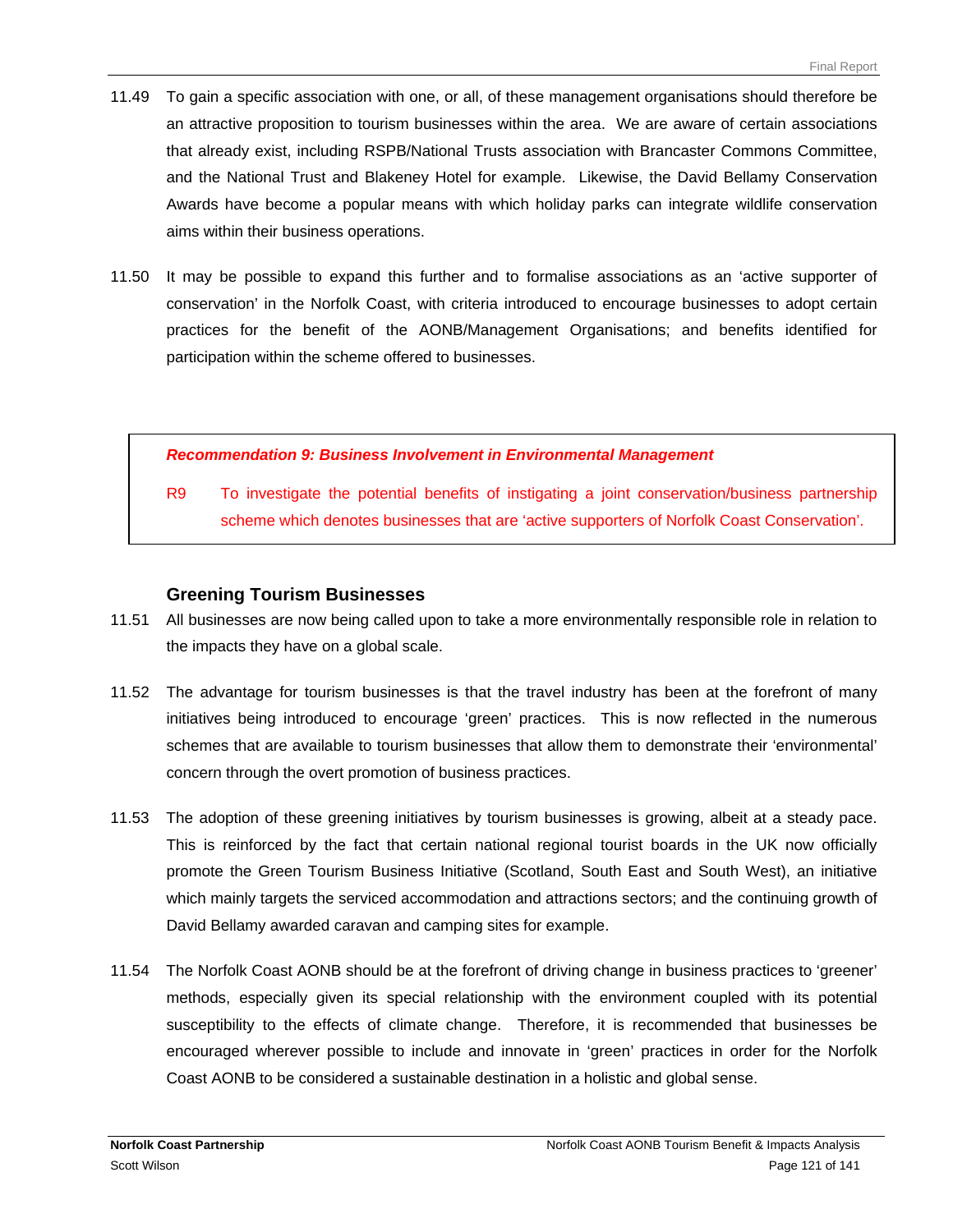#### *Recommendation 10: Greening Tourism Businesses*

- R10.1 To promote the adoption of 'greening' practices amongst all businesses involved in tourism.
- R10.2 To look at the value of introducing further reward schemes that will assist tourism businesses in adopting 'green' practices.
- R10.3 To ensure that other services are available allowing for the easy adoption of 'green' practices within everyday tasks of running a tourism businesses (recycling collection; re-usable resources, etc).

### **Key Issue: Raising Awareness**

#### **Raising the Profile of Sightseeing Attractions**

- 11.55 The audit of existing tourism attractions has identified that the sightseeing and cultural attractions within and around the Norfolk Coast AONB lack a degree of distinction and awareness.
- 11.56 It is our opinion that there are some distinct themes that run through the whole of the northern districts of Norfolk (King's Lynn & Great Yarmouth, North Norfolk, Great Yarmouth, The Broads). These include:
	- Heritage railway NNR Poppyline, Wells & Walsingham Railway, Barton House Railway (Broadland) and Bure Valley Railway (Broadland);
	- Stately Houses/Estates Holkham Hall & Estate, Blickling Hall, Wolterton Hall & Park, Felbrigg Hall and Sandringham House, Houghton Hall, Norwich Castle (Norwich); and
	- Gardens & Parks Holkham Estate, East Ruston Old Vicarage, Hoveton Hall Gardens, Mannington Gardens, Priory Maze & Gardens, Sheringham Park & Gardens.
- 11.57 Whilst some of these attractions are within the Norfolk Coast, many are outside the designation or at least away from the areas of highest sensitivity. In an attempt to alleviate some visitor pressure away from the Coast, and spread the benefits of tourism across the whole of the area, it is recommended that these attractions are strengthened and actively marketed to the relevant visitor markets.

#### *Recommendation 11: Raising the Profile of Sightseeing Attractions*

R11 To encourage and contribute to the promotion of sightseeing and cultural attractions as a means of drawing visitors away from the sensitive coastal areas, and thus alleviate some of the pressure created.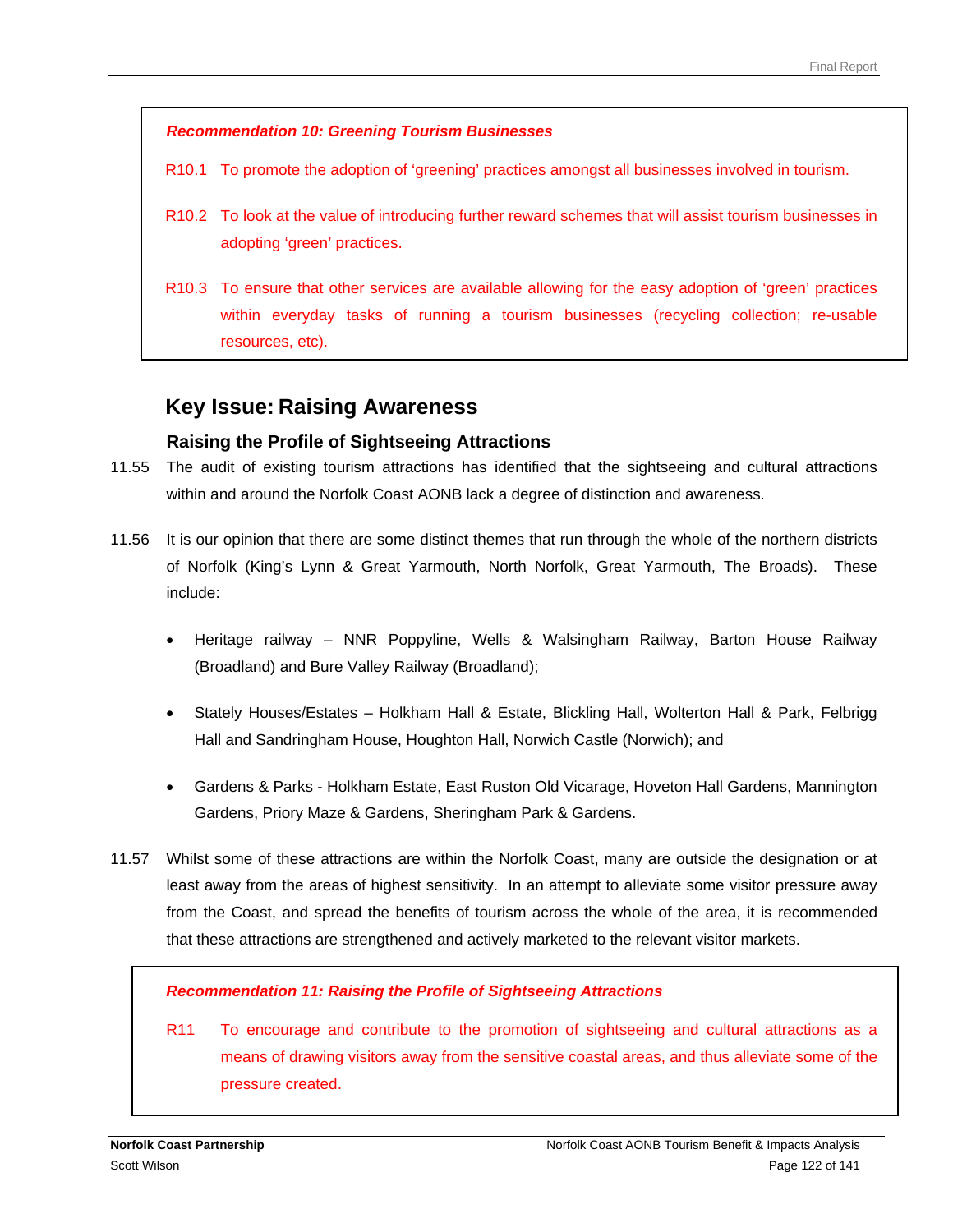#### **Promotion of Cycling and Walking Routes**

- 11.58 The audit of existing tourism amenities suggests that the provision for walking and cycling is good within the Norfolk Coast AONB. However, according to the visitor research this is not necessarily being recognised by the visitors themselves. In particular, it is felt that the area lacks association as a destination for walking and cycling amongst overnight visitors, particularly cycling, despite recognition that the landscape would be conducive to these activities.
- 11.59 Given the level of routes available and strides made in promoting and developing cycling and walking based products within the area, this is considered a significant finding. Ultimately, it appears that there could be greater potential to develop walking and cycling as a means of movement, but the perceived constraints as detailed by the visitors will need to be overcome. This includes:
	- Awareness There appears to be a low level of awareness of existing cycling and walking routes within the Norfolk Coast AONB. In the case of cycling, this low awareness is mixed with a perception that there are no off-road cycle routes, and that the roads are not suitable for cycle use because they are busy and narrow in places. As a result some visitors deliberately avoid bringing their bikes (an enthusiast), whilst others did not make the connection between the AONB and cycling opportunities ('never thought about it!', mixed with feelings that they felt it area was unsuitable for the activity).
	- Routes of different length This was noted with specific reference to walking, but there appears to be a perceived lack of different length routes, with casual walkers/families wanting a short, circular route, and the convenience of places to stop and park, and places for eating and drinking. Overall, despite walking being an activity that most people undertook in some form or another, the overall package within the Norfolk Coast does not feel as developed as other destinations.
	- Interpretive routes, and routes that lead to somewhere interesting Again, this is more a case of lack of awareness than provision, but there is a feeling that the Norfolk Coast lacks a degree of route interpretation either as information boards or through self-guided leaflets. Some visitors suggested hand-held audio tours.

#### *Recommendation 12: Promotion of Cycling and Walking Routes*

- R12.1 For the Norfolk Coast to become a destination that is synonymous with walking and cycling by raising awareness of the considerable walking and cycling routes available within the area.
- R12.2 To ensure that routes are provided off-road and along quiet lanes, and are of different lengths to appeal to a wide range of users.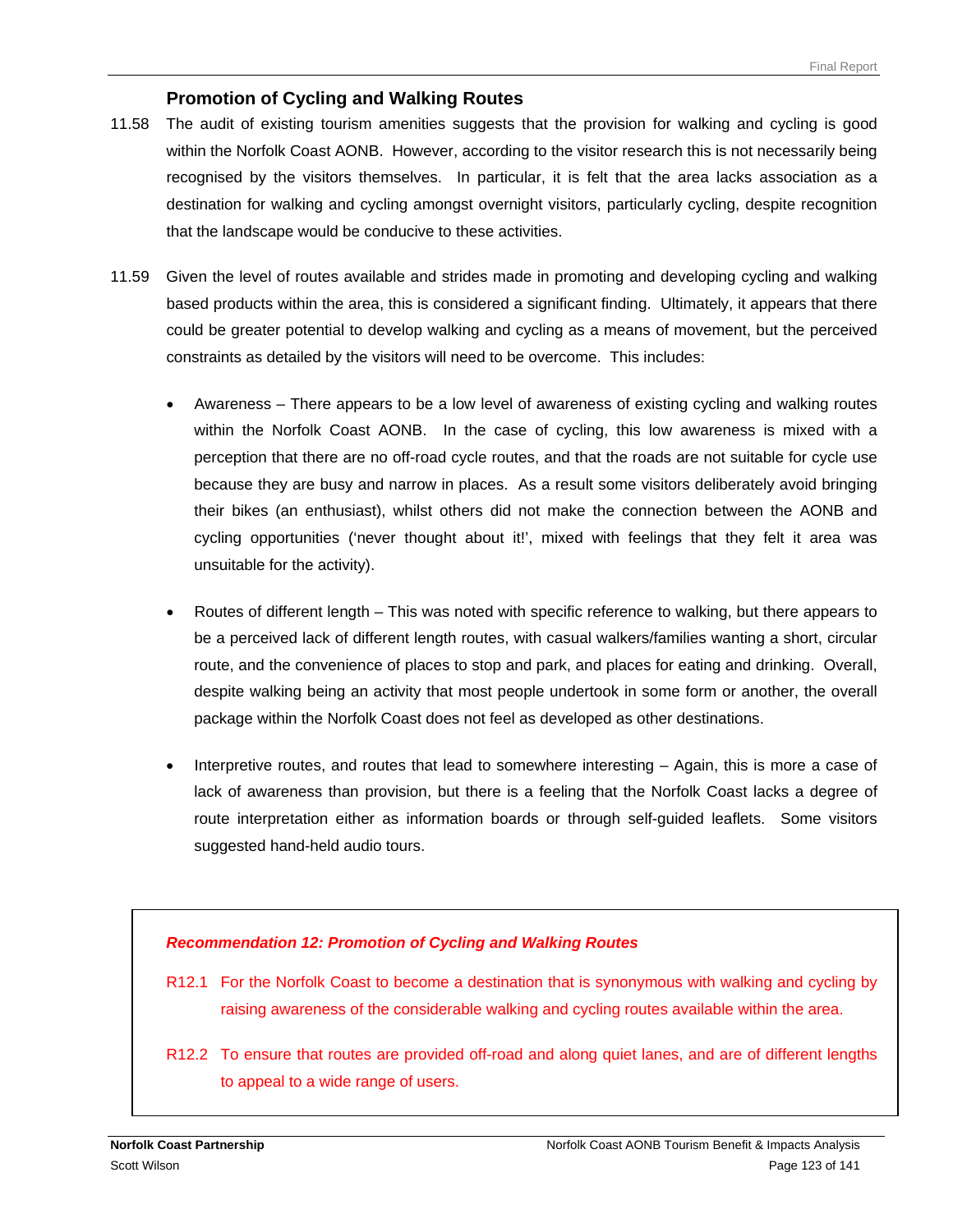R12.3 To ensure that interpretation is provided along the route through the development of sustainable itineraries, which should include appropriate places of interest and stops for refreshments.

#### **Route Start & Finish Points**

- 11.60 With reference to the decision making process people take when choosing whether to go on a walking and cycling route, a key issue raised was how participants return to their start point (car-park, accommodation, settlement). In this context, there appears to be a certain trade-off between the route start and finish points, the time taken on the route, and whether there is a means of returning via other means.
- 11.61 Walks and cycling are generally time sensitive activities, and though the time taken can differ considerably between enthusiast and casual user, it is more often than not the fixed variable. Taking an example whereby a visitor has the choice of two walks both of which take 2 hours to complete, but one is a circular walk (ending back at the start point) and the other is a linear walk (with a specific finish point). If we accept that in this scenario the visitor only wished to walk 2-hours, if there is no other means of returning to the start point other than via walking, it is likely that the circular route would be used (i.e. it fits into the timeframe). If, on the other hand, there was a guaranteed means of returning to the start via public transport, the intimation is that greater consideration would be given to using the linear walk.
- 11.62 We would recommend that this premise is investigated further. The significance is that if the link between transport and walking and cycling routes as a complete journey can be made, then the start points for the routes could be positioned away from the A149. An example of where this is already available is at Little Walsingham, whereby access to the Wells & Walsingham Light Railway presents an opportunity for visitors to park at Little Walsingham, walk to Wells (approx. 4 miles), and return via the railway.

#### *Recommendation 13: Route Start & Finish Points*

R13 To investigate the potential usage of cycle and walking routes that start outside of the Norfolk Coast AONB if linked to a means of sustainable transport that returned to the start point – there is the potential to trial this by including the Wells & Walsingham Railway within sustainable itineraries.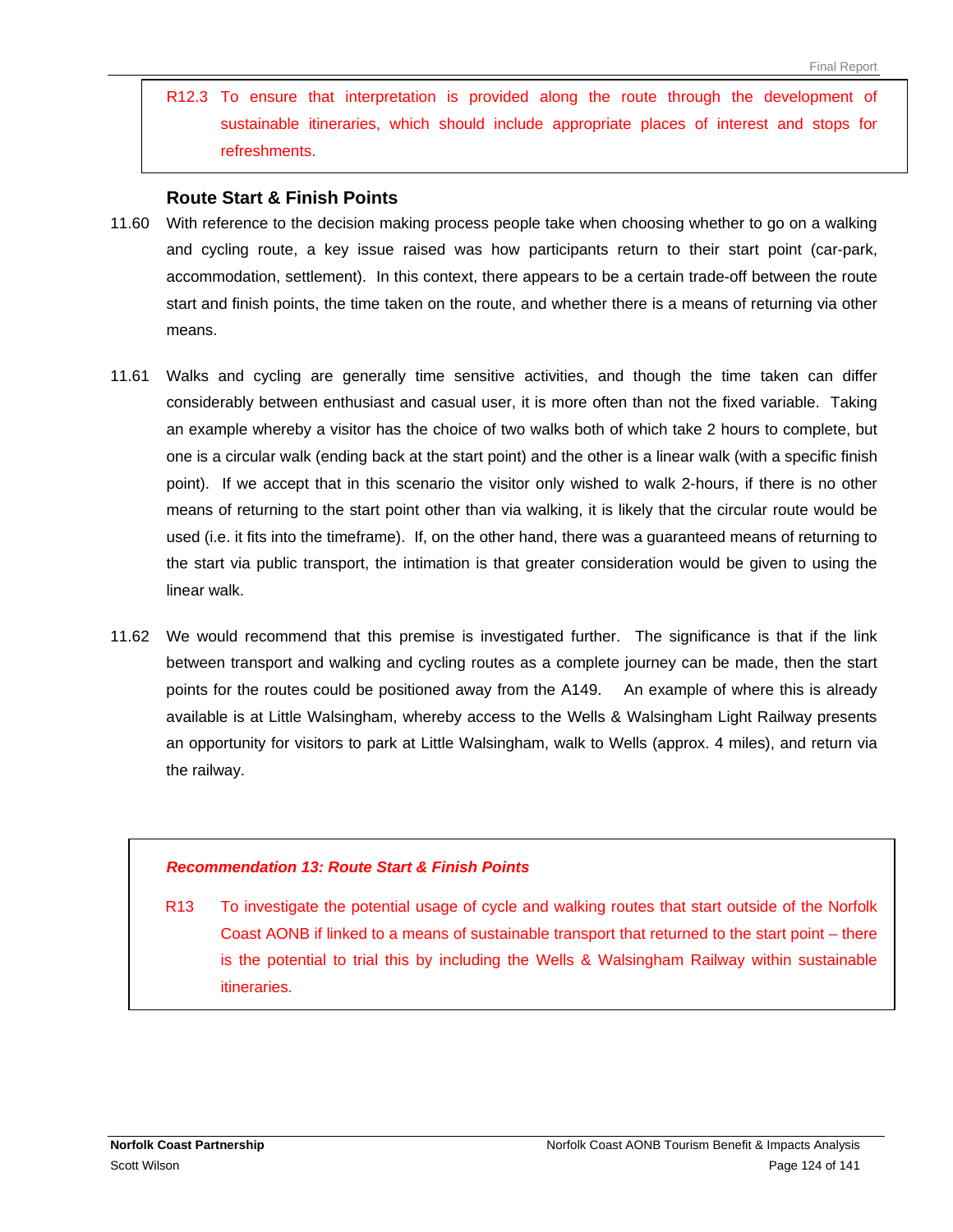# **Key Issue: Traffic & Transport**

- 11.63 The investigations have revealed that traffic is one of the main issues that need to be addressed, particularly in relation to relieving some of the visitor pressure on the community.
- 11.64 This presents one of the greatest challenges in achieving a truly sustainable tourism sector within the Norfolk Coast AONB. This is because there is a high reliance on the motorcar in everyday life, with any changes of visitor behaviour in this regard likely to require a significant change in attitude amongst the public as a whole in terms of car usage.
- 11.65 Nevertheless, evidence suggests that if packaged correctly, visitors would be willing to use alternative means of transport. The following highlights key suggestions for improving this package within the Norfolk Coast AONB.

#### **Raising Awareness of the Public Transport**

- 11.66 The Coastal Hopper is regarded as a key initiative in driving visitor use of public transport, and provides the foundation of a visitor-focused service within the AONB. However, there are opportunities to develop both this service, and other services to provide a more integrated and appealing alternative to the use of cars.
- 11.67 The evidence from the investigations, particularly the Visitor Focus groups, suggests that certain constraints to usage will need to be addressed, including:
	- Awareness the focus groups highlighted that awareness of the service is low, with only one mention across the two groups even though the benefits of a 'hop-on, hop-off' service were discussed as a potential product development opportunity. This suggests that there could be a certain amount of latent demand for this type of service;
	- Family focussed families commented on the inconvenience of public transport in relation to their needs for convenient access, and the level of items they need to take with them on a trip out. However, they also highlight how much their children actually like going on public transport, and that this could be a key factor in their decision;
	- Packaging a trip using public transport is much more appealing if it forms part of the trip itself, in other words bus travel should form an integral part of the trip rather than just a means of getting from A to B. Creating distinguishing marks to allow for differentiation between general transport routes could also assist in this regard;
	- Pricing in conjunction with the recommendation for a 'hop-on, hop-off service', a one-price, multiple journey ticket was mentioned as desirable (again highlighting awareness issues) but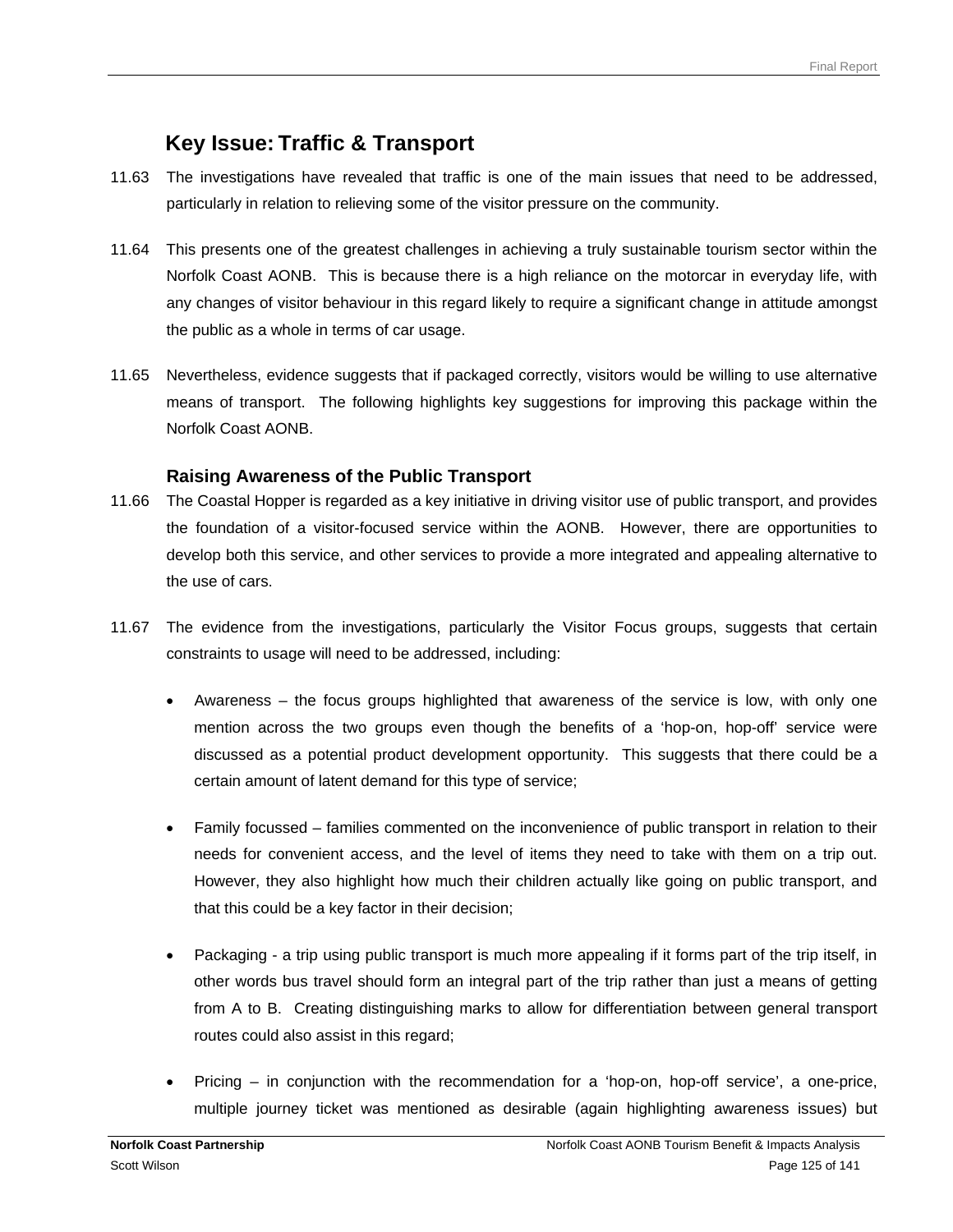extending this further, it could be designed to cover consecutive days of travel, i.e. one-day, twoday, three-day travel cards;

- Joint promotion an element of joint promotion already exists (North Norfolk Railway and Kelling Heath), however promotion initiatives combined with the Coast Hopper could also help to encourage use of bus travel to sightseeing attractions and features of interest, especially if combined with reduced price entrance fees, money off certain food and drinks, or money off cycle hire for example;
- Ticket availability greater awareness could be achieved if the 'Rover' tickets were more widely available, and if they could be purchased in advance of travel (at present, purchase can only take place on the bus itself).



#### **Developing Public Transport Network**

- 11.68 If the ambitions of the Norfolk Coast in encouraging greater interest in the use of public transport are to be realised, then it is anticipated that further investment within the services themselves may be required. For instance, if further growth occurs, it will be essential to ensure that:
	- the frequency of service matches usage requirements at peak tourism times (currently the Coastal Hopper stands at 12 services per day);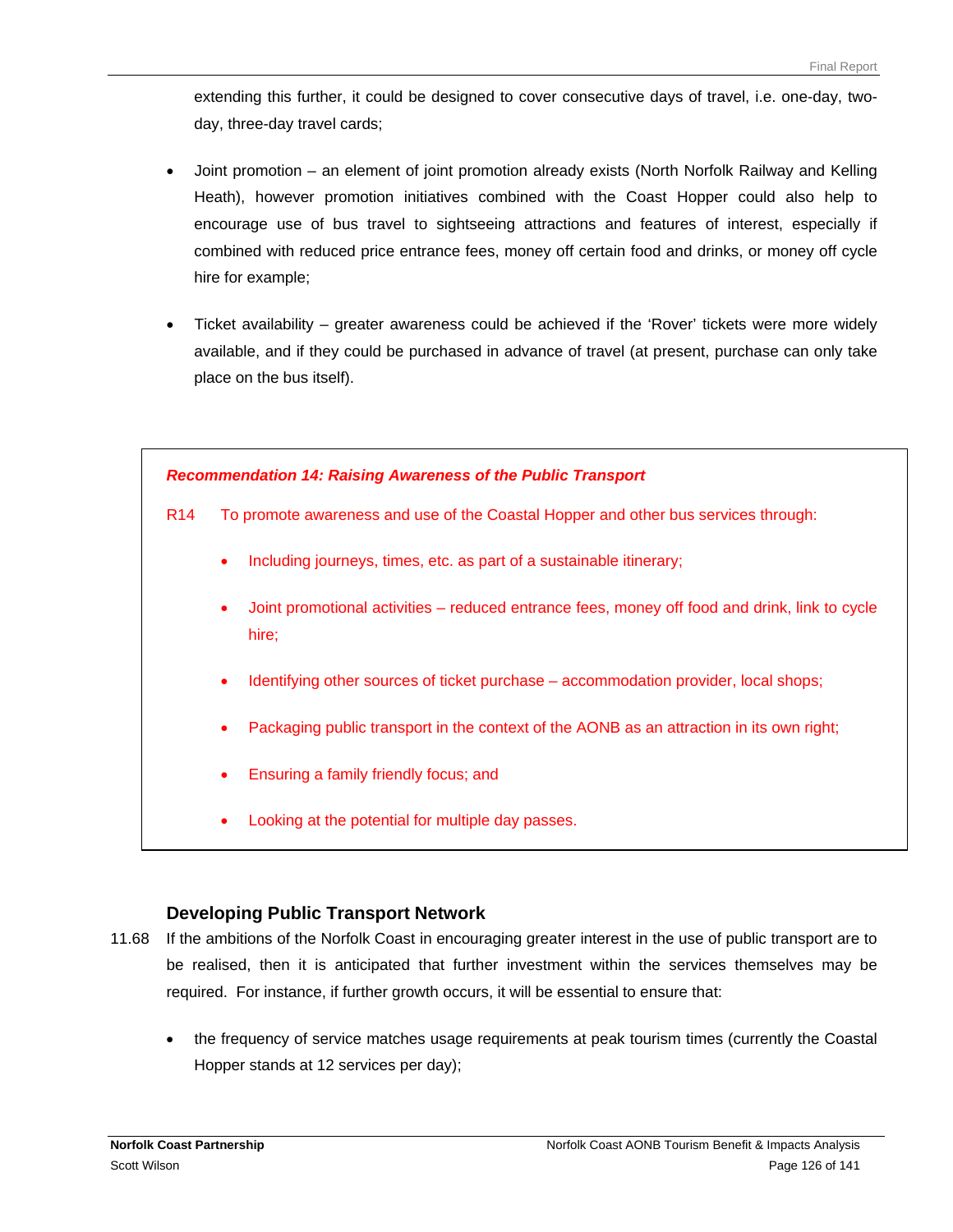- the volume of services provides sufficient capacity to carry envisaged increases in demand at peak usage periods (the Coastal Hopper suggests that current bus capacity is on the whole sufficient, but this could change if demand increases sharply);
- the routing is consistent across all services, with the service having a mix of departure and arrival destinations (some of the Coastal Hopper Services start and finish in Cromer, other start and finish in Sheringham, others in King's Lynn).
- the timing of services matches the requirements of the visitor market. For example, the last Coastal Hopper Service runs out of Cromer at 7pm. Anecdotally at least, this is considered quite early for a public transport service in that it means that visitors do not have an option of prolonging stays into the evening economy periods.

#### *Recommendation 15: Developing Public Transport Network*

R15 To ensure that promotion of public transport is matched by sufficient investment in service provision, designed around the needs of visitors.

#### **Park & Ride System**

- 11.69 A recommendation for further investigation is to identify the potential for a 'Park & Ride' system. This recommendation is derived from both the workshop consultations and the visitor focus groups.
- 11.70 It has been suggested that, through the Coastal Hopper, a Park & Ride system already operates within the AONB, with people having the option of parking their car at Hunstanton or Cromer and then travelling into the AONB by bus. Whilst this may be true, the service is not promoted in this manner and thus the likelihood of use in this way is considered to be limited. Moreover, Hunstanton and Cromer have their own traffic issues during the peak tourism periods. The emphasis will need to be on alleviating pressure across the whole of the Norfolk Coast in its widest sense.
- 11.71 Therefore, we feel that it would be more appropriate to investigate the establishment of a Park & Ride system which aims to alleviate pressure off all routes close to the Norfolk Coast AONB. We appreciate that it may not be possible to instigate a totally new service, but rather existing services could be developed further into a Park & Ride route.
- 11.72 Potential services could include:
	- North West Fakenham access to Wells provided by buses 29 & 30 and Burnham by buses 28 and 39.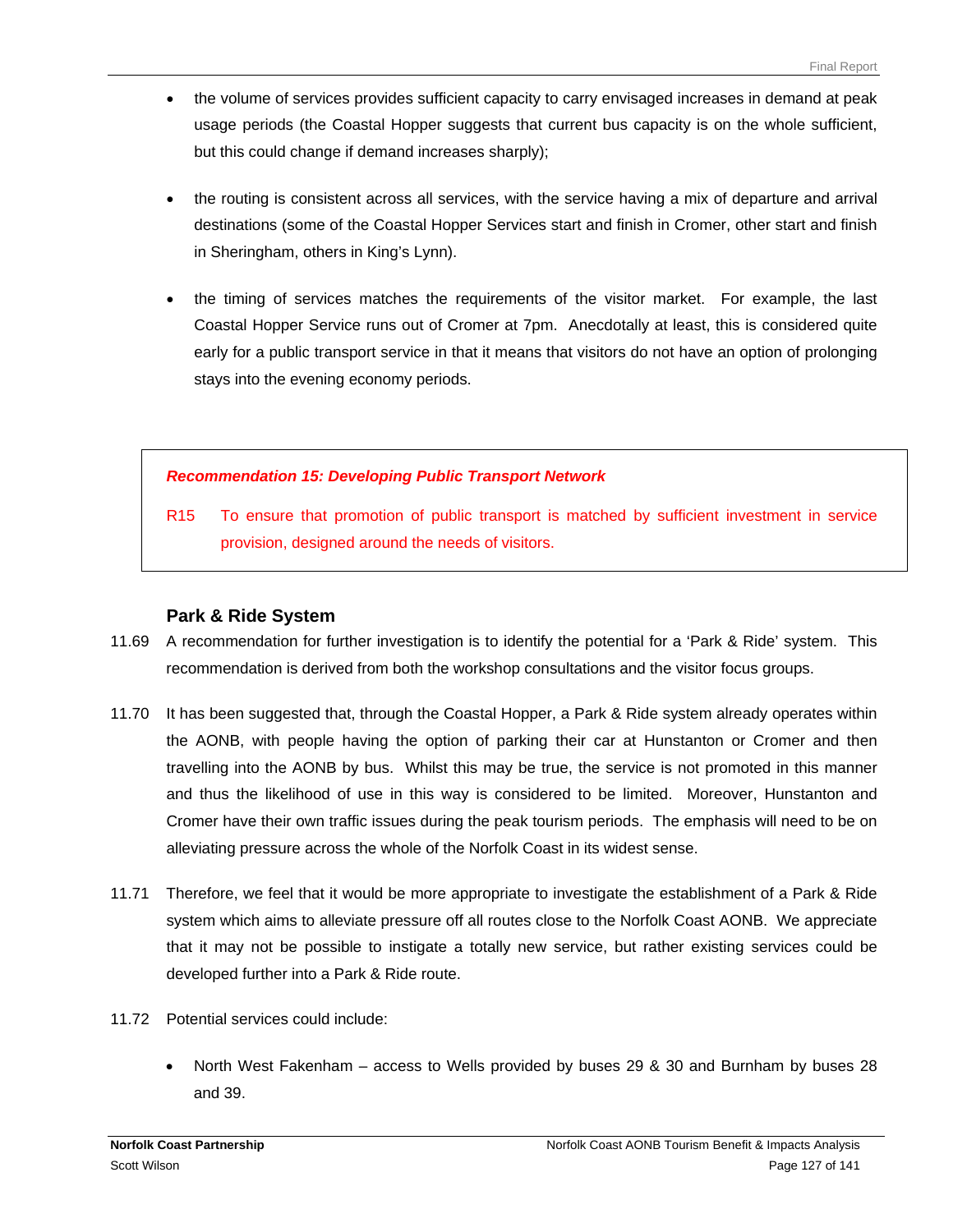- Walsingham Buses 29 and 30 provide access Wells.
- Holt buses 45, 46 and 46A travel to Cley, Blakeney, Morston and Langham.
- Alymerton Bus route 16 & 18 travels to Cromer.

#### *Recommendation 16: Park & Ride System*

R16 To investigate the potential viability and usage of Park & Ride schemes to be sited in locations outside of, or on the outskirts of, the Norfolk Coast AONB.

#### **Cycle Carriage Facilities**

- 11.73 An additional comment regarding cycling concerned the potential of a cycle carriage facility attached to bus transport.
- 11.74 We are aware that this has been mooted in the past, but that at present the Norfolk County Council do not feel that this type of service is appropriate for the route (tight time constraints, and stopping points are not conducive to the loading and off-loading of bikes).
- 11.75 However, if the Norfolk Coast is to realise its potential for walking and cycling, a solution to this should continue to be investigated. This could include the carriage service being only applicable at suitable stops or times for example. As long as this is clearly expressed to cyclists, at least they would have this as an option.

#### *Recommendation 17: Cycle Carriage Facilities*

R17 To continue to explore the potential benefits of a cycle carriage facility on bus transport routes the Norfolk Broads now operates 'In bus' cycle carriage.

#### **Strategic approach to car parking**

- 11.76 The above series of recommendations have all been based upon encouraging the use of more sustainable means of transport for moving around the AONB, and alleviating car-borne traffic pressure upon A149 that is a direct result of visitors.
- 11.77 However, if successful, without other measures to deter car use, the end result will not be a reduction in car traffic. Rather, the volume of traffic is likely to remain the same, with new supply likely to replace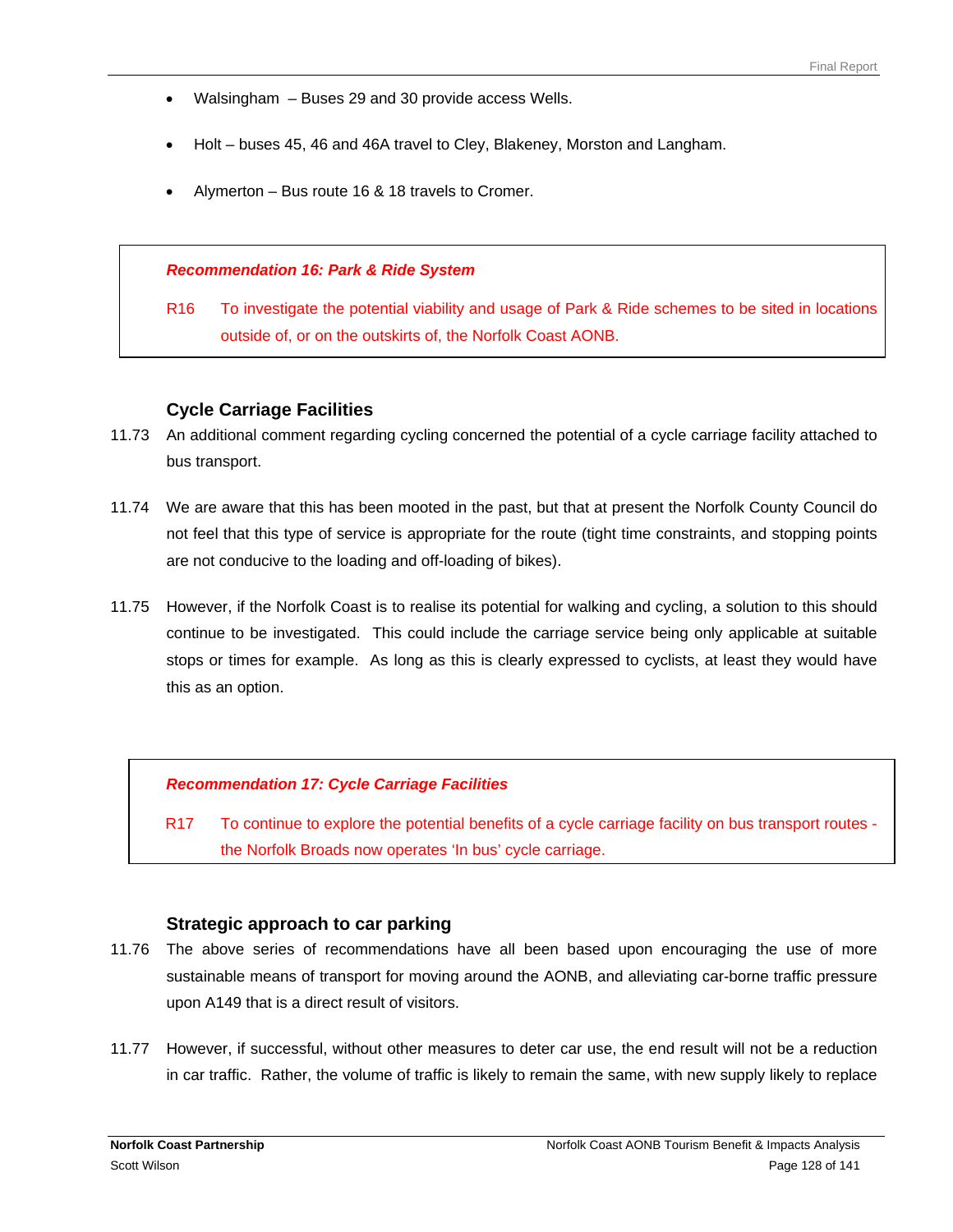any traffic that is diverted. This in turn could eventually have further detrimental consequences to the environment and community.

- 11.78 Therefore, it is essential to ensure that any diverted traffic results in a real benefit. This could be achieved through the closure of a certain level of car parking spaces within car parks that have the highest tourist visitor volume, or at the very least converting some spaces to be given local resident priority status.
- 11.79 Alternatively, the car parks could be encouraged to raise car-parking fees in order to make any alternative sites more attractive propositions for use. It is recognised that this may be challenging, as there are a variety of different types of owners of available car parks within the AONB.

#### *Recommendation 18: Strategic approach to car parking*

R18 To investigate the potential for a more strategic approach to car parking to be used in conjunction with measures to encourage sustainable transport use, and which also aims to benefit local residents.

#### **Traffic Clearways**

- 11.80 A clearway is effectively a temporary traffic management tool to ease road congestion through prohibiting car parking on sections of the road. The system only operates during certain times of the day, usually coinciding with when traffic is at its greatest. A benefit of the scheme is that it has minimal visual implications in that it does not require any permanent lines, although some permanent (or semipermanent) signage is required.
- 11.81 Examples of where the introduction of rural clearways could be beneficial within the Norfolk Coast AONB include within Cley-next-the-Sea and Stiffkey, to work in conjunction with resident priority parking within car parks.
- 11.82 A common complaint of such systems is that it impacts on residents as much as it does visitors. However, if this could form a package of measures, with some aspects aimed at being preferential for residential parking, then this may be a more acceptable solution for relieving pressure on the local road network.

#### *Recommendation 19: Traffic Clearways*

R19 To investigate the suitability of instigating traffic clearways within certain pinch-points for traffic congestion, including Cley-next*-*the-Sea and Stiffkey.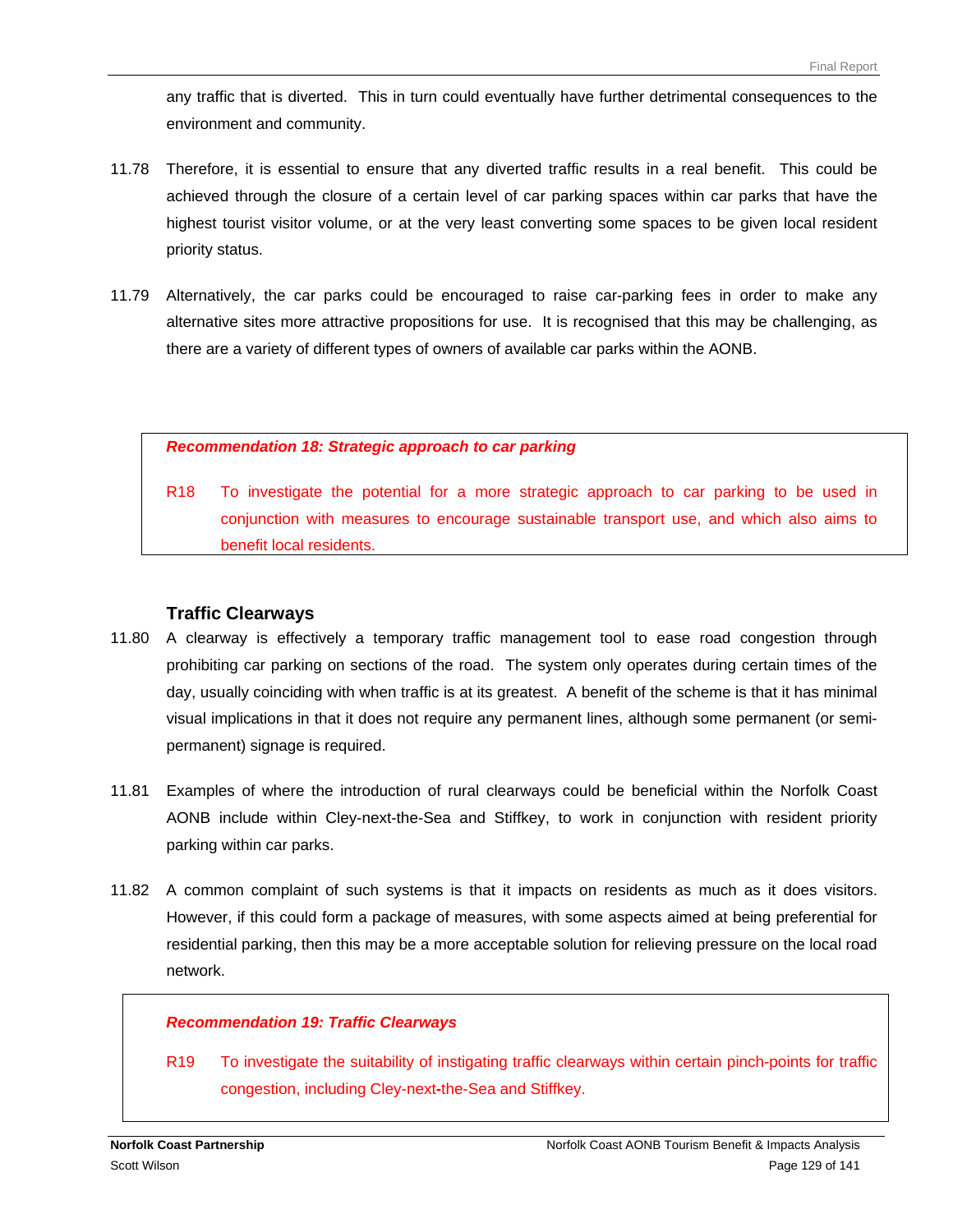#### **Expanding the Quiet Lanes Initiative**

- 11.83 Quiet Lanes is an initiative piloted in a triangle area bounded by Cromer, North Walsham and Mundesley, and therefore includes a section of the AONB.
- 11.84 Overall, the scheme is said to have been successful in achieving its original objectives, including an attractive alternative network of routes that link communities; the environmental protection and enhancement of minor country lanes; the use of partnerships to deliver community support, and to use low cost and low visual impact traffic engineering measures.
- 11.85 On the basis of this success, and trials being conducted elsewhere in Norfolk, it is recommended that further investigations should be conducted to determine the extent to which this scheme can be mirrored elsewhere within the Norfolk Coast AONB.

#### *Recommendation 20: Expanding the Quiet Lanes Initiative*

R20 To investigate the potential of further 'Quiet Lanes' to be established elsewhere within the Norfolk Coast AONB.

### **Key Issue: Maximising Economic Benefit**

- 11.86 Tourism is already a valuable sector to the AONB and wider (North Norfolk, King's Lynn & West Norfolk, and Great Yarmouth) economies. However, overall spend per night (£34) within the area is considered to be at the lower end of the National average tourism spend (£59).
- 11.87 Two overriding measures are required to ensure that tourism continues to contribute its worth per head of visitor to the local economy. These are:
	- Encouraging greater spend from the visitors during their stay; and
	- Ensuring that the maximum amount of spend is retain within the local economy
- 11.88 Many of the recommendations contained within this section, if developed appropriately, should be able to enhance the spend levels of visitors, including understanding their views of value for money (some visitors claim that the Norfolk Coast is 'not a cheap place to visit') and their spend behaviours through research; raising the profile of visitor attractions; and integrating commercial enterprise into sustainable itineraries as strategic start, stop-off, finish points.
- 11.89 The following recommendations are aimed at ensuring that more of the spend is retained within the local economy, and supports other business sectors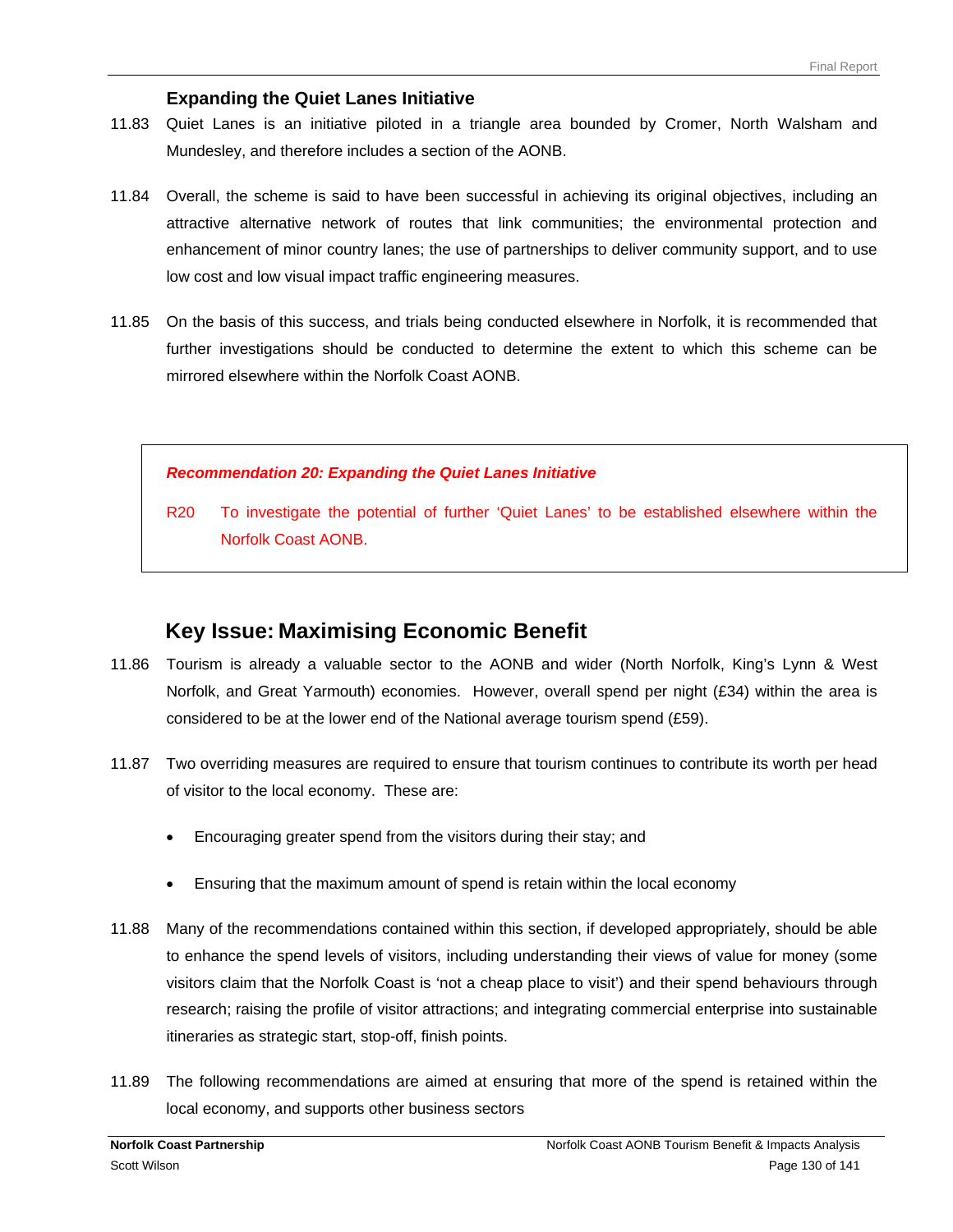#### **Delivering Quality & Driving Local Distinctiveness**

- 11.90 The vision for the area should be on providing a quality experience for all. The focus of this does not just reflect the need to attract a more 'up-market' visitor, but ensuring that all visitors are encouraged to experience the best that the Norfolk Coast has to offer.
- 11.91 This includes:
	- the delivery of a quality and customer orientated accommodation offer, with good service through hospitality training at its heart;
	- encouraging a family friendly product, with the children themselves often at the heart of discretionary spend decision making. A high satisfaction experience within this market can often lead to repeat visits;
	- driving the use of local produce in all aspects of the tourism offer wherever possible, but particularly in relation to food (organics, special breeds, seasonal) and beverage (micro-breweries);
	- maximising the market potential of specialist shopping at Holt and Wells, and creating linkages with other spend categories including sightseeing attractions, eating and drinking out; and
	- developing user friendly itineraries which include sightseeing attractions, linked to public transport, places to eat and drink, shopping facilities, and evening entertainment.
- 11.92 A key aspect that needs to run through the heart of this is the promotion of local distinctiveness, particularly through the availability of 'local' produce but also in its presentation to add to its authenticity.
- 11.93 The benefit from a visitor perspective is that it helps define 'local' distinctiveness for which many are prepared to pay extra for. For businesses, it helps continued viability and likelihood of repeat/recommended visits. For the economy, it ensures that more of the tourism revenue is retained within the local economy, strengthening the local supply chain, boosting its multiplier value, and helping to demonstrate the worth of tourism to locals. An advantage for the Norfolk Coast is that the visitor focus groups already suggest that the area has certain 'local' produce connotations, particularly microbreweries and seafood. It will be important that the integrity of these items are retained (i.e. they don't become too 'touristy').

#### *Recommendation 21: Driving local distinctiveness*

R21 To ensure that tourism businesses, wherever possible, source products from local/Norfolk producers. This is to be matched through appropriate promotion to visitors to ensure/raise awareness.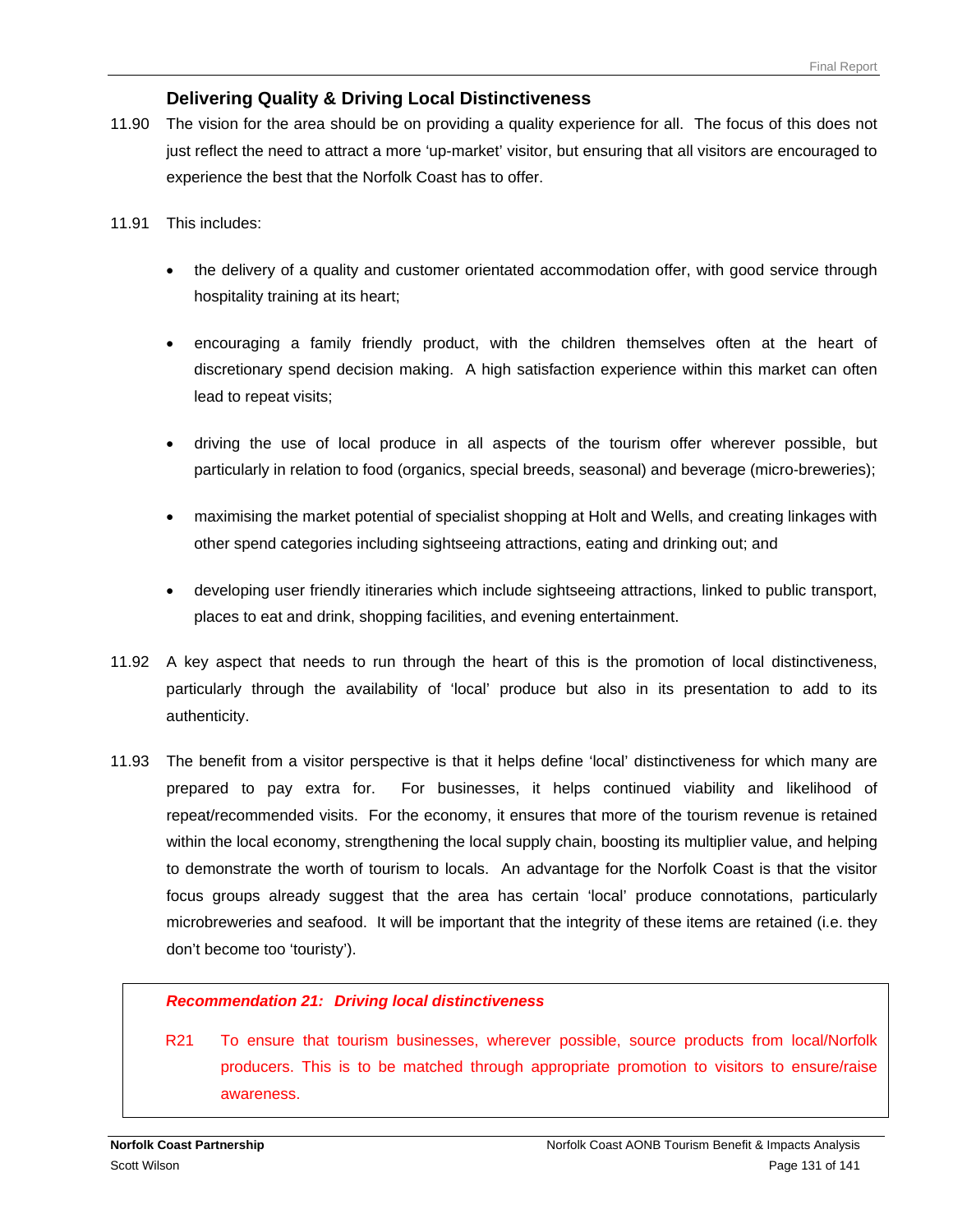#### **Researching Current Supply Chain Linkages**

- 11.94 A key issue highlighted through the consultation process is the need to understand better how tourism spend currently benefits all businesses within the Norfolk Coast AONB.
- 11.95 As such, we would recommend investigating the local supply chain and how tourism spend spreads from business to business. This will help to highlight the current supply linkages, but also assist with identifying where there is potential for these linkages to be enhanced.
- 11.96 Scott Wilson would advocate the use of a systematic approach using professional services to define how the supply chain works within the Norfolk Coast, and how these linkages could be strengthened. Nevertheless, we appreciate that this can be a costly exercise. An alternative that is being used by other communities in the UK is a system designed by the New Economics Foundation, as defined in their handbooks 'Plugging the Leak' and 'The Money Trail'; and 'Local Multiplier 3' (LM3).
- 11.97 According to NEF's website, Plugging the Leaks is a community-led economic development strategy tool, with the main emphasis being to enable a community to identify the economic resources in their local economy and determine ways to use them more effectively. LM3 is an impact measurement tool that enables organisational leaders – from social enterprises to businesses to local authorities – to measure how income to their organisation or initiative is spent and re-spent in the local economy, especially when that local economy is in need of regeneration. The purpose of tracking and measuring this spending is to identify opportunities to strengthen linkages in the local economy so that efforts can be made to keep money circulating locally. The onus of both elements is on the community to take the initiative, empowering them to conduct the measures themselves. However, this approach will need a high level of commitment and energy to ensure the measures are accurate and robust.

#### *Recommendation 22: Researching Current Supply Chain Linkages*

R22 To conduct further research to identify the accrued benefits of tourism throughout the economy, and to identify where the local supply chain could be strengthened.

### **Key Issue: Community Involvement & Benefits**

#### **Involve Community in Tourism Policy & Decision Making**

11.98 A criticism of tourism studies, strategies, and policies is that communities do not feel sufficiently represented in terms of their views. It is hoped that this has been rectified to a certain degree through this study by sharing their views and identifying their key concerns.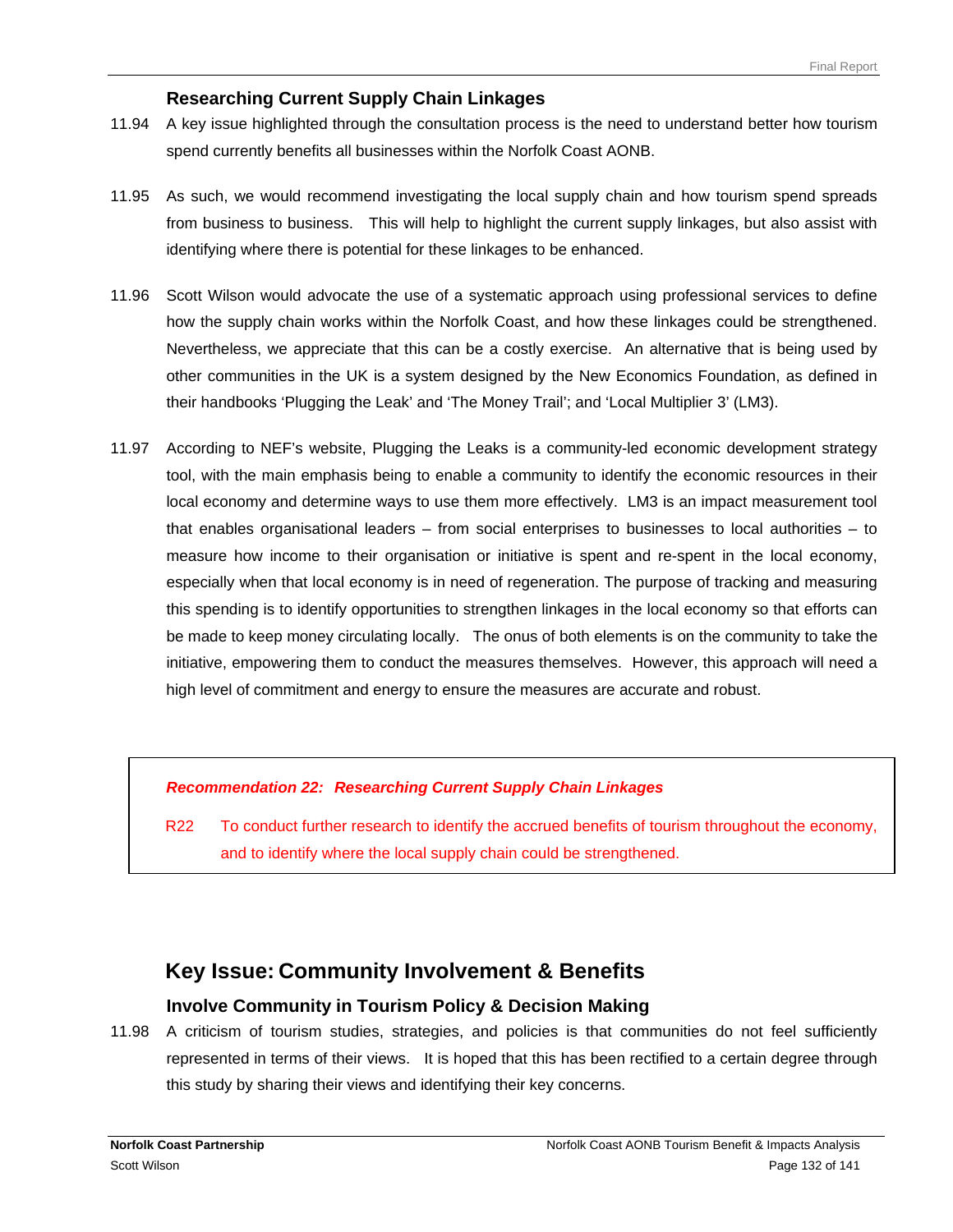- 11.99 The views of residents form a valuable component if destinations are to be deemed truly sustainable. If the majority of community views are considered negative, then it can be construed that tourism will have failed in its sustainable objectives.
- 11.100 A fundamental issue to challenge within this process is the level to which community benefits from tourism spend – tourism businesses suggest they benefit a lot; some community representatives suggest a little. The truth is probably somewhere in the middle.
- 11.101 This study suggests that there is a degree of a 'them and us' attitude, which appears to be a consequence of a lack of a partnership approach and format for discussing areas of common concern, albeit that the views may be polarised. As a result, there is a certain degree of scepticism from some factions of the community in relation to the motivations of the tourism sector, and this is no doubt born of the lack of understanding and involvement.
- 11.102 Thus, there is a need to ensure that all voices are sought and accounted for within the decision making process of tourism and the development of tourism activity. Examples of this type of Partnership approach can be seen to be working effectively within certain sections of the AONB (The National Trust & Blakeney Parish Council; Brancaster Commons Committee). However, this needs to be replicated elsewhere within the AONB to establish what are the acceptable levels of change in relation to the development of settlements and green-scapes in relation to tourism.

#### *Recommendation 23: Involve Community in Tourism Policy & Decision Making*

R23 To follow examples already provided within the Norfolk Coast AONB that encourage the involvement of community representatives in key decisions relating to tourism. This should include joint committees and position statements regarding acceptable levels of local change to accommodate the tourism sector.

#### **Resident Card**

- 11.103 An apparent negative effect of tourism within the Norfolk Coast AONB is that the price for local facilities, services and produce are said to inflate during the tourism season.
- 11.104 It is difficult to test the validity of this claim, with proprietors likely to point to a range of factors that reflect price rises during peak tourism season, including additional wage bills and other associated running costs due to increased visitation.
- 11.105 Nevertheless, this acts as a form of inequity from the perspective of local residents as a direct result of tourism.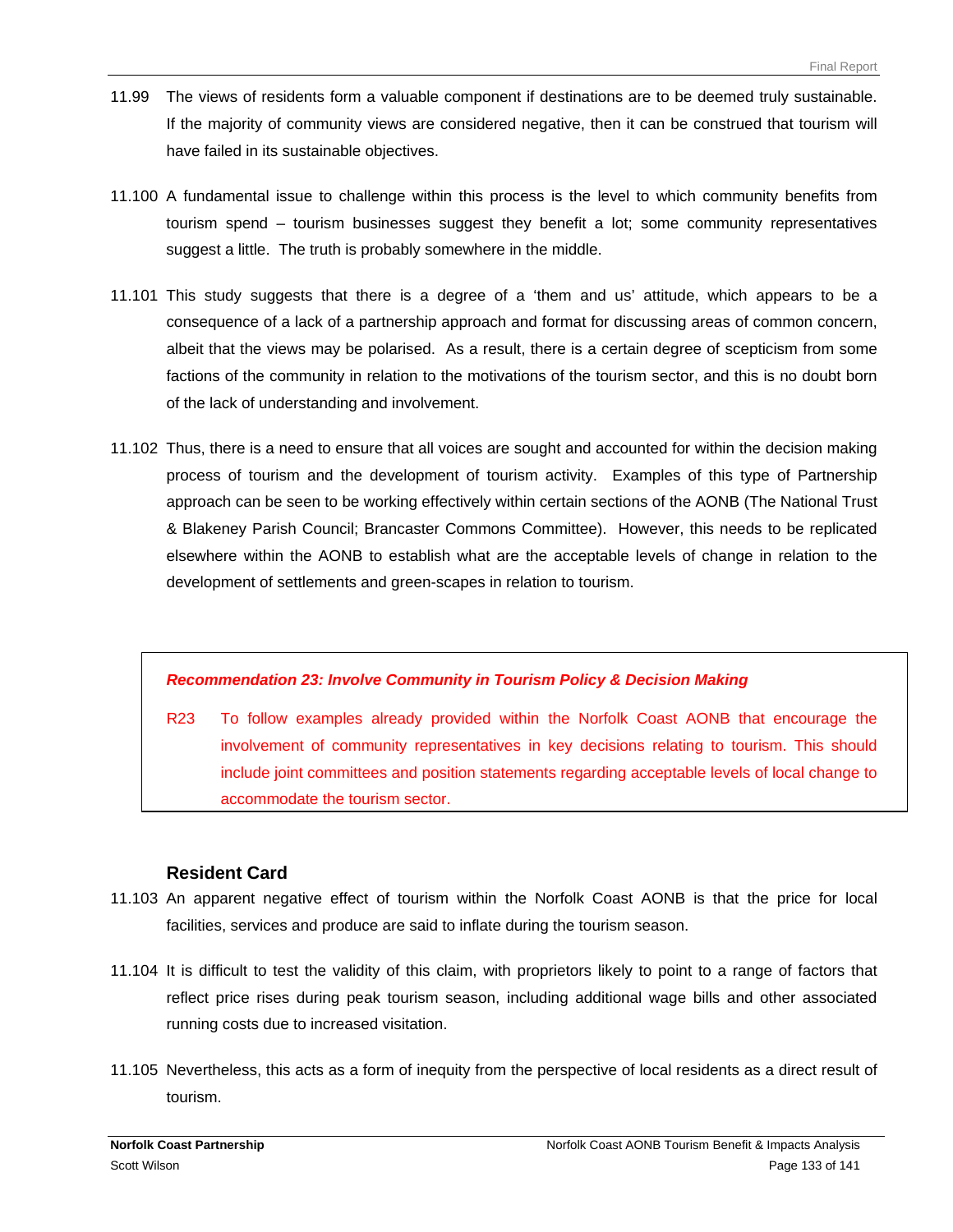- 11.106 Initiatives introduced elsewhere to alleviate this inequality includes the development of a Residential Card/Pass. As noted for Canterbury, this pass includes discounts on a range of leisure facilities, shops, restaurants, and entertainment facilities.
- 11.107 It is felt that this type of scheme would help address some of the key objections voiced by the community, in that it would ensure that local residents paid less than visitors for use of their services, and that tourism spend could actually be seen to benefit the wider community. It is possible that visitors would also accept this as a reasonable solution, rather than a specific tourism tax or another initiative that would see prices increase for tourists.
- 11.108 Investigation would be needed to test the suitability of such a scheme within the AONB, though further benefits could be accrued if a preferential car-parking scheme and/or transport pricing were also attached to the scheme. The cost and management implications of such a scheme would also need to be reviewed to test viability.

#### *Recommendation 24: Resident Card*

R24 To investigate the suitability and perceptions of a resident card scheme within the Norfolk Coast AONB, linked to preferential parking and sustainable transport initiatives..

#### **Further research into second home ownership**

- 11.109 A central complaint of the community in relation to visitors is the impact of second home ownership. Unfortunately the scope of this study has not allowed for a more detailed investigation into the nature and characteristics of this professed 'visitor' market.
- 11.110 Evidence suggests that whilst tourism has a role to play in encouraging second home ownership, that this forms only part of a much greater decision making process. In addition, there is some debate as to the positive forms of impact that second home ownership can have (economic benefits derived from holiday lets; use of empty buildings); the negative effects that it can have (removing houses from the market; inflating house prices beyond local means); and how second home owners should be classified.
- 11.111 The issues surrounding second home ownership, therefore, are considered to be worthy of a much more detailed investigation. This should include analysis of:
	- Reasons for purchasing;
	- Usage levels, behaviours, spend patterns; and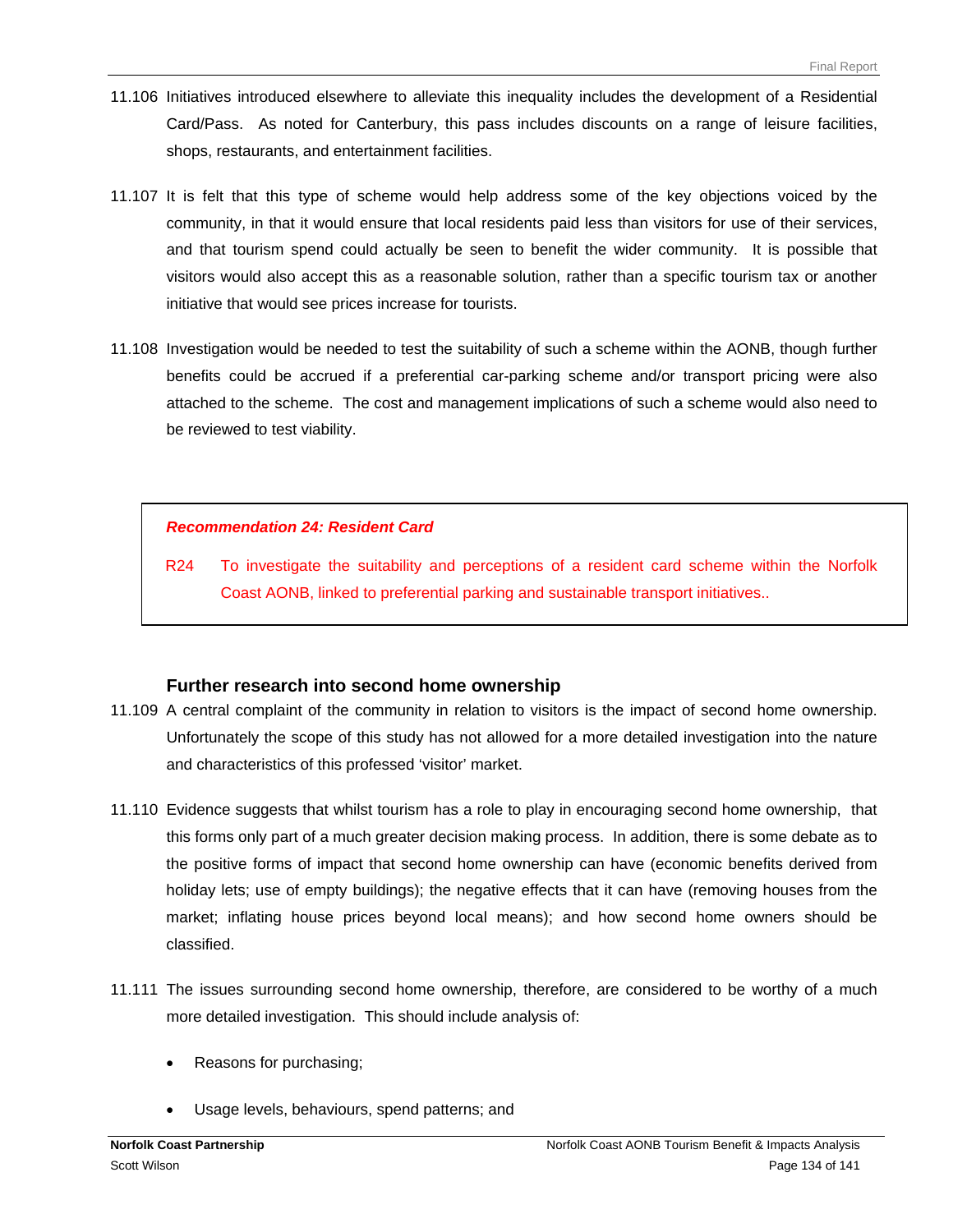• Criteria which will help assess whether their behaviour and attitudes more closely resemble those of visitors, residents, or neither.

*Recommendation 25: Further research into second home ownership* 

R25 To research fully the characteristics of second home ownership and its implications for the local community.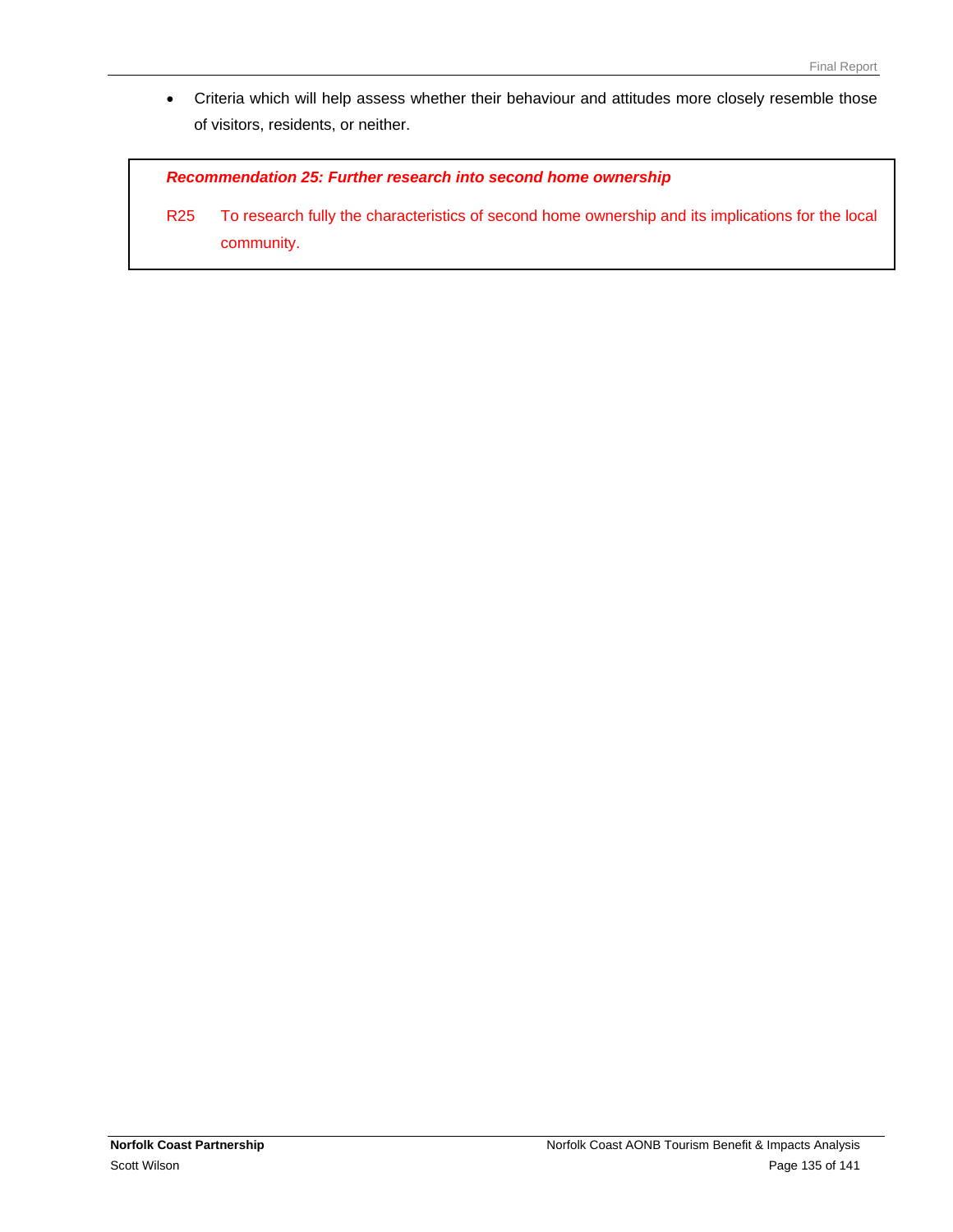# 12 Vision for Tourism in the Norfolk Coast AONB

12.1 The overriding vision for tourism within the Norfolk Coast AONB should be along the following lines:

*To develop a tourism product that is synonymous with a high quality product, and which has preservation and conservation of its coastal and countryside landscapes at the very heart of its experience.* 

*The emphasis is on the organic growth of existing markets, and the development through partnerships . of niche markets specifically identified as presenting the greatest gain but with the least impacts (i.e. culture and sightseeing, walking and cycling, wildlife learning, food and drink, shopping, all with a distinct Norfolk Coast dynamism).* 

*Messages that seek to encourage visitors to maximise their enjoyment, experiences, and memories whilst reducing their effects (e.g. 'take nothing but photographs – leave nothing but footprints (EMS)), enveloping both local and global environmental issues, and community interaction, will be a consistently imparted to visitors, with the Norfolk Coast AONB at the forefront of the drive to change visitor behaviour in protected areas. This will be matched through the delivery of initiatives and mechanisms whereby experiences can be maximised, whilst adopting appropriate behaviours that are considered sympathetic and sustainable.* 

### **Visitor Management Plan**

- 12.2 One of our key recommendations relates to the Visitor Zoning Map. We understand that this has been a useful tool for stakeholders in order to interpret the main management techniques for certain sites.
- 12.3 However, if the same type of Visitor Zoning Map is to be replicated in the future, we believe that there is a fundamental layer that needs to be added relating to visitor motivations and behaviours. As previously mentioned, the role of the nature and wildlife in the overall appeal of the AONB should not be underplayed. With the exception of Sandringham House and perhaps Holkham Hall and the North Norfolk Railway, the area as a whole has few other attractions that could be considered of national repute. As such, the contribution of the Nature Reserves in relation to attracting tourists is vital to the continuing success of the AONB's tourism economy.
- 12.4 We feel that a descriptive layer highlighting the role of the coastal zone and Nature Reserves will allow for a more balanced consideration of how and why some of the more sensitive zones (highlighted in Red and Orange) are so popular with visitors. Whilst this may be considered implicit in the nature of the 'Visitor' focus of the Plan and the text which accompanies the zoning Map, an explicit depiction on the Map itself, which is arguably the element most people refer to, would allow for a greater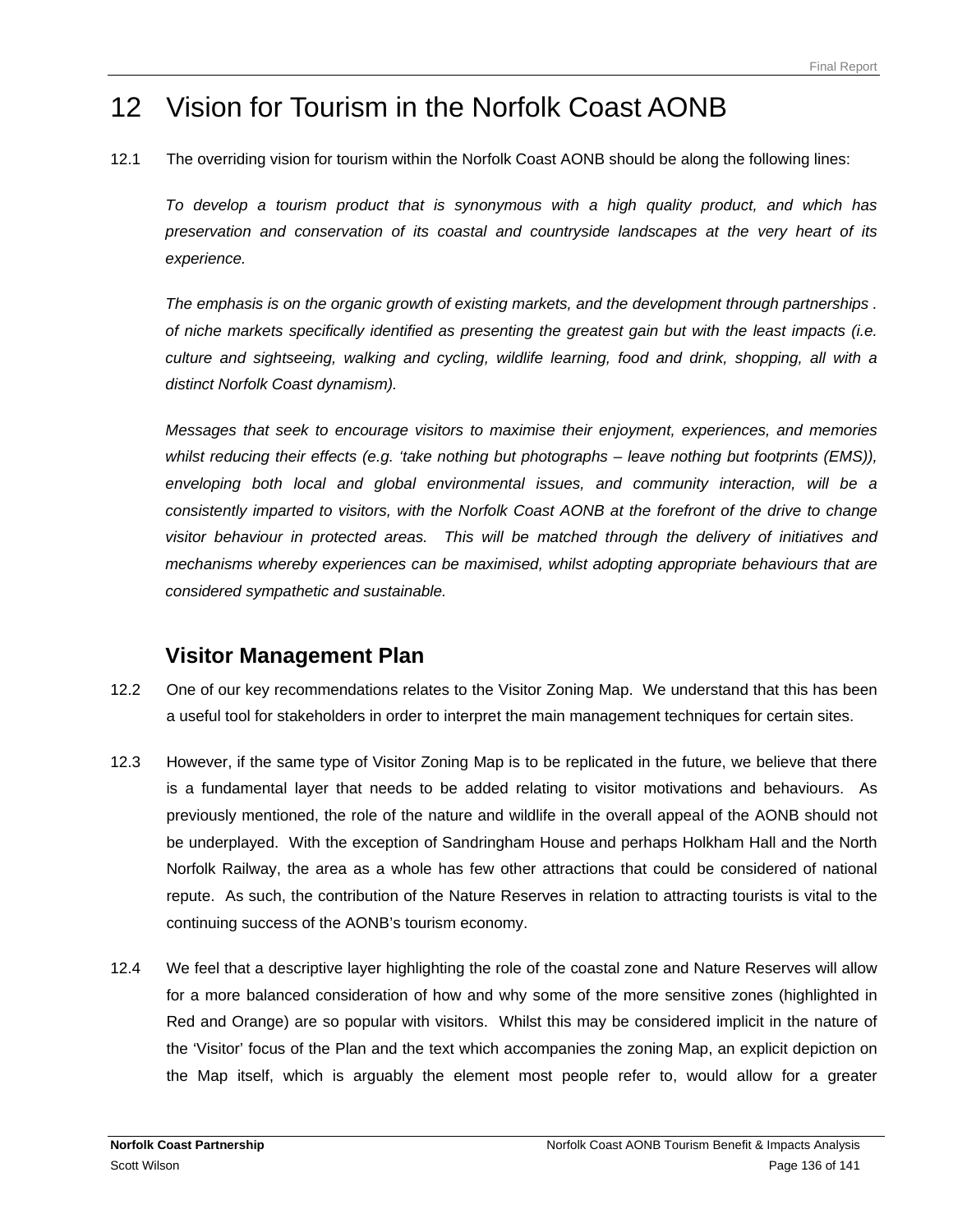understanding of key issues to be faced along this section of the AONB, and by a wider array of stakeholders.

12.5 In particular we would recommend highlighting Volume of Visits; Types of Behaviour; Accessibility; and Level of Impacts for each of the key zones identified.

#### *Recommendation 26: To Revise the Visitor Management Plan and Zoning Map*

R26 To include a further layer within the Norfolk Coast AONB Visitor Management Plan Zoning Map which defines visitors, their characteristics, and their behaviour to explicitly denote the potential impacts of those behaviours.

### **Integrated Sustainable Visitor Network**

- 12.6 The overall vision surrounds the need for tourists to behave in a way that is more conducive to the protection and conservation of the natural qualities and characteristics of the AONB environment.
- 12.7 Many of the recommendations, if combined strategically, point to the development of an Integrated Sustainable Visitor Network (ISVN). Map 12.1 provides a visual representation of how this network may appear at ground level.

#### **Tourism Day Visitors**

- 12.8 The following provides a summary of the key aspects of the ISVN vision in relation to Tourism Day Visitors.
	- The provision of four or five car park sites, located outside or on the outskirts of the Norfolk Coast AONB, established for the specific purpose of encouraging car journeys to end outside the AONB, and to act as a gateway into the Norfolk Coast AONB using sustainable transport.
	- These parking points have been chosen because they represent the most suitable locations to initiate a:
		- o Park & Ride utilising existing bus transport routes that provide access to the Norfolk Coast area to encourage access via public transport;
		- o Park & Pedal utilising the proximity of cycle routes of national or regional recognition to encourage access via cycling. Return trips are available via the bus routes which have cycle carriage provision, with cycle hire facilities also available; and/or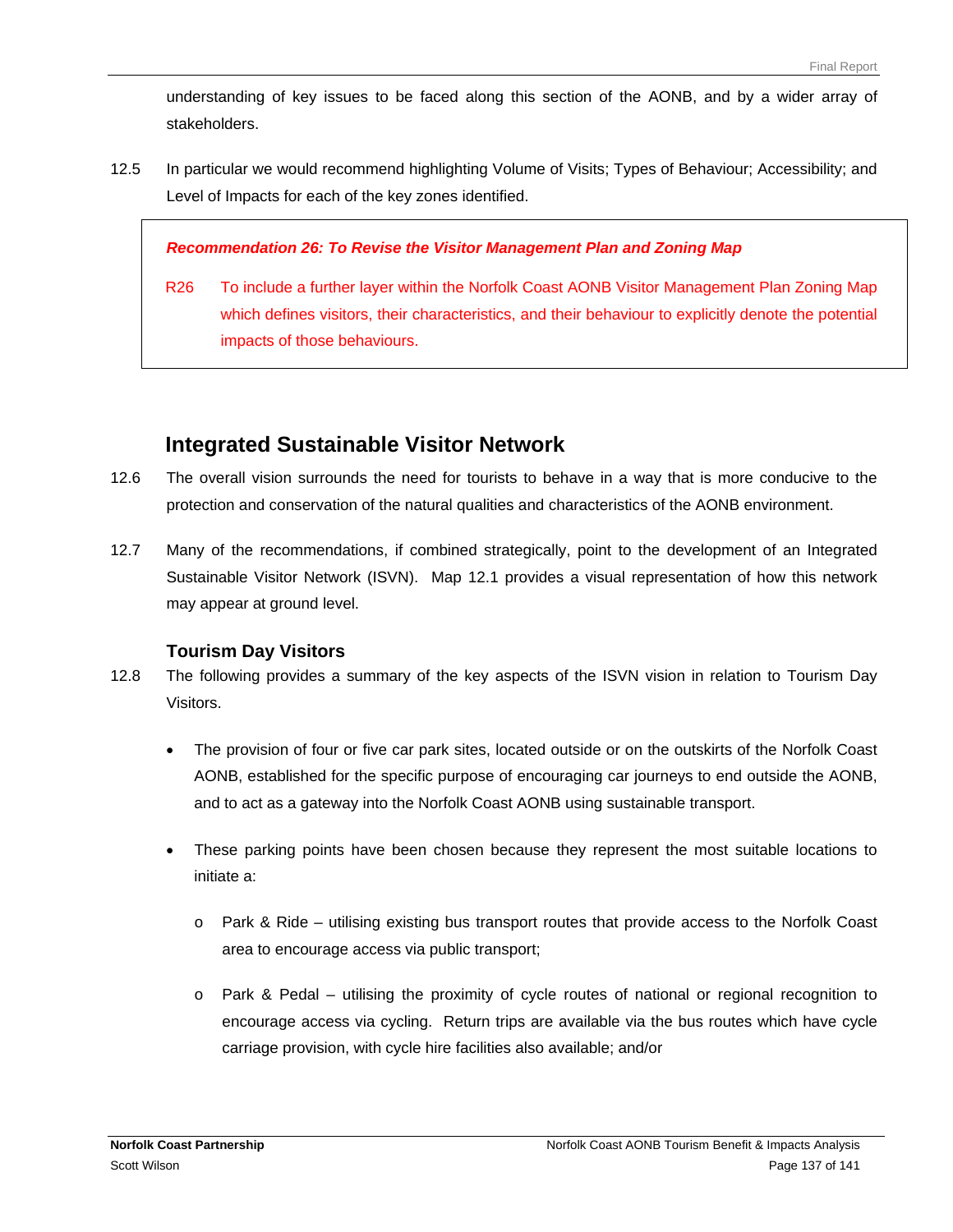- $\circ$  Park & Walk utilising existing major walking routes within the area to provide appropriate linear and circular routes around the Norfolk Coast, with potential for a return to the start point by public transport.
- Additional walking and cycling link routes will formulate a coherent grid-style network between the parallel Norfolk Coast Path, and National Cycle Network route, both of which have been developed into multi-user routes.
- These routes are to feed into the Visitor Centres within the Norfolk Coast (including a new Centre for entrance to the Holkham Reserve). At these Centres, visitors will be encouraged to discover the conservation value of the Norfolk Coast, informed of the positive contributions they can make, and the means of contributing through specific behaviours and actions.
- Whilst at the Visitor Centre, the visitor will be made aware of a scheme whereby businesses are actively encouraged to contribute to the conservation/management of the AONB. These businesses, which source produce from local growers/manufacturers wherever possible and have a 'local' distinctiveness, support conservation/management organisations through the promotion and backing of specific conservation projects. These businesses are distinguished through the specific mark that denotes they 'actively support conservation within the Norfolk Coast AONB'.
- The conservation projects themselves are implemented through the use of volunteer support, with volunteering actively encouraged throughout the Norfolk Coast in order to involve as wide an audience of people as possible in the approaches adopted in conservation practice.

#### **Overnight Tourist**

- 12.9 The ISVN for overnight visitors will be targeted towards their specific behaviours and needs. It is likely that they will continue to arrive by car, and that car-parking provision will be provided at the accommodation site. However:
	- Through messages and appropriate packaging in relation to minimising their footprint at point of contact, the visitor party will be encouraged to pre-purchase a public transport multi-day pass.
	- The public transport service will provide easy access to all of the attractions and coastal areas, with the frequency of routes matching their needs, and timings allowing the visitor to enjoy a relaxed evening meal and drink. At the end of the evening, the visitor will be able to alight at a convenient stop close to their accommodation.
	- Through the transport Pass, the visitor will be able to enjoy certain exclusive discounts including a reduction in entrance fees to attractions, a free beverage with a meal in one of the local restaurants pubs, and/or money off a purchase made at one of the local retail establishments.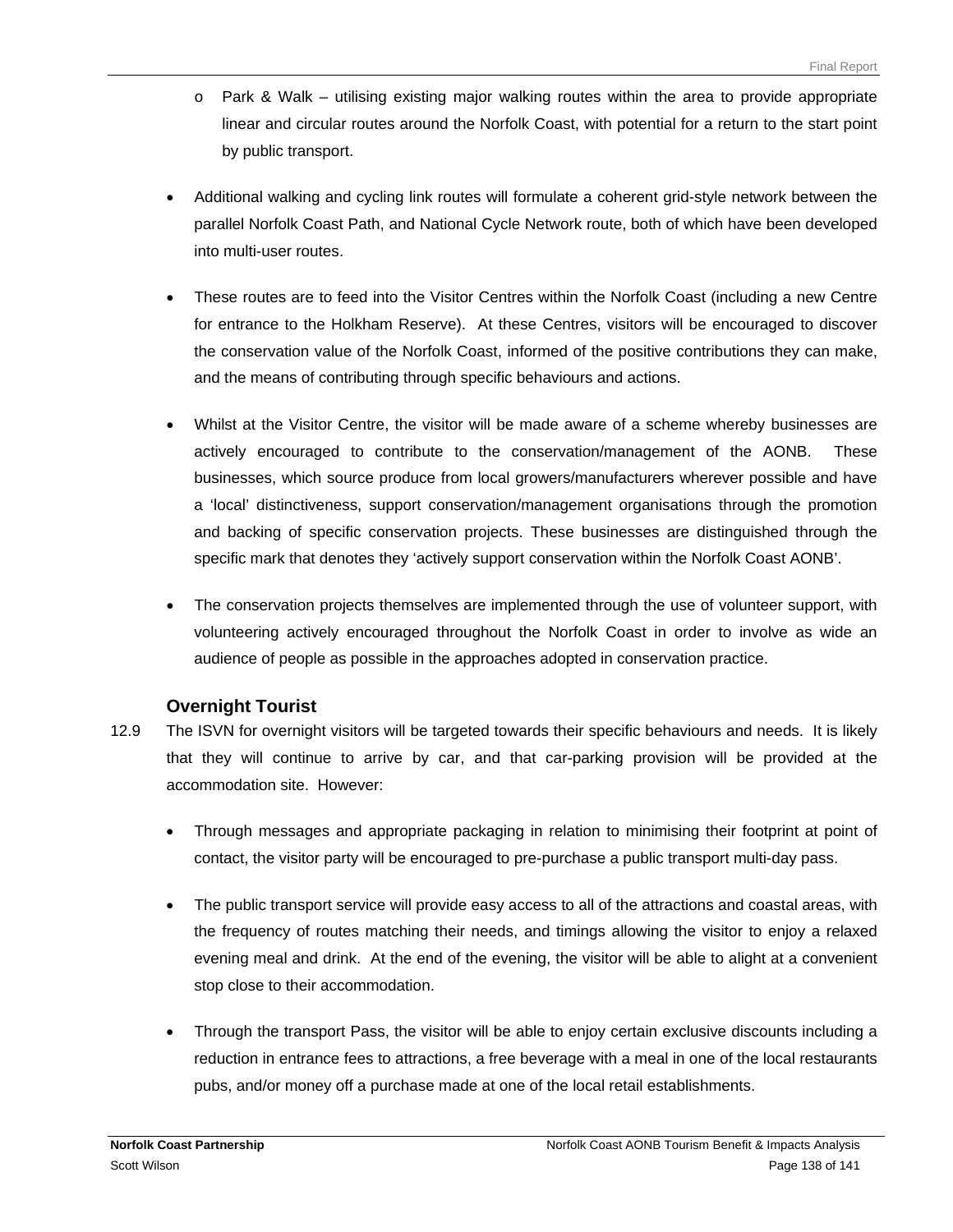- The meals and beverages available in restaurants and pubs will have a 'Norfolk Coast' distinctiveness, with local produce being sourced wherever possible.
- Through the benefit of having participated in an informative out-reach talk on the value of the local wildlife on arrival, the visitor is aware of the particular sensitivities of the natural wildlife and how they can adopt appropriate behaviours during their stay that will ensure that they leave a minimal footprint. These messages are reinforced through a visit to the Visitor Centre.
- Whilst at the Visitor Centre, the visitor will be made aware of a scheme whereby businesses are actively encouraged to contribute to the conservation and management of the AONB. These businesses, which actively seek wherever possible to source produce from local growers and manufacturers, support conservation and management organisations through the promotion and backing of specific conservation projects. These businesses are distinguished through the specific mark that denotes they 'actively support conservation within the Norfolk Coast AONB'.
- These conservation projects are implemented through the use of volunteer support, with volunteering actively encouraged throughout the Norfolk Coast in order to involve as wide an audience of people as possible in the approaches adopted in conservation practice. During their trip, visitors will be encouraged to return to the AONB with the explicit purpose of taking part of a 'volun-tourism' in association with the British Trust for Conservation Volunteering, RSPB, or National Trust for example.
- 12.10 It is realised that the above is purely a vision, and that this level of integration would be difficult to achieve. However, it has been presented to demonstrate the ambition needed for achieving a sustainable tourism product. This includes the creation of an offer whereby the visitor is encouraged to undertake more appropriate behaviours that will have less of an impact on the local community or natural environment before they arrive at the destination, and then ensure that these messages are consistently replayed to the visitor during their stay.
- 12.11 To become a reality, this vision will need an appropriate level of investment in facilities and services that will support this behaviour; and a high degree of partnership to ensure that the benefits of this approach is maximised through visitor spend.
- 12.12 The Norfolk Coast Partnership is in a prime position to encourage and co-ordinate elements of this vision.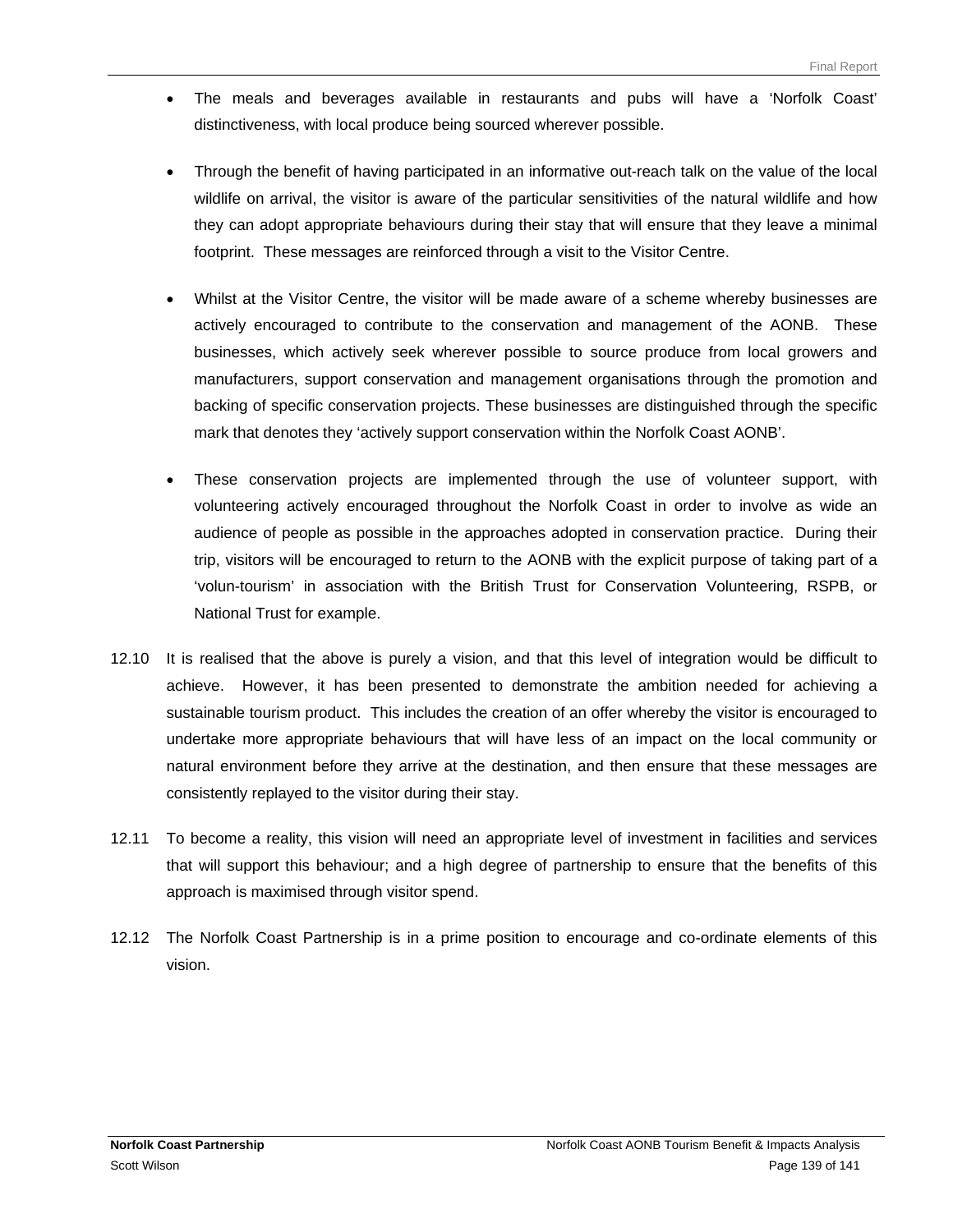# **EUROPARC Charter & the Norfolk Coast AONB**

- 12.13 It is recognised that the Norfolk Coast Partnership are to consider applying to become a EUROPARC Charter Park at some stage in the future. With this in mind, it is worth completing a quick synopsis of the current status of the Norfolk Coast AONB is meeting some of the core requirements for attainment:
	- The NCP recognise through its previous Visitor Management Plan the need to encourage tourism that supports the maintenance of its valuable landscapes, and its other special characteristics. In addition, measures have been established to try and mitigate some of the more damaging aspects of visitor pressure. Nevertheless, pressure on visitors is still regarded to be detrimental at certain sites.
	- A monitoring system has also been established, but is not consistent across all of the key areas of sensitivity.
	- The promotion and encouragement of tourism businesses to use more environmentally conscious and green practices is evident through national schemes, though only in a small number of establishments.
	- Visitors are encouraged to contribute to conservation to a certain degree. However, the limited awareness of some of the more sensitive characteristics of the local wildlife for example suggests that these messages are only being received by those with a special interest in these aspects (RSPB, National Trust, & NWT members).
	- Research into visitors types, characteristics and behaviours is very limited for the Norfolk Coast AONB, as it is for much of the northern areas of Norfolk. Research is planned to be conducted along the Norfolk Coast Path, which should provide some useful information. However, this is likely to provide information on a sub-section of the total visitor market to the Norfolk Coast AONB itself.
	- Some facilities are available or are being up-graded to improve access, particularly to allow for disabled access (boardwalks have been placed at Titchwall and Cley), and to encourage educational groups (the National Trust operate a residential facility; the new Visitor Centre at Cley is to have a special educational facility).
	- The promotion and awareness of the AONB and its specific sensitivities is fairly low. The NCP have operated a policy of no promotion, though promotion and information is being obtained by visitors through other means. Not all of this information is effective in communicating sustainable/sympathetic tourism messages to visitors.